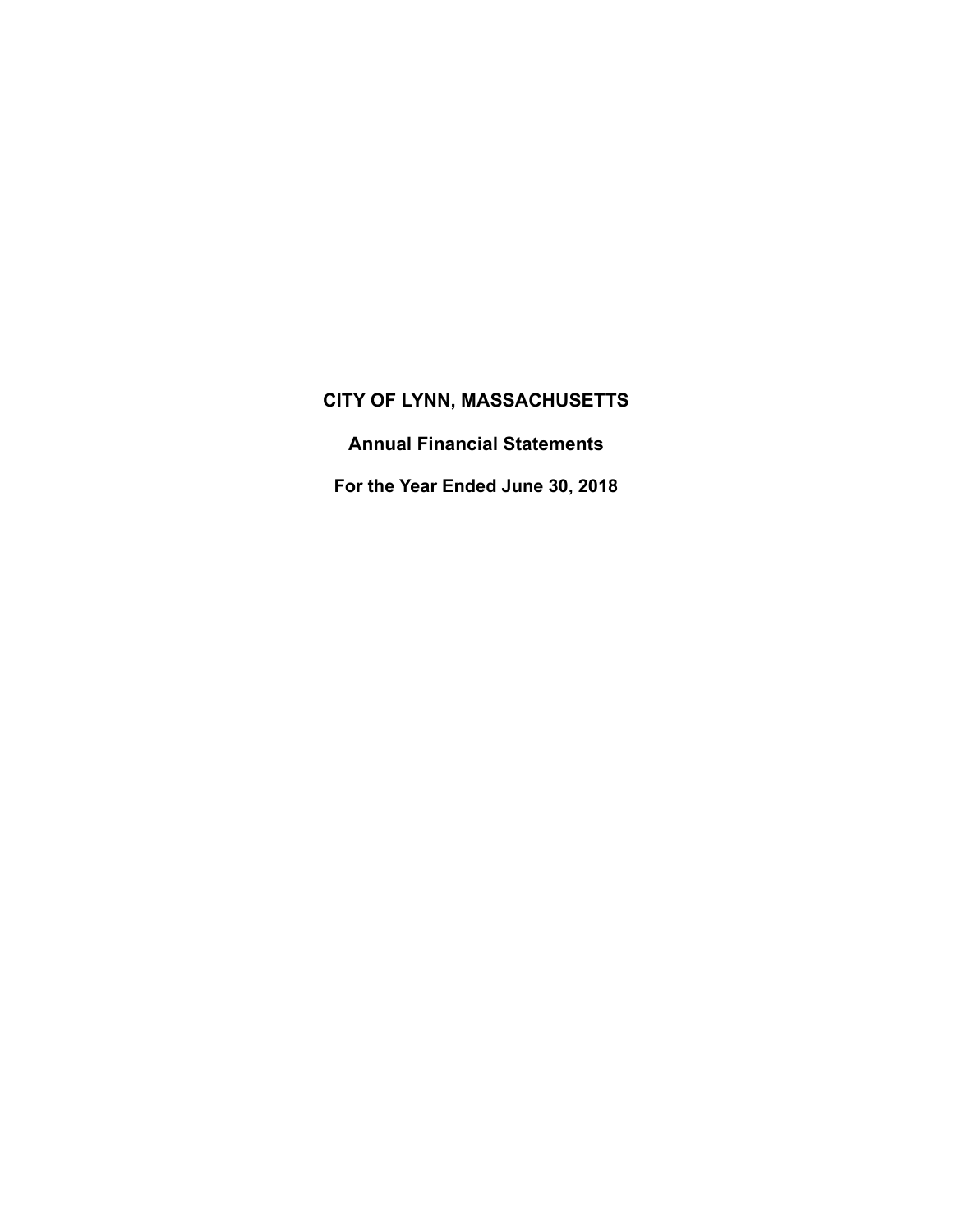# **TABLE OF CONTENTS**

|                                                                                                                                                    | <b>PAGE</b> |
|----------------------------------------------------------------------------------------------------------------------------------------------------|-------------|
| <b>INDEPENDENT AUDITORS' REPORT</b>                                                                                                                | 1           |
| <b>MANAGEMENT'S DISCUSSION AND ANALYSIS</b>                                                                                                        | 4           |
| <b>BASIC FINANCIAL STATEMENTS:</b>                                                                                                                 |             |
| <b>Government-wide Financial Statements:</b>                                                                                                       |             |
| <b>Statement of Net Position</b>                                                                                                                   | 13          |
| <b>Statement of Activities</b>                                                                                                                     | 14          |
| <b>Fund Financial Statements:</b>                                                                                                                  |             |
| <b>Governmental Funds:</b>                                                                                                                         |             |
| <b>Balance Sheet</b>                                                                                                                               | 15          |
| Reconciliation of Total Governmental Fund Balances to<br>Net Position of Governmental Activities in the Statement<br>of Net Position               | 16          |
| Statement of Revenues, Expenditures, and Changes<br>in Fund Balances                                                                               | 17          |
| Reconciliation of the Statement of Revenues, Expenditures,<br>and Changes in Fund Balances of Governmental Funds to<br>the Statement of Activities | 18          |
| Statement of Revenues and Other Sources, and Expenditures<br>and Other Uses - Budget and Actual - General Fund                                     | 19          |
| <b>Proprietary Funds:</b>                                                                                                                          |             |
| <b>Statement of Net Position</b>                                                                                                                   | 20          |
| Statement of Revenues, Expenses, and Changes in Fund<br><b>Net Position</b>                                                                        | 21          |
| <b>Statement of Cash Flows</b>                                                                                                                     | 22          |
| <b>Fiduciary Funds:</b>                                                                                                                            |             |
| <b>Statement of Fiduciary Net Position</b>                                                                                                         | 23          |
| Statement of Changes in Fiduciary Net Position                                                                                                     | 24          |
| <b>Notes to Financial Statements</b>                                                                                                               | 25          |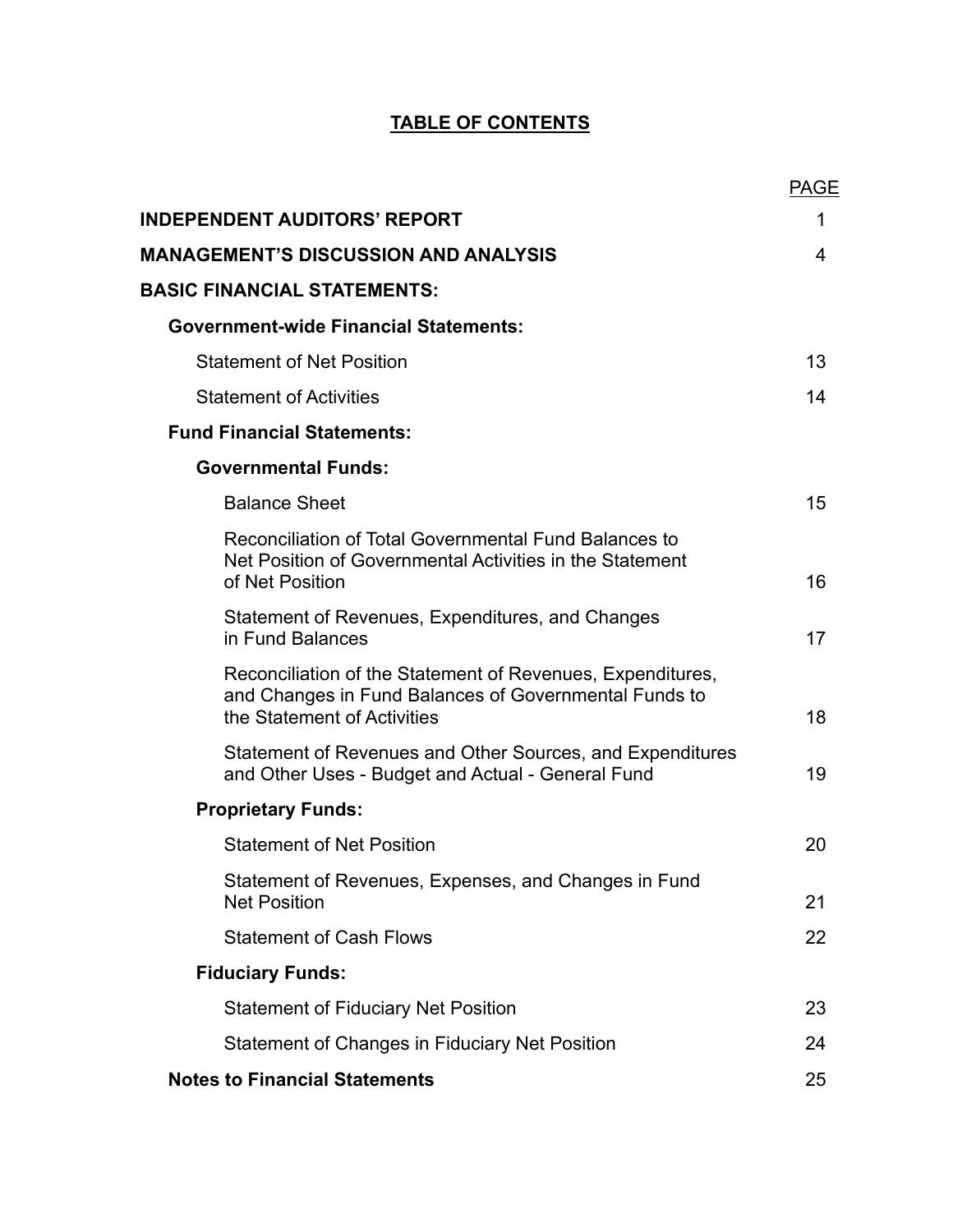# **REQUIRED SUPPLEMENTARY INFORMATION:**

# **Pension:**

| Schedule of Proportionate Share of the Net Pension<br>Liability (GASB 68)              | 70  |
|----------------------------------------------------------------------------------------|-----|
| Schedule of Pension Contributions (GASB 68)                                            | 71  |
| Schedule of Changes in Net Pension Liability (GASB 67)                                 | 72. |
| Schedules of Net Pension Liability, Contributions, and<br>Investment Returns (GASB 67) | 73  |
| <b>OPEB:</b>                                                                           |     |
| Schedule of Changes in the Total OPEB Liability and<br>Contributions (GASB 75)         | 74  |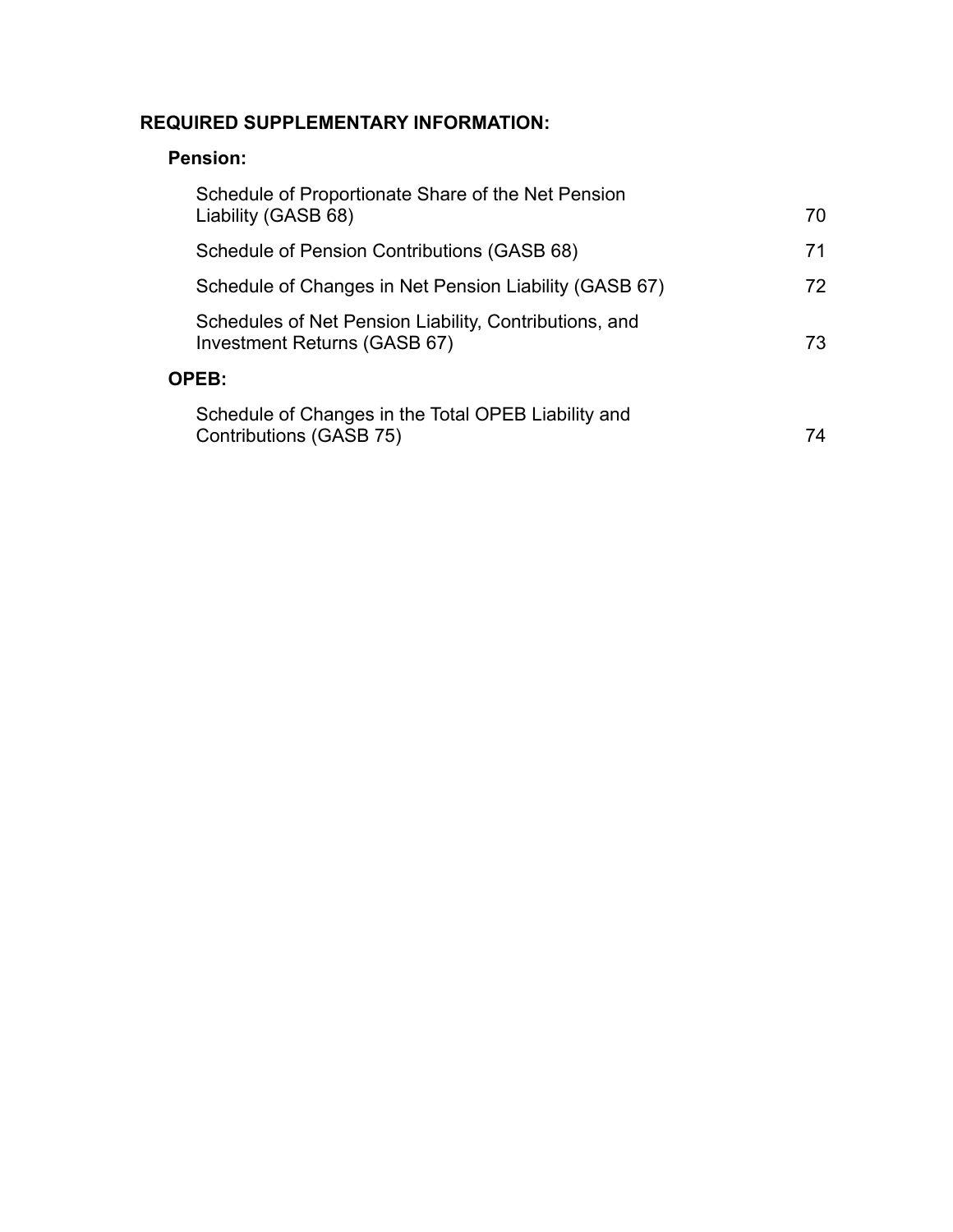

10 New England Business Center Dr. • Suite 107 Andover, MA 01810 (978)749-0005 melansonheath.com

### INDEPENDENT AUDITORS' REPORT

To the Honorable Mayor and City Council City of Lynn, Massachusetts

#### **Report on the Financial Statements**

We have audited the accompanying financial statements of the governmental activities, the business-type activities, the discretely presented component unit, each major fund, and the aggregate remaining fund information of the City of Lynn, Massachusetts, as of and for the year ended June 30, 2018 (except for the Lynn Contributory Retirement System and the Economic Development and Industrial Corporation of Lynn which are as of and for the year ended December 31, 2017), and the related notes to the financial statements, which collectively comprise the City's basic financial statements as listed in the Table of Contents.

### **Management's Responsibility for the Financial Statements**

The City's management is responsible for the preparation and fair presentation of these financial statements in accordance with accounting principles generally accepted in the United States of America; this includes the design, implementation, and maintenance of internal control relevant to the preparation and fair presentation of financial statements that are free from material misstatement, whether due to fraud or error.

### **Auditors' Responsibility**

Our responsibility is to express opinions on these financial statements based on our audit. We did not audit the financial statements of the Economic Development and Industrial Corporation of Lynn, which represents 100 percent of the discretely presented component units. The financial statements of Economic Development and Industrial Corporation of Lynn (the EDIC) were audited by other auditors whose report thereon has been furnished to us, and our opinion, insofar as it relates to the amounts included for the EDIC is based solely on the report of the other auditors. We conducted our audit in accordance with auditing standards generally accepted in the United States of America and the standards applicable to financial audits contained in *Government Auditing Standards*, issued by the Comptroller General of the United States. Those standards require that we plan and perform the audit to obtain reasonable assurance about whether the financial statements are free from material misstatement.

Additional Offices: Nashua, NH Manchester, NH Greenfield, MA Ellsworth, ME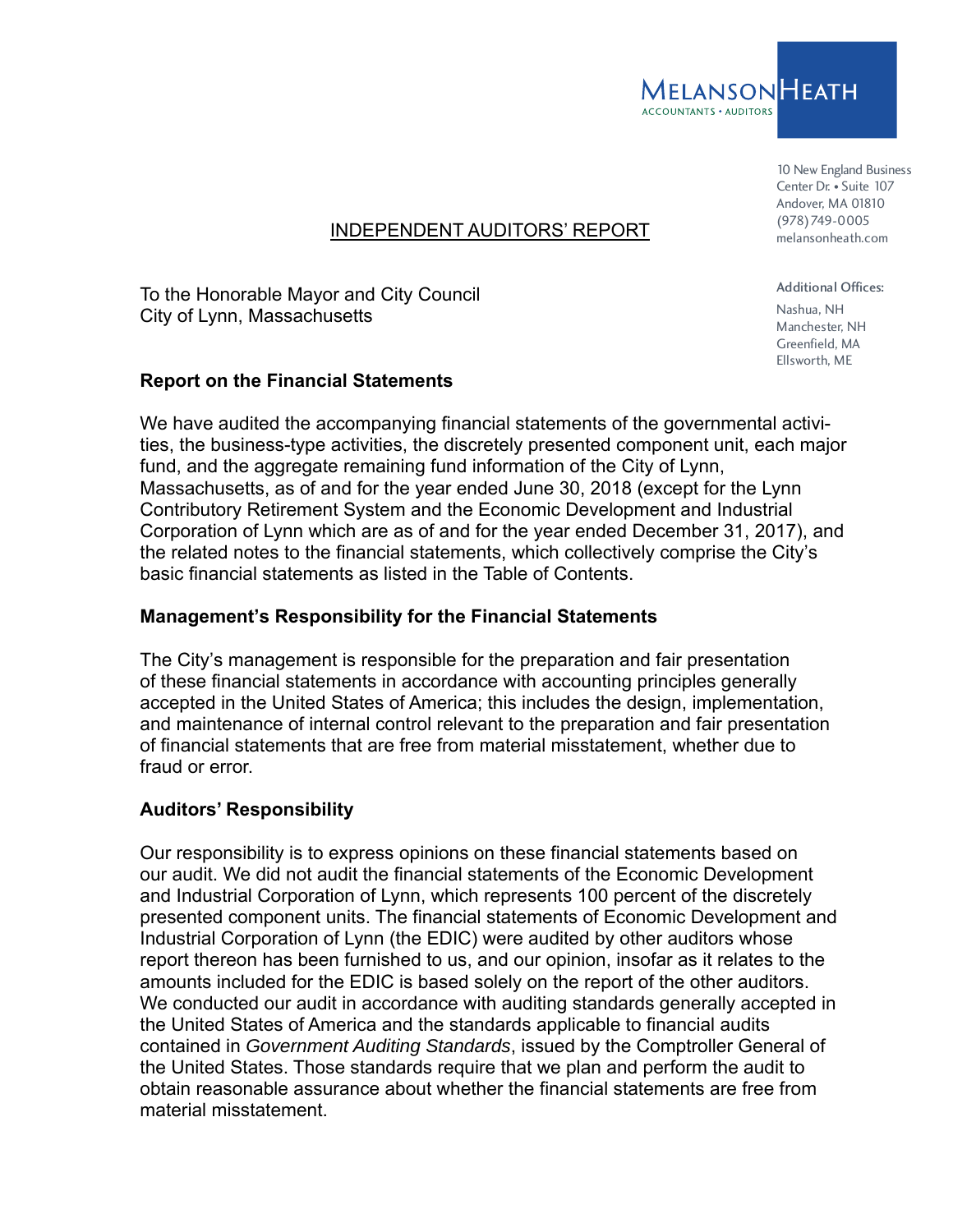An audit involves performing procedures to obtain audit evidence about the amounts and disclosures in the financial statements. The procedures selected depend on the auditors' judgment, including the assessment of the risks of material misstatement of the financial statements, whether due to fraud or error. In making those risk assessments, the auditor considers internal control relevant to the entity's preparation and fair presentation of the financial statements in order to design audit procedures that are appropriate in the circumstances, but not for the purpose of expressing an opinion on the effectiveness of the entity's internal control. Accordingly, we express no such opinion. An audit also includes evaluating the appropriateness of accounting policies used and the reasonableness of significant accounting estimates made by management, as well as evaluating the overall presentation of the financial statements.

We believe that the audit evidence we have obtained is sufficient and appropriate to provide a basis for our audit opinions.

# **Opinions**

In our opinion, based on our audit and the report of the other auditors, the financial statements referred to above present fairly, in all material respects, the respective financial position of the governmental activities, the business-type activities, the discretely presented component unit, each major fund, and the aggregate remaining fund information of the City of Lynn, Massachusetts, as of June 30, 2018 (except for the Lynn Contributory Retirement System and the Economic Development and Industrial Corporation of Lynn, which are as of and for the year ending December 31, 2017), and the respective changes in financial position and, where applicable, cash flows thereof and the respective budgetary comparison for the general fund for the year then ended in accordance with accounting principles generally accepted in the United States of America.

## **Emphasis of Matter**

As discussed in Note 18 to the financial statements, in March 2018, special legislation was filed with the Commonwealth of Massachusetts to, among other items, permit the City to borrow up to \$14,000,000 in bonds to balance the budgets for fiscal years 2018 and 2019. Our opinion is not modified with respect to this matter.

## **Other Matters**

## *Required Supplementary Information*

Accounting principles generally accepted in the United States of America require that Management's Discussion and Analysis, and the Pension and OPEB Schedules appearing on pages 70 through 74 be presented to supplement the basic financial statements. Such information, although not a part of the basic financial statements, is required by the Governmental Accounting Standards Board, who considers it to be an essential part of financial reporting for placing the basic financial statements in an appropriate operational, economic, or historical context. We have applied certain limited procedures to the required supplementary information in accordance with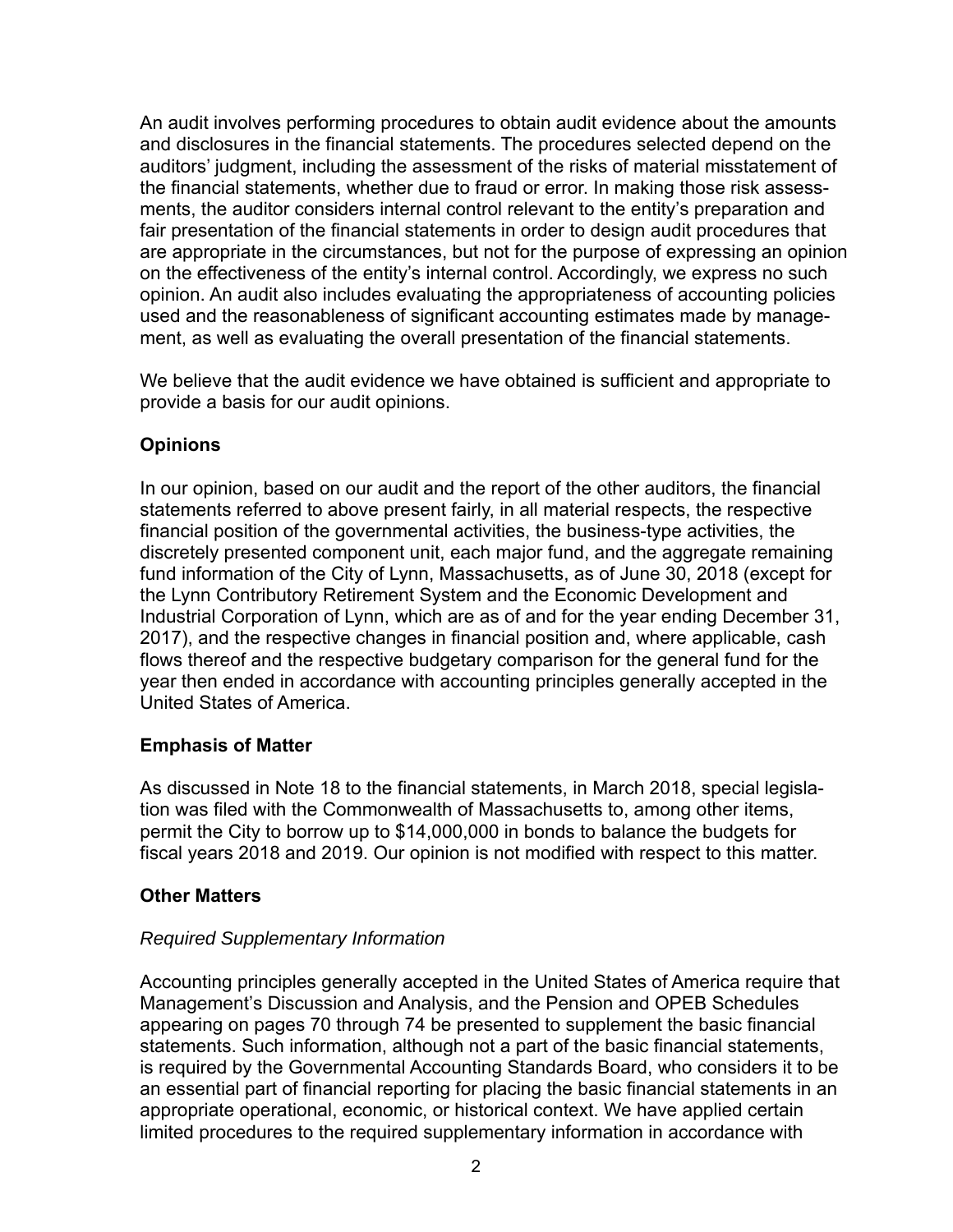auditing standards generally accepted in the United States of America, which consisted of inquiries of management about the methods of preparing the information and comparing the information for consistency with management's responses to our inquiries, the basic financial statements, and other knowledge we obtained during our audit of the basic financial statements. We do not express an opinion or provide any assurance on the information because the limited procedures do not provide us with evidence sufficient to express an opinion or provide any assurance.

### **Other Reporting Required by** *Government Auditing Standards*

In accordance with *Government Auditing Standards*, we have also issued our report dated November 28, 2018 on our consideration of the City's internal control over financial reporting and on our tests of its compliance with certain provisions of laws, regulations, contracts, and grant agreements and other matters. The purpose of that report is solely to describe the scope of our testing of internal control over financial reporting and compliance and the results of that testing, and not to provide an opinion on the effectiveness of the City's internal control over financial reporting or on compliance. That report is an integral part of an audit performed in accordance with *Government Auditing Standards* in considering the City's internal control over financial reporting and compliance.

Melanoon Heath

November 28, 2018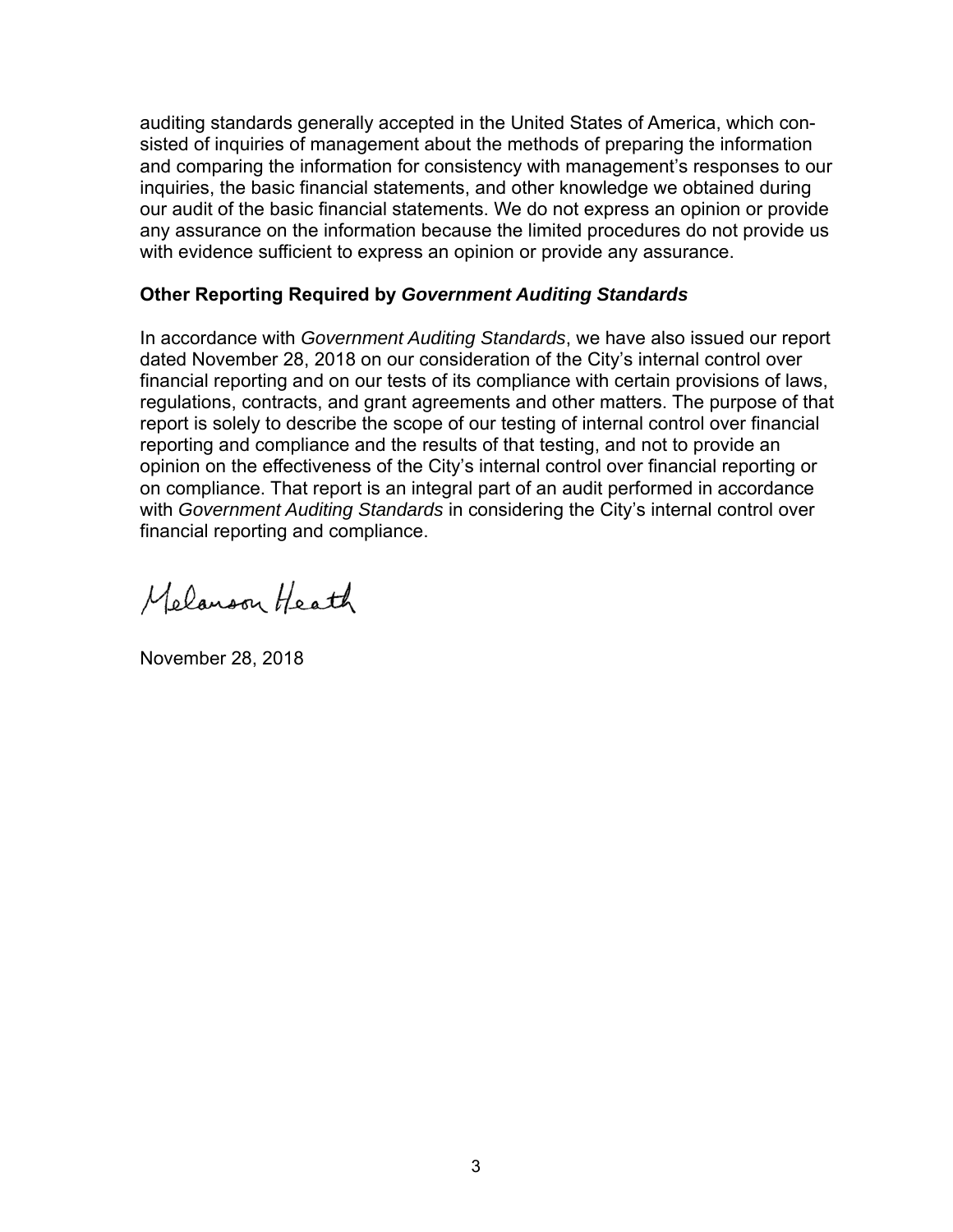#### **MANAGEMENT'S DISCUSSION AND ANALYSIS**

As management of the City of Lynn, Massachusetts (the City), we offer readers this narrative overview and analysis of the financial activities of the City for the fiscal year ended June 30, 2018.

### **A. OVERVIEW OF THE FINANCIAL STATEMENTS**

This discussion and analysis is intended to serve as an introduction to the basic financial statements. The basic financial statements comprise three components: (1) government-wide financial statements, (2) fund financial statements, and (3) notes to financial statements. This report also contains other supplementary information in addition to the basic financial statements themselves.

**Government-wide financial statements.** The government-wide financial statements are designed to provide readers with a broad overview of our finances in a manner similar to a private-sector business.

The Statement of Net Position presents information on all assets, liabilities, and deferred outflows/inflows of resources, with the difference reported as net position. Over time, increases or decreases in net position may serve as a useful indicator of whether the financial position is improving or deteriorating.

The Statement of Activities presents information showing how the City's net position changed during the most recent fiscal year. All changes in net position are reported as soon as the underlying event giving rise to the change occurs, regardless of the timing of related cash flows. Thus, revenues and expenses are reported in this statement for some items that will only result in cash flows in future fiscal periods (e.g., uncollected taxes and earned but unused vacation leave).

Both of the government-wide financial statements distinguish functions that are principally supported by taxes and intergovernmental revenues (governmental activities) from other functions that are intended to recover all or a significant portion of their costs through user fees and charges (business-type activities). The governmental activities include general government, public safety, education, public works, health and human services, culture and recreation, and debt service interest. The businesstype activities include the marina activities.

The discretely presented component unit is a legally separate entity for which the City has financial accountability but functions independent of the City. For the most part, this entity operates similar to a private sector business. The City's only component unit is the Economic Development and Industrial Corporation of Lynn (EDIC).

**Fund financial statements.** A fund is a grouping of related accounts that is used to maintain control over resources that have been segregated for specific activities or objectives. Fund accounting is used to ensure and demonstrate compliance with finance-related legal requirements. All of the funds can be divided into three categories: governmental funds, proprietary funds, and fiduciary funds.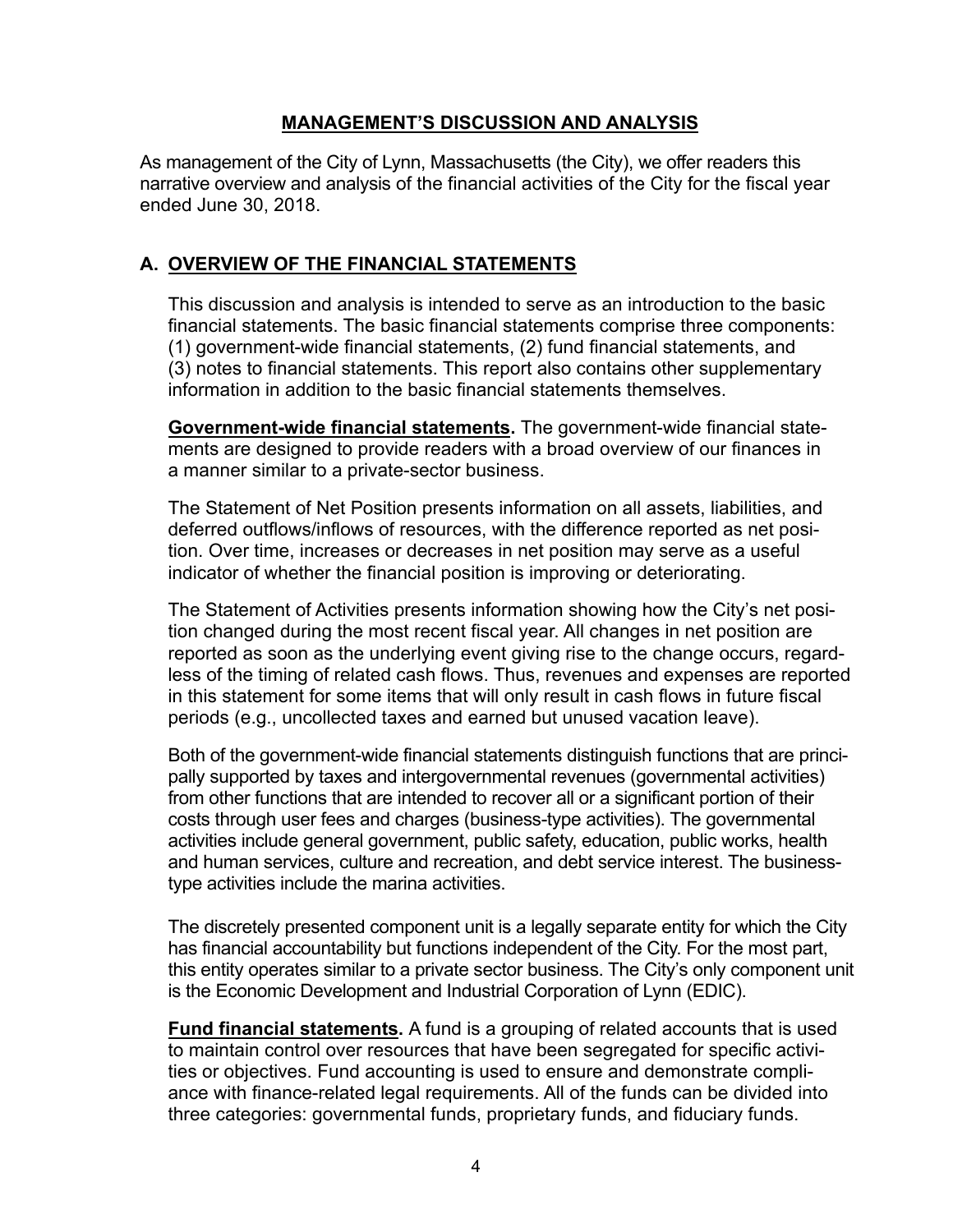**Governmental funds***.* Governmental funds are used to account for essentially the same functions reported as governmental activities in the government-wide financial statements. However, unlike the government-wide financial statements, governmental fund financial statements focus on near-term inflows and outflows of spendable resources, as well as on balances of spendable resources available at the end of the fiscal year. Such information may be useful in evaluating a government's near-term financing requirements.

Because the focus of governmental funds is narrower than that of the governmentwide financial statements, it is useful to compare the information presented for governmental funds with similar information presented for governmental activities in the government-wide financial statements. By doing so, readers may better understand the long-term impact of the City's near-term financing decisions. Both the governmental funds balance sheet and the governmental funds statement of revenues, expenditures, and changes in fund balances provide a reconciliation to facilitate this comparison between governmental funds and governmental activities.

An annual appropriated budget is adopted for the general fund. A budgetary comparison statement has been provided for the general fund to demonstrate compliance with this budget.

**Proprietary funds.** Proprietary fund reporting focuses on the determination of operating income, changes in net position (or cost recovery), financial position, and cash flows. The proprietary fund category includes enterprise and internal service funds.

Enterprise funds are used to report activity for which a fee is charged to external users, and must be used when one of the following criteria are met: (1) activity is financed with debt that is secured solely by a pledge of the net revenues from fees and charges, (2) laws or regulations require the activity's costs of providing services be recovered with fees and charges, and (3) the pricing policies of the activity establish fees and charges designed to recover its costs, including capital costs such as depreciation or debt service. The primary focus on these criteria is on fees charged to external users. Enterprise funds are used to report the same functions presented as business-type activities in the government-wide financial statements, only in more detail.

Internal service funds are an accounting device used to accumulate and allocate costs internally among various functions. Specifically, internal service funds are used to account for self-insured employee health programs. Because these services predominantly benefit governmental rather than business-type functions, they have been included within governmental activities in the government-wide financial statements.

Proprietary funds provide the same type of information as the business-type activities reported in the government-wide financial statements, only in more detail. The proprietary fund financial statements provide separate information for the marina enterprise fund, which is considered to be a major fund.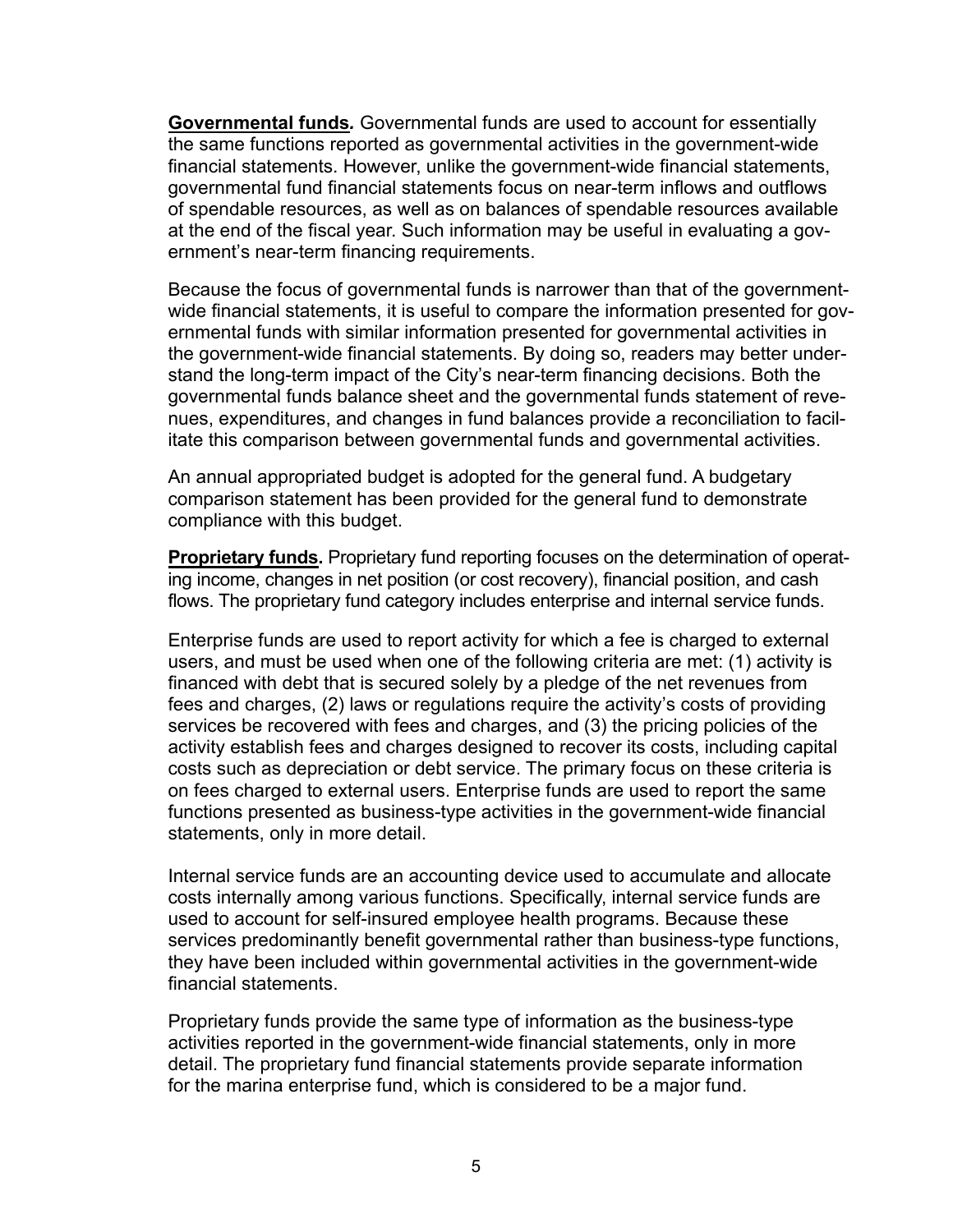**Fiduciary funds.** Fiduciary funds are used to account for resources held for the benefit of parties outside the City. Fiduciary funds are not reflected in the government-wide financial statements because the resources of those funds are not available to support the City's own programs. The accounting used for fiduciary funds is much like that used for proprietary funds.

**Notes to financial statements.** The notes provide additional information that is essential to a full understanding of the data provided in the government-wide and fund financial statements.

**Other information.** In addition to the basic financial statements and accompanying notes, this report also presents certain required supplementary information which is required to be disclosed by accounting principles generally accepted in the United States of America.

## **B. FINANCIAL HIGHLIGHTS**

- As of the close of the current fiscal year, the total of assets and deferred outflows of resources were less than liabilities and deferred inflows of resources by \$(558,472,720) (i.e., net position), a change of \$(18,777,209) in comparison to the prior year.
- As of the close of the current fiscal year, governmental funds reported combined ending fund balances of \$50,644,381, a change of \$8,821,996 in comparison to the prior year.
- At the end of the current fiscal year, unassigned fund balance for the general fund was \$9,788,160, a change of \$5,241,262 in comparison to the prior year.

# **C. GOVERNMENT-WIDE FINANCIAL ANALYSIS**

The following is a summary of condensed government-wide statement of net position financial data for the current and prior fiscal years.

|                                                                                 |    |                                              |     | <b>NET POSITION</b>                        |      |                        |    |                        |      |                                              |      |                                            |
|---------------------------------------------------------------------------------|----|----------------------------------------------|-----|--------------------------------------------|------|------------------------|----|------------------------|------|----------------------------------------------|------|--------------------------------------------|
|                                                                                 |    | Governmental                                 |     |                                            |      | Business-Type          |    |                        |      |                                              |      |                                            |
|                                                                                 |    | Activities<br>2017<br>2018                   |     |                                            |      | Activities             |    | Total                  |      |                                              |      |                                            |
|                                                                                 |    |                                              |     |                                            |      | 2018                   |    | 2017                   | 2018 |                                              |      | 2017                                       |
| Current and other assets<br>Capital assets<br>Other noncurrent assets           | \$ | 71,688,649<br>270,724,027<br>2,868,810       | \$  | 57,647,097<br>276, 144, 905<br>3, 157, 189 | \$.  | 220.787<br>2,022,406   | \$ | 192,573<br>2,229,050   | \$   | 71,909,436<br>272,746,433<br>2,868,810       | - \$ | 57,839,670<br>278,373,955<br>3, 157, 189   |
| Total assets                                                                    |    | 345,281,486                                  |     | 336,949,191                                |      | 2,243,193              |    | 2,421,623              |      | 347,524,679                                  |      | 339,370,814                                |
| Deferred outflows of resources:<br>Related to pensions                          |    | 16,375,000                                   |     | 23,352,000                                 |      |                        |    |                        |      | 16,375,000                                   |      | 23,352,000                                 |
| Long-term liabilities<br>Other liabilities                                      |    | 884,464,324<br>17,787,772                    |     | 589,978,782<br>12,613,297                  |      | 1,061,410<br>152,893   |    | 1,075,145<br>666,195   |      | 885, 525, 734<br>17,940,665                  |      | 591,053,927<br>13,279,492                  |
| <b>Total liabilities</b>                                                        |    | 902,252,096                                  |     | 602,592,079                                |      | 1,214,303              |    | 1,741,340              |      | 903,466,399                                  |      | 604,333,419                                |
| Deferred inflows of resources:<br>Related to pensions                           |    | 18,906,000                                   |     | 1,555,000                                  |      |                        |    |                        |      | 18,906,000                                   |      | 1,555,000                                  |
| Net position:<br>Net investment in capital assets<br>Restricted<br>Unrestricted |    | 205,471,620<br>33, 262, 743<br>(798,235,973) |     | 214,793,009<br>30,361,690<br>(489,000,587) |      | 1,092,731<br>(63, 841) |    | 1,299,375<br>(619,092) |      | 206,564,351<br>33, 262, 743<br>(798,299,814) |      | 216,092,384<br>30,361,690<br>(489,619,679) |
| Total net position                                                              | S  | (559, 501, 610)                              | - 5 | (243,845,888)                              | - \$ | 1,028,890              | S  | 680,283                | \$.  | (558, 472, 720)                              |      | (243, 165, 605)                            |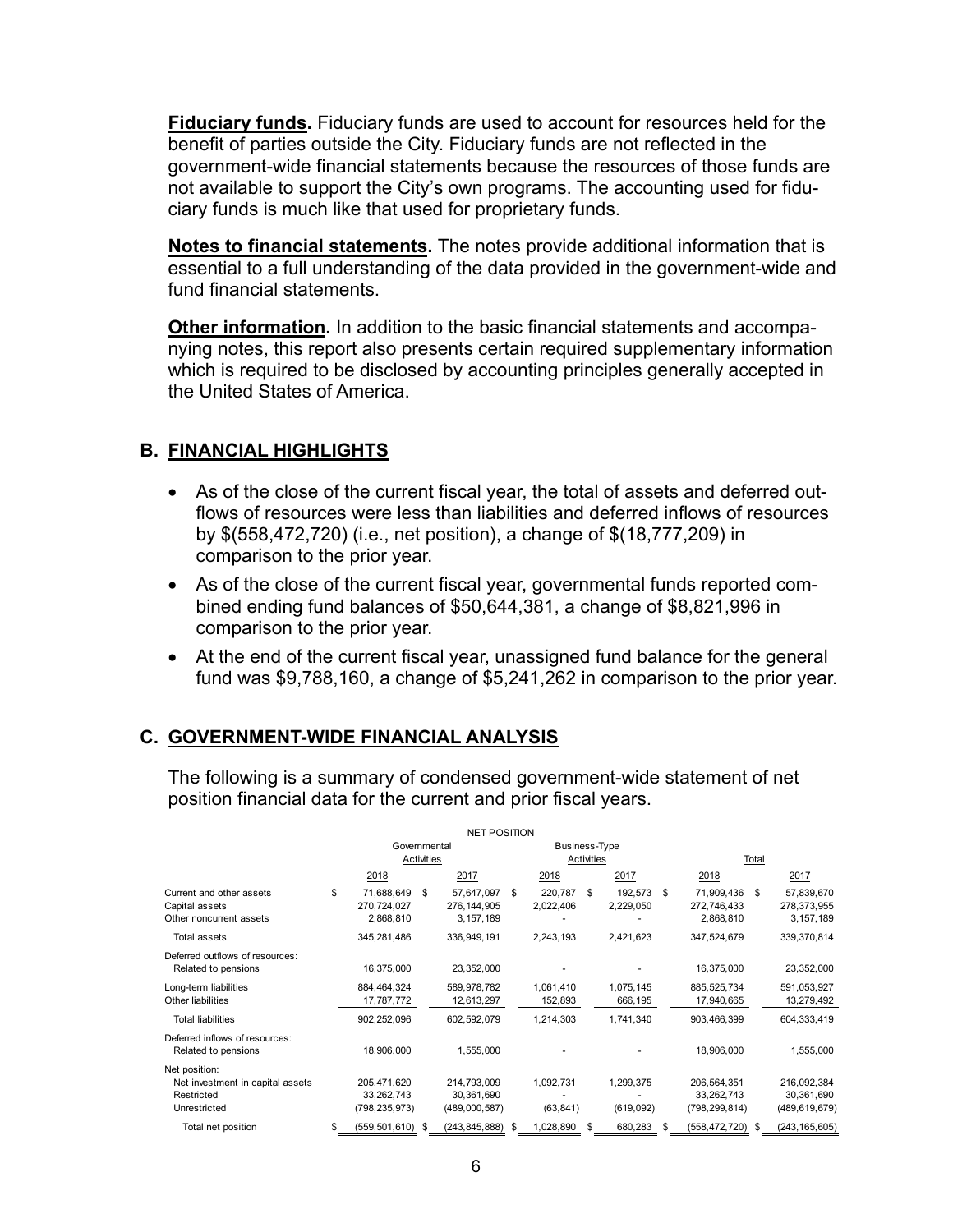As noted earlier, net position may serve over time as a useful indicator of a government's financial position. At the close of the most recent fiscal year, total net position was \$(558,472,720), a change of \$(18,777,209) from the prior year.

The largest portion of net position, \$206,564,351, reflects our investment in capital assets (e.g., land, buildings, machinery, equipment, and furnishings, and infrastructure); less any related debt used to acquire those assets that is still outstanding. These capital assets are used to provide services to citizens; consequently, these assets are not available for future spending. Although the investment in capital assets is reported net of related debt, it should be noted that the resources needed to repay this debt must be provided from other sources, since the capital assets themselves cannot be used to liquidate these liabilities.

An additional portion of net position, \$33,262,743, represents resources that are subject to external restrictions on how they may be used. The remaining balance of unrestricted net position, \$(798,299,814), results in a deficit. This deficit balance is caused primarily from recording the City's total OPEB liability and net pension liability, which are discussed further in Notes 21 and 19 respectively.

The following is a summary of condensed government-wide statement of changes in net position financial data for the current and prior fiscal years: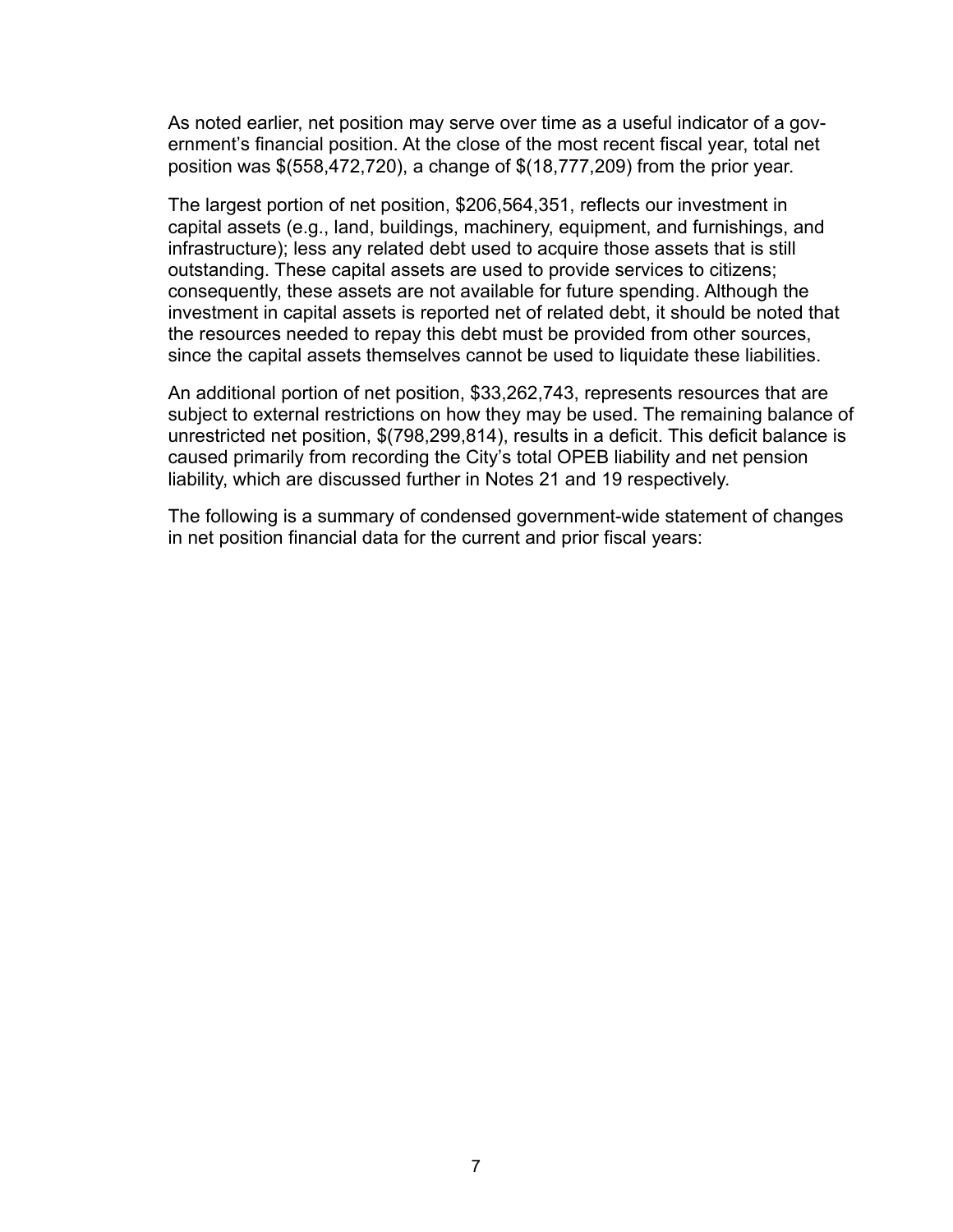|                                   | CHANGES IN NET POSITION |                      |            |                      |    |                      |    |            |    |                      |       |                 |
|-----------------------------------|-------------------------|----------------------|------------|----------------------|----|----------------------|----|------------|----|----------------------|-------|-----------------|
|                                   |                         | Governmental         |            |                      |    | <b>Business-Type</b> |    |            |    |                      |       |                 |
|                                   |                         |                      | Activities |                      |    | Activities           |    |            |    |                      | Total |                 |
|                                   |                         | 2018                 |            | 2017                 |    | 2018                 |    | 2017       |    | 2018                 |       | 2017            |
| Revenues                          |                         |                      |            |                      |    |                      |    |            |    |                      |       |                 |
| Program revenues:                 |                         |                      |            |                      |    |                      |    |            |    |                      |       |                 |
| Charges for services              | \$                      | 15,095,659           | \$         | 12,436,747           | \$ | 337,818              | \$ | 358,270    | \$ | 15,433,477           | - \$  | 12,795,017      |
| Operating grants and              |                         |                      |            |                      |    |                      |    |            |    |                      |       |                 |
| contributions                     |                         | 226,805,691          |            | 224,851,640          |    |                      |    |            |    | 226,805,691          |       | 224,851,640     |
| Capital grants and                |                         |                      |            |                      |    |                      |    |            |    |                      |       |                 |
| contributions                     |                         | 3,535,605            |            | 770,099              |    |                      |    |            |    | 3,535,605            |       | 770,099         |
| General revenues:                 |                         |                      |            |                      |    |                      |    |            |    |                      |       |                 |
| Property taxes                    |                         | 125,940,080          |            | 121,414,058          |    |                      |    |            |    | 125.940.080          |       | 121,414,058     |
| <b>Excises</b>                    |                         | 8,130,359            |            | 7,738,233            |    |                      |    |            |    | 8,130,359            |       | 7,738,233       |
| Penalties, interest, and          |                         |                      |            |                      |    |                      |    |            |    |                      |       |                 |
| other taxes                       |                         | 1,995,452            |            | 1, 147, 168          |    |                      |    |            |    | 1,995,452            |       | 1, 147, 168     |
| Grants and contributions          |                         |                      |            |                      |    |                      |    |            |    |                      |       |                 |
| not restricted to specific        |                         |                      |            |                      |    |                      |    |            |    |                      |       |                 |
| programs                          |                         | 31,500,255           |            | 27,341,272           |    |                      |    |            |    | 31,500,255           |       | 27,341,272      |
| Investment income                 |                         | 133,254              |            | 377,294              |    | 20                   |    | 24         |    | 133,274              |       | 377,318         |
| Other                             |                         | 1,857,402            |            | 1,507,664            |    |                      |    |            |    | 1,857,402            |       | 1,507,664       |
| <b>Total revenues</b>             |                         | 414,993,757          |            | 397,584,175          |    | 337,838              |    | 358,294    |    | 415,331,595          |       | 397,942,469     |
| Expenses                          |                         |                      |            |                      |    |                      |    |            |    |                      |       |                 |
| General government                |                         | 21, 142, 291         |            | 22, 125, 772         |    |                      |    |            |    | 21, 142, 291         |       | 22, 125, 772    |
| Public safety                     |                         | 62,710,487           |            | 64,538,051           |    |                      |    |            |    | 62,710,487           |       | 64,538,051      |
| Education                         |                         | 317,289,399          |            | 300,627,849          |    |                      |    |            |    | 317,289,399          |       | 300,627,849     |
| Public works                      |                         | 21,549,559           |            | 19,811,404           |    |                      |    |            |    | 21,549,559           |       | 19,811,404      |
| Health and human services         |                         | 3,432,747            |            | 5,198,452            |    |                      |    |            |    | 3,432,747            |       | 5,198,452       |
| Culture and recreation            |                         | 5,706,486            |            | 5,388,797            |    |                      |    |            |    | 5,706,486            |       | 5,388,797       |
| Debt service interest             |                         | 2,288,604            |            | 2,579,308            |    |                      |    |            |    | 2,288,604            |       | 2,579,308       |
| Marina services                   |                         |                      |            |                      |    | 569.503              |    | 585.523    |    | 569,503              |       | 585,523         |
| Total expenses                    |                         | 434, 119, 573        |            | 420,269,633          |    | 569,503              |    | 585,523    |    | 434,689,076          |       | 420,855,156     |
|                                   |                         |                      |            |                      |    |                      |    |            |    |                      |       |                 |
| Increase (Decrease) in net        |                         |                      |            |                      |    |                      |    |            |    |                      |       |                 |
| position before special item      |                         | (19, 125, 816)       |            | (22, 685, 458)       |    | (231, 665)           |    | (227, 229) |    | (19, 357, 481)       |       | (22, 912, 687)  |
| Special Item                      |                         |                      |            |                      |    |                      |    |            |    |                      |       |                 |
| Accrued interest adjustment       |                         |                      |            |                      |    | 580,272              |    |            |    | 580,272              |       |                 |
| Increase (Decrease) in net        |                         |                      |            |                      |    |                      |    |            |    |                      |       |                 |
| position after special item       |                         | (19, 125, 816)       |            | (22,685,458)         |    | 348,607              |    | (227, 229) |    | (18, 777, 209)       |       | (22, 912, 687)  |
| Net position - beginning of year, |                         |                      |            |                      |    |                      |    |            |    |                      |       |                 |
| as restated                       |                         | (540, 375, 794)      |            | (221, 160, 430)      |    | 680,283              |    | 907,512    |    | (539, 695, 511)      |       | (220, 252, 918) |
|                                   |                         |                      |            |                      |    |                      |    |            |    |                      |       |                 |
| Net position - end of year        | \$                      | $(559, 501, 610)$ \$ |            | $(243, 845, 888)$ \$ |    | 1,028,890            | \$ | 680,283    | \$ | $(558, 472, 720)$ \$ |       | (243, 165, 605) |

#### CHANGES IN NET POSITION

Fiscal year 2017 amounts were not restated as the City applied GASB 75 prospectively.

**Governmental activities.** Governmental activities for the year resulted in a change in net position of  $\frac{1}{2}$ (19,125,816). Key elements of this change are as follows:

| General fund expenses in excess of revenues                 | (6,459,602)    |
|-------------------------------------------------------------|----------------|
| Grants for capital asset acquisition                        | 6,637,468      |
| Increase in total OPEB liability over prior year            | (20, 299, 758) |
| Decrease in net pension liability, net of related deferrals | 344,000        |
| Other                                                       | 652,076        |
| Total                                                       | (19, 125, 816) |

**Business-type activities.** Business-type activities for the year resulted in a change in net position of \$348,607. This change is mainly attributable to the City's reporting of a special item in fiscal year 2018 as further discussed in Note 23.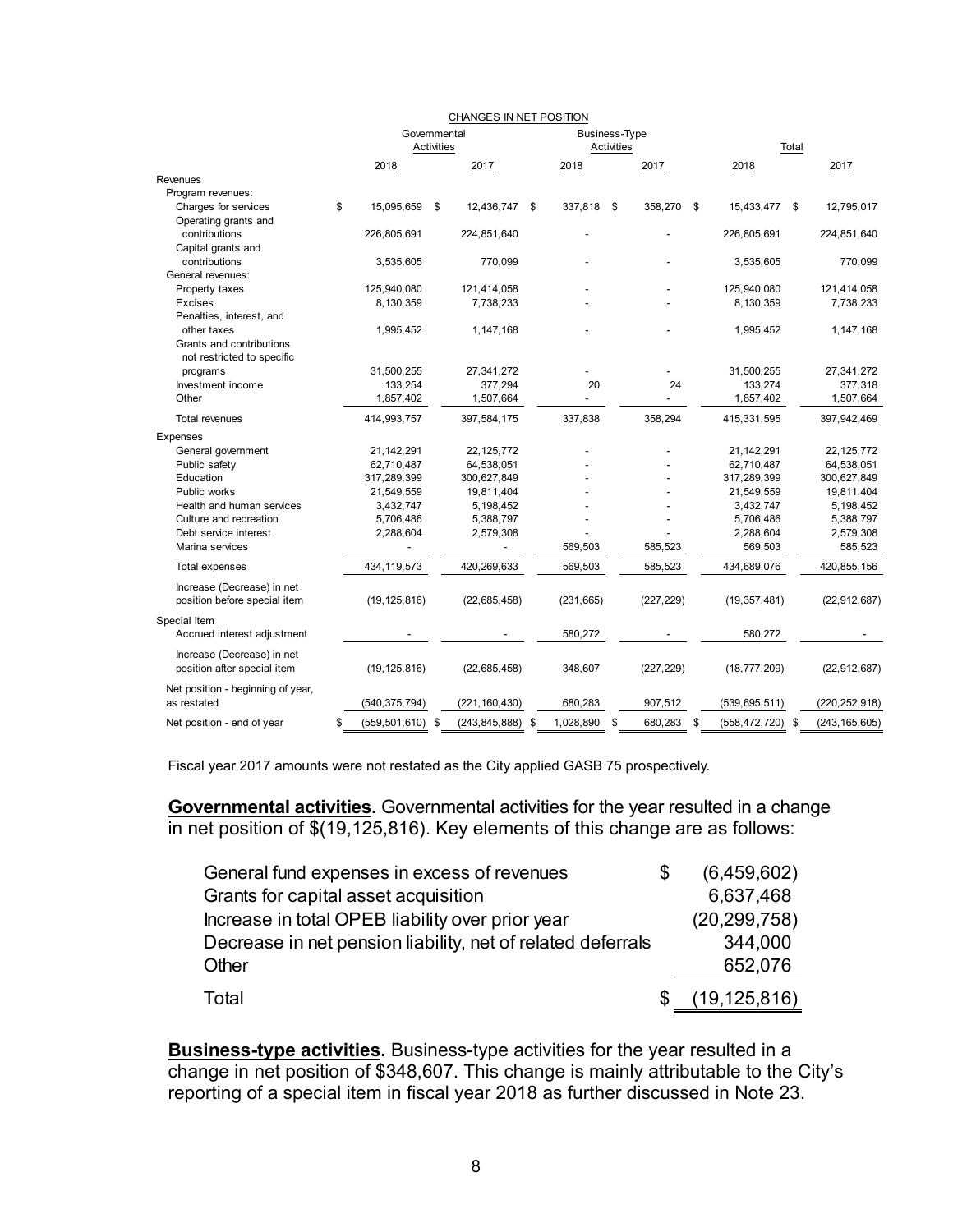The Marina Enterprise fund has not made any principal or interest payments on a loan outstanding with the National Oceanic and Atmospheric Administration (NOAA) since fiscal year 2010. The City does not consider themselves to be in default, as they have requested repayment assistance from NOAA, per the loan agreement, and have yet to hear back.

# **D. FINANCIAL ANALYSIS OF THE CITY'S FUNDS**

As noted earlier, fund accounting is used to ensure and demonstrate compliance with finance-related legal requirements.

**Governmental funds***.* The focus of governmental funds is to provide information on near-term inflows, outflows, and balances of spendable resources. Such information is useful in assessing financing requirements. In particular, unassigned fund balance may serve as a useful measure of a government's net resources available for spending at the end of the fiscal year.

As of the end of the current fiscal year, governmental funds reported combined ending fund balances of \$50,644,381, a change of \$8,821,996 in comparison to the prior year. Key elements of this change are as follows:

| Proceeds of general fund deficit financing            | \$ | 9,500,000     |
|-------------------------------------------------------|----|---------------|
| Funding of prior year internal service fund deficit   |    | (2, 170, 425) |
| Other general fund operating results                  |    | (3,433,277)   |
| <b>MSBA reimbursements received</b>                   |    | 4,078,498     |
| Nonmajor fund revenues and other financing sources in |    |               |
| excess of expenditures and other uses, net of MSBA    |    | 608,798       |
| Other                                                 |    | 238,402       |
| Total                                                 | S  | 8,821,996     |

The general fund is the chief operating fund of the City. At the end of the current fiscal year, unassigned fund balance of the general fund was \$9,788,160, while total fund balance was \$18,110,927. Total fund balance in the general fund increased by \$3,896,298 which is partially a result of the City issuing \$9,500,000 in deficit bonds in fiscal year 2018. In accordance with Governmental Accounting Standards Board's Statement No. 54, the City has classified the \$9,500,000 as a component of unassigned fund balance because the deficit bonds do not contain any specific spending purpose constraints.

As a measure of the general fund's liquidity, it may be useful to compare both unassigned fund balance and total fund balance to total general fund expenditures as outlined in the table below: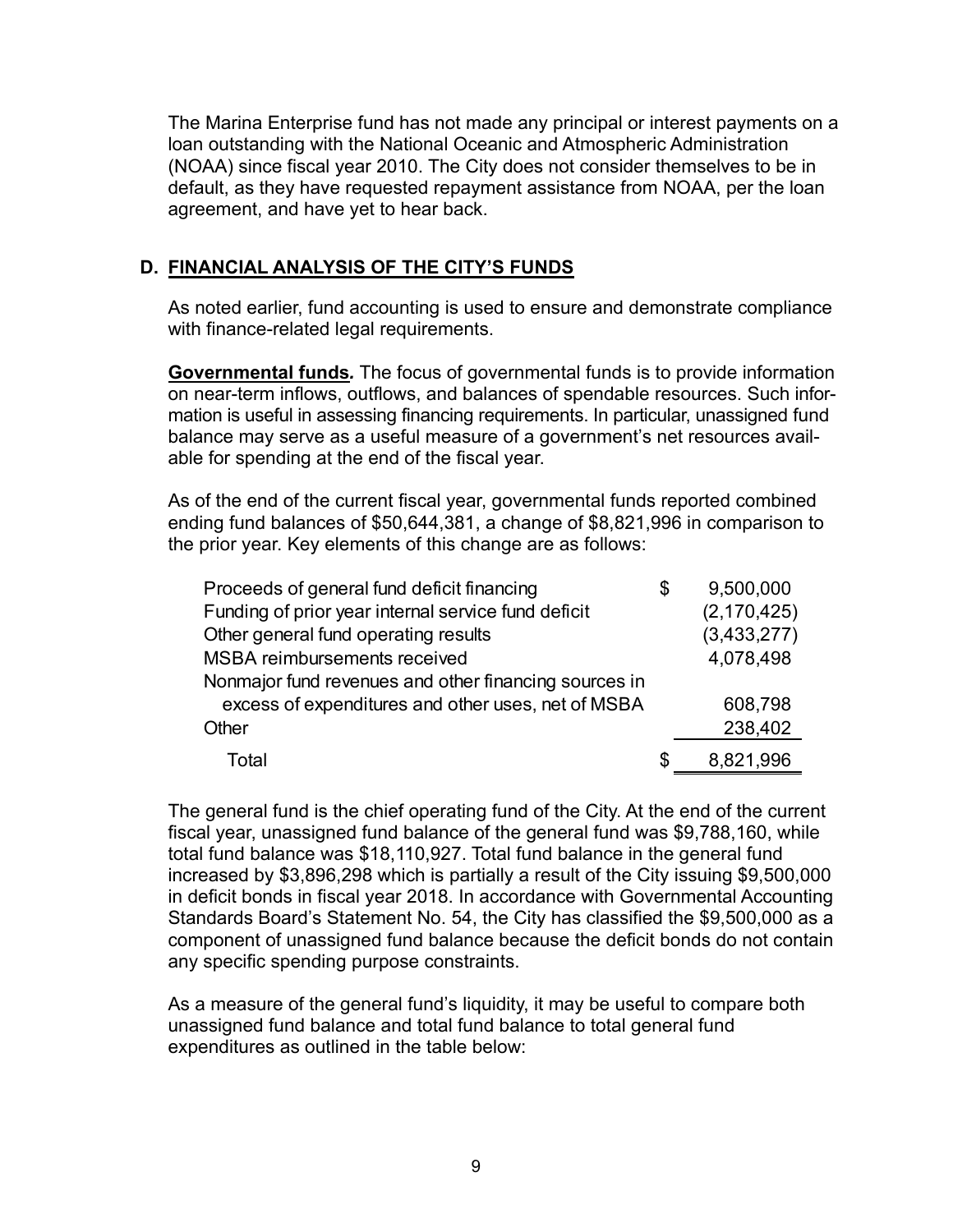|                            |            |              |      |           | % of                     |
|----------------------------|------------|--------------|------|-----------|--------------------------|
|                            |            |              |      |           | <b>Total General</b>     |
| <b>General Fund</b>        | 6/30/18    | 6/30/17      |      | Change    | <b>Fund Expenditures</b> |
| Unassigned fund balance \$ | 9.788.160  | 4.546.898    | - \$ | 5.241.262 | 2.76%                    |
| Total fund balance         | 18.110.927 | \$14,214,629 | -SS  | 3.896.298 | 5.10%                    |

The total fund balance of the general fund changed by \$3,896,298 during the current fiscal year. Key factors in this change are as follows:

| Use of free cash as a funding source           | (1,081,084) |
|------------------------------------------------|-------------|
| Prior year deficits raised in the current year | 1,497,466   |
| Chapter 70 aid withheld                        | (2,421,022) |
| Other revenues exceeding budgeted amounts      | 7,858,734   |
| Fiscal year 2018 snow and ice overage          | (1,885,152) |
| Other expenditures less than budgeted amounts  | 1,236,447   |
| Change in encumbrances                         | (1,309,091) |
| Total                                          | 3,896,298   |

**Proprietary funds.** Proprietary funds provide the same type of information found in the business-type activities reported in the government-wide financial statements, but in more detail.

Unrestricted net position of the Marina enterprise fund at the end of the year amounted to a deficit balance of \$(63,841), an increase of \$555,251 in comparison to the prior year. This change is mainly attributable to the City's reporting of a special item in fiscal year 2018 as further discussed in Note 23.

Unrestricted net position of the internal service fund at the end of the year amounted to a deficit balance of \$(638,974), after an operating loss of \$(638,974). Fiscal year 2018 is the fourth year in a row that the fund incurred an operating loss, as claims have exceeded funding. The City plans on raising the June 30, 2018 unrestricted net position deficit with the setting of the fiscal year 2019 tax rate.

Other factors concerning the finances of proprietary funds have already been addressed in the entity-wide discussion of business-type activities.

## **E. GENERAL FUND BUDGETARY HIGHLIGHTS**

Differences between the original budget and the final amended budget resulted in an overall change in appropriations of \$6,688,174. The majority of the fiscal year 2018 increases were for additional education and public safety appropriations. These increases were funded from free cash of approximately \$1 million, transfers from related special revenue funds of approximately \$960,000,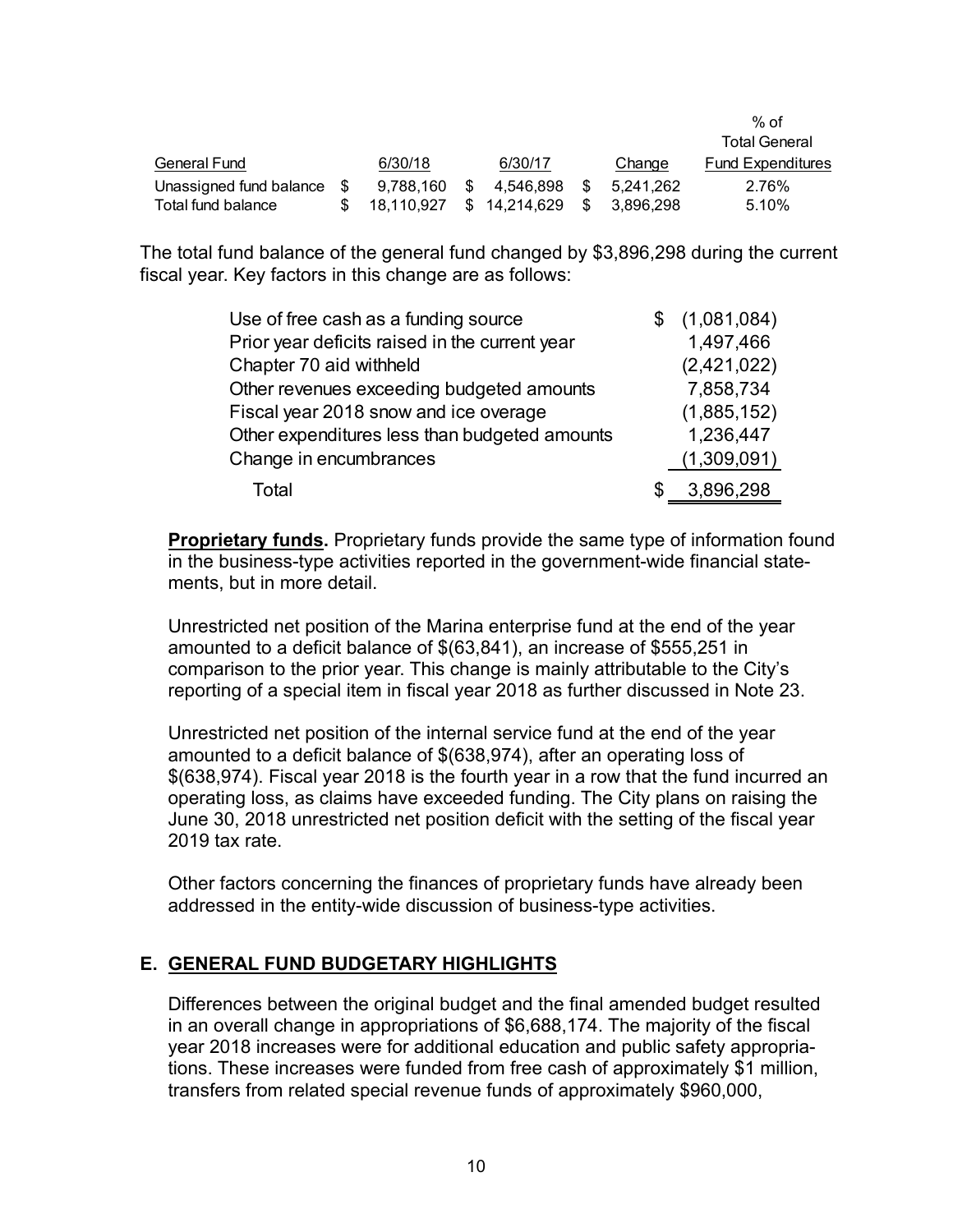transfers from capital projects of approximately \$460,000, as well as additional property taxes and state aid of approximately \$4.2 million.

Property tax revenues exceeded the tax levy by approximately \$2 million primarily due to the collection of tax title funds. In addition, Intergovernmental revenue exceeded the budget by approximately \$1.4 million mainly due to Chapter 70 cuts of \$2.4 million combined with additional lottery surplus funds of \$3.5 million and the budgetary transfer in surplus of \$861,049 was to move FEMA funds into the general fund where expenses had been incurred. Total expenditures exceeded appropriations by \$648,705 driven by an approximately \$1.8 million snow and ice deficit which will be raised in the fiscal year 2019 tax levy.

# **F. CAPITAL ASSET AND DEBT ADMINISTRATION**

**Capital assets.** Total investment in capital assets for governmental and businesstype activities at year-end amounted to \$272,746,433 (net of accumulated depreciation), a change of \$(5,627,522) from the prior year. This investment in capital assets includes land, buildings, machinery, equipment, and furnishings, and infrastructure.

Major capital asset events during the current fiscal year included the following:

| School construction projects | S | 666,074      |
|------------------------------|---|--------------|
| Road construction projects   |   | 2,274,321    |
| Other construction projects  |   | 336,257      |
| New vehicles and equipment   |   | 3,957,532    |
| Depreciation                 |   | (12,861,706) |
| Total                        | S | (5,627,522)  |

Additional information on capital assets can be found in Note 8 of the Notes to Financial Statements.

**Long-term debt.** At the end of the current fiscal year, total bonded debt outstanding was \$68,915,979, all of which was backed by the full faith and credit of the City.

Additional information on long-term debt can be found in Note 14 of the Notes to Financial Statements.

**Credit rating.** During the fiscal year, Moody's Investor Service downgraded the City's underlying rating to Baa1 from A3 with a negative outlook.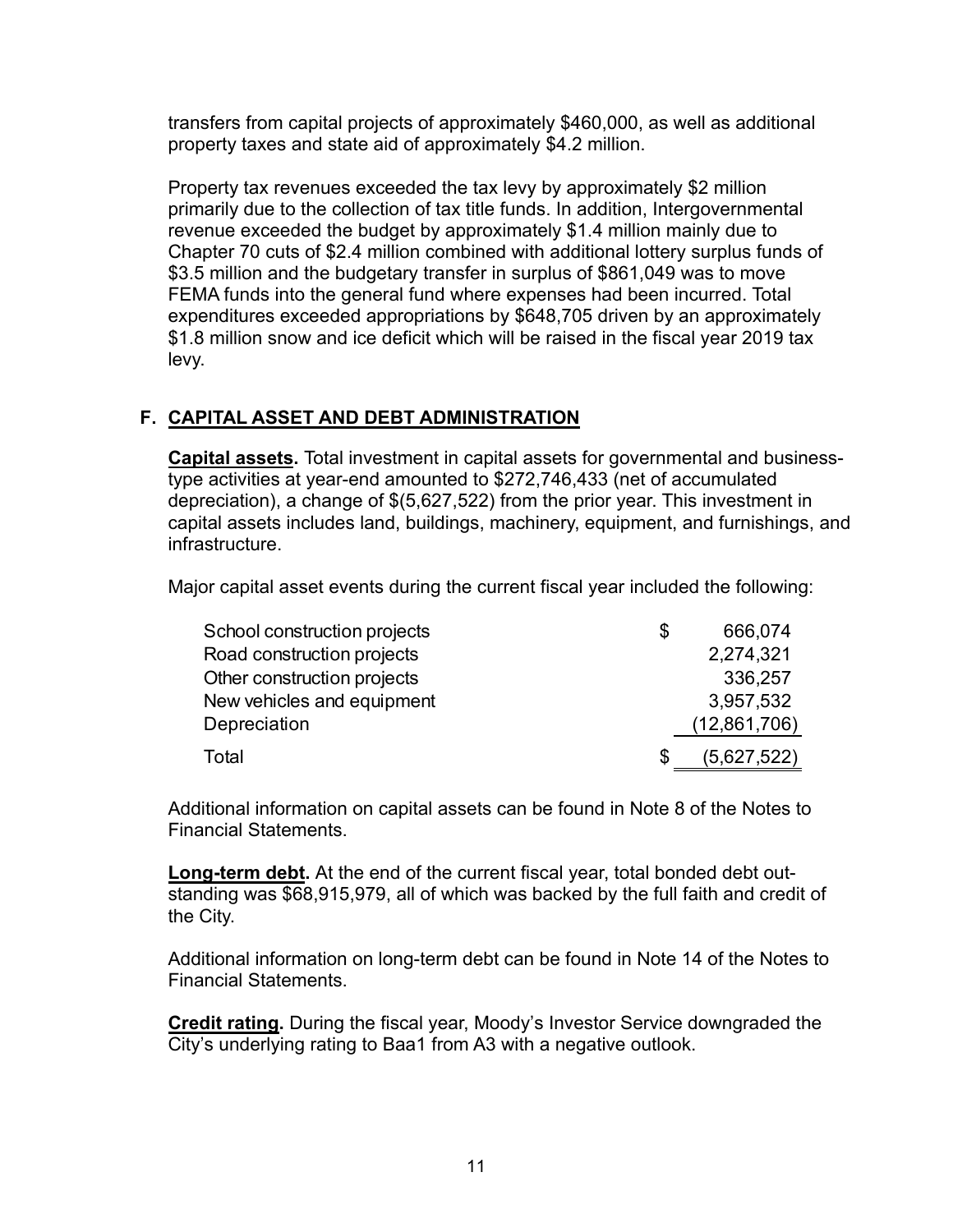# **REQUESTS FOR INFORMATION**

This financial report is designed to provide a general overview of the City of Lynn, Massachusetts', finances for all those with an interest in the City's finances. Questions concerning any of the information provided in this report or requests for additional financial information should be addressed to:

Comptroller's Office

3 City Hall Square

Lynn, Massachusetts 01901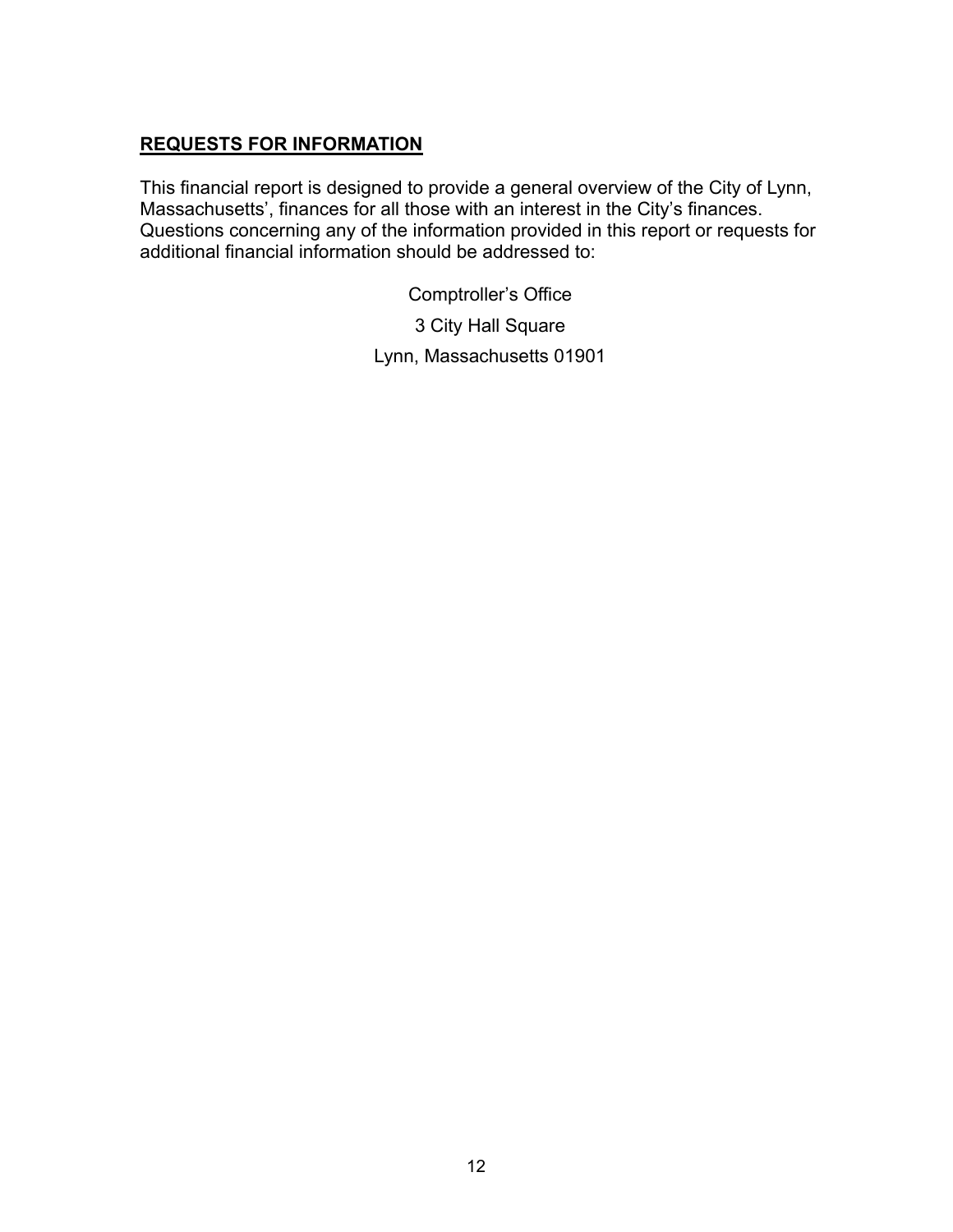#### STATEMENT OF NET POSITION

#### JUNE 30, 2018

|                                                              |                               | <b>Primary Government</b>   |                               |                           |
|--------------------------------------------------------------|-------------------------------|-----------------------------|-------------------------------|---------------------------|
|                                                              | Governmental<br>Activities    | Business-Type<br>Activities | Total                         | Component<br>Unit         |
| <b>Assets</b>                                                |                               |                             |                               |                           |
| Current:                                                     |                               |                             |                               |                           |
| Cash and short-term investments<br>Investments               | \$<br>48,213,791<br>7,262,892 | \$<br>205,890               | \$<br>48.419.681<br>7,262,892 | \$<br>4,187,952           |
| Receivables, net of allowance for uncollectibles:            |                               |                             |                               |                           |
| Property taxes<br>Excises                                    | 4,021,791<br>1,452,886        |                             | 4,021,791<br>1,452,886        |                           |
| Departmental and other                                       | 1,991,401                     |                             | 1,991,401                     |                           |
| Intergovernmental                                            | 5,638,816                     | $\blacksquare$              | 5,638,816                     |                           |
| Loans                                                        | 287,072                       |                             | 287,072                       | 342,797                   |
| Other assets                                                 | 2,820,000                     | 14,897                      | 2,834,897                     | 204,320                   |
| Noncurrent:                                                  |                               |                             |                               |                           |
| Receivables, net of allowance for uncollectibles:            |                               |                             |                               |                           |
| Property taxes                                               | 285,160                       |                             | 285,160                       |                           |
| Loans                                                        | 2,583,650                     |                             | 2,583,650                     | 1,481,495                 |
| Capital assets, non-depreciable                              | 9,669,202                     |                             | 9,669,202                     | 1,497,847                 |
| Capital assets, depreciable, net of                          |                               |                             |                               |                           |
| accumulated depreciation                                     | 261,054,825                   | 2,022,406                   | 263,077,231                   | 1,693,927                 |
| <b>Total Assets</b><br><b>Deferred Outflows of Resources</b> | 345,281,486                   | 2,243,193                   | 347,524,679                   | 9,408,338                 |
| Related to pensions                                          | 16,375,000                    |                             | 16,375,000                    |                           |
| <b>Total Deferred Outflows of Resources</b>                  | 16,375,000                    | ÷.                          | 16,375,000                    |                           |
| Total Assets and Deferred Outflows of Resources              | 361,656,486                   | 2,243,193                   | 363,899,679                   | 9,408,338                 |
| Liabilities                                                  |                               |                             |                               |                           |
| Current:                                                     |                               |                             |                               |                           |
| Warrants payable                                             | 6,182,478                     |                             | 6,182,478                     | 124,647                   |
| Accrued payroll                                              | 3,004,174                     |                             | 3,004,174                     |                           |
| <b>Accrued liabilities</b>                                   | 8,537,602                     | 1,893                       | 8,539,495                     |                           |
| Other current liabilities                                    | 63,518                        | 151,000                     | 214,518                       | 279,369                   |
| Current portion of long-term liabilities:                    |                               |                             |                               |                           |
| Bonds payable                                                | 4,769,419                     | 14,366                      | 4,783,785                     | 102,248                   |
| Other liabilities                                            | 1,830,186                     |                             | 1,830,186                     |                           |
| Noncurrent:                                                  |                               |                             |                               |                           |
| Bonds payable, net of current portion                        | 63,085,150                    | 1,047,044                   | 64, 132, 194                  | 243,582<br>$\overline{a}$ |
| Net pension liability<br><b>Total OPEB liability</b>         | 260,860,000<br>539,993,664    |                             | 260,860,000<br>539,993,664    |                           |
| Other liabilities, net of current portion                    | 13,925,905                    |                             | 13,925,905                    |                           |
| <b>Total Liabilities</b>                                     | 902,252,096                   | 1,214,303                   | 903,466,399                   | 749,846                   |
| <b>Deferred Inflows of Resources</b>                         |                               |                             |                               |                           |
| Related to pensions                                          | 18,906,000                    |                             | 18,906,000                    |                           |
| <b>Total Deferred Inflows of Resources</b>                   |                               | $\mathcal{L}^{\mathcal{L}}$ |                               | ÷.                        |
|                                                              | 18,906,000                    |                             | 18,906,000                    |                           |
| Total Liabilities and Deferred Inflows of Resources          | 921,158,096                   | 1,214,303                   | 922,372,399                   | 749,846                   |
| <b>Net Position</b>                                          |                               |                             |                               |                           |
| Net investment in capital assets                             | 205,471,620                   | 1,092,731                   | 206,564,351                   |                           |
| Restricted for:                                              |                               |                             |                               |                           |
| Grants and other statutory restrictions<br>Permanent funds:  | 25,106,588                    |                             | 25,106,588                    | 797,177                   |
| Nonexpendable                                                | 7,558,735                     |                             | 7,558,735                     |                           |
| Expendable                                                   | 597,420                       |                             | 597,420                       |                           |
| Unrestricted                                                 | (798,235,973)                 | (63, 841)                   | (798,299,814)                 | 7,861,315                 |
| <b>Total Net Position</b>                                    | \$<br>(559, 501, 610)         | \$<br>1,028,890             | \$<br>(558, 472, 720)         | \$<br>8,658,492           |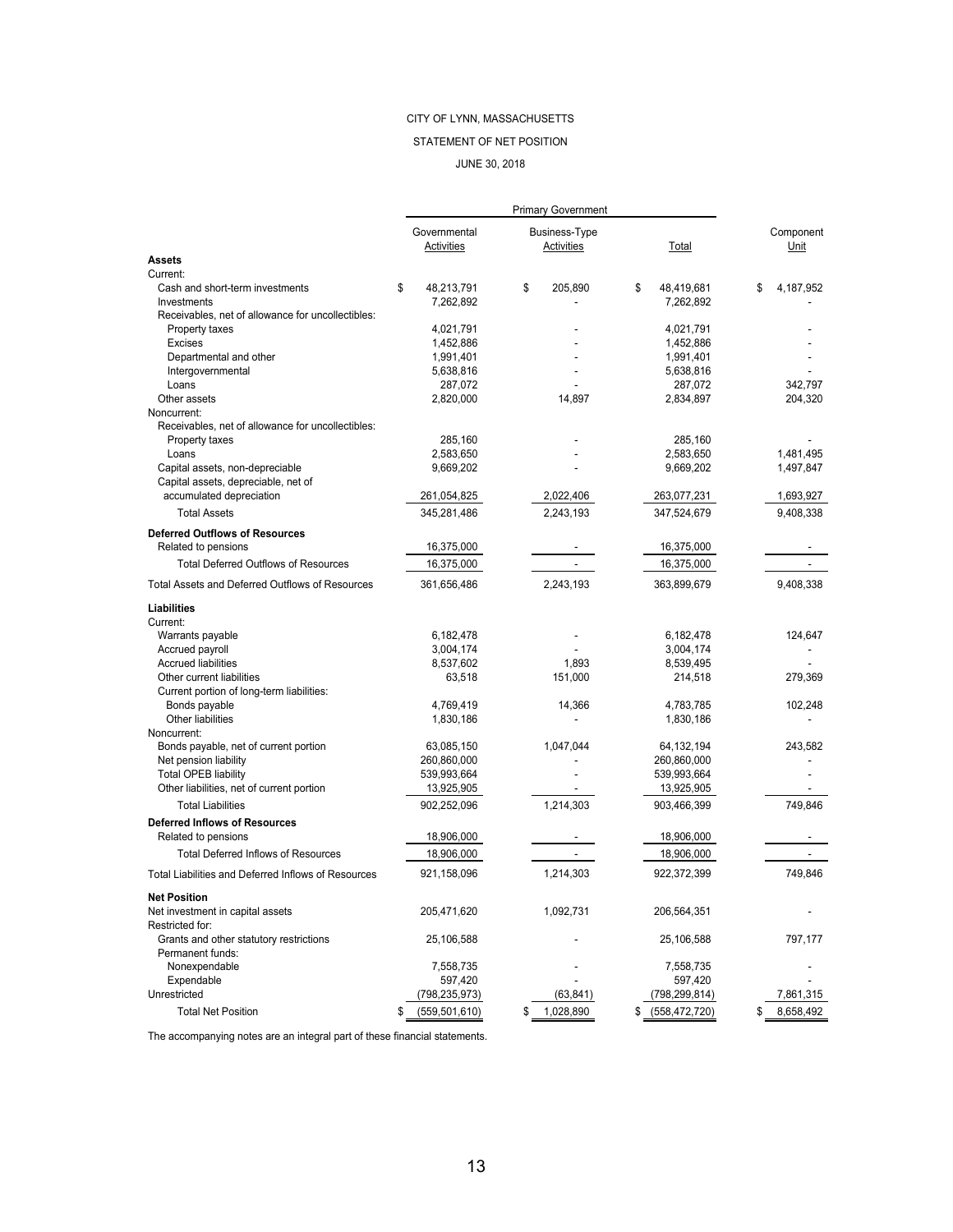#### STATEMENT OF ACTIVITIES

#### FOR THE YEAR ENDED JUNE 30, 2018

|                                                                                                                                                                                    |                                                                                                   |                                                                                                                                                           | Program Revenues                                                                                 |                                        | Net (Expenses) Revenues and Changes in Net Position                                                                    |                                        |                                                                                                                        |                   |  |  |  |
|------------------------------------------------------------------------------------------------------------------------------------------------------------------------------------|---------------------------------------------------------------------------------------------------|-----------------------------------------------------------------------------------------------------------------------------------------------------------|--------------------------------------------------------------------------------------------------|----------------------------------------|------------------------------------------------------------------------------------------------------------------------|----------------------------------------|------------------------------------------------------------------------------------------------------------------------|-------------------|--|--|--|
|                                                                                                                                                                                    | Expenses                                                                                          | Charges for<br>Services                                                                                                                                   | Operating<br>Grants and<br>Contributions                                                         | Capital<br>Grants and<br>Contributions | Governmental<br>Activities                                                                                             | Business-<br>Type<br><b>Activities</b> | Total                                                                                                                  | Component<br>Unit |  |  |  |
| <b>Governmental Activities</b><br>General government<br>Public safety<br>Education<br>Public works<br>Health and human services<br>Culture and recreation<br>Debt service interest | 21,142,291<br>S<br>62,710,487<br>317,289,399<br>21,549,559<br>3,432,747<br>5,706,486<br>2,288,604 | 5,190,406<br>\$<br>1,276,777<br>1,299,713<br>3,703,400<br>234,587<br>3,390,776<br>$\overline{\phantom{a}}$                                                | \$<br>355,401<br>3,703,019<br>215,929,958<br>4,098,500<br>2,535,096<br>183,717<br>$\blacksquare$ | S<br>3,535,605                         | (15,596,484)<br>\$<br>(57,730,691)<br>(100, 059, 728)<br>(10, 212, 054)<br>(663,064)<br>(2, 131, 993)<br>(2, 288, 604) | \$<br>$\blacksquare$                   | \$<br>(15,596,484)<br>(57,730,691)<br>(100, 059, 728)<br>(10, 212, 054)<br>(663,064)<br>(2, 131, 993)<br>(2, 288, 604) | \$                |  |  |  |
| <b>Total Governmental Activities</b>                                                                                                                                               | 434,119,573                                                                                       | 15,095,659                                                                                                                                                | 226,805,691                                                                                      | 3,535,605                              | (188, 682, 618)                                                                                                        |                                        | (188, 682, 618)                                                                                                        |                   |  |  |  |
| <b>Business-Type Activities</b><br>Marina services                                                                                                                                 | 569,503                                                                                           | 337,818                                                                                                                                                   |                                                                                                  |                                        |                                                                                                                        | (231, 685)                             | (231, 685)                                                                                                             |                   |  |  |  |
| <b>Total Business-Type Activities</b>                                                                                                                                              | 569,503                                                                                           | 337,818                                                                                                                                                   |                                                                                                  |                                        |                                                                                                                        | (231, 685)                             | (231, 685)                                                                                                             |                   |  |  |  |
| <b>Total Primary Government</b>                                                                                                                                                    | \$ 434,689,076                                                                                    | 15,433,477                                                                                                                                                | \$226,805,691                                                                                    | \$ 3,535,605                           | (188, 682, 618)                                                                                                        | (231, 685)                             | (188, 914, 303)                                                                                                        |                   |  |  |  |
| <b>Component Unit</b>                                                                                                                                                              |                                                                                                   |                                                                                                                                                           |                                                                                                  |                                        |                                                                                                                        |                                        |                                                                                                                        |                   |  |  |  |
| Economic Development and<br>Industrial Corporation of Lynn                                                                                                                         | 2,603,024                                                                                         | 2,001,880<br>\$                                                                                                                                           | 32,097<br>\$                                                                                     |                                        |                                                                                                                        |                                        |                                                                                                                        | (569, 047)        |  |  |  |
| <b>Total Component Unit</b>                                                                                                                                                        | 2,603,024                                                                                         | 2,001,880<br>\$                                                                                                                                           | 32,097<br>\$                                                                                     | \$                                     |                                                                                                                        |                                        |                                                                                                                        | (569, 047)        |  |  |  |
|                                                                                                                                                                                    |                                                                                                   | <b>General Revenues</b><br>Property taxes<br><b>Excises</b><br>Penalties, interest, and other taxes<br>to specific programs<br>Investment income<br>Other | Grants and contributions not restricted                                                          |                                        | 125,940,080<br>8,130,359<br>1,995,452<br>31,500,255<br>133,254<br>1,857,402                                            | 20<br>$\blacksquare$                   | 125,940,080<br>8,130,359<br>1,995,452<br>31,500,255<br>133,274<br>1,857,402                                            | 107,092<br>35,582 |  |  |  |
|                                                                                                                                                                                    |                                                                                                   | <b>Total General Revenues</b>                                                                                                                             |                                                                                                  |                                        | 169,556,802                                                                                                            | 20                                     | 169,556,822                                                                                                            | 142,674           |  |  |  |
|                                                                                                                                                                                    |                                                                                                   |                                                                                                                                                           | Change in net position, before special item                                                      |                                        | (19, 125, 816)                                                                                                         | (231, 665)                             | (19, 357, 481)                                                                                                         | (426, 373)        |  |  |  |
|                                                                                                                                                                                    |                                                                                                   |                                                                                                                                                           | Special item, accrued interest adjustment                                                        |                                        |                                                                                                                        | 580,272                                | 580,272                                                                                                                |                   |  |  |  |
|                                                                                                                                                                                    |                                                                                                   | Change in Net Position                                                                                                                                    |                                                                                                  |                                        | (19, 125, 816)                                                                                                         | 348,607                                | (18, 777, 209)                                                                                                         | (426, 373)        |  |  |  |
|                                                                                                                                                                                    |                                                                                                   | <b>Net Position</b><br>Beginning of year, as restated                                                                                                     |                                                                                                  |                                        | (540, 375, 794)                                                                                                        | 680,283                                | (539, 695, 511)                                                                                                        | 9,084,865         |  |  |  |
|                                                                                                                                                                                    |                                                                                                   | End of year                                                                                                                                               |                                                                                                  |                                        | \$ (559, 501, 610)                                                                                                     | \$1,028,890                            | (558, 472, 720)<br>\$                                                                                                  | 8,658,492<br>\$   |  |  |  |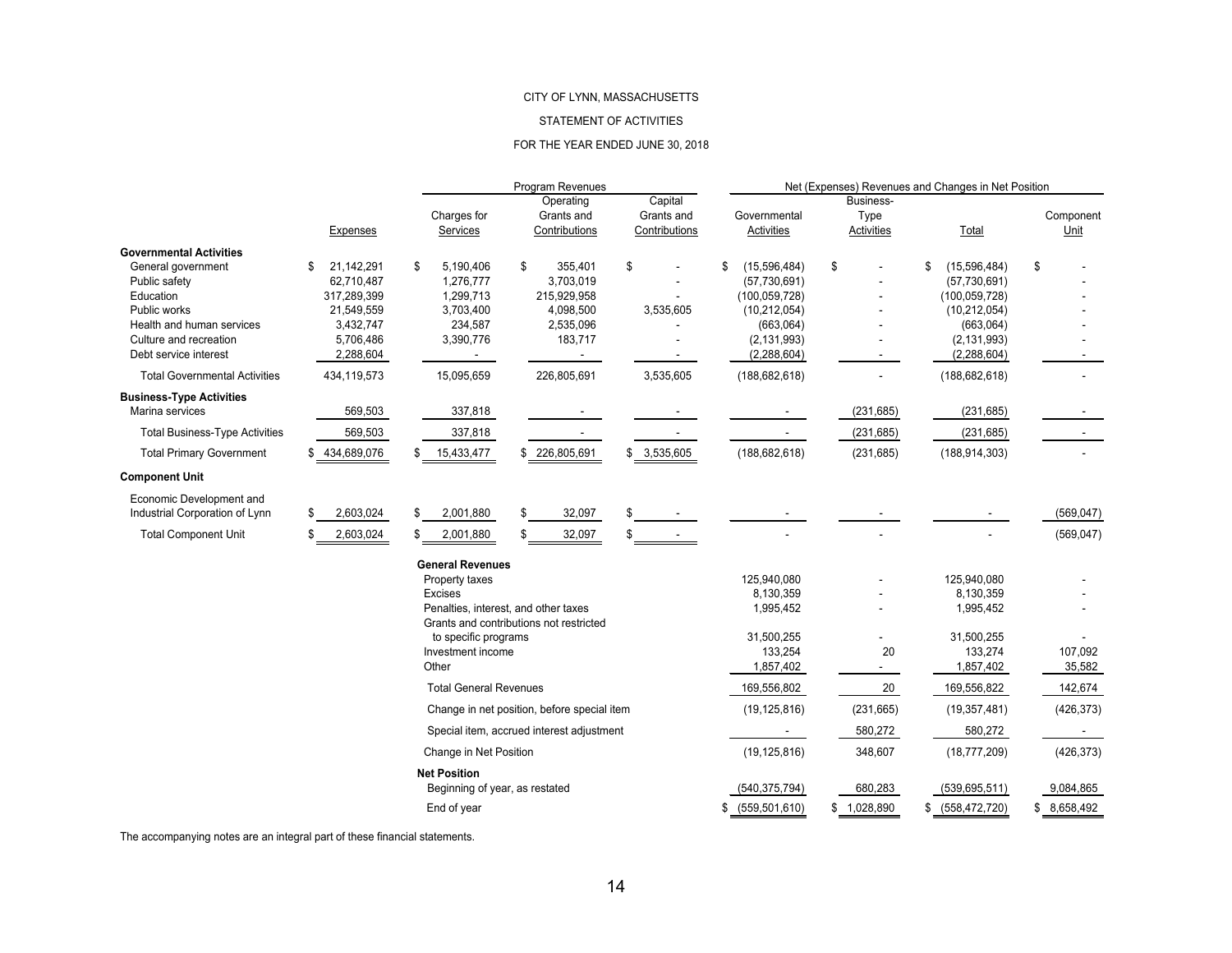#### GOVERNMENTAL FUNDS

#### BALANCE SHEET

#### JUNE 30, 2018

|                                        | General<br>Fund  |     | <b>HOME</b><br>Program | Permanent<br>Funds | Nonmajor<br>Governmental<br>Funds |     | Total<br>Governmental<br><b>Funds</b> |
|----------------------------------------|------------------|-----|------------------------|--------------------|-----------------------------------|-----|---------------------------------------|
| <b>Assets</b>                          |                  |     |                        |                    |                                   |     |                                       |
| Cash and short-term investments        | \$<br>22,660,467 | \$  | 324,240                | \$<br>922,788      | \$<br>20,119,222                  | \$  | 44,026,717                            |
| Investments                            |                  |     |                        | 7,262,892          |                                   |     | 7,262,892                             |
| Receivables:                           |                  |     |                        |                    |                                   |     |                                       |
| Property taxes                         | 6,644,114        |     |                        |                    |                                   |     | 6,644,114                             |
| <b>Excises</b>                         | 2,725,739        |     |                        |                    |                                   |     | 2,725,739                             |
| User fees                              | 1,160,525        |     |                        |                    |                                   |     | 1,160,525                             |
| Departmental and other                 | 830,876          |     |                        |                    |                                   |     | 830,876                               |
| Intergovernmental                      |                  |     |                        |                    | 5,638,816                         |     | 5,638,816                             |
| Loans                                  |                  |     | 2,537,054              |                    | 333,668                           |     | 2,870,722                             |
| Due from other funds                   | 29,525           |     |                        |                    |                                   |     | 29,525                                |
| <b>Total Assets</b>                    | \$<br>34,051,246 | \$  | 2,861,294              | \$8,185,680        | \$<br>26,091,706                  | S   | 71,189,926                            |
| <b>Liabilities</b>                     |                  |     |                        |                    |                                   |     |                                       |
| Warrants payable                       | \$<br>4,812,243  | \$  |                        | \$                 | \$<br>1,363,103                   | \$  | 6,175,346                             |
| Accrued payroll                        | 2,889,882        |     |                        |                    | 114,292                           |     | 3,004,174                             |
| <b>Accrued liabilities</b>             |                  |     | 14,817                 |                    | 407,767                           |     | 422,584                               |
| Due to other funds                     |                  |     |                        | 29,525             |                                   |     | 29,525                                |
| Other liabilities                      | 63,518           |     |                        |                    |                                   |     | 63,518                                |
| <b>Total Liabilities</b>               | 7,765,643        |     | 14,817                 | 29,525             | 1,885,162                         |     | 9,695,147                             |
| <b>Deferred Inflows of Resources</b>   |                  |     |                        |                    |                                   |     |                                       |
| Unavailable revenues                   | 8,174,676        |     | 2,537,054              |                    | 138,668                           |     | 10,850,398                            |
| <b>Fund Balances</b>                   |                  |     |                        |                    |                                   |     |                                       |
| Nonspendable                           | 929,675          |     |                        | 7,558,736          |                                   |     | 8,488,411                             |
| Restricted                             |                  |     | 309,423                | 597,419            | 22,121,443                        |     | 23,028,285                            |
| Committed                              |                  |     |                        |                    | 2,212,682                         |     | 2,212,682                             |
| Assigned                               | 7,393,092        |     |                        |                    |                                   |     | 7,393,092                             |
| Unassigned                             | 9,788,160        |     |                        |                    | (266, 249)                        |     | 9,521,911                             |
| <b>Total Fund Balances</b>             | 18,110,927       |     | 309,423                | 8,156,155          | 24,067,876                        |     | 50,644,381                            |
| Total Liabilities, Deferred Inflows of |                  |     |                        |                    |                                   |     |                                       |
| Resources, and Fund Balances           | \$<br>34,051,246 | \$. | 2,861,294              | \$<br>8,185,680    | \$<br>26,091,706                  | \$. | 71,189,926                            |
|                                        |                  |     |                        |                    |                                   |     |                                       |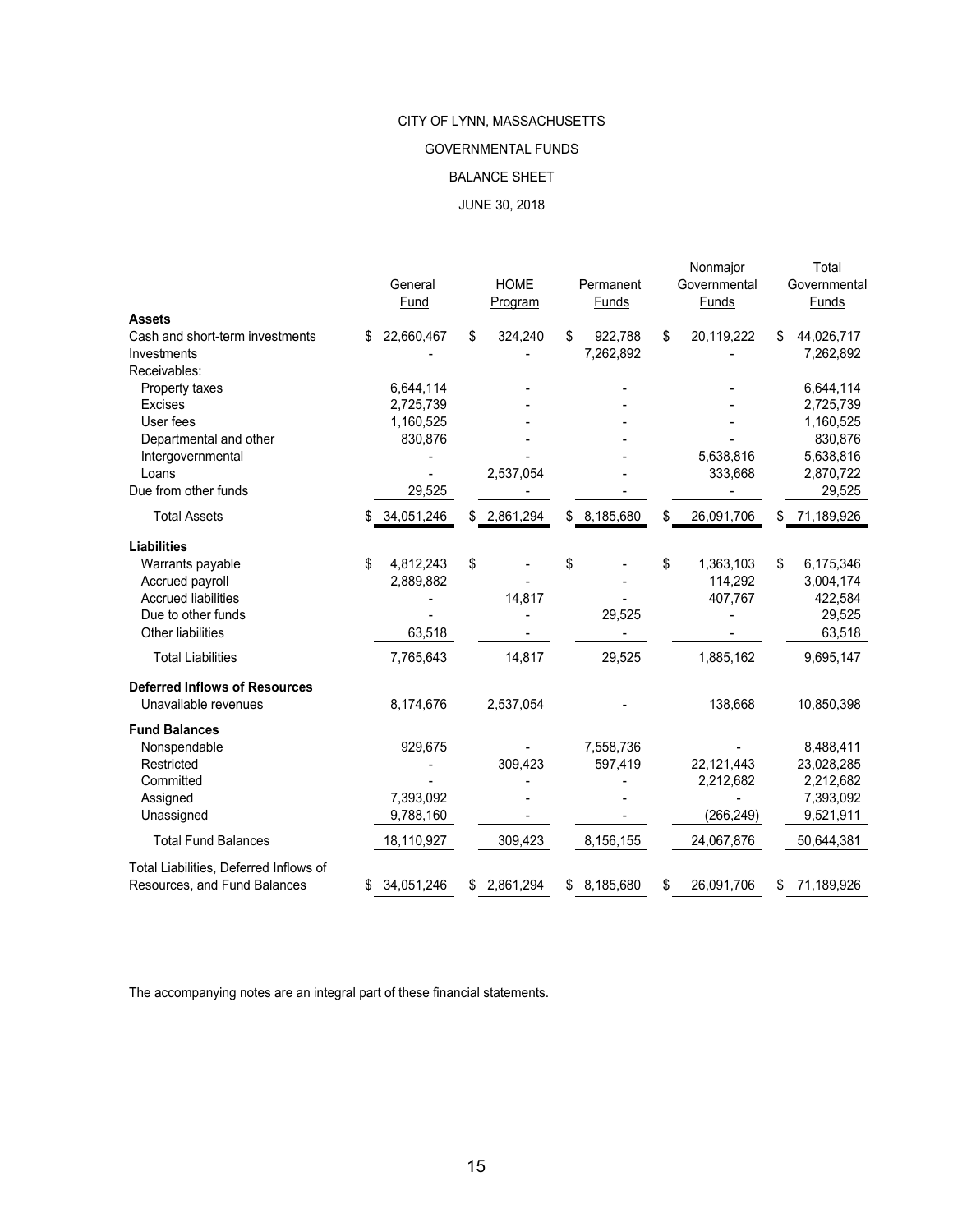#### RECONCILIATION OF TOTAL GOVERNMENTAL FUND BALANCES TO NET POSITION OF GOVERNMENTAL ACTIVITIES IN THE STATEMENT OF NET POSITION

### JUNE 30, 2018

| <b>Total governmental fund balances</b>                                                                                                                                                                                                                                          | \$<br>50,644,381 |
|----------------------------------------------------------------------------------------------------------------------------------------------------------------------------------------------------------------------------------------------------------------------------------|------------------|
| • Capital assets used in governmental activities are not financial<br>resources and, therefore, are not reported in the funds.                                                                                                                                                   | 270,724,027      |
| • Revenues are reported on the accrual basis of accounting<br>and are not deferred until collection.                                                                                                                                                                             | 7,240,382        |
| Internal service funds are used by management to account for<br>$\bullet$<br>health insurance and workers' compensation activities. The assets<br>and liabilities of the internal service funds are included in the<br>governmental activities in the Statement of Net Position. | (638, 974)       |
| Deferred outflows of resources related to pensions will be recognized<br>as an increase to pension expense in future periods.                                                                                                                                                    | 16,375,000       |
| Long-term liabilities are not due and payable in the current period<br>and, therefore, are not reported in the governmental funds:                                                                                                                                               |                  |
| Bonds payable                                                                                                                                                                                                                                                                    | (67, 854, 569)   |
| Net pension liability                                                                                                                                                                                                                                                            | (260, 860, 000)  |
| <b>Total OPEB liability</b>                                                                                                                                                                                                                                                      | (539, 993, 664)  |
| Other (compensated absences, capital leases, etc.)                                                                                                                                                                                                                               | (15,756,091)     |
| Deferred inflows of resources related to pensions will be recognized<br>$\bullet$<br>as a decrease to pension expense in future periods.                                                                                                                                         | (18,906,000)     |
| In the Statement of Activities, interest is accrued on outstanding<br>$\bullet$<br>long-term debt, whereas in governmental funds interest is not                                                                                                                                 |                  |
| reported until due.                                                                                                                                                                                                                                                              | (476,102)        |
| Net position of governmental activities                                                                                                                                                                                                                                          | (559,501,610)    |
|                                                                                                                                                                                                                                                                                  |                  |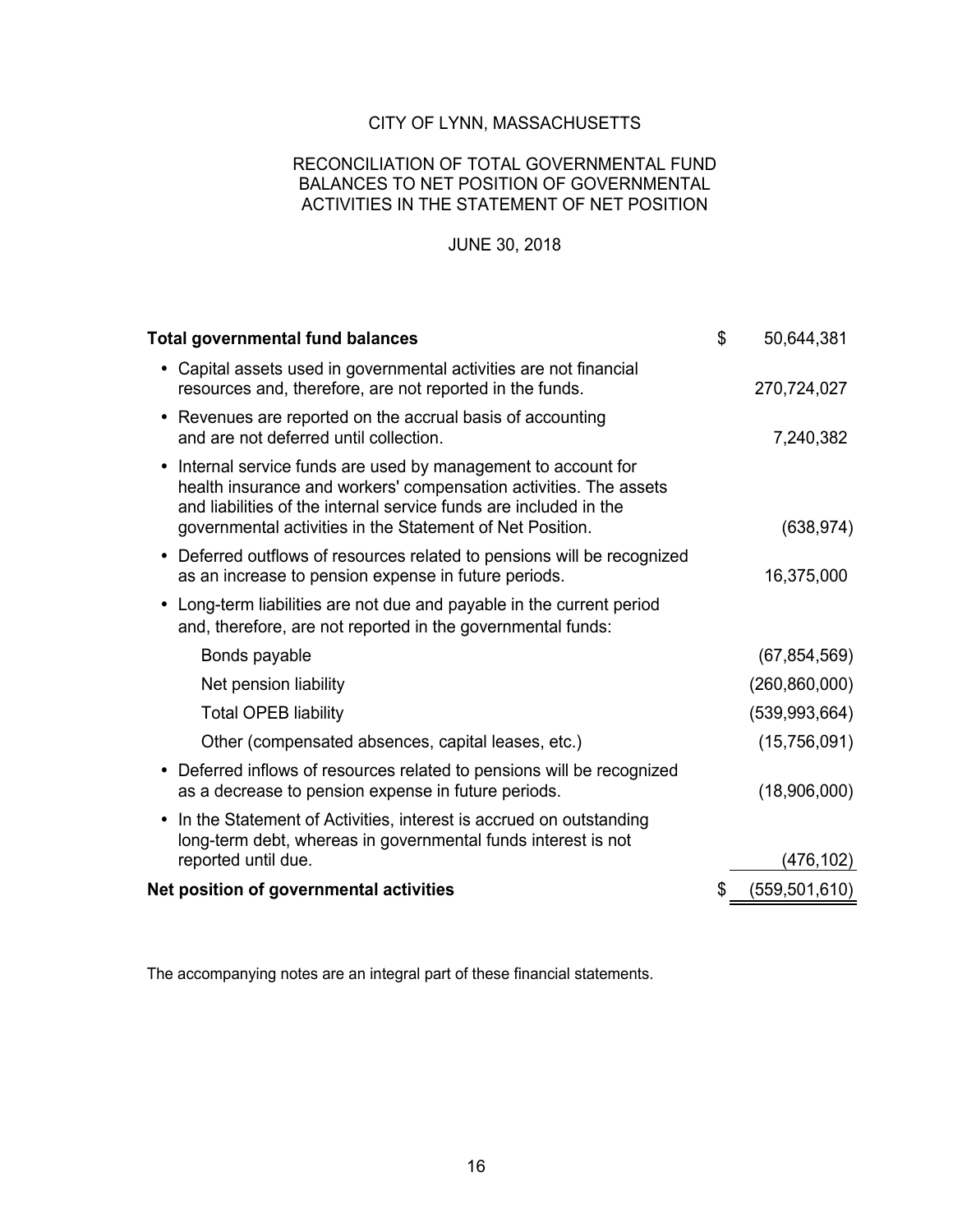#### GOVERNMENTAL FUNDS

#### STATEMENT OF REVENUES, EXPENDITURES, AND CHANGES IN FUND BALANCES

#### FOR THE YEAR ENDED JUNE 30, 2018

|                                                      | General<br>Fund   |    | <b>HOME</b><br>Program | Permanent<br>Funds | Nonmajor<br>Governmental<br>Funds | Total<br>Governmental<br>Funds |
|------------------------------------------------------|-------------------|----|------------------------|--------------------|-----------------------------------|--------------------------------|
| <b>Revenues</b>                                      |                   |    |                        |                    |                                   |                                |
| Property taxes                                       | \$<br>127,714,348 | \$ |                        | \$                 | \$                                | \$<br>127,714,348              |
| <b>Excises</b>                                       | 8,088,639         |    |                        |                    |                                   | 8,088,639                      |
| Penalties, interest, and other taxes                 | 1,995,452         |    |                        |                    |                                   | 1,995,452                      |
| Charges for services                                 | 2,302,636         |    | 301.585                |                    | 6.885.482                         | 9,489,703                      |
| Intergovernmental                                    | 203,585,390       |    | 166,782                |                    | 41,466,861                        | 245,219,033                    |
| Contributions and donations                          |                   |    |                        | 65,500             | 1,017,220                         | 1,082,720                      |
| Licenses and permits                                 | 2,954,106         |    |                        |                    | 3,050                             | 2,957,156                      |
| <b>Fines and forfeitures</b>                         | 1,808,792         |    |                        |                    | 7,808                             | 1,816,600                      |
| Investment income                                    | 102,718           |    |                        | 30,511             | 25                                | 133,254                        |
| Insurance recoveries                                 |                   |    |                        |                    | 856,962                           | 856,962                        |
| <b>Miscellaneous</b>                                 | 22,003            |    |                        |                    | 622,356                           | 644,359                        |
| <b>Total Revenues</b>                                | 348,574,084       |    | 468,367                | 96,011             | 50,859,764                        | 399,998,226                    |
| Expenditures<br>Current:                             |                   |    |                        |                    |                                   |                                |
| General government                                   | 11,077,329        |    |                        |                    | 986,925                           | 12,064,254                     |
| Public safety                                        | 40,776,747        |    |                        |                    | 2,715,234                         | 43,491,981                     |
| Education                                            | 181,887,605       |    |                        |                    | 27,007,248                        | 208,894,853                    |
| Public works                                         | 12,871,187        |    |                        |                    | 8,066,460                         | 20,937,647                     |
| Health and human services                            | 1,286,553         |    | 323,500                |                    | 1,695,885                         | 3,305,938                      |
| Culture and recreation                               | 1,321,476         |    |                        | 2,476              | 3,493,015                         | 4,816,967                      |
| Employee benefits                                    | 73,671,789        |    |                        |                    |                                   | 73,671,789                     |
| Debt service                                         | 8,461,376         |    |                        |                    |                                   | 8,461,376                      |
| Intergovernmental                                    | 23,679,624        |    |                        |                    |                                   | 23,679,624                     |
| <b>Total Expenditures</b>                            | 355,033,686       |    | 323,500                | 2,476.00           | 43,964,767                        | 399,324,429                    |
| Excess (deficiency) of revenues<br>over expenditures | (6,459,602)       |    | 144,867                | 93,535             | 6,894,997                         | 673,797                        |
| Other Financing Sources (Uses)<br>Bond proceeds      | 9,500,000         |    |                        |                    |                                   | 9,500,000                      |
| Lease proceeds                                       | 818,624           |    |                        |                    |                                   | 818,624                        |
| Transfers in                                         | 2,284,781         |    |                        |                    | 77.080                            | 2,361,861                      |
| Transfers out                                        | (2, 247, 505)     |    |                        |                    | (2, 284, 781)                     | (4,532,286)                    |
| Total Other Financing Sources (Uses)                 | 10,355,900        |    |                        |                    | (2,207,701)                       | 8,148,199                      |
| Change in Fund Balances                              | 3,896,298         |    | 144,867                | 93,535             | 4,687,296                         | 8,821,996                      |
| Fund Balance at Beginning of Year, as                |                   |    |                        |                    |                                   |                                |
| restated                                             | 14,214,629        |    | 164,556                | 8,062,620          | 19,380,580                        | 41,822,385                     |
| Fund Balance at End of Year                          | \$<br>18,110,927  | \$ | 309,423                | \$<br>8,156,155    | \$<br>24.067.876                  | \$<br>50,644,381               |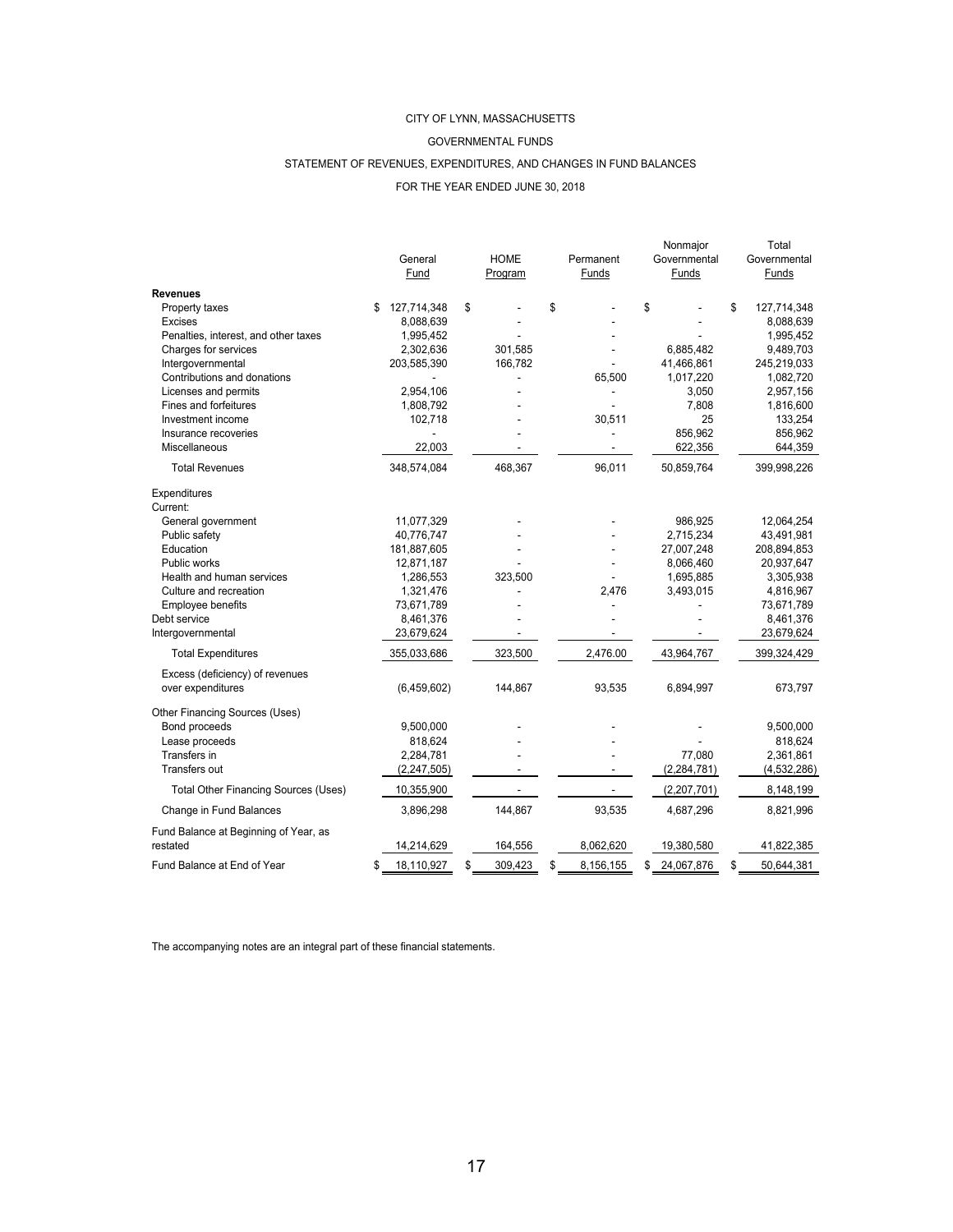#### RECONCILIATION OF THE STATEMENT OF REVENUES, EXPENDITURES, AND CHANGES IN FUND BALANCES OF GOVERNMENTAL FUNDS TO THE STATEMENT OF ACTIVITIES

FOR THE YEAR ENDED JUNE 30, 2018

| Net changes in fund balances - total governmental funds                                                                                                                                                                                                                                                                                                                                                                                                        | \$<br>8,821,996      |
|----------------------------------------------------------------------------------------------------------------------------------------------------------------------------------------------------------------------------------------------------------------------------------------------------------------------------------------------------------------------------------------------------------------------------------------------------------------|----------------------|
| • Governmental funds report capital outlays as expenditures. However,<br>in the Statement of Activities the cost of those assets is allocated<br>over their estimated useful lives and reported as depreciation expense:                                                                                                                                                                                                                                       |                      |
| Capital outlay                                                                                                                                                                                                                                                                                                                                                                                                                                                 | 7,259,749            |
| Loss on disposal of capital assets                                                                                                                                                                                                                                                                                                                                                                                                                             | (25, 565)            |
| Depreciation                                                                                                                                                                                                                                                                                                                                                                                                                                                   | (12,655,062)         |
| • Revenues in the Statement of Activities that do not provide current<br>financial resources are fully deferred in the Statement of Revenues,<br>Expenditures, and Changes in Fund Balances. Therefore, the<br>recognition of revenue for various types of accounts receivable<br>(i.e., real estate and personal property, motor vehicle excise, etc.)<br>differ between the two statements. This amount represents the<br>net change in unavailable revenue. | (900, 354)           |
| • The issuance of long-term debt (e.g., bonds and leases) provides<br>current financial resources to governmental funds, while the<br>repayment of the principal of long-term debt consumes the financial<br>resources of governmental funds. Neither transaction, however,<br>has any effect on net position:                                                                                                                                                 |                      |
| Issuance of long-term debt                                                                                                                                                                                                                                                                                                                                                                                                                                     | (9,500,000)          |
| Repayments of general obligation and refunding bonds                                                                                                                                                                                                                                                                                                                                                                                                           | 6,150,000            |
| Proceeds of capital leases                                                                                                                                                                                                                                                                                                                                                                                                                                     | (818, 624)           |
| Payments of capital leases                                                                                                                                                                                                                                                                                                                                                                                                                                     | 1,033,434            |
| • In the Statement of Activities, interest is accrued on outstanding long-term<br>debt, whereas in governmental funds interest is not reported until due.<br>This amount represents the change in accrued interest                                                                                                                                                                                                                                             | 22,772               |
| Internal service funds are used by management to account for health<br>٠<br>insurance and workers' compensation activities. The net activity of<br>internal service funds is reported with Governmental Activities.                                                                                                                                                                                                                                            | 1,531,451            |
| Some expenses reported in the Statement of Activities do not require<br>$\bullet$<br>the use of current financial resources and therefore, are not reported<br>as expenditures in the governmental funds:                                                                                                                                                                                                                                                      |                      |
| Amortization of bond premium                                                                                                                                                                                                                                                                                                                                                                                                                                   | 356,085              |
| Change in net pension liability                                                                                                                                                                                                                                                                                                                                                                                                                                | 24,672,000           |
| Change in deferred outflows related to pensions                                                                                                                                                                                                                                                                                                                                                                                                                | (6,977,000)          |
| Change in deferred inflows related to pensions                                                                                                                                                                                                                                                                                                                                                                                                                 | (17, 351, 000)       |
| Change in total OPEB liability                                                                                                                                                                                                                                                                                                                                                                                                                                 | (20, 299, 758)       |
| Change in compensated absences liability                                                                                                                                                                                                                                                                                                                                                                                                                       | (59, 513)            |
| Change in workers compensation liability<br>Reimbursements from the Massachusetts School Building Authority for<br>٠<br>principal payments on long-term debt provide current financial resources<br>to governmental funds but have no effect on changes in net position,                                                                                                                                                                                       | 510,740              |
| therefore are excluded from net position.                                                                                                                                                                                                                                                                                                                                                                                                                      | (897,167)            |
| Change in net position of governmental activities                                                                                                                                                                                                                                                                                                                                                                                                              | \$<br>(19, 125, 816) |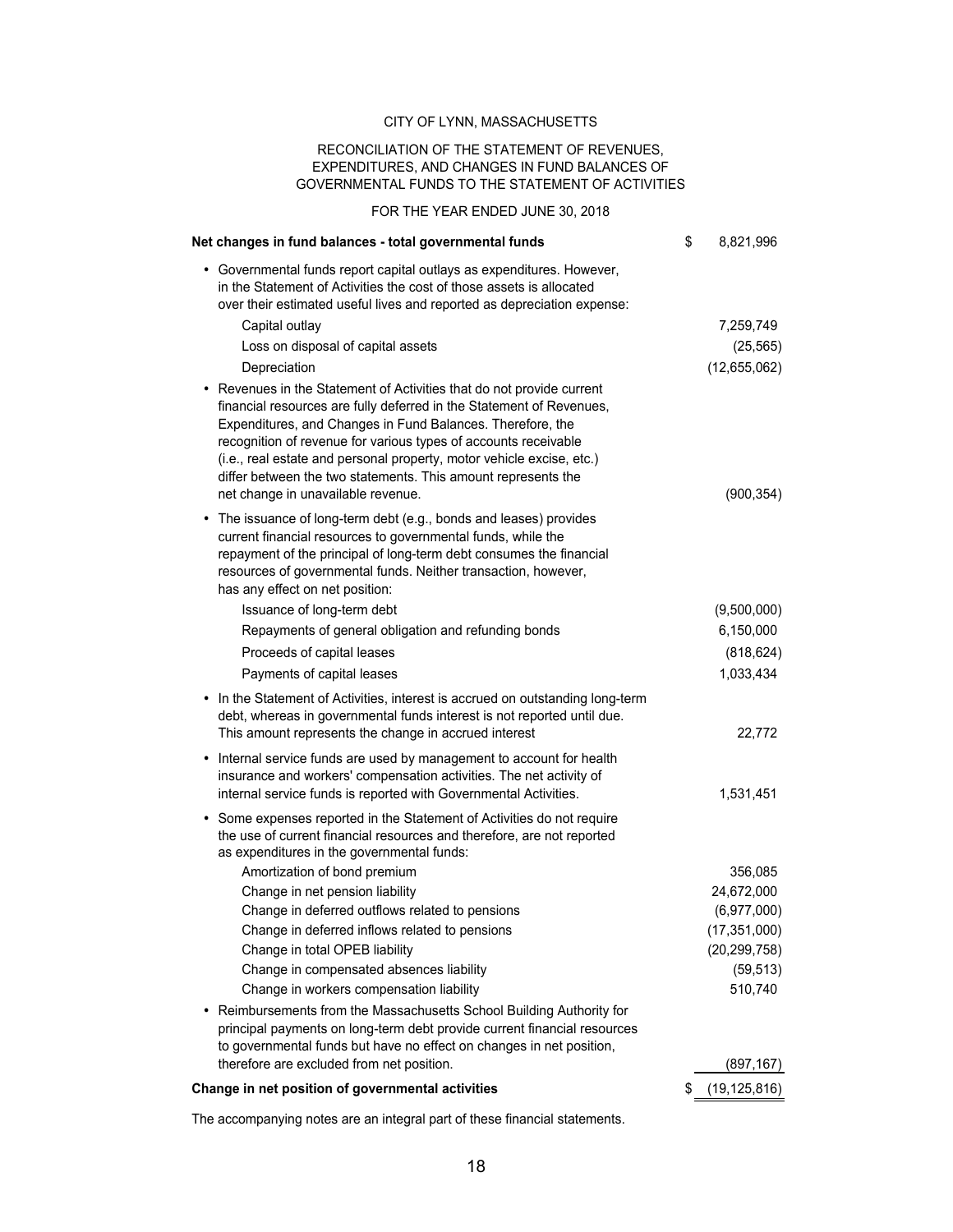#### GENERAL FUND

#### AND OTHER USES - BUDGET AND ACTUAL STATEMENT OF REVENUES AND OTHER SOURCES, AND EXPENDITURES

#### FOR THE YEAR ENDED JUNE 30, 2018

|                                                                                         | <b>Budgeted Amounts</b>   |    |                        |                   | Variance with                                 |
|-----------------------------------------------------------------------------------------|---------------------------|----|------------------------|-------------------|-----------------------------------------------|
|                                                                                         | Original<br><b>Budget</b> |    | Final<br><b>Budget</b> | Actual<br>Amounts | <b>Final Budget</b><br>Positive<br>(Negative) |
| <b>Revenues and Transfers</b>                                                           |                           |    |                        |                   |                                               |
| Taxes                                                                                   | \$<br>125,626,324         | \$ | 125,624,063            | \$<br>127,714,348 | \$<br>2,090,285                               |
| Excise                                                                                  | 8,045,936                 |    | 8,045,936              | 8,088,639         | 42,703                                        |
| Penalties, interest, and other taxes                                                    | 1,828,085                 |    | 1,828,085              | 1,995,452         | 167,367                                       |
| Charges for services                                                                    | 2,095,124                 |    | 2,095,124              | 2,302,636         | 207,512                                       |
| Intergovernmental                                                                       | 180,317,694               |    | 184,498,212            | 185,973,632       | 1,475,420                                     |
| Licenses and permits                                                                    | 2,538,059                 |    | 2,538,059              | 2,954,106         | 416,047                                       |
| Fines and forfeits                                                                      | 1,643,341                 |    | 1,643,341              | 1,808,792         | 165,451                                       |
| Investment income                                                                       | 75,797                    |    | 75,797                 | 102,718           | 26,921                                        |
| <b>Miscellaneous</b>                                                                    | 31,945                    |    | 37,046                 | 22,003            | (15,043)                                      |
| Transfers in                                                                            |                           |    | 1,423,732              | 2,284,781         | 861,049                                       |
| <b>Total Revenues and Transfers</b>                                                     | 322,202,305               |    | 327,809,395            | 333,247,107       | 5,437,712                                     |
| <b>Expenditures and Transfers</b>                                                       |                           |    |                        |                   |                                               |
| General government                                                                      | 12,449,298                |    | 11,429,854             | 11,189,149        | 240,705                                       |
| Public safety                                                                           | 38,086,325                |    | 40,017,507             | 39,801,190        | 216,317                                       |
| Education                                                                               | 159,061,156               |    | 163,462,422            | 163,067,293       | 395,129                                       |
| <b>Public works</b>                                                                     | 11,045,688                |    | 11,199,900             | 12,817,659        | (1,617,759)                                   |
| Health and human services                                                               | 1,344,325                 |    | 1,341,985              | 1,283,837         | 58,148                                        |
| Culture and recreation                                                                  | 1,348,727                 |    | 1,353,076              | 1,325,396         | 27,680                                        |
| Debt service                                                                            | 8,566,378                 |    | 8,466,378              | 8,461,376         | 5,002                                         |
| Intergovernmental                                                                       | 23,393,403                |    | 23,393,403             | 23,679,624        | (286, 221)                                    |
| Employee benefits                                                                       | 72,739,114                |    | 73,980,983             | 73,668,689        | 312,294                                       |
| Transfers out                                                                           | 2,170,425                 |    | 2,247,505              | 2,247,505         |                                               |
| <b>Total Expenditures and Transfers</b>                                                 | 330,204,839               |    | 336,893,013            | 337,541,718       | (648, 705)                                    |
| Excess (deficiency) of revenues and transfers<br>in over expenditures and transfers out | (8,002,534)               |    | (9,083,618)            | (4, 294, 611)     | 4,789,007                                     |
| <b>Other Financing Sources (Uses)</b>                                                   |                           |    |                        |                   |                                               |
| Bond proceeds                                                                           | 9,500,000                 |    | 9,500,000              | 9,500,000         |                                               |
| Use of fund balance:                                                                    |                           |    |                        |                   |                                               |
| For pay raises                                                                          |                           |    | 990,000                |                   | (990,000)                                     |
| For retirement buyouts                                                                  |                           |    | 91,084                 |                   | (91, 084)                                     |
| Raise prior year deficits                                                               | (1, 497, 466)             |    | (1, 497, 466)          |                   | 1,497,466                                     |
| Excess of revenues and other sources<br>over expenditures and other uses                | \$                        | \$ |                        | \$<br>5,205,389   | \$<br>5,205,389                               |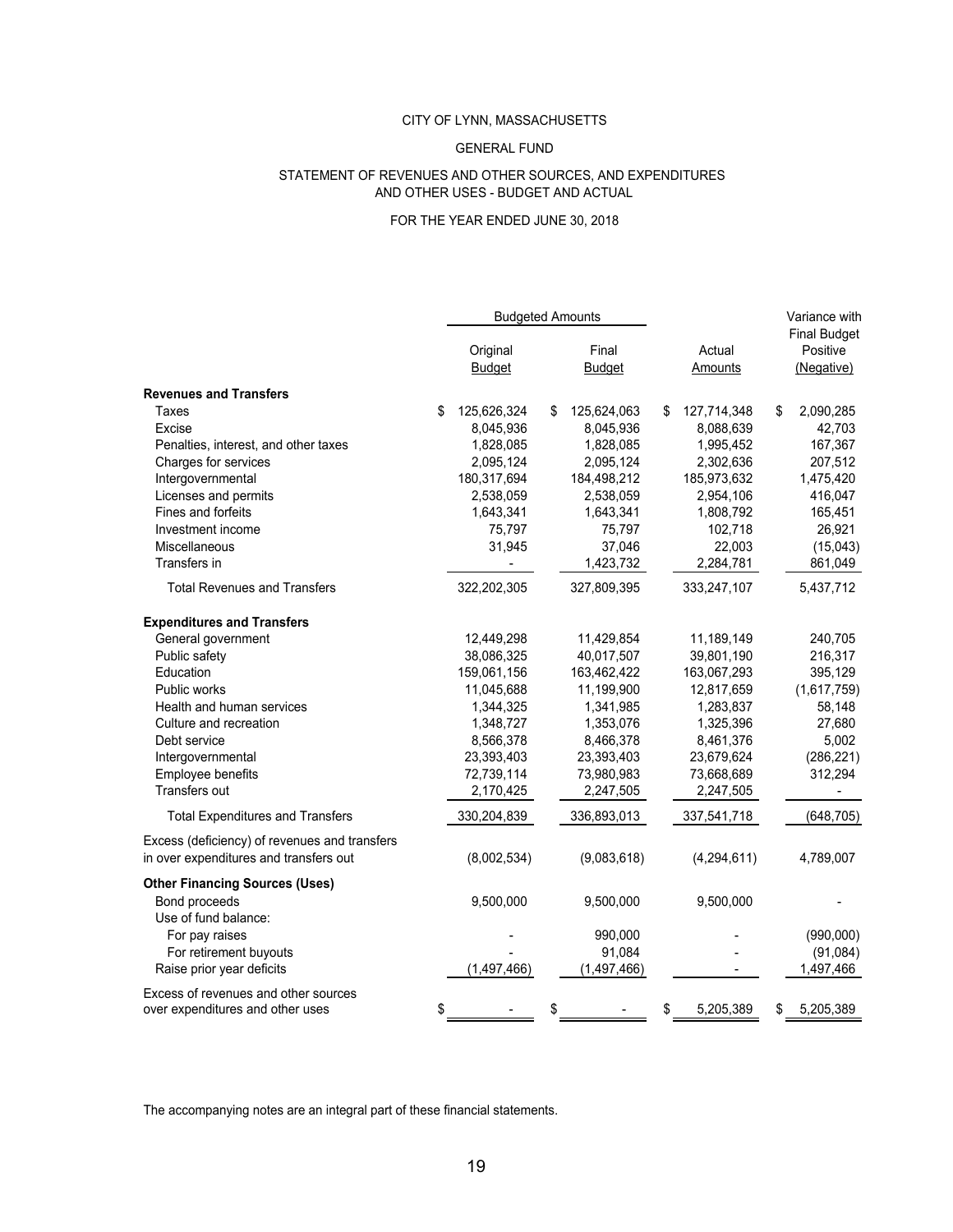#### PROPRIETARY FUNDS

#### STATEMENT OF NET POSITION

#### JUNE 30, 2018

|                                                                                                                                                                                                   | <b>Business-Type Activities</b><br><b>Enterprise Fund</b> | Governmental<br>Activities         |
|---------------------------------------------------------------------------------------------------------------------------------------------------------------------------------------------------|-----------------------------------------------------------|------------------------------------|
| <b>Assets</b>                                                                                                                                                                                     | Marina<br>Fund                                            | Internal<br>Service<br><b>Fund</b> |
| Current:                                                                                                                                                                                          |                                                           |                                    |
| Cash and short-term investments<br>Inventory<br>Working deposit                                                                                                                                   | \$<br>205,890<br>14,897                                   | \$<br>4,187,074<br>2,820,000       |
| <b>Total Current Assets</b>                                                                                                                                                                       | 220,787                                                   | 7,007,074                          |
| Noncurrent:<br>Capital assets being depreciated, net<br>of accumulated depreciation                                                                                                               | 2,022,406                                                 |                                    |
| <b>Total Noncurrent Assets</b>                                                                                                                                                                    | 2,022,406                                                 |                                    |
| <b>Total Assets</b>                                                                                                                                                                               | 2,243,193                                                 | 7,007,074                          |
| <b>Liabilities</b><br>Current:<br>Warrants payable<br>Accrued payroll<br>Accrued health claims payable<br>Other current liabilities<br>Current portion of long-term liabilities:<br>Bonds payable | 1,893<br>151,000<br>14,366                                | 7,132<br>7,638,916                 |
| <b>Total Current Liabilities</b>                                                                                                                                                                  | 167,259                                                   | 7,646,048                          |
| Noncurrent:<br>Bonds payable, net of current portion                                                                                                                                              | 1,047,044                                                 |                                    |
| <b>Total Noncurrent Liabilities</b>                                                                                                                                                               | 1,047,044                                                 |                                    |
| <b>Total Liabilities</b>                                                                                                                                                                          | 1,214,303                                                 | 7,646,048                          |
| <b>Net Position</b><br>Net investment in capital assets<br>Unrestricted                                                                                                                           | 1,092,731<br>(63, 841)                                    | (638, 974)                         |
| <b>Total Net Position</b>                                                                                                                                                                         | \$<br>1,028,890                                           | \$<br>(638, 974)                   |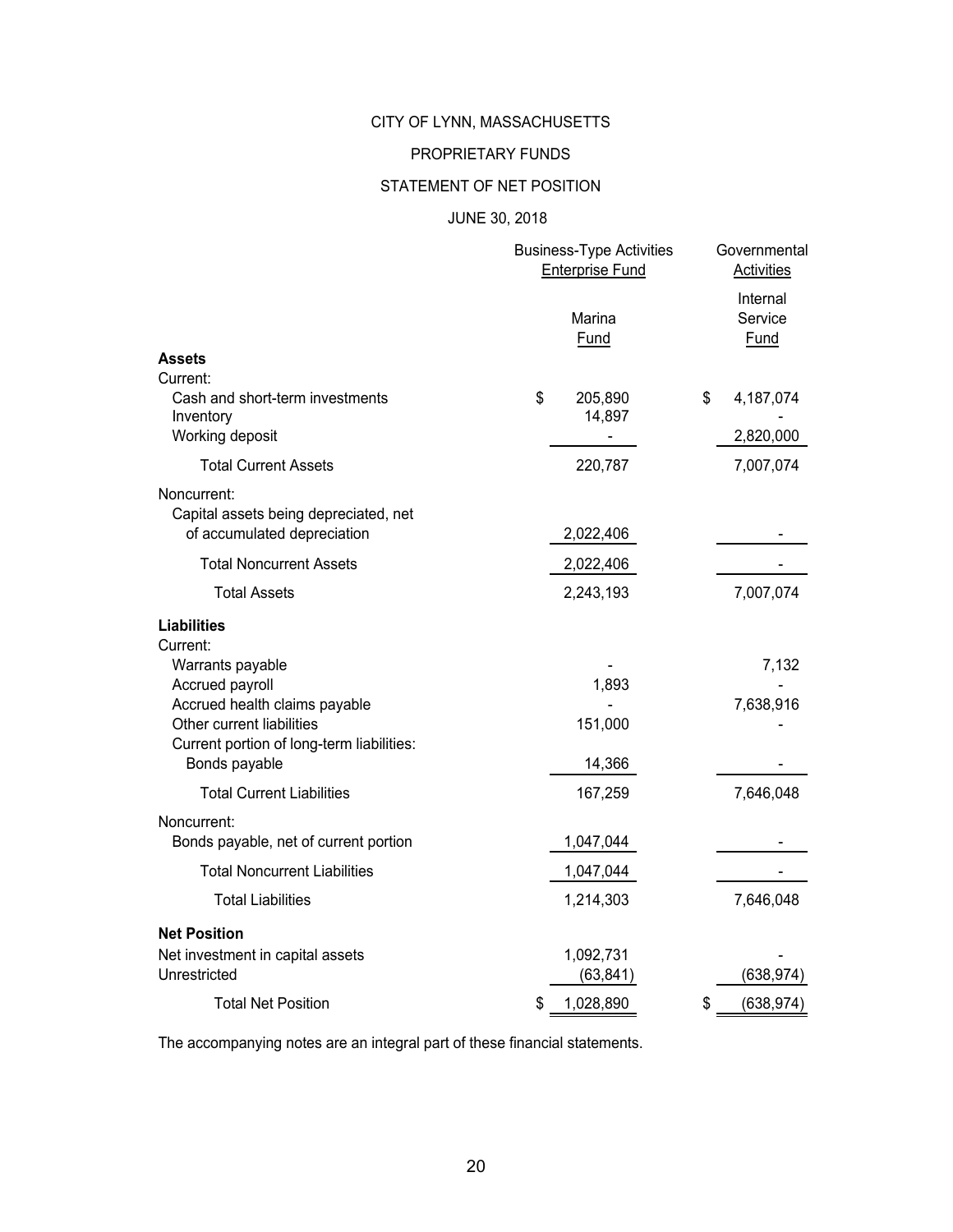#### PROPRIETARY FUNDS

#### STATEMENT OF REVENUES, EXPENSES, AND CHANGES IN FUND NET POSITION

#### FOR THE YEAR ENDED JUNE 30, 2018

|                                                                                                                      | <b>Business-Type Activities</b><br><b>Enterprise Funds</b><br>Marina<br>Fund | Governmental<br>Activities<br>Internal<br>Service<br><b>Fund</b> |
|----------------------------------------------------------------------------------------------------------------------|------------------------------------------------------------------------------|------------------------------------------------------------------|
| <b>Operating Revenues</b><br>Charges for services<br>Employee and employer contributions                             | \$<br>337,818                                                                | \$<br>56,044,744                                                 |
| <b>Total Operating Revenues</b>                                                                                      | 337,818                                                                      | 56,044,744                                                       |
| <b>Operating Expenses</b><br>Salaries and wages<br>Other operating expenses<br>Depreciation<br><b>Medical claims</b> | 111,303<br>180,214<br>206,644                                                | 56,683,718                                                       |
| <b>Total Operating Expenses</b>                                                                                      | 498,161                                                                      | 56,683,718                                                       |
| Operating Income (Loss)                                                                                              | (160, 343)                                                                   | (638, 974)                                                       |
| <b>Nonoperating Revenues (Expenses)</b><br>Investment income<br>Interest expense<br>Transfers in                     | 20<br>(71, 342)                                                              | 2,170,425                                                        |
| Total Nonoperating Revenues (Expenses), Net                                                                          | (71, 322)                                                                    | 2,170,425                                                        |
| Change in Net Position, Before Special Item                                                                          | (231, 665)                                                                   | 1,531,451                                                        |
| <b>Special Item</b><br>Accrued interest adjustment                                                                   | 580,272                                                                      |                                                                  |
| Change in Net Position                                                                                               | 348,607                                                                      | 1,531,451                                                        |
| Net Position at Beginning of Year                                                                                    | 680,283                                                                      | (2, 170, 425)                                                    |
| Net Position at End of Year                                                                                          | 1,028,890                                                                    | \$<br>(638,974)                                                  |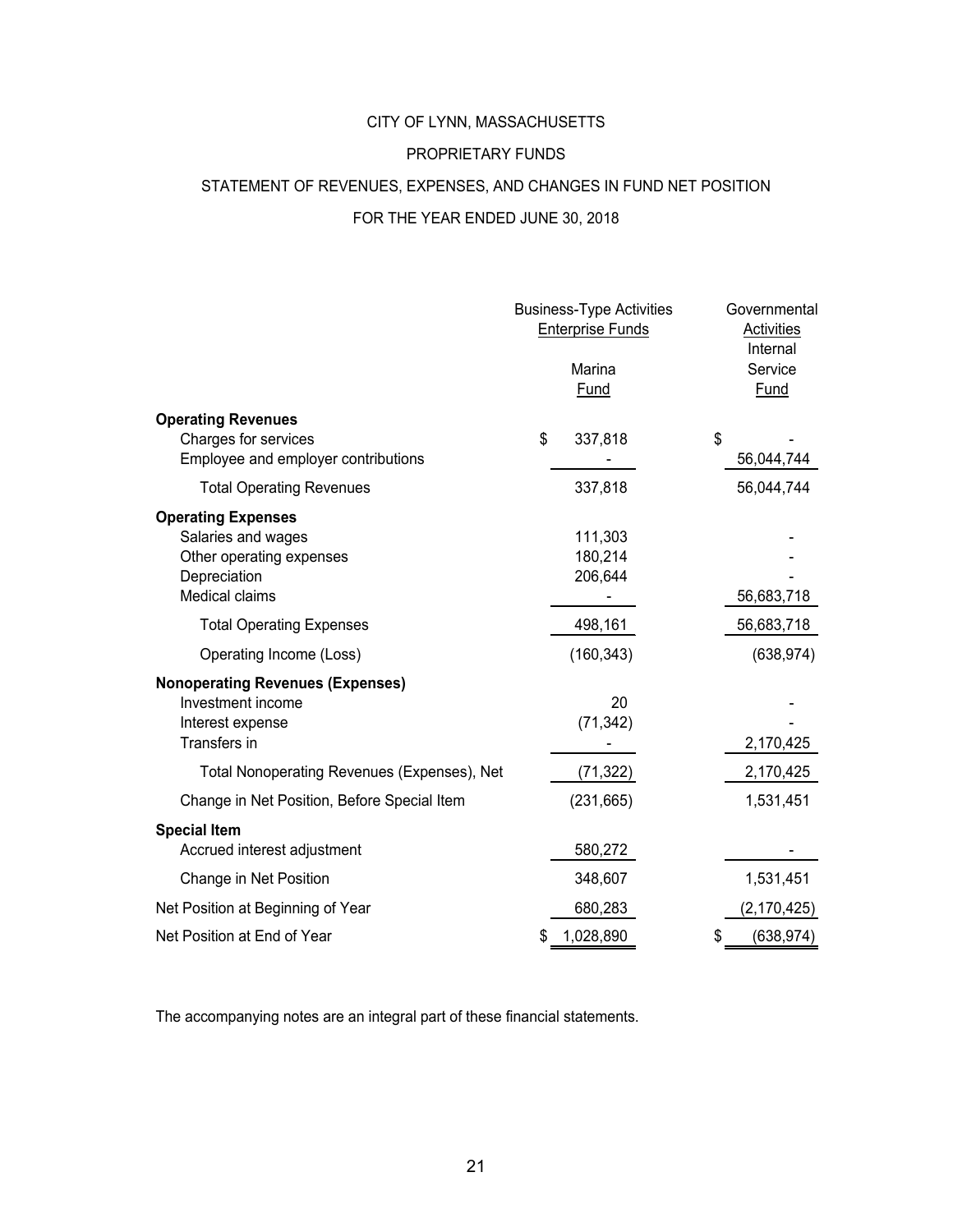#### PROPRIETARY FUNDS

#### STATEMENT OF CASH FLOWS

#### FOR THE YEAR ENDED JUNE 30, 2018

|                                                                                                                                                                                                                     | <b>Business-Type Activities</b><br><b>Enterprise Funds</b> | Governmental<br><b>Activities</b><br>Internal |
|---------------------------------------------------------------------------------------------------------------------------------------------------------------------------------------------------------------------|------------------------------------------------------------|-----------------------------------------------|
|                                                                                                                                                                                                                     | Marina<br>Fund                                             | Service<br>Fund                               |
| <b>Cash Flows From Operating Activities</b><br>Receipts from customers and users<br>Payments to vendors and employees<br>Receipts from employees and employer<br>Payments of employee benefits and related expenses | \$<br>357,134<br>(289, 231)                                | \$<br>56,031,481<br>(55, 925, 016)            |
| Net Cash Provided By Operating Activities                                                                                                                                                                           | 67,903                                                     | 106,465                                       |
| <b>Cash Flows From Noncapital Financing Activities</b><br>Transfers in                                                                                                                                              |                                                            | 2,170,425                                     |
| Net Cash Provided by Noncapital Financing Activities                                                                                                                                                                |                                                            | 2,170,425                                     |
| <b>Cash Flows From Capital and Related Financing Activities</b><br>Principal payments on bonds<br>Interest expense                                                                                                  | (13, 735)<br>(6, 265)                                      |                                               |
| Net Cash (Used For) Capital and Related Financing Activities                                                                                                                                                        | (20,000)                                                   |                                               |
| <b>Cash Flows From Investing Activities</b><br>Investment income                                                                                                                                                    | 20                                                         |                                               |
| Net Cash Provided by Investing Activities                                                                                                                                                                           | 20                                                         |                                               |
| Net Change in Cash and Short-Term Investments                                                                                                                                                                       | 47,923                                                     | 2,276,890                                     |
| Cash and Short-Term Investments, Beginning of Year                                                                                                                                                                  | 157,967                                                    | 1,910,184                                     |
| Cash and Short-Term Investments, End of Year                                                                                                                                                                        | 205,890                                                    | \$<br>4,187,074                               |
| Reconciliation of Operating (Loss) to Net Cash Provided<br><b>By Operating Activities</b>                                                                                                                           |                                                            |                                               |
| Operating (loss)<br>Adjustments to reconcile operating income to net cash<br>provided by operating activities:                                                                                                      | \$<br>(160, 343)                                           | \$<br>(638, 974)                              |
| Depreciation<br>Changes in assets and liabilities:                                                                                                                                                                  | 206,644                                                    |                                               |
| User fees<br>Other assets                                                                                                                                                                                           | 19,316<br>393                                              | 13,263                                        |
| <b>Accrued liabilities</b><br><b>Other liabilities</b>                                                                                                                                                              | 1,893                                                      | 1,144,238<br>(412,062)                        |
| Net Cash Provided By Operating Activities                                                                                                                                                                           | \$<br>67,903                                               | \$<br>106,465                                 |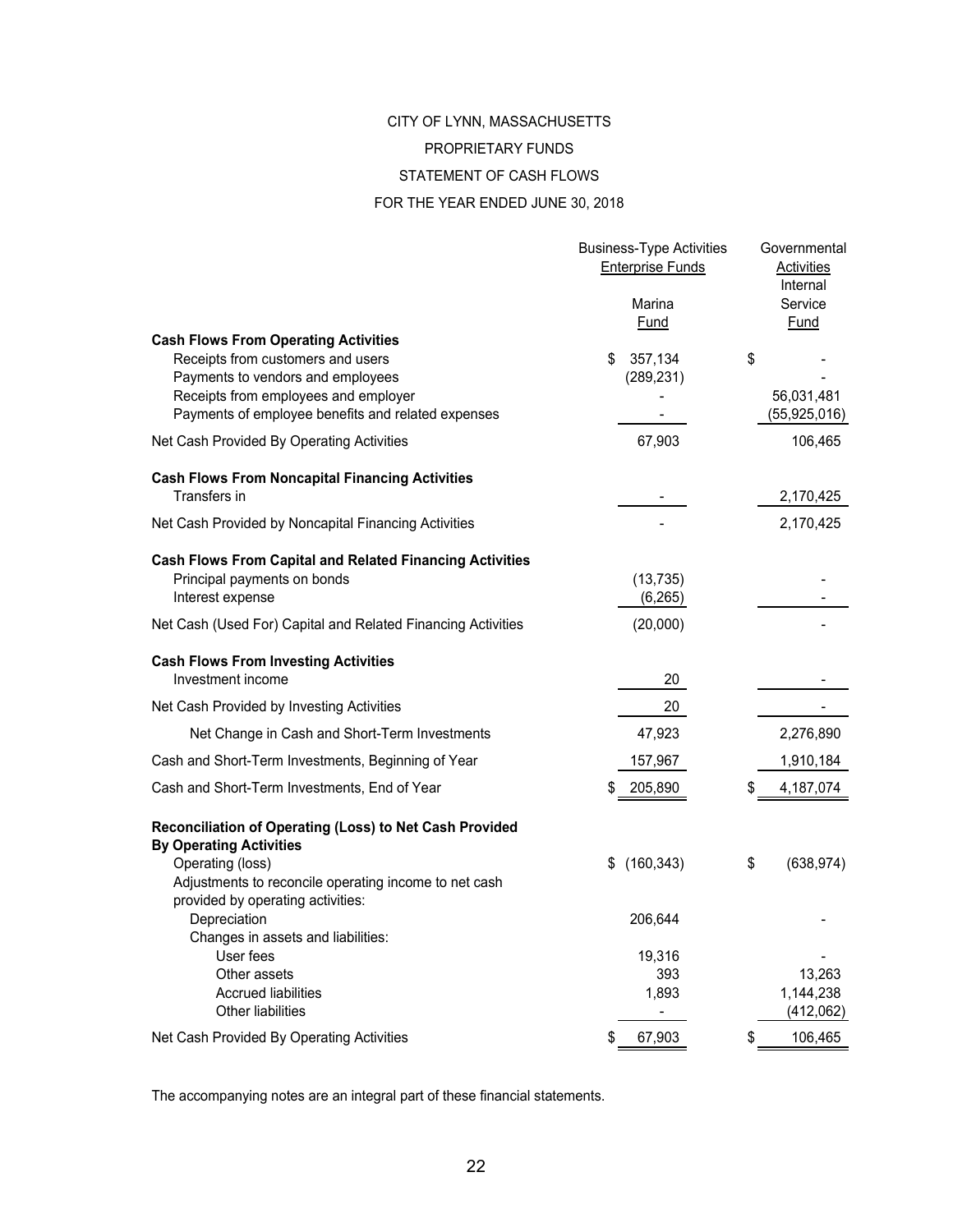# CITY OF LYNN, MASSACHUSETTS FIDUCIARY FUNDS STATEMENT OF FIDUCIARY NET POSITION JUNE 30, 2018

|                                                                       | Pension<br><b>Trust Fund</b><br>(As of<br>December 31, 2017) | Private<br>Purpose<br><b>Trust Fund</b> | Agency<br>Funds |
|-----------------------------------------------------------------------|--------------------------------------------------------------|-----------------------------------------|-----------------|
| <b>Assets</b>                                                         |                                                              |                                         |                 |
| Cash and short-term investments<br>Investments<br>Accounts receivable | \$<br>2,208,487<br>352,980,561<br>1,802,767                  | \$<br>135,866                           | \$<br>983,592   |
| <b>Total Assets</b>                                                   | 356,991,815                                                  | 135,866                                 | 983,592         |
| <b>Liabilities</b>                                                    |                                                              |                                         |                 |
| Other liabilities                                                     |                                                              |                                         | 983,592         |
| <b>Total Liabilities</b>                                              |                                                              |                                         | 983,592         |
| <b>Net Position</b><br>Total net position restricted for:             | \$<br>356,991,815                                            | \$                                      | \$              |
| Pension benefits and other purposes                                   |                                                              | 135,866                                 |                 |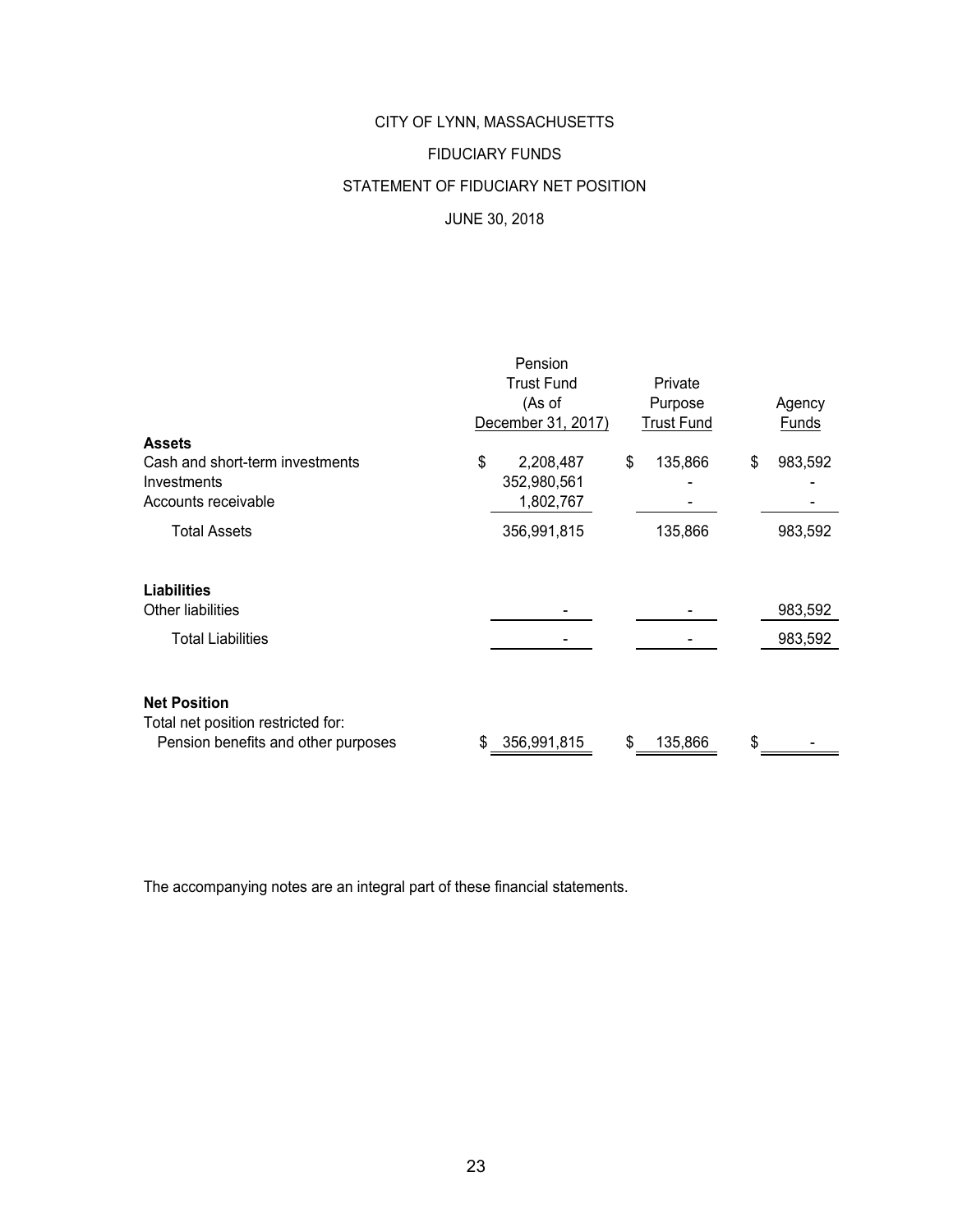#### FIDUCIARY FUNDS

#### STATEMENT OF CHANGES IN FIDUCIARY NET POSITION

#### FOR THE YEAR ENDED JUNE 30, 2018

|                                                    | Pension<br><b>Trust Fund</b><br>(For the Year Ended<br>December 31, 2017) |             |    | Private<br>Purpose<br><b>Trust Fund</b> |
|----------------------------------------------------|---------------------------------------------------------------------------|-------------|----|-----------------------------------------|
| <b>Additions</b>                                   |                                                                           |             |    |                                         |
| Contributions:                                     |                                                                           |             |    |                                         |
| Employers                                          | \$                                                                        | 31,966,245  | \$ |                                         |
| Plan members                                       |                                                                           | 7,642,740   |    |                                         |
| Other systems and Commonwealth of Massachusetts    |                                                                           | 510,265     |    |                                         |
| Gifts and donations                                |                                                                           |             |    | 202,128                                 |
| Other                                              |                                                                           | 95,158      |    |                                         |
| <b>Total Contributions</b>                         |                                                                           | 40,214,408  |    | 202,128                                 |
| Investment Income:                                 |                                                                           |             |    |                                         |
| Appreciation in fair value of investments          |                                                                           | 51,162,037  |    |                                         |
| Less: management fees                              |                                                                           | (1,725,991) |    |                                         |
| Net Investment Income                              |                                                                           | 49,436,046  |    |                                         |
| <b>Total Additions</b>                             |                                                                           | 89,650,454  |    | 202,128                                 |
| <b>Deductions</b>                                  |                                                                           |             |    |                                         |
| Benefit payments to plan members and beneficiaries |                                                                           | 38,441,965  |    |                                         |
| Refunds to plan members                            |                                                                           | 229,238     |    |                                         |
| Transfers to other systems                         |                                                                           | 81,765      |    |                                         |
| Administrative expenses                            |                                                                           | 219,165     |    |                                         |
| Scholarships                                       |                                                                           |             |    | 119,122                                 |
| <b>Total Deductions</b>                            |                                                                           | 38,972,133  |    | 119,122                                 |
| Net Increase                                       |                                                                           | 50,678,321  |    | 83,006                                  |
| <b>Net position</b>                                |                                                                           |             |    |                                         |
| Beginning of year, as restated                     |                                                                           | 306,313,494 |    | 52,860                                  |
| End of year                                        | \$                                                                        | 356,991,815 | \$ | 135,866                                 |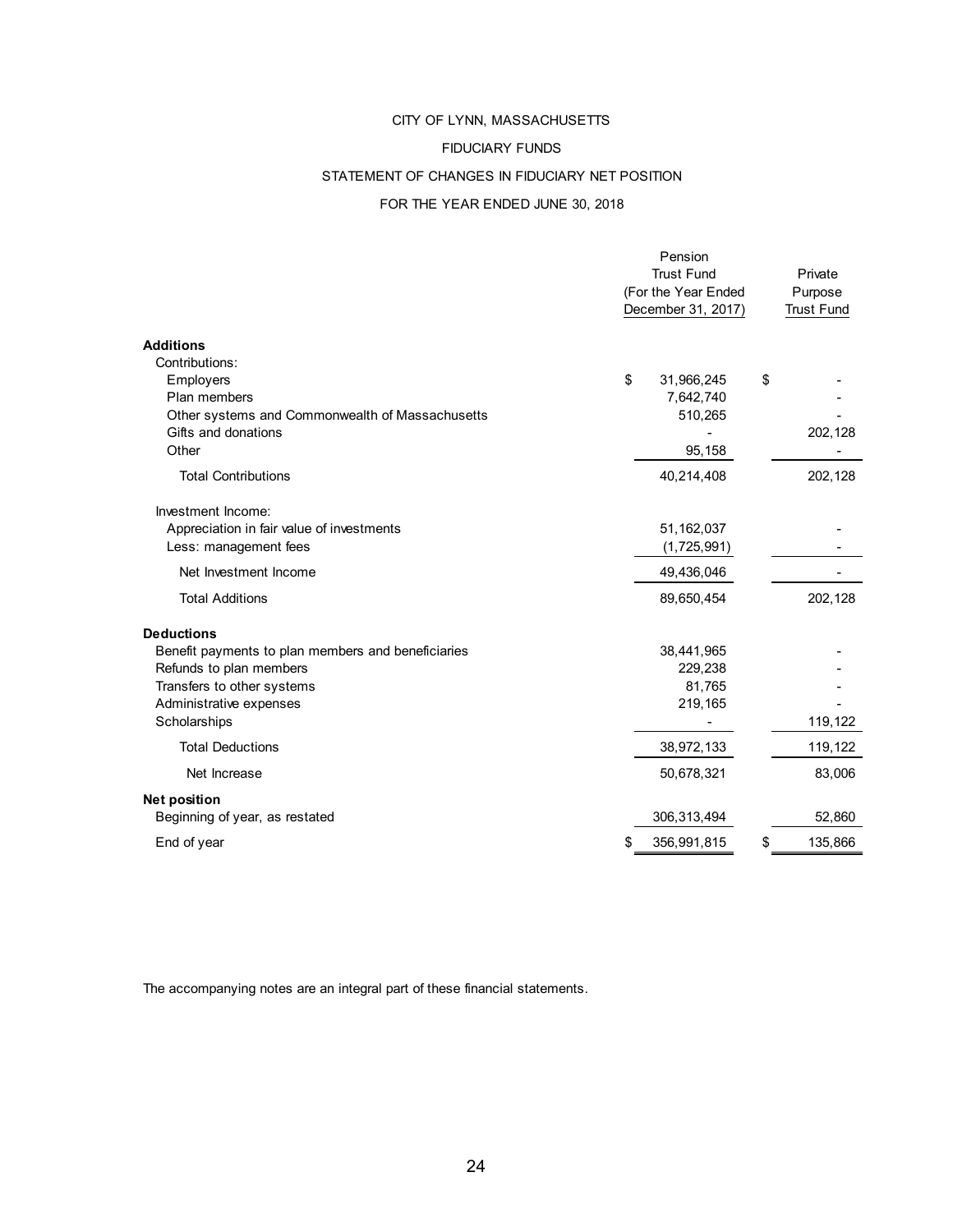### **Notes to Financial Statements**

## **1. Summary of Significant Accounting Policies**

The accounting policies of the City of Lynn (the City) conform to generally accepted accounting principles (GAAP) as applicable to governmental units. The Governmental Accounting Standards Board (GASB) is the standard setting body for governmental accounting and financial reporting. The following is a summary of the more significant policies:

### *A. Reporting Entity*

The City is a municipal corporation governed by an elected Mayor and City Council. As required by generally accepted accounting principles, these financial statements present the government and applicable component units for which the government is considered to be financially accountable.

### Fiduciary Component Unit

The following component unit provides services or benefits exclusively or almost exclusively to the City or its employees and is therefore blended and reported as if it were part of the City:

The Lynn Contributory Retirement System (the System) was established to provide retirement benefits to City of Lynn employees (except teachers and administrators under contract employed by the School Department), the Lynn Housing Authority, and Lynn Water & Sewer Commission and their respective beneficiaries. The System is governed by a five-member board. The five members include two appointed by the City, two elected by the members and retirees, and a fifth member chosen by the other four members with the approval of the Public Employee Retirement Administration Commission (PERAC). The System is presented using the accrual basis of accounting and is reported as a pension trust fund in the fiduciary fund financial statements.

The System issues separate audited financial statements and additional financial information of the System can be obtained by contacting the System located at 3 City Hall Square, Lynn, Massachusetts 01901.

### Discretely Presented Component Unit

The following component unit is discretely presented in the governmentwide financial statements because of the nature and/or significance of their relationship with the City: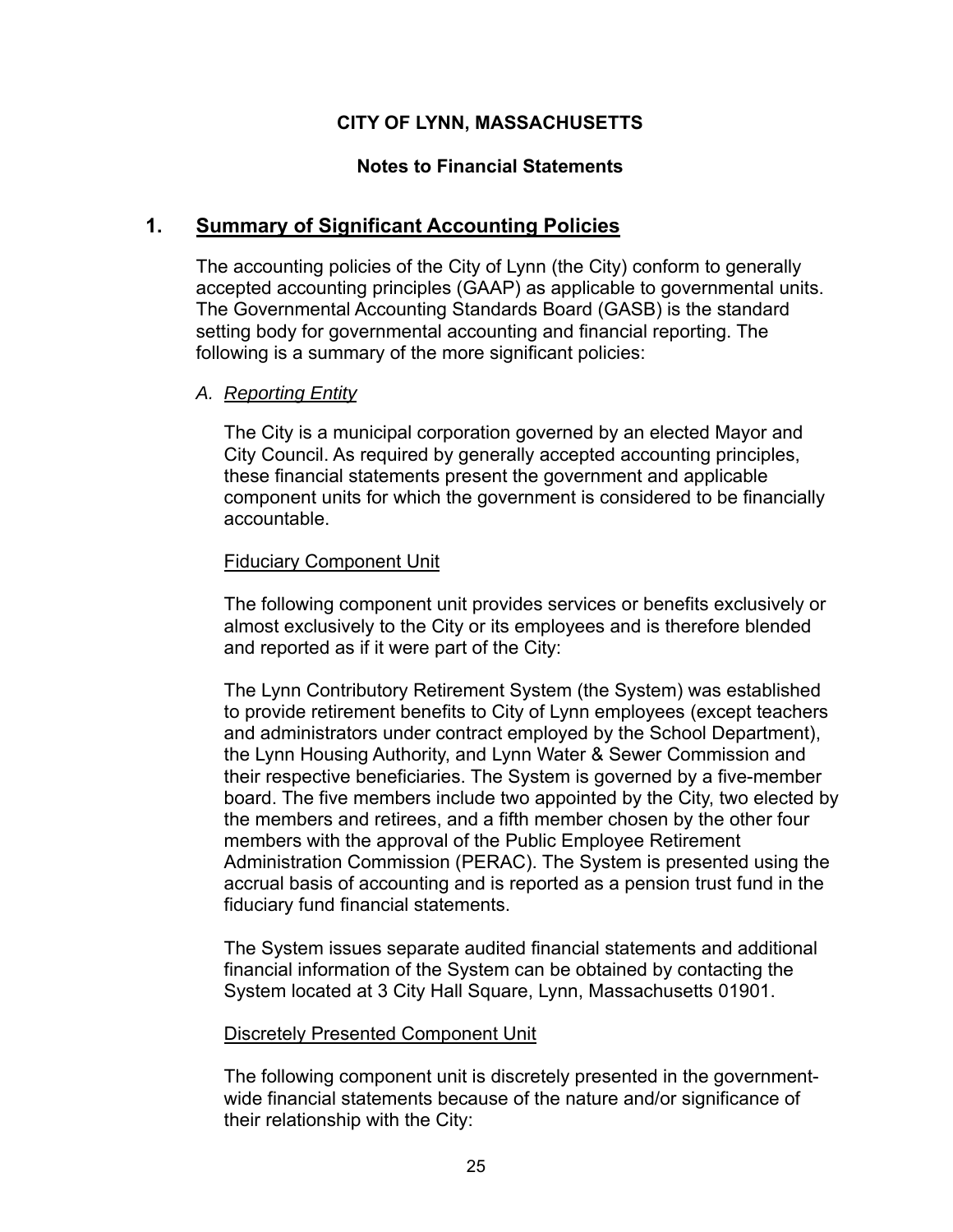The Economic Development and Industrial Corporation of Lynn (the EDIC) was created by Chapter 778 of the Massachusetts Legislative Acts of 1977 on November 30, 1977. The EDIC is legally separate from the City and a body politic and corporate and an instrumentality of the Commonwealth. The EDIC is governed by a seven-member board, all of whom are appointed by the Mayor and confirmed by the City Council. The defined mission of the EDIC is to promote economic development in the City of Lynn.

The EDIC issues separately audited financial statements which can be obtained by contacting the EDIC at 3 City Hall Square, Lynn, Massachusetts 01901.

### Related Organizations

The Mayor is also responsible for appointing members of the governing bodies of the Lynn Housing Authority & Neighborhood Development and Lynn Water and Sewer Commission; however, the City's accountability for these organizations does not extend beyond making these appointments.

### *B. Government-wide and Fund Financial Statements*

### Government-wide Financial Statements

The government-wide financial statements (i.e., the Statement of Net Position and the Statement of Activities) report information on all of the nonfiduciary activities of the primary government. For the most part, the effect of interfund activity has been removed from these statements. *Governmental activities*, which normally are supported by taxes and intergovernmental revenues, are reported separately from *business-type activities*, which rely to a significant extent on fees and charges for support. Likewise, the *primary government* is reported separately from certain legally separate component units for which the primary government is financially accountable.

The Statement of Activities demonstrates the degree to which the direct expenses of a given function or segment is offset by program revenues. *Direct expenses* are those that are clearly identifiable with a specific function or segment. Program revenues include (1) charges to customers or applicants who purchase, use, or directly benefit from goods, services, or privileges provided by a given function or segment and (2) grants and contributions that are restricted to meeting the operational or capital requirements of a particular function or segment. Taxes and other items not properly included among program revenues are reported instead as *general revenues*.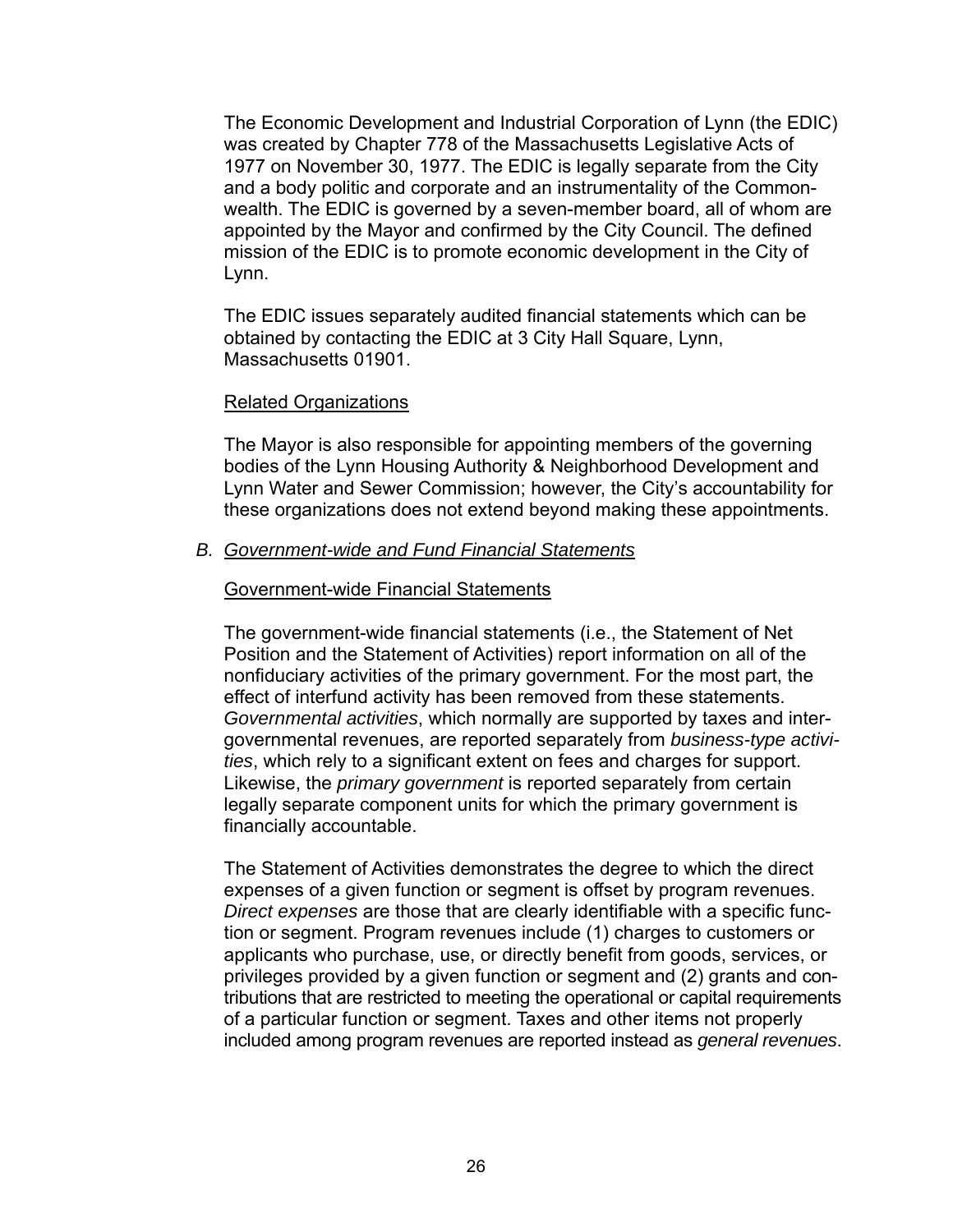### Fund Financial Statements

Separate financial statements are provided for governmental funds, proprietary funds and fiduciary funds, even though the latter are excluded from the government-wide financial statements**.** Major individual governmental funds and major individual enterprise funds are reported as separate columns in the fund financial statements. All remaining governmental funds are aggregated and reported in a separate column.

#### *C. Measurement Focus, Basis of Accounting, and Financial Statement Presentation*

#### Government-wide Financial Statements

The government-wide financial statements are reported using the *economic resources measurement focus* and the *accrual basis of accounting*, as is the proprietary fund and fiduciary fund financial statements. Revenues are recorded when earned and expenses are recorded when a liability is incurred, regardless of the timing of related cash flows. Property taxes are recognized as revenues in the year for which they are levied. Grants and similar items are recognized as revenue as soon as all eligibility requirements imposed by the provider have been met. As a general rule, the effect of interfund activity has been eliminated from the government-wide financial statements.

Amounts reported as *program revenues* include (1) charges to customers or applicants for goods, services, or privileges provided, (2) operating grants and contributions, and (3) capital grants and contributions, including special assessments. Internally dedicated resources are reported as *general revenues* rather than as program revenues. Likewise, general revenues include all taxes and excises.

### Fund Financial Statements

Governmental fund financial statements are reported using the *current financial resources measurement focus* and the *modified accrual basis of accounting*. Revenues are recognized as soon as they are both measurable and available. Revenues are considered to be available when they are collectible within the current period or soon enough thereafter to pay liabilities of the current period. For this purpose, the City considers property tax revenues to be available if they are collected within 60 days of the end of the current fiscal period. Revenue from grants, entitlements, and donations is recognized when all eligibility requirements have been satisfied and they are measurable and available. All other revenue items are considered to be measurable and available only when cash is received by the City. Expenditures generally are recorded when a liability is incurred, as under accrual accounting. However, certain expenditures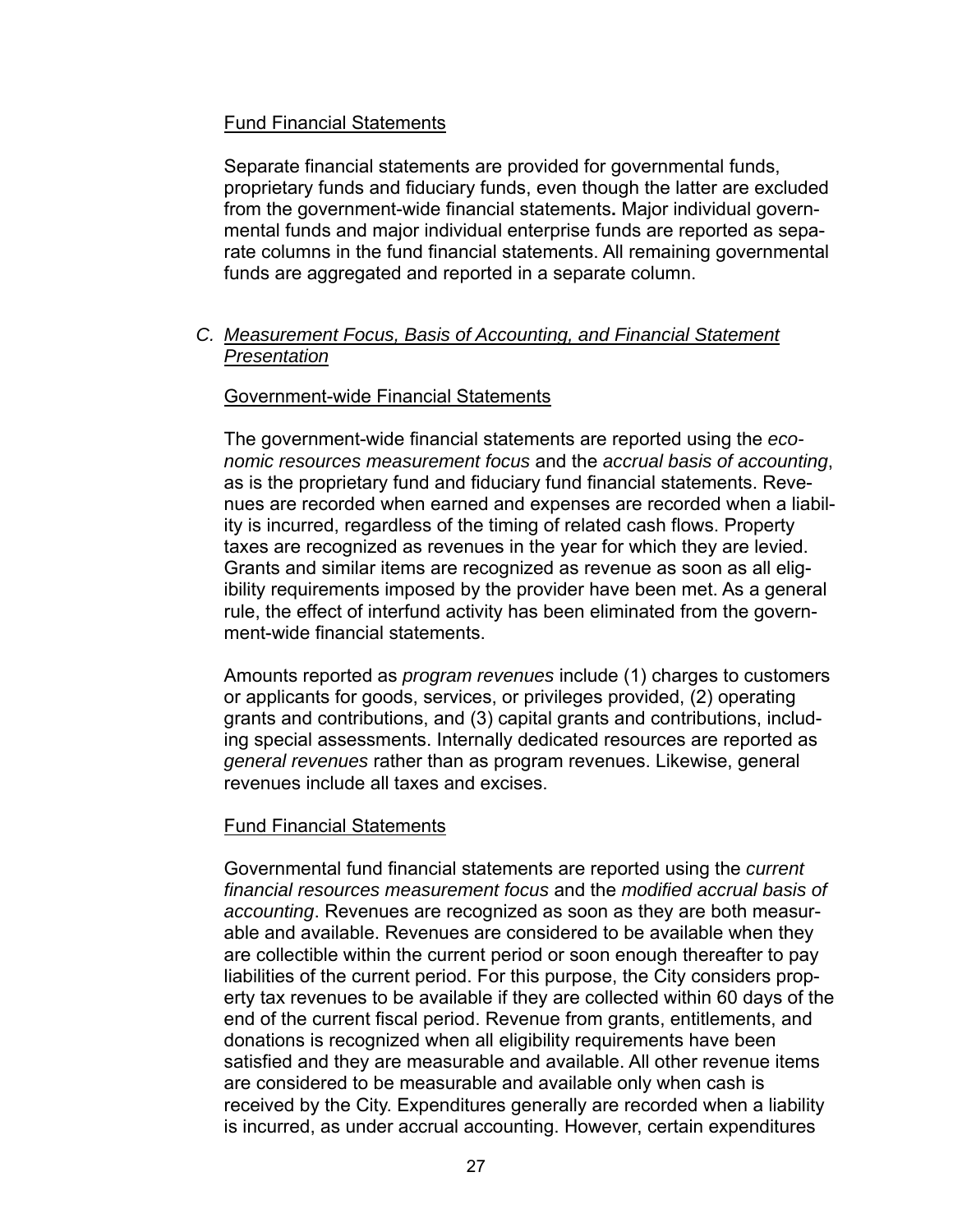such as debt service, claims and judgments, compensated absences, OPEB, and pension are recorded only when payment is due.

The City reports the following major governmental funds:

- The *General Fund* is the City's primary operating fund. It accounts for all financial resources of the general government, except those required to be accounted for in another fund.
- The *Home Fund* is used to account for activities related to the HOME program grant designed to implement local housing strategies to increase affordable housing opportunities for low- and very low-income families.
- The *Permanent Fund* is used to account for cemetery perpetual care and other permanent fund activities.

The proprietary fund financial statements are reported using the *economic resources measurement* focus and the *accrual basis of accounting*. Under this method, revenues are recognized when earned and expenses are recorded when liabilities are incurred.

Proprietary funds (which include both enterprise and internal service funds) distinguish operating revenues and expenses from nonoperating items. Operating revenues and expenses generally result from providing services and producing and delivering goods in connection with a proprietary fund's principal ongoing operations. The principal operating revenues of the enterprise fund are charges to customers for sales and services. Operating expenses for enterprise funds include the cost of sales and services, administrative expenses, and depreciation on capital assets. All revenues and expenses not meeting this definition are reported as nonoperating revenues and expenses.

The City reports the following major proprietary funds:

 The *Marina Fund* is used to account for the operations of the seaport landing marina.

Internal service funds of the City are presented, in summary form, as part of the proprietary funds financial statements. Since the principal users of the internal services are the City's governmental activities, financial statements of the internal service funds are presented in the governmental activities column when presented at the government-wide level. Additionally, the costs of these services are allocated to the appropriate function in the statement of activities.

The fiduciary fund financial statements are reported using the *economic resources measurement focus* and the *accrual basis of accounting*. Under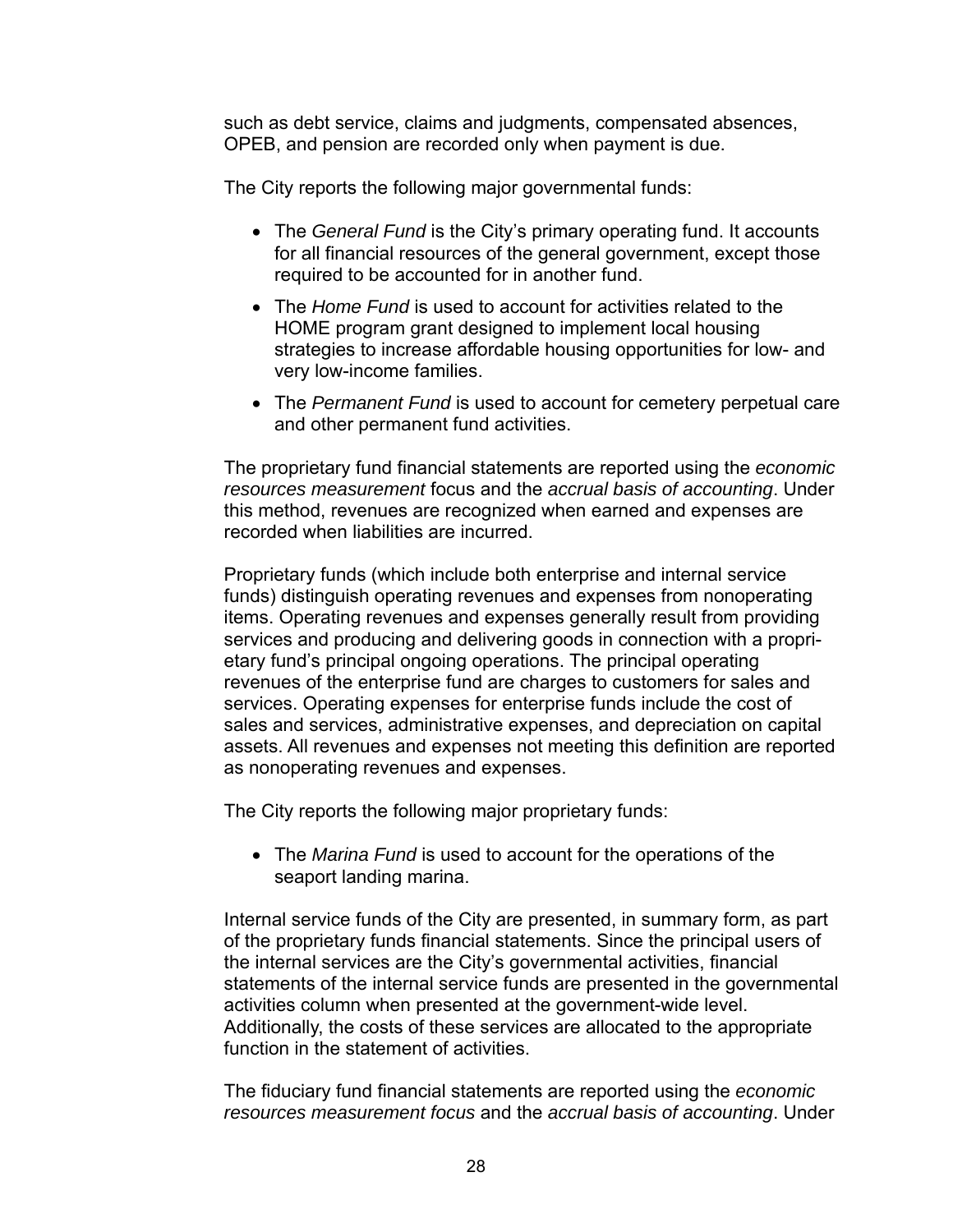this method, revenues are recognized when earned and expenses are recorded when liabilities are incurred.

The City reports the following fiduciary funds:

- The *Pension Trust Fund* accounts for the activities of the Lynn Contributory Retirement System, which includes individuals employed by the City of Lynn (except teachers and administrators under contract employed by the School Department), the Lynn Housing Authority, and Lynn Water and Sewer Commission. The fund accumulates resources for pension benefit payments to qualified employees.
- The *Private-Purpose Trust Fund* is used to account for trust arrangements, other than those properly reported in the pension trust fund or permanent fund, under which principal and investment income exclusively benefit individuals, private organizations, or other governments.
- The *Agency Fund* accounts for fiduciary assets held by the City in a custodial capacity as an agent on behalf of another. This fund primarily is used for student activity funds, developer escrow funds, and employee details. Agency funds report only assets and liabilities, and thus have no measurement focus.

### *D. Cash and Short-Term Investments*

Cash balances from all funds, except those required to be segregated by law, are combined to form a consolidation of cash. Cash balances are invested to the extent available, and interest earnings are recognized in the general fund. Certain special revenue, proprietary, and fiduciary funds segregate cash, and investment earnings become a part of those funds.

Deposits with financial institutions consist primarily of demand deposits, certificates of deposits, and savings accounts. A cash and investment pool is maintained that is available for use by all funds. Each fund's portion of this pool is reflected on the combined financial statements under the caption "cash and short-term investments". The interest earnings attributable to each fund type are included under investment income.

For purpose of the Statement of Cash Flows, the proprietary funds consider investments with original maturities of three months or less to be short-term investments.

### *E. Investments*

State and local statutes place certain limitations on the nature of deposits and investments available. Deposits in any financial institution may not exceed certain levels within the financial institution. Non-fiduciary fund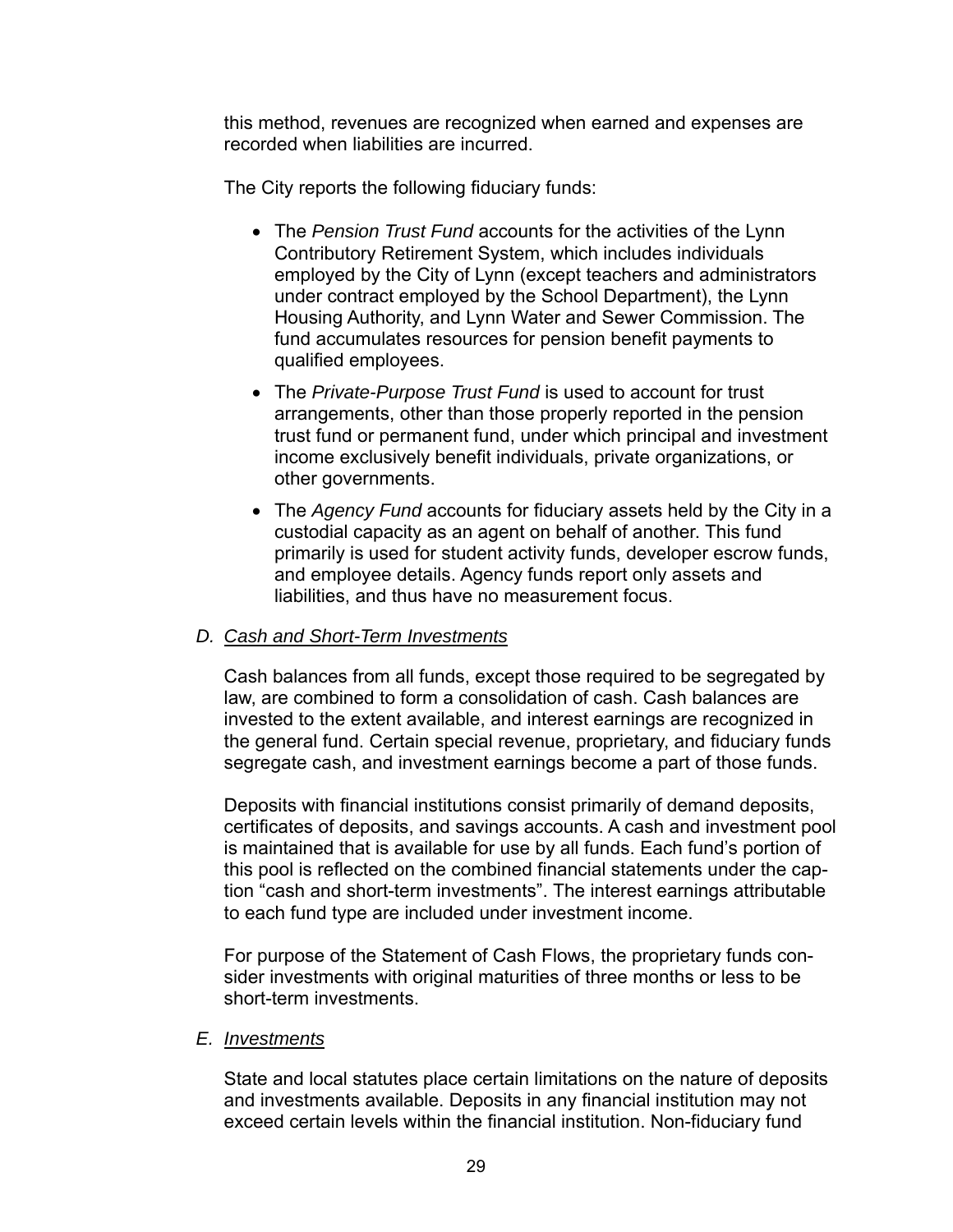investments can be made in securities issued by or unconditionally guaranteed by the U.S. Government or agencies that have a maturity of one year or less from the date of purchase and repurchase agreements guaranteed by such securities with maturity dates of no more than 90 days from the date of purchase. Municipalities having such funds in the custody of the treasurer in an aggregate amount in excess of two hundred and fifty thousand dollars may also invest such funds in securities, other than mortgages or collateral loans, which are legal for the investment of funds of savings banks under the laws of the commonwealth; provided, that not more than fifteen percent of any such trust funds shall be invested in bank stocks and insurance company stocks, nor shall more than one and onehalf percent of such funds be invested in the stock of any one bank or insurance company.

Investments for the Contributory Retirement System and Trust Funds consist of marketable securities, bonds, and short-term money market investments. Investments are carried at fair value, with the exception of certificates of deposit, money market mutual funds, and external investment pools which are reported at amortized cost.

### *F. Property Tax Limitations*

Legislation known as "Proposition 2½" has limited the amount of revenue that can be derived from property taxes. The prior fiscal year's tax levy limit is used as a base and cannot increase by more than 2.5 percent (excluding new growth), unless an override is voted. The actual fiscal year 2018 tax levy reflected an excess capacity of approximately \$29,660.

### *G. Interfund Receivables and Payables*

Transactions between funds that are representative of lending/borrowing arrangements outstanding at the end of the fiscal year are referred to as "due from/to other funds" (i.e., the current portion of interfund loans). While these balances are reported in fund financial statements, certain eliminations are made in the preparation of the government-wide financial statements.

### *H. Inventories*

Inventories are valued at cost using the first-in/first-out (FIFO) method. The costs of governmental fund-type inventories are recorded as expenditures when purchased rather than when consumed. No significant inventory balances were on hand in governmental funds.

### *I. Capital Assets*

Capital assets, which include property, plant, equipment, and infrastructure assets, are reported in the applicable governmental or business-type activities columns in the government-wide financial statements. Capital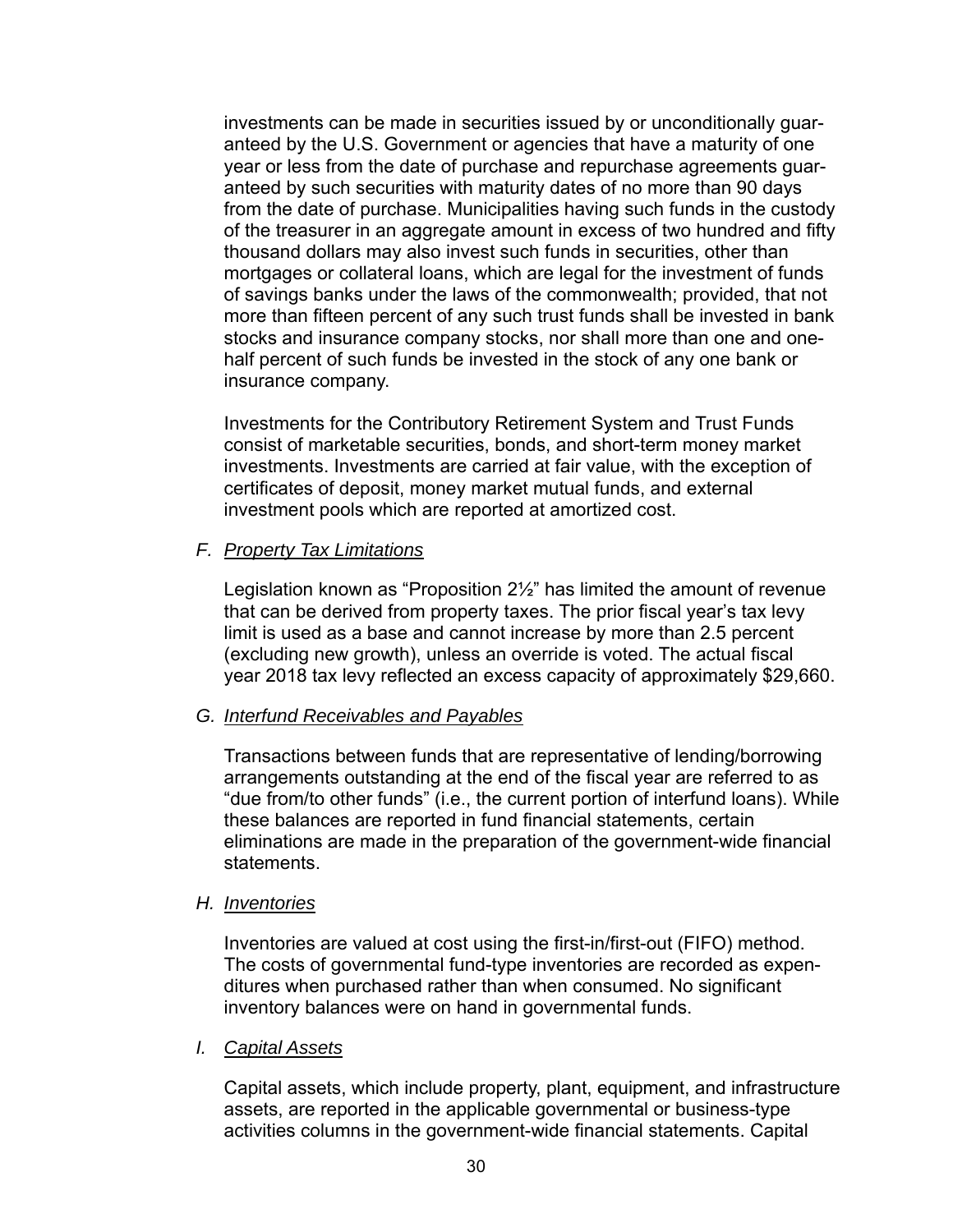assets are defined by the government as assets with an initial individual cost of more than \$25,000 and an estimated useful life in excess of two years. Such assets are recorded at historical cost or estimated historical cost if purchased or constructed. Donated capital assets are recorded at acquisition value at the date of donation.

The costs of normal maintenance and repairs that do not add to the value of the asset or materially extend assets lives are not capitalized.

Major outlays for capital assets and improvements are capitalized as projects are constructed. Interest incurred during the construction phase of capital assets of business-type activities is included as part of the capitalized value of the assets constructed.

Capital assets are depreciated using the straight-line method over the following estimated useful lives:

| Assets                       | Years     |
|------------------------------|-----------|
| <b>Buildings</b>             | 50        |
| <b>Building improvements</b> | 20        |
| Vehicles                     | 8         |
| Office equipment             | $5 - 10$  |
| Computer equipment           | $5 - 10$  |
| Infrastructure               | $10 - 20$ |

### *J. Compensated Absences*

It is the City's policy to permit employees to accumulate earned but unused vacation and sick pay benefits. All vested sick and vacation pay is accrued when incurred in the government-wide, proprietary, and fiduciary fund financial statements. A liability for these amounts is reported in governmental funds only if they have matured, for example, as a result of employee resignations and retirements.

### *K. Long-Term Obligations*

In the government-wide financial statements and proprietary fund financial statements, long-term debt and other long-term obligations are reported as liabilities in the applicable governmental activities, business-type activities, or proprietary fund type Statement of Net Position.

### *L. Fund Equity*

Fund equity at the governmental fund financial reporting level is classified as "fund balance". Fund equity for all other reporting is classified as "net position".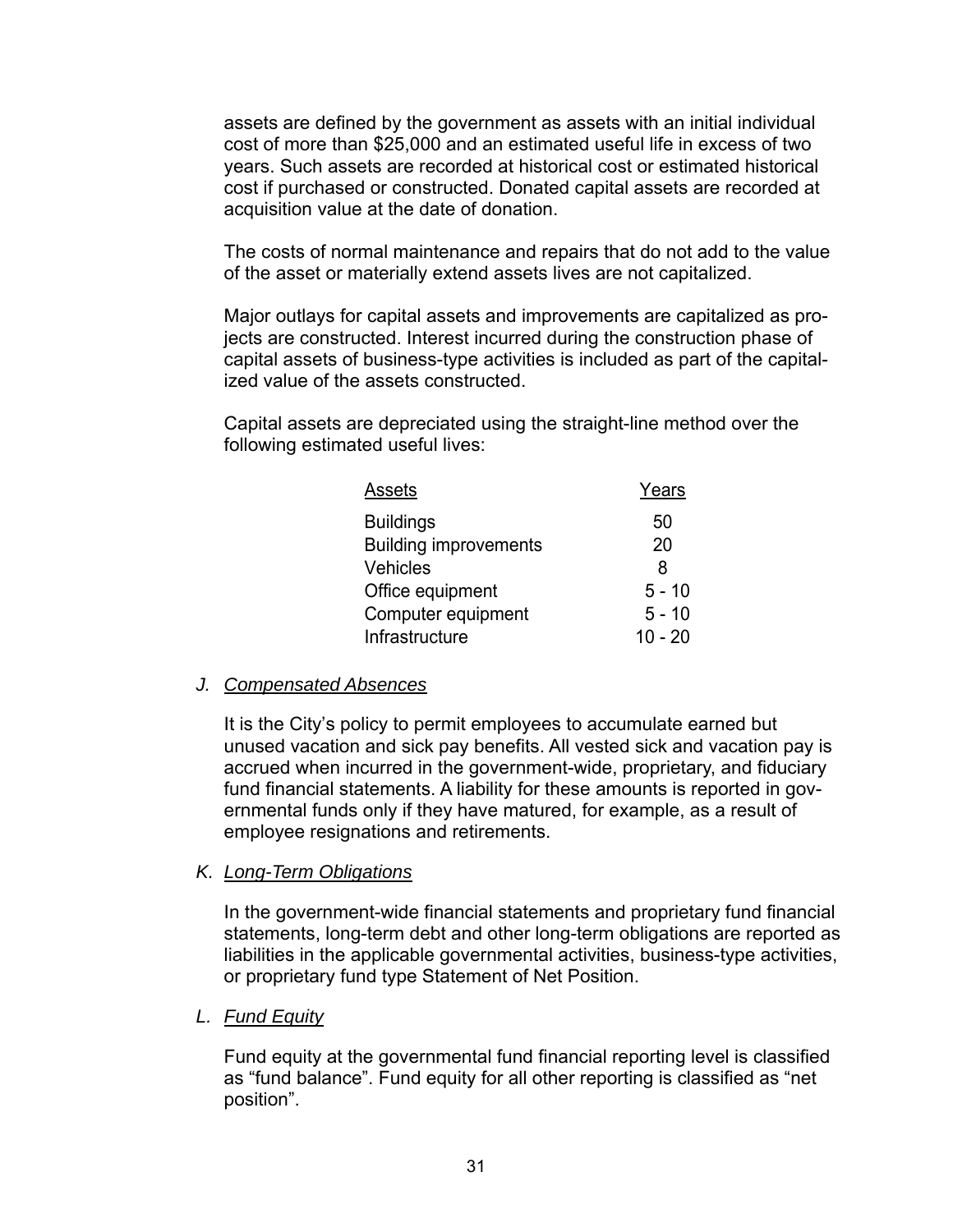*Fund Balance* – Generally, fund balance represents the difference between the current assets/deferred outflows of resources and current liabilities/deferred inflows of resources. The City reserves those portions of fund balance that are legally segregated for a specific future use or which do not represent available, spendable resources and, therefore, are not available for appropriation or expenditure. Unassigned fund balance indicates that portion of fund balance that is available for appropriation in future periods.

When an expenditure is uncured that would qualify for payment from multiple fund balance types, the City uses the following order to liquidate liabilities: restricted, committed, assigned, and unassigned.

*Net Position* – Net position represents the difference between assets/deferred outflows of resources and liabilities/deferred inflows of resources. Net investment in capital assets, consists of capital assets, net of accumulated depreciation, reduced by the outstanding balances of any borrowing used for the acquisition, construction, or improvement of those assets. Net position is reported as restricted when there are limitations imposed on their use either through the enabling legislation adopted by the City or through external restrictions imposed by creditors, grantors, or laws or regulations of other governments. The remaining net position is reported as unrestricted.

### *M. Use of Estimates*

The preparation of basic financial statements in conformity with generally accepted accounting principles requires management to make estimates and assumptions that affect the reported amounts of assets and liabilities and disclosures for contingent assets and liabilities at the date of the basic financial statements, and the reported amounts of the revenues and expenditures/expenses during the fiscal year. Actual results could vary from estimates that were used.

# **2. Stewardship, Compliance, and Accountability**

### *A. Budgetary Information*

The Mayor presents an operating and capital budget for the proposed expenditures of the fiscal year commencing the following July 1. The budget, as enacted by City Council, establishes the legal level of control and specifies that certain appropriations are to be funded by particular revenues. The original budget is amended during the fiscal year at City Council meetings as required by changing conditions. In cases of extraordinary or unforeseen expenses, the City Council is empowered to transfer funds from the Reserve Fund (a contingency appropriation) to a departmental appropriation. "Extraordinary" includes expenses which are not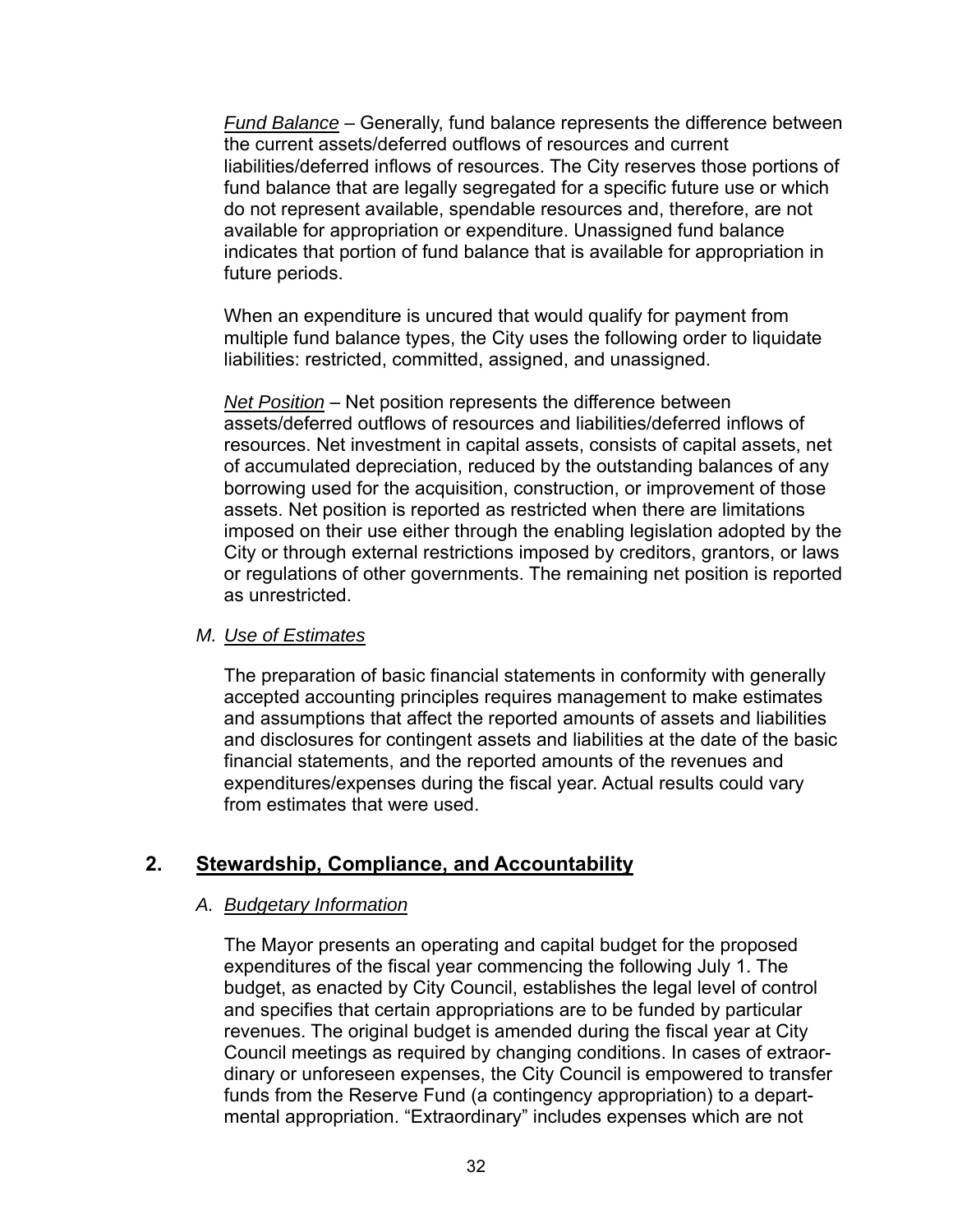in the usual line, or are great or exceptional. "Unforeseen" includes expenses which are not foreseen as of the time of the annual meeting when appropriations are voted.

Departments are limited to the line items as voted. Certain items may exceed the line item budget as approved if it is for an emergency and for the safety of the general public. These items are limited by the Massachusetts General Laws and must be raised in the next year's tax rate.

Formal budgetary integration is employed as a management control device during the year for the general fund and proprietary funds. Effective budgetary control is achieved for all other funds through provisions of the Massachusetts General Laws.

At year-end, appropriation balances lapse, except for certain unexpended capital items and encumbrances which will be honored during the subsequent year.

#### *B. Budgetary Basis*

The general fund final appropriation appearing on the "Budget and Actual" page of the fund financial statements represents the final amended budget after all reserve fund transfers and supplemental appropriations.

### *C. Budget/GAAP Reconciliation*

The budgetary data for the general fund is based upon accounting principles that differ from generally accepted accounting principles (GAAP). Therefore, in addition to the GAAP basis financial statements, the results of operations of the general fund are presented in accordance with budgetary accounting principles to provide a meaningful comparison to budgetary data.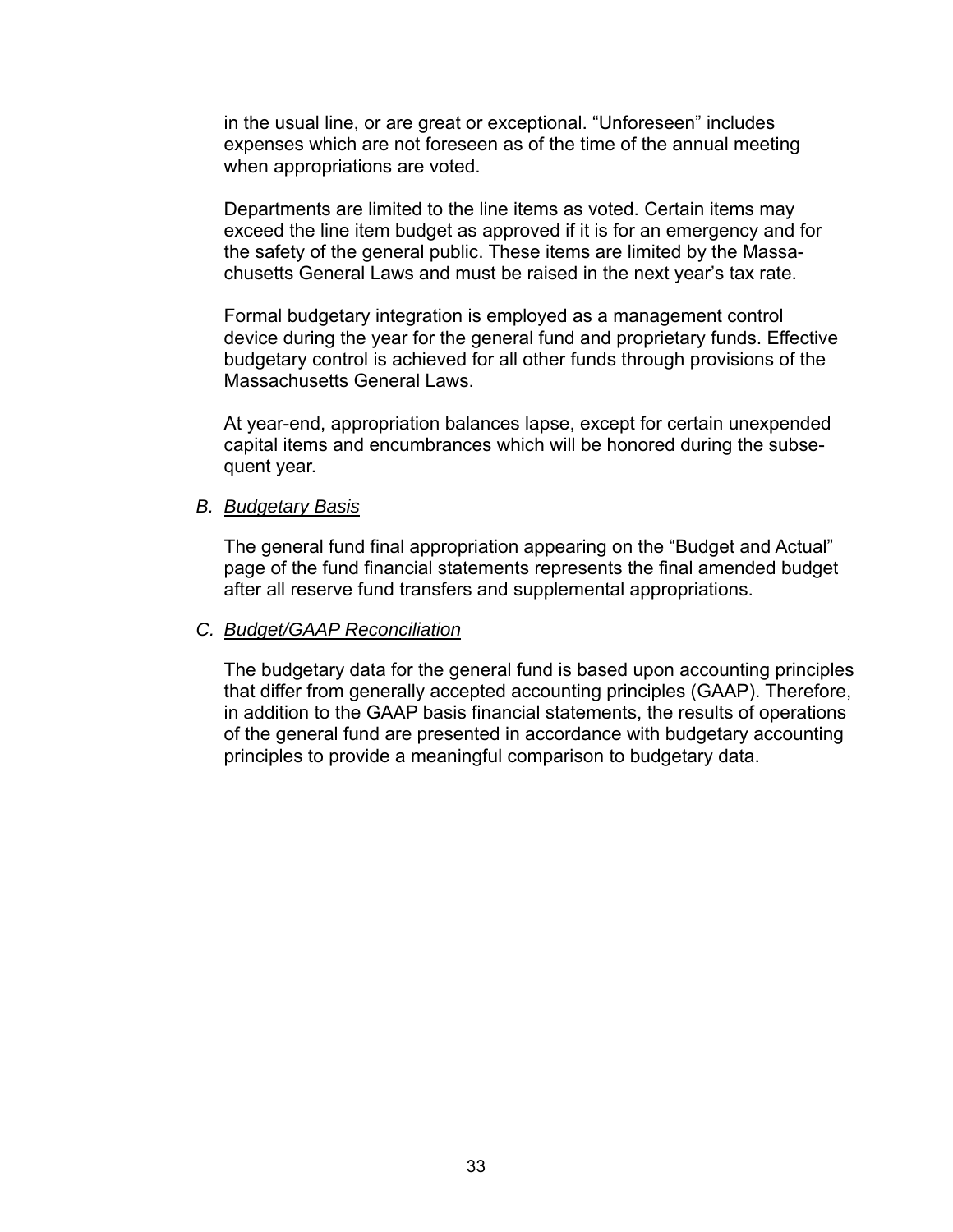The following is a summary of adjustments made to the actual revenues and other sources, and expenditures and other uses, to conform to the budgetary basis of accounting:

|                                                                            | Revenues<br>and Other    | <b>Expenditures</b><br>and Other |
|----------------------------------------------------------------------------|--------------------------|----------------------------------|
| <b>General Fund</b>                                                        | <b>Financing Sources</b> | <b>Financing Uses</b>            |
| Revenues/expenditures<br>(GAAP Basis)                                      | \$<br>348,574,084        | \$<br>355,033,686                |
| Other financing sources/uses<br>(GAAP Basis)                               | 12,603,405               | 2,247,505                        |
| Subtotal (GAAP Basis)                                                      | 361, 177, 489            | 357,281,191                      |
| Reverse beginning of year appropriation<br>carryforwards from expenditures |                          | (8, 176, 729)                    |
| Add end-of-year appropriation<br>carryforwards from expenditures           |                          | 6,867,638                        |
| To reverse the effect of non-<br>budgeted State contributions              |                          |                                  |
| for teachers retirement                                                    | (17,611,758)             | (17,611,758)                     |
| To reverse lease proceeds                                                  | (818,624)                | (818,624)                        |
| <b>Budgetary Basis</b>                                                     | \$<br>342,747,107        | \$<br>337,541,718                |

## *D. Excess of Expenditures Over Appropriations*

Expenditures exceeding appropriations during the current fiscal year were as follows:

| Function          | Amount    |
|-------------------|-----------|
| Public works:     |           |
| Snow and ice      | 1,885,152 |
| Intergovernmental | 286.221   |

## *E. Deficit Fund Equity*

Certain individual funds reflected deficit balances as of June 30, 2018. It is anticipated that the deficits in the other funds will be eliminated through future departmental or intergovernmental revenues, bond proceeds, and transfers from other funds. The deficit in the Internal Service Fund will be funded in our fiscal year 2019 tax levy.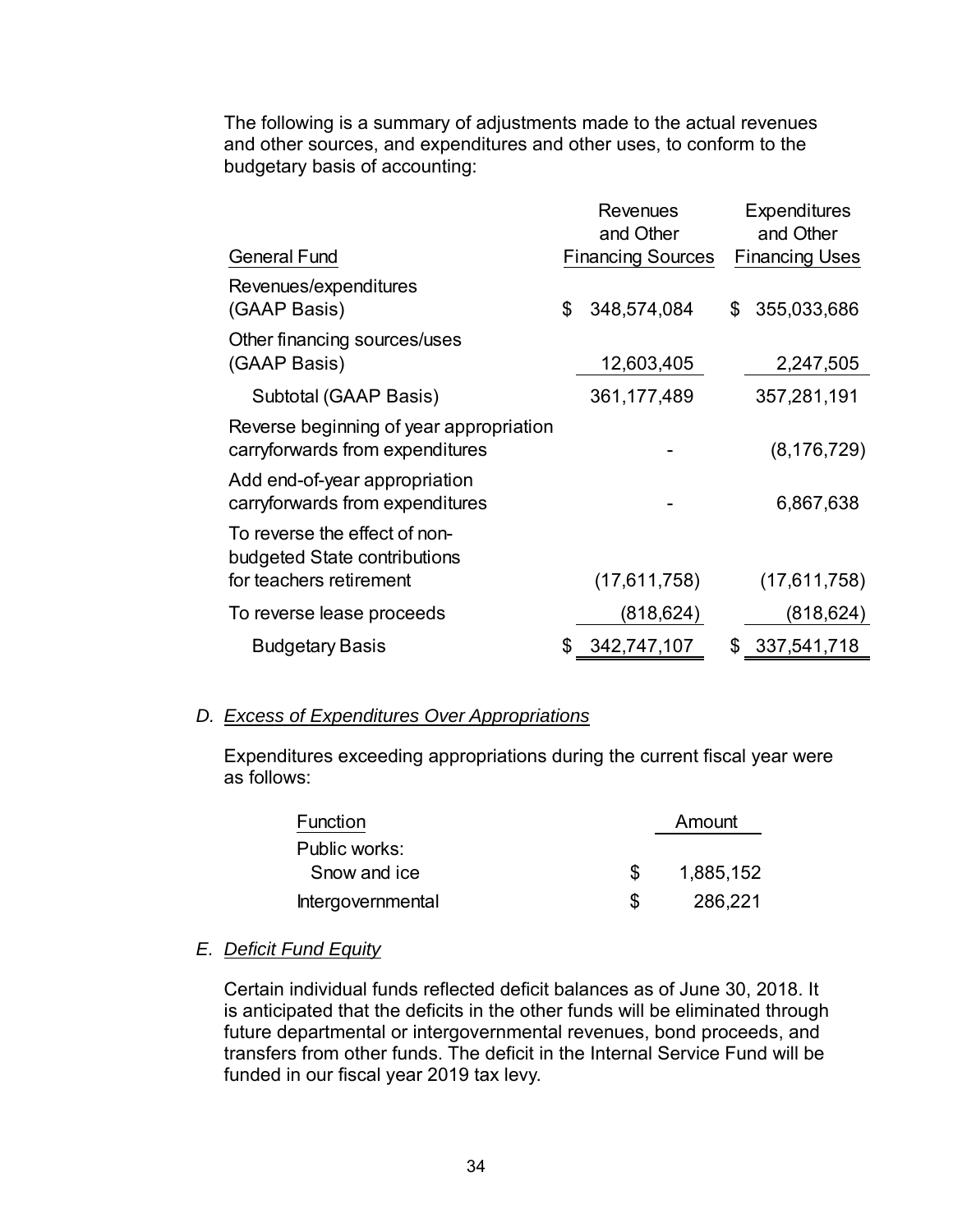# **3. Cash and Short-Term Investments**

*Custodial Credit Risk* - Deposits. Custodial credit risk is the risk that in the event of a bank failure, the City's and Contributory Retirement System's (the "System") deposits may not be returned. Massachusetts General Law Chapter 44, Section 55, limits deposits "in a bank or trust company or banking company to an amount not exceeding sixty percent of the capital and surplus of such bank or trust company or banking company, unless satisfactory security is given to it by such bank or trust company or banking company for such excess." Massachusetts General Law Chapter 32, Section 23, limits the System's deposits "in a bank or trust company to an amount not exceeding ten percent of the capital and surplus of such bank or trust company." The City and System do not have a deposit policy for custodial credit risk.

As of June 30, 2018 and December 31, 2017, \$10,985,285 and \$2,003,217 of the City's and System's bank balances of \$54,503,567 and \$2,375,326 respectively, were exposed to custodial credit risk as uninsured or uncollateralized. However, the City has a system in place to verify the creditworthiness of the financial institutions in which it has placed its funds. Additionally, of the System's total exposed balance, the entirety was invested in the Massachusetts Pension Reserves Investment Trust (PRIT or State Investment Pool).

# **4. Investments**

## *A. Credit Risk*

Generally, credit risk is the risk that an issuer of an investment will not fulfill its obligation to the holder of the investment. For short-term investments that were purchased using surplus revenues, Massachusetts General Law, Chapter 44, Section 55, limits the City's investments to the top rating issued by at least one nationally recognized statistical rating organization (NRSROs).

Presented below is the actual rating as of year-end for each investment type of the City:

|                           |    |                   |                                  |         | Rating as of Year-End |              |
|---------------------------|----|-------------------|----------------------------------|---------|-----------------------|--------------|
| <b>Investment Type</b>    |    | <b>Fair Value</b> | Exempt from<br><b>Disclosure</b> | AAA     | Aa1-A3                | Baa1 - Lower |
| U.S. Treasury notes       | \$ | 101.328           | $\overline{\phantom{a}}$         | 101.328 |                       | ۰            |
| Corporate bonds           |    | 4,719,731         | -                                | 262.386 | 3.936.098             | 521.247      |
| Corporate equities        |    | 1.899.993         | 1.899.993                        |         |                       |              |
| Federal agency securities |    | 541,840           | -                                | 541.840 | -                     |              |
| Total investments         | S  | 7.262.892         | 1.899.993                        | 905.554 | 3.936.098             | 521.247      |

Massachusetts General Law, Chapter 32, Section 23, limits the investment of System funds, to the extent not required for current disbursements, in the PRIT Fund or in securities, other than mortgages or collateral loans,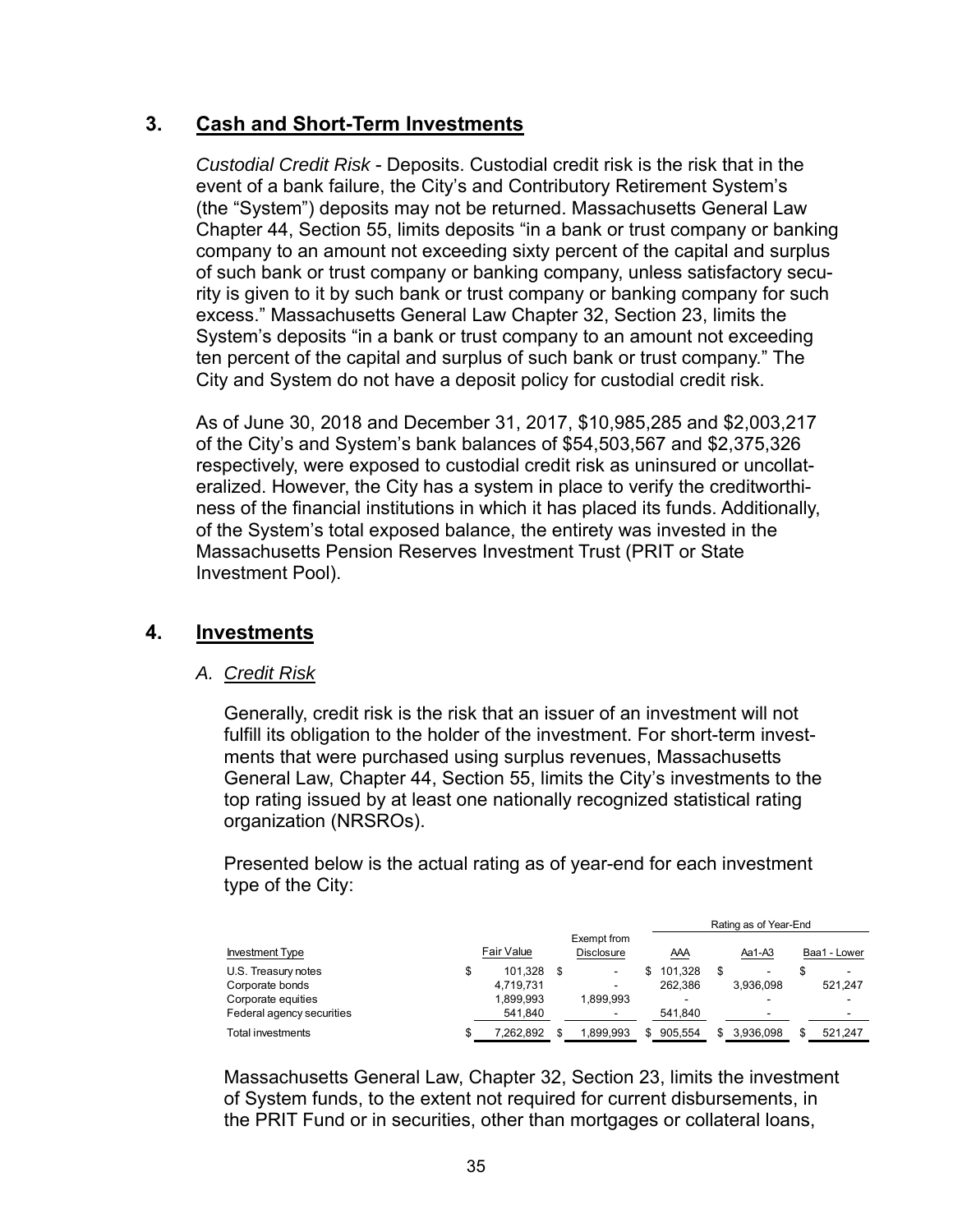which are legal for the investment of funds in savings banks under the laws of the Commonwealth, provided that no more than the established percentage of assets is invested in any one security.

Presented below are the investments of the Lynn Contributory Retirement System as of December 31, 2017:

| <b>Investment Type</b> | <b>Fair Value</b> |
|------------------------|-------------------|
| Pooled funds           | 15,548,340        |
| State investment pool* | 337,432,221       |
| Total investments      | \$ 352,980,561    |

*\* Fair value is the same as the value of the pool share. The Pension Reserves Investment Trust was created under Massachusetts General Law, Chapter 32, Section 22, in December 1983. The Pension Reserves Investment Trust is operated under contract with a private investment advisor, approved by the Pension Reserves Investment Management Board. The Pension Reserves Investment Management Board shall choose an investment advisor by requesting proposals from advisors and reviewing such proposals based on criteria adopted under Massachusetts General Law, Chapter 30B.* 

#### *B. Custodial Credit Risk*

The custodial credit risk for investments is the risk that, in the event of the failure of the counterparty (e.g., broker-dealer) to a transaction, a government will not be able to recover the value of its investment or collateral securities that are in the possession of another party. The City and System do not have policies for custodial credit risk.

All the City's investments of \$7,262,892 were subject to custodial credit risk exposure because the related securities are uninsured, unregistered and/or held by the City's brokerage firm, which is also the Counterparty to these securities. The City manages this custodial credit risk by investing in counter-party's that participate in the Securities Investor Protection Corporation (SIPC) and excess SIPC coverages.

The System's investments of \$15,548,340 were exposed to custodial credit risk because the related securities are uninsured, unregistered, or held by the System's brokerage firm, which is also the Counterparty to these securities. Investments in the State Investment Pool (PRIT) are not subject to custodial credit risk as investments in external investment pools are not exposed to custodial credit risk because their existence is not evidenced by securities that exist in physical or book entry form.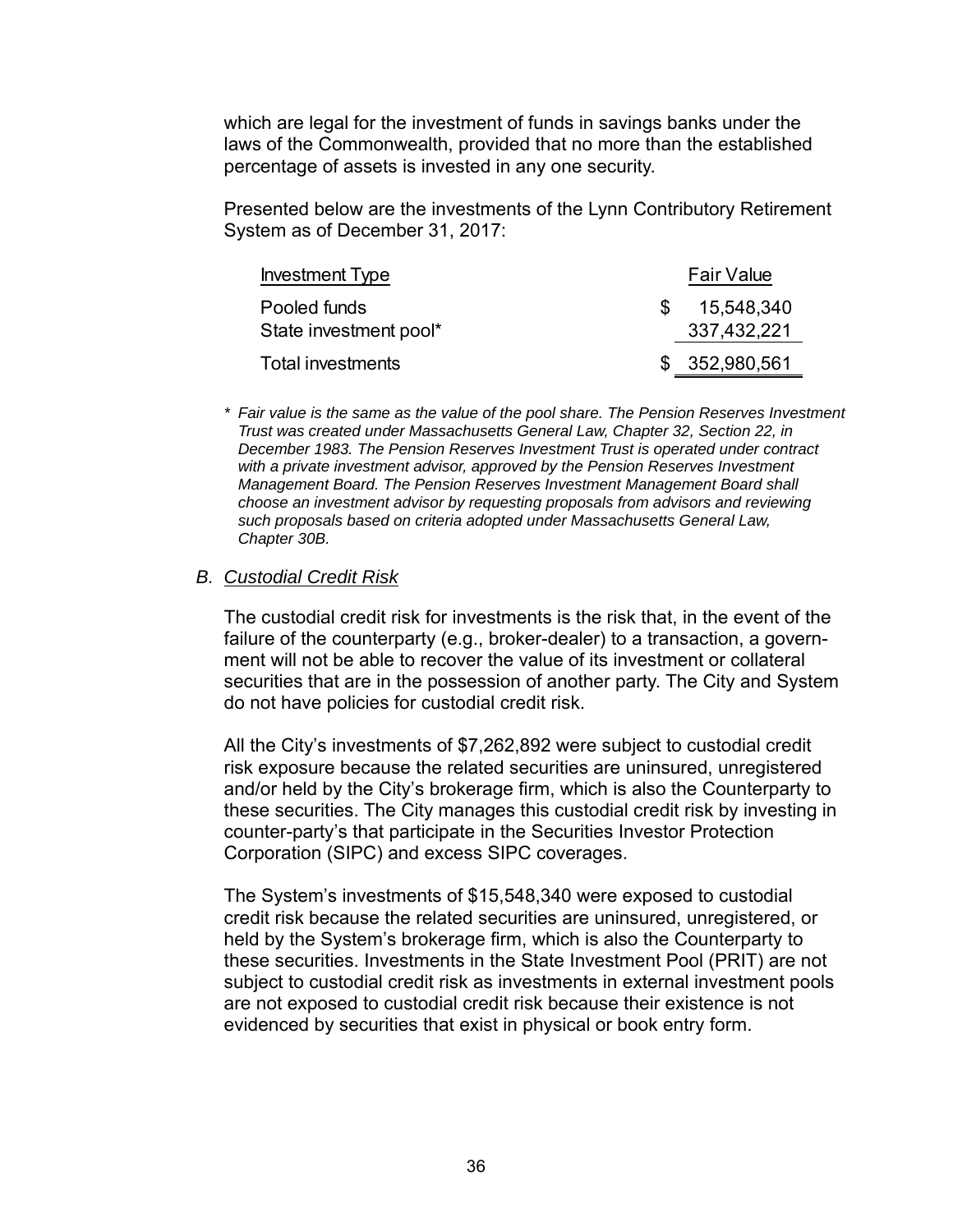# *C. Concentration of Credit Risk*

The City and Contributory Retirement System do not have an investment in one issuer greater than 5% of total investments, other than U.S. Treasury Notes and PRIT.

# *D. Interest Rate Risk*

Interest rate risk is the risk that changes in market interest rates will adversely affect the fair value of an investment. Generally, the longer the maturity of an investment, the greater the sensitivity of its fair value to changes in market interest rates. The City and System do not have a formal investment policy that limits investment maturities as a means of managing its exposure to fair value losses arising from increasing interest rates.

Information about the credit quality and sensitivity of the fair values of the City's investments subject to market interest rate fluctuations is as follows:

|                           | Fair      | Average  |
|---------------------------|-----------|----------|
| <b>Investment Type</b>    | Value     | Duration |
| Debt-related Securities:  |           |          |
| Corporate bonds<br>S      | 4,719,731 | 4.25     |
| U.S. Treasury notes       | 101,328   | 1.13     |
| Federal agency securities | 541,840   | 12.85    |
| Total                     | 5,362,899 |          |

# *E. Foreign Currency Risk*

Foreign currency risk is the risk that changes in foreign exchange rates will adversely affect the fair value of an investment. The City does not have a policy for foreign currency risk.

The System's policy is that holdings in foreign issuers shall be limited to those denominated in U.S. dollars and listed and traded on major domestic exchanges.

## *F. Fair Value*

The City categorizes its fair value measurements within the fair value hierarchy established by the Governmental Accounting Standards Board Statement No. 72 Fair Value Measurement and Application (GASB 72). The fair value hierarchy is based on the valuation inputs used to measure the fair value of the asset. The fair value hierarchy categorizes the inputs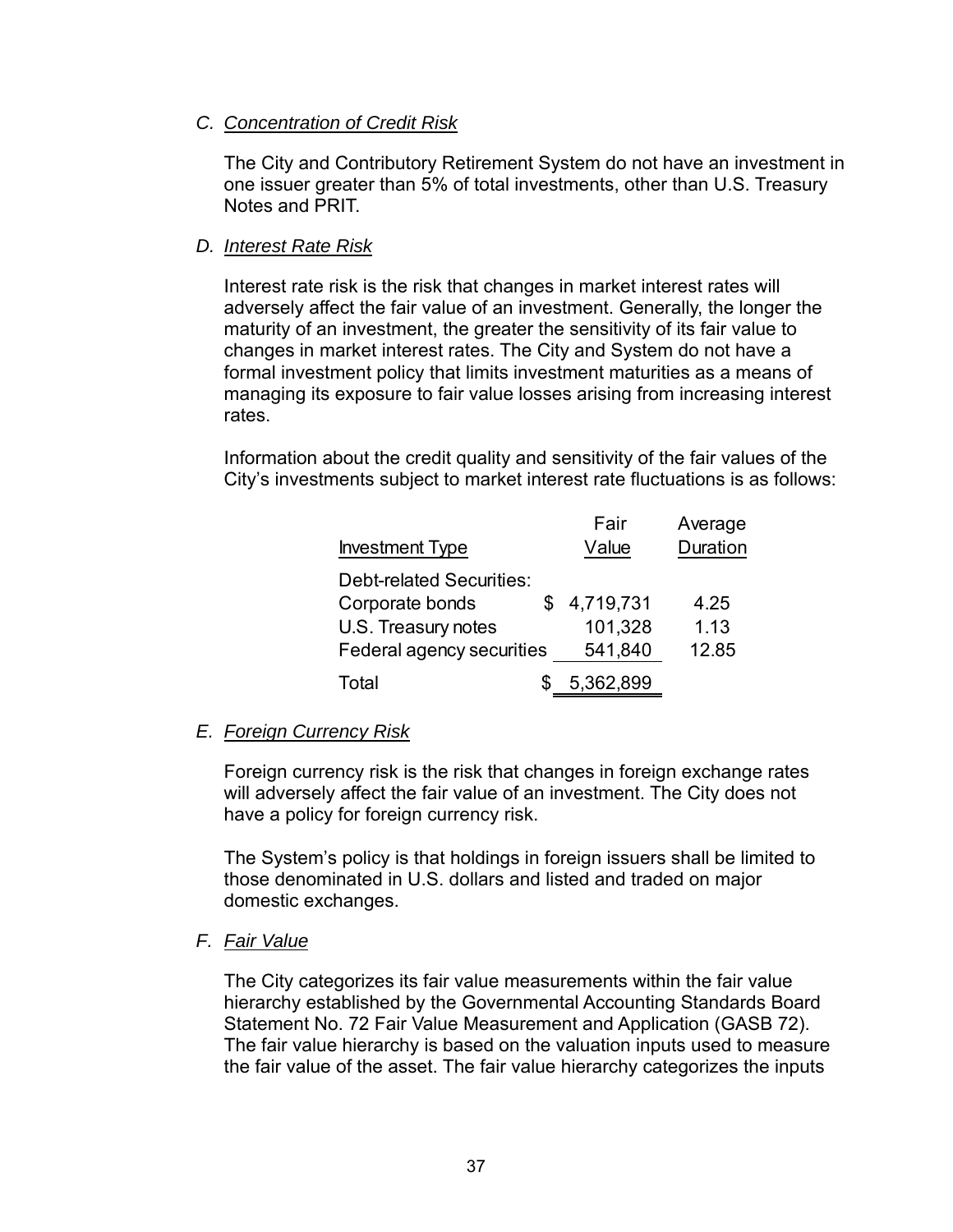to valuation techniques used for fair value measurement into three levels as follows:

- Level 1 Inputs that reflect quoted prices (unadjusted) in active markets for identical assets or liabilities that the fund has the ability to access at the measurement date.
- Level 2 Inputs other than quoted prices that are observable for an asset or liability either directly or indirectly, including inputs in markets that are not considered to be active. Because they must often be priced on the basis of transactions involving similar but not identical securities or do not trade with sufficient frequency, certain directly held securities are categorized as Level 2.
- Level 3 Unobservable inputs based on the best information available, using assumptions in determining the fair value of investments and derivative instruments.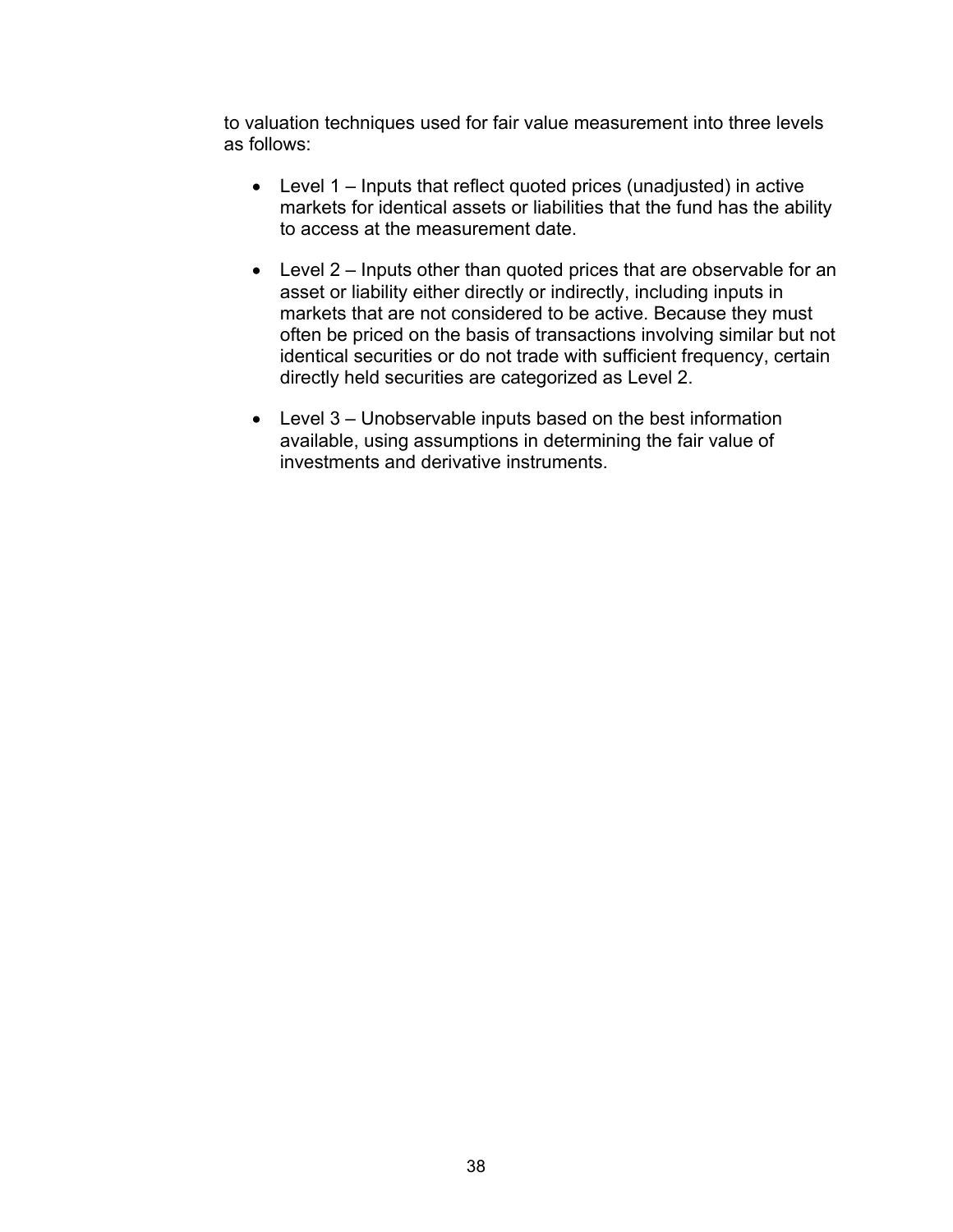#### The City has the following fair value measurements as of June 30, 2018:

|                                                                                                                                                                       |          |                                                                                            | Fair Value Measurements Using: |                                                                                                       |    |                                                       |    |                                                    |
|-----------------------------------------------------------------------------------------------------------------------------------------------------------------------|----------|--------------------------------------------------------------------------------------------|--------------------------------|-------------------------------------------------------------------------------------------------------|----|-------------------------------------------------------|----|----------------------------------------------------|
| Description<br>Investments by fair value level:                                                                                                                       |          | Fair<br>Value                                                                              |                                | Quoted prices<br>in active<br>markets for<br>identical assets<br>(Level 1)                            |    | Significant<br>observable<br>inputs<br>(Level 2)      |    | Significant<br>unobservable<br>inputs<br>(Level 3) |
|                                                                                                                                                                       |          |                                                                                            |                                |                                                                                                       |    |                                                       |    |                                                    |
| City of Lynn<br>Corporate bonds<br>U.S. Treasury notes<br>Federal agency securities<br>Equity securities:<br>Financials<br>Industrials<br>Healthcare                  | \$       | 4,719,731<br>101,328<br>541,840<br>365,811<br>319,982<br>319,872                           | -\$                            | 365,811<br>319,982                                                                                    | \$ | 4,719,731<br>101,328<br>541,840                       | \$ |                                                    |
| Information technology<br>Domestic EFT<br>Consumer staples<br>Consumer discretionary<br>Energy<br><b>Utilities</b><br><b>Materials</b><br>Telecommunications<br>Other |          | 322,273<br>131,108<br>131,406<br>118,646<br>15,679<br>67,990<br>44,403<br>30,790<br>32,033 |                                | 319,872<br>322,273<br>131,108<br>131,406<br>118,646<br>15,679<br>67,990<br>44,403<br>30,790<br>32,033 |    |                                                       |    |                                                    |
| Subtotal                                                                                                                                                              | \$       | 7,262,892 \$                                                                               |                                | 1,899,993                                                                                             | \$ | 5,362,899                                             | \$ |                                                    |
| Lynn Contributory Retirement System<br>Investments measured at the net asset                                                                                          |          | Fair<br>Value                                                                              |                                | Unfunded<br>Commitments                                                                               |    | Redemption<br>Frequency<br>(If currently<br>eligible) |    | Redemption<br>Notice<br>Period                     |
| value (NAV):<br>Pooled investments<br>State investment pool (PRIT)<br>Total                                                                                           | \$<br>\$ | 15,548,340 \$<br>337,432,221<br>352,980,561                                                |                                | 468,000                                                                                               |    | Not Eligible<br>Quarterly                             |    | N/A<br>30 days                                     |

# **5. Property Taxes and Excises Receivable**

Real estate and personal property taxes are levied and based on values assessed on January 1st of every year. Assessed values are established by the Board of Assessor's for 100% of the estimated fair market value. Taxes are due on a quarterly basis and are subject to penalties and interest if they are not paid by the respective due date. Real estate and personal property taxes levied are recorded as receivables in the fiscal year they relate to.

The day after the final tax bill is due, a demand notice may be sent to the delinquent taxpayer. Fourteen days after the demand notice has been sent, the tax collector may proceed to file a lien against the delinquent taxpayers'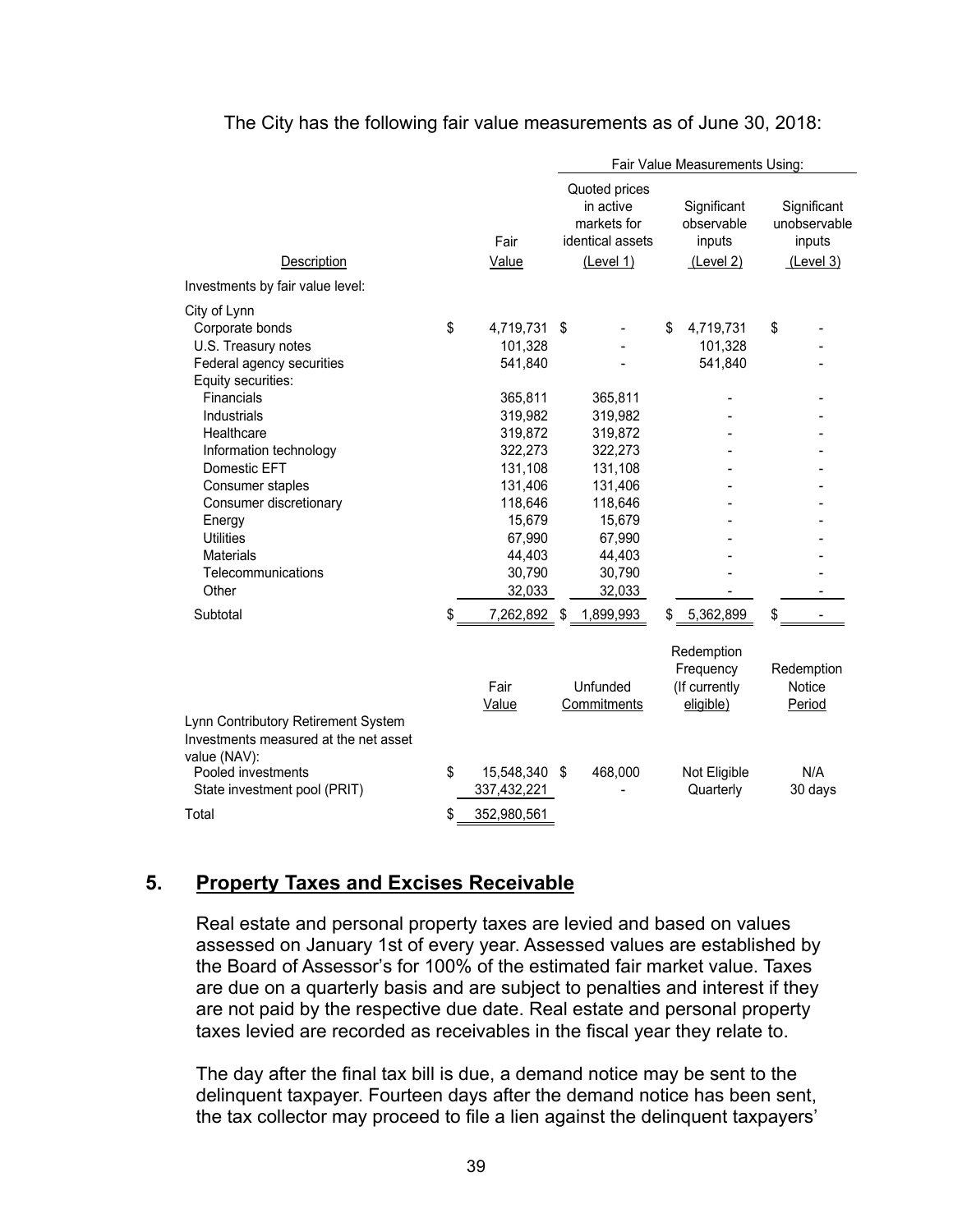property. The City has an ultimate right to foreclose on property for unpaid taxes. Personal property taxes cannot be secured through the lien process.

Motor vehicle excise taxes are assessed annually for every motor vehicle and trailer registered in the Commonwealth. The Registry of Motor Vehicles annually calculates the value of all registered motor vehicles for the purpose of excise assessment. The amount of motor vehicle excise tax due is calculated using a fixed rate of \$25 per \$1,000 of value.

Property tax and motor vehicle excise receivables at June 30, 2018 consist of the following:

|                             |    |              |   | Allowance       |   | <b>Net</b> |
|-----------------------------|----|--------------|---|-----------------|---|------------|
|                             |    | Gross        |   | for             |   | Amount     |
|                             |    | Amount       |   | Doubtful        |   | (accrual   |
| <b>Receivables</b>          |    | (fund basis) |   | Accounts        |   | basis)     |
| Real estate taxes           | S  | 3,001,092    | S | $(326, 273)$ \$ |   | 2,674,819  |
| Personal property taxes     |    | 1,545,008    |   | (1,470,759)     |   | 74,249     |
| Tax liens                   |    | 1,361,594    |   | (136, 159)      |   | 1,225,435  |
| Foreclosures                |    | 448,857      |   | (403, 972)      |   | 44,885     |
| Deferred taxes              |    | 287,563      |   |                 |   | 287,563    |
| Total property taxes        | S  | 6,644,114 \$ |   | (2,337,163)     |   | 4,306,951  |
| Less: current portion       |    |              |   |                 |   | 4,021,791  |
| Noncurrent taxes receivable |    |              |   |                 |   | 285,160    |
| Excises                     | \$ | 2,725,739    | S | (1,272,853)     | S | 1,452,886  |
| Total excises               |    | 2,725,739    | S | (1,272,853)     | S | 1,452,886  |

# **6. Intergovernmental Receivables**

This balance represents reimbursements requested from Federal and State agencies for expenditures incurred in fiscal 2018.

# **7. Interfund Fund Receivables/Payables and Transfer In/Out**

Although self-balancing funds are maintained, most transactions flow through the general fund. In order to obtain accountability for each fund, interfund receivable and payable accounts must be utilized. The following is an analysis of the June 30, 2018 balances in interfund receivable and payable accounts: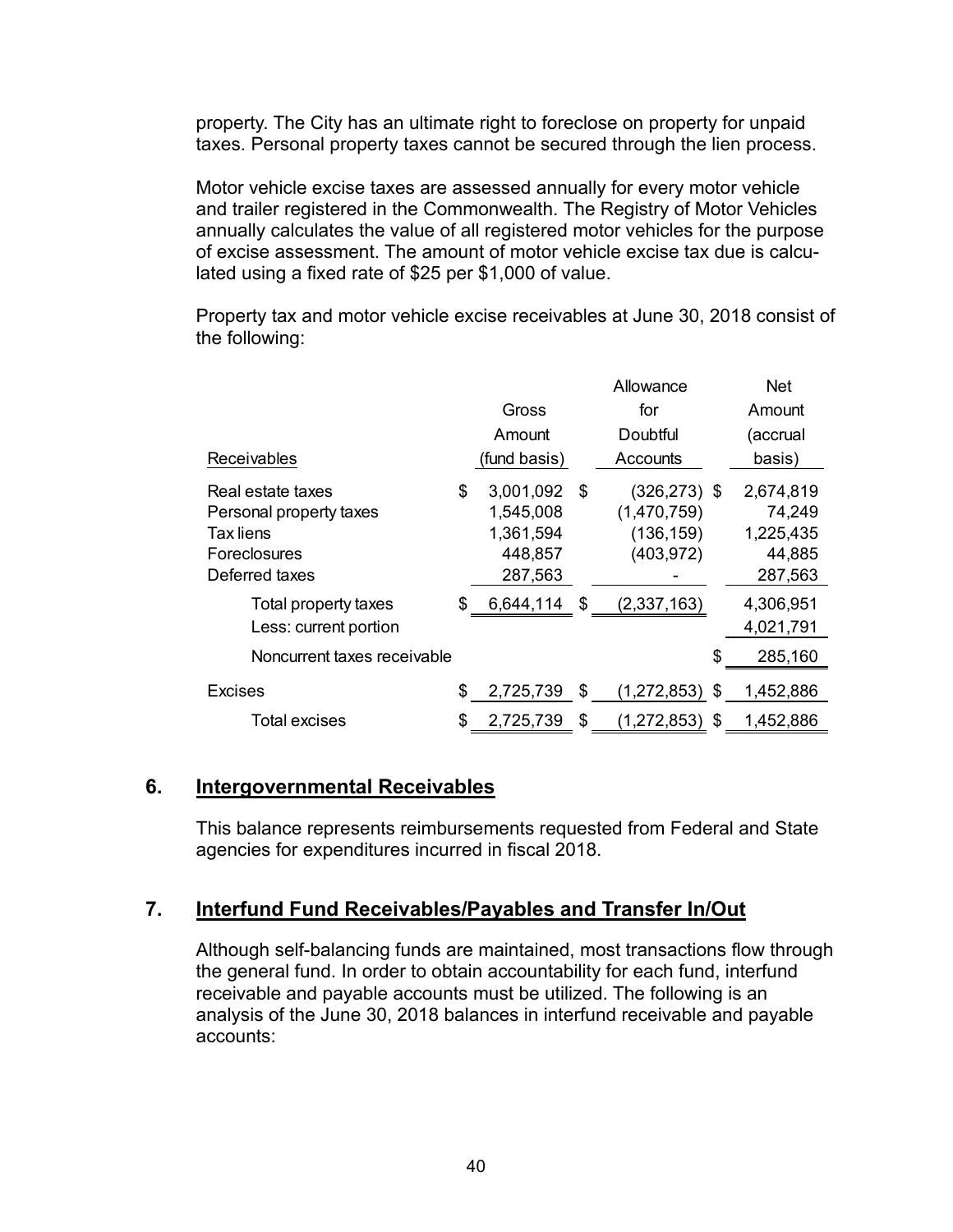|                       | Due From |                    |  | Due To                   |  |  |  |
|-----------------------|----------|--------------------|--|--------------------------|--|--|--|
| Fund                  |          | <b>Other Funds</b> |  | <b>Other Funds</b>       |  |  |  |
| <b>General Fund</b>   |          | 29.525             |  | $\overline{\phantom{0}}$ |  |  |  |
| <b>Permanent Fund</b> |          | -                  |  | 29,525                   |  |  |  |
| Total                 |          | 29,525             |  | 29,525                   |  |  |  |

The City reports interfund transfers between many of its funds. The sum of all transfers presented in the table agrees with the sum of interfund transfers presented in the governmental fund financial statements. The following is an analysis of interfund transfers made in fiscal year 2018:

| <b>Governmental Funds</b>            | Transfers In   | <b>Transfers Out</b> |
|--------------------------------------|----------------|----------------------|
| <b>General Fund</b>                  | 2,284,781<br>S | 2,247,505<br>\$      |
| <b>Nonmajor Governmental Funds:</b>  |                |                      |
| <b>Special Revenue Funds:</b>        |                |                      |
| Insurance reimbursements fund        |                | 333,962              |
| Insurance losses fund                |                | 553,070              |
| <b>Precinct officers fund</b>        |                | 46,395               |
| FEMA                                 |                | 861,049              |
| Other                                |                | 30,000               |
| <b>Capital Project Funds:</b>        |                |                      |
| Hood feasibility study               | 77,080         |                      |
| <b>Marshall Middle School</b>        |                | 50,293               |
| Harrington elementary school project |                | 239,889              |
| Connery elementary school project    |                | 170,123              |
| <b>Internal Service Fund</b>         | 2,170,425      |                      |
| Total                                | 4,532,286      | 4,532,286            |

Of the transfers into the general fund, \$963,427 was to fund additional appropriations, \$861,049 was to reimburse the general fund for storm related expenditures covered by FEMA, and \$460,305 was to close out old completed capital projects. Of the transfers out of the general fund, \$2,170,425 was to fund the prior year deficit in the internal service fund which was raised on the fiscal year 2018 recap, and \$77,080 was to fund a portion of the Hood school feasibility study.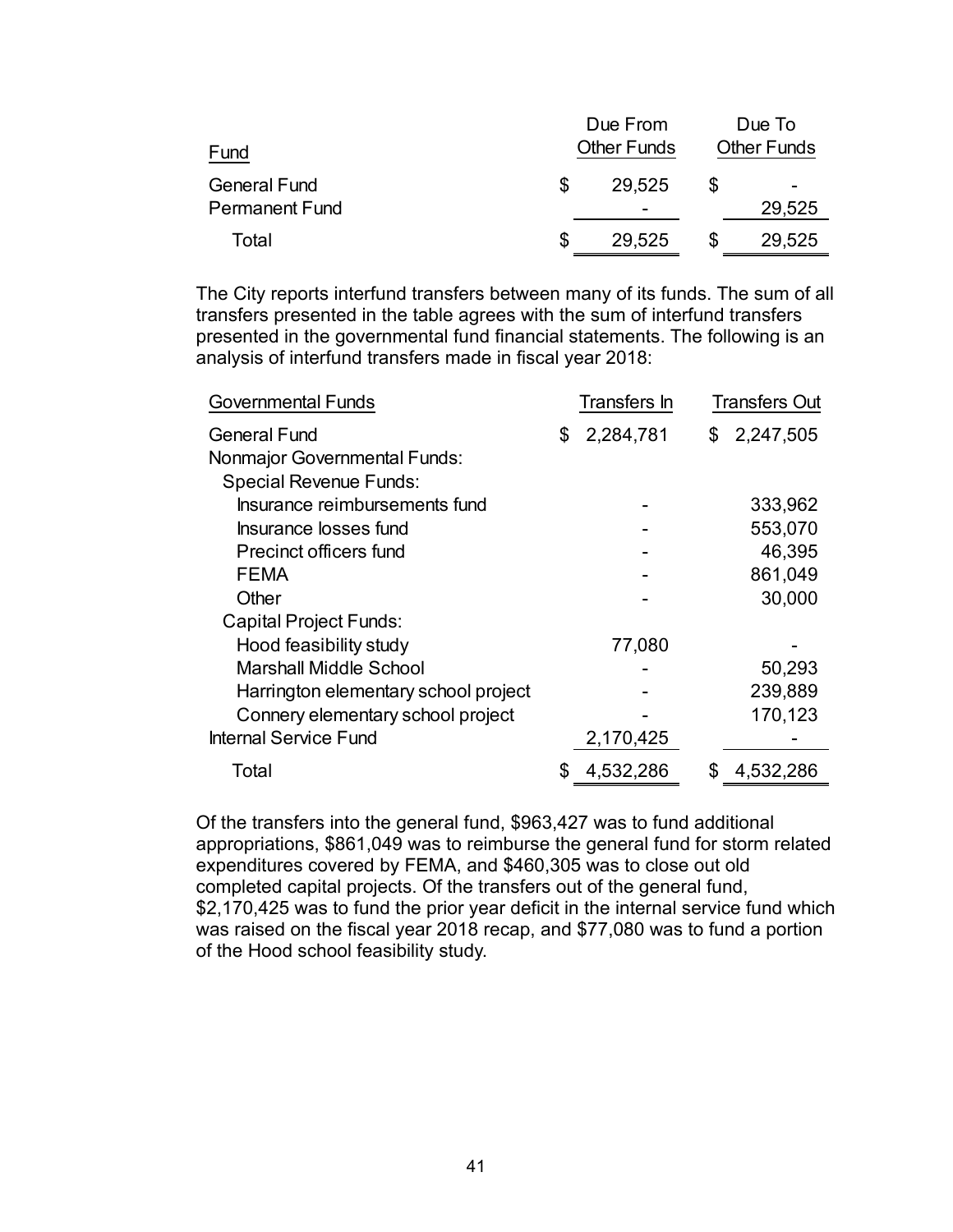# **8. Capital Assets**

Capital asset activity for the year ended June 30, 2018 was as follows:

|                                                                                                                                                                                    | Beginning<br>Balance                                                                  | Increases                                                               | Decreases               | Ending<br>Balance                                                                       |
|------------------------------------------------------------------------------------------------------------------------------------------------------------------------------------|---------------------------------------------------------------------------------------|-------------------------------------------------------------------------|-------------------------|-----------------------------------------------------------------------------------------|
| <b>Governmental Activities</b><br>Capital assets, depreciable:                                                                                                                     |                                                                                       |                                                                         |                         |                                                                                         |
| Buildings and improvements<br>Machinery, equipment, and furnishings<br>Land improvements<br>Infrastructure                                                                         | \$<br>360,044,959<br>39,513,126<br>8,117,971<br>27,677,680                            | \$<br>903,052<br>3,750,975<br>331,401<br>2,274,321                      | \$<br>(298, 043)        | \$<br>360,948,011<br>42,966,058<br>8,449,372<br>29,952,001                              |
| Total capital assets, depreciable                                                                                                                                                  | 435, 353, 736                                                                         | 7,259,749                                                               | (298, 043)              | 442,315,442                                                                             |
| Less accumulated depreciation for:<br>Buildings and improvements<br>Machinery, equipment, and furnishings<br>Land improvements<br>Infrastructure<br>Total accumulated depreciation | (126, 174, 684)<br>(24, 981, 495)<br>(3,227,481)<br>(14, 494, 373)<br>(168, 878, 033) | (7,820,167)<br>(3,453,848)<br>(350, 175)<br>(1,030,872)<br>(12,655,062) | 272,478<br>÷<br>272,478 | (133, 994, 851)<br>(28, 162, 865)<br>(3, 577, 656)<br>(15, 525, 245)<br>(181, 260, 617) |
| Total capital assets, depreciable, net                                                                                                                                             | 266,475,703                                                                           | (5, 395, 313)                                                           | (25, 565)               | 261,054,825                                                                             |
| Capital assets, non-depreciable:<br>Land                                                                                                                                           | 9,669,202                                                                             |                                                                         |                         | 9,669,202                                                                               |
| Total capital assets, non-depreciable                                                                                                                                              | 9,669,202                                                                             |                                                                         |                         | 9,669,202                                                                               |
| Governmental activities capital assets, net                                                                                                                                        | 276, 144, 905                                                                         | \$<br>(5, 395, 313)                                                     | \$<br>(25, 565)         | \$<br>270,724,027                                                                       |
|                                                                                                                                                                                    | Beginning<br>Balance                                                                  | Increases                                                               | Decreases               | Ending<br>Balance                                                                       |
| <b>Business-Type Activities</b><br>Capital assets, depreciable:                                                                                                                    |                                                                                       |                                                                         |                         |                                                                                         |
| Buildings and improvements<br>Machinery, equipment, and furnishings<br>Land improvements<br>Infrastructure                                                                         | \$<br>2,075,483<br>434,355<br>37,908<br>1,851,420                                     | \$                                                                      | \$                      | \$<br>2,075,483<br>434,355<br>37,908<br>1,851,420                                       |
| Total capital assets, depreciable                                                                                                                                                  | 4,399,166                                                                             |                                                                         |                         | 4,399,166                                                                               |
| Less accumulated depreciation for:<br>Buildings and improvements<br>Machinery, equipment, and furnishings<br>Land improvements<br>Infrastructure                                   | (912, 590)<br>(413, 685)<br>(37, 908)<br>(805, 933)                                   | (41, 947)<br>(5,905)<br>(158, 792)                                      |                         | (954, 537)<br>(419, 590)<br>(37,908)<br>(964, 725)                                      |
| Total accumulated depreciation                                                                                                                                                     | (2, 170, 116)                                                                         | (206, 644)                                                              |                         | (2,376,760)                                                                             |
| Total capital assets, depreciable, net                                                                                                                                             | 2,229,050                                                                             | (206,644)                                                               |                         | 2,022,406                                                                               |

Business-type activities capital assets, net \$ 2,229,050 \$ (206,644) \$ - \$ 2,022,406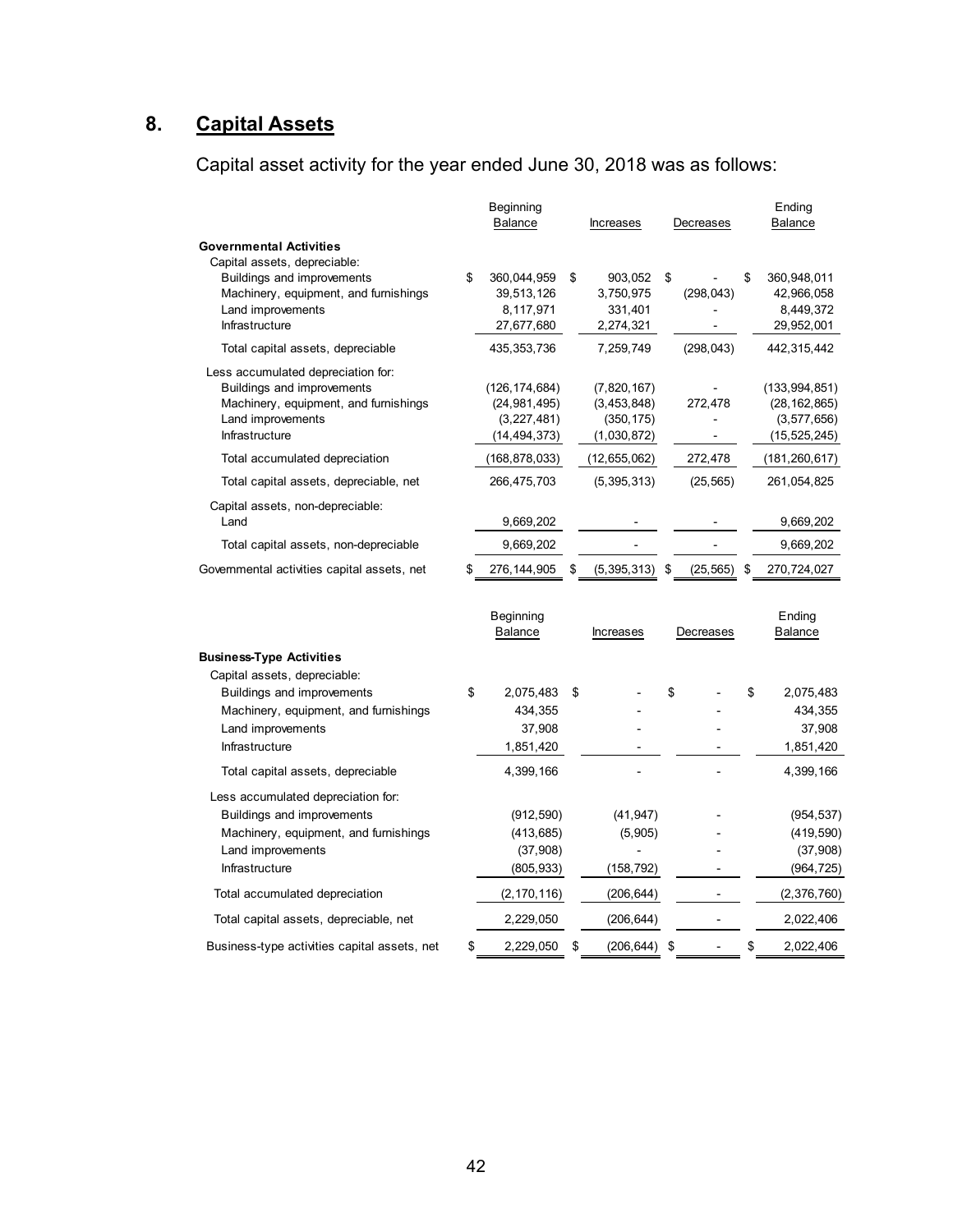Depreciation expense was charged to functions of the City as follows:

| <b>Governmental Activities</b>                        |    |            |
|-------------------------------------------------------|----|------------|
| General government                                    | \$ | 2,533,202  |
| Public safety                                         |    | 1,115,328  |
| Education                                             |    | 7,113,553  |
| <b>Public works</b>                                   |    | 1,490,971  |
| Culture and recreation                                |    | 402,008    |
| Total depreciation expense - governmental activities  | S. | 12,655,062 |
|                                                       |    |            |
| <b>Business-Type Activities</b>                       |    |            |
| Marina                                                | \$ | 206,644    |
| Total depreciation expense - business-type activities | \$ | 206,644    |

# **9. Deferred Outflows of Resources**

Deferred outflows of resources represent the consumption of net position by the City that is applicable to future reporting periods. Deferred outflows of resources have a positive effect on net position, similar to assets. Deferred outflows of resources related to pensions, in accordance with *GASB Statement No. 68*, *Accounting and Financial Reporting for Pensions – an amendment of GASB Statement No. 27 (GASB 68)*, are more fully discussed in Note 19.

# **10. Warrants Payable**

Warrants payable represent fiscal year 2018 expenses/expenditures paid by July 15, 2018.

# **11. Accrued Payroll**

Accrued payroll represents payroll related to fiscal year 2018 due to employees at year end.

# **12. Accrued Liabilities**

Accrued liabilities primarily represents accrued interest, accrued health claims payable, and other expenses/expenditures related to fiscal year 2018 paid subsequent to July 15, 2018.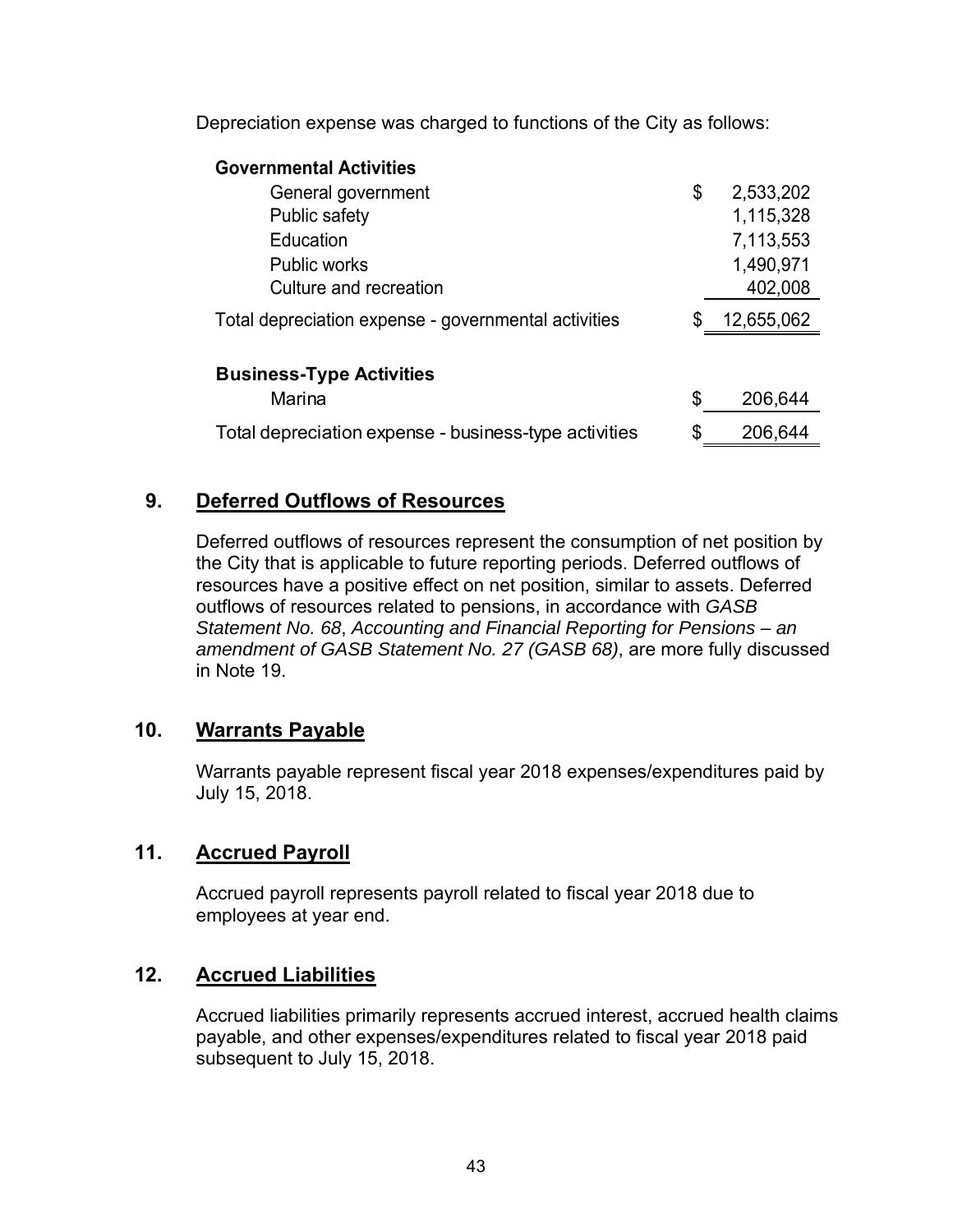# **13. Capital Lease Obligations**

The City is the lessee of certain equipment under capital leases expiring in various years through 2030. Future minimum lease payments under the capital leases consisted of the following as of June 30, 2018:

|             | Present Value of |                 |                  |
|-------------|------------------|-----------------|------------------|
|             | of Minimum       |                 | Total            |
| Fiscal      | Lease            | <b>Interest</b> | Lease            |
| Year        | Payments         | Payments        | Payments         |
| 2019        | \$<br>1,323,885  | \$<br>303,969   | \$<br>1,627,854  |
| 2020        | 1,162,651        | 265,845         | 1,428,496        |
| 2021        | 792,396          | 234,001         | 1,026,397        |
| 2022        | 815,289          | 211,108         | 1,026,397        |
| 2023        | 826,601          | 187,540         | 1,014,141        |
| 2024        | 850,195          | 163,946         | 1,014,141        |
| 2025        | 874,467          | 139,674         | 1,014,141        |
| 2026        | 899,438          | 114,703         | 1,014,141        |
| 2027        | 925,129          | 89,012          | 1,014,141        |
| 2028        | 951,558          | 62,582          | 1,014,140        |
| 2029 - 2030 | 1,271,474        | 56,841          | 1,328,315        |
| Total       | \$<br>10,693,083 | \$<br>1,829,221 | \$<br>12,522,304 |

# **14. Long-Term Debt**

## *A. General Obligation Bonds*

The City issues general obligation bonds to provide funds for the acquisition and construction of major capital facilities. Additionally, the City issued general obligation deficit financing bonds in fiscal year 2018. General obligation bonds have been issued for both governmental and businesstype activities. General obligation bonds currently outstanding are as follows: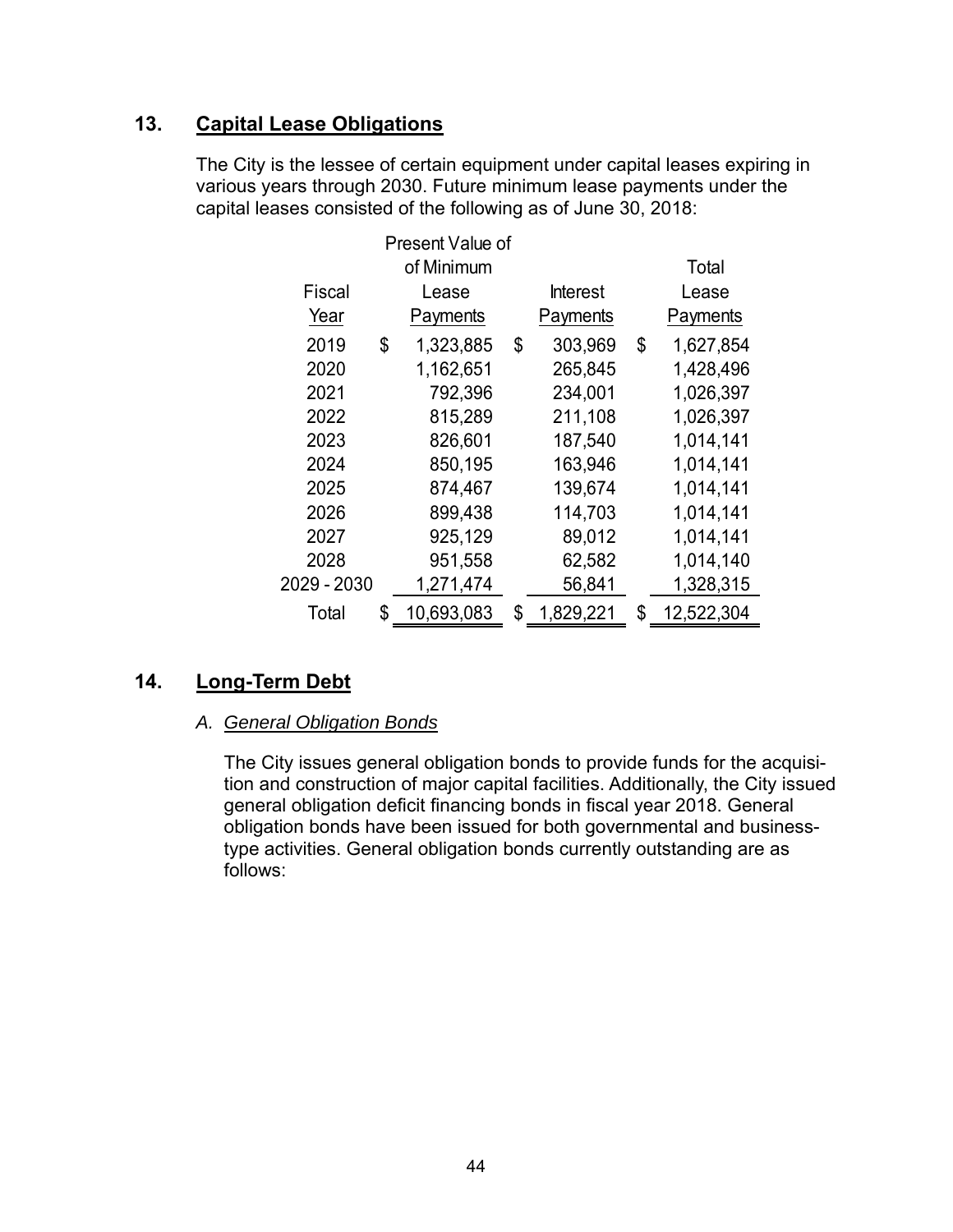|                                       | Serial<br><b>Maturities</b> | <b>Interest</b> | Amount<br>Outstanding<br>as of |
|---------------------------------------|-----------------------------|-----------------|--------------------------------|
| Governmental Activities               | Through                     | $Rate(s)$ %     | 6/30/18                        |
| Public improvements refunding         | 09/01/19                    | 3.00%           | \$<br>20,140                   |
| Recreational facilities refunding     | 09/01/19                    | 3.00%           | 612,900                        |
| Police station refunding              | 09/01/20                    | $2.00 - 3.00\%$ | 395,000                        |
| Police station refunding              | 09/01/24                    | $2.00 - 4.00\%$ | 4,954,860                      |
| Police station refunding              | 09/01/25                    | $2.00 - 4.00\%$ | 1,032,100                      |
| General obligation bonds              | 06/01/26                    | $2.25 - 3.90\%$ | 800,000                        |
| Remodeling                            | 07/15/27                    | $4.00 - 6.00\%$ | 4,740,000                      |
| Pine Grove Cemetery                   | 03/01/28                    | $3.00 - 5.00\%$ | 550,000                        |
| General obligation bonds              | 06/01/28                    | $2.00 - 3.00\%$ | 1,485,000                      |
| General obligation deficit financing  | 06/30/28                    | $3.00 - 5.00\%$ | 9,500,000                      |
| Power lines                           | 09/01/28                    | $2.00 - 4.00\%$ | 2,035,000                      |
| <b>Classical High School</b>          | 03/01/29                    | $3.00 - 5.00\%$ | 2,310,000                      |
| General obligation school bond        | 09/01/38                    | $2.00 - 5.00\%$ | 8,745,000                      |
| Marshall Middle School                | 06/01/39                    | $3.00 - 5.00\%$ | 28,900,000                     |
| <b>Total Governmental Activities</b>  |                             |                 | \$<br>66,080,000               |
|                                       |                             |                 | Amount                         |
|                                       | Serial                      |                 | Outstanding                    |
|                                       | <b>Maturities</b>           | <b>Interest</b> | as of                          |
| <b>Business-Type Activities</b>       | Through                     | Rate(s) $%$     | 6/30/18                        |
| Marina                                | 02/01/14*                   | 7.00%           | \$<br>929,675                  |
| Marina                                | 04/14/26                    | 4.50%           | 131,735                        |
| <b>Total Business-Type Activities</b> |                             |                 | \$<br>1,061,410                |

\* Principal and interest payments have not been made on this loan since fiscal year 2010. The date noted above was the original maturity date. The City does not consider themselves to be in default, as they have requested repayment assistance from NOAA, per the loan agreement, and have yet to hear back.

#### *B. Future Debt Service*

The annual payments to retire all general obligation long-term debt outstanding as of June 30, 2018 are as follows: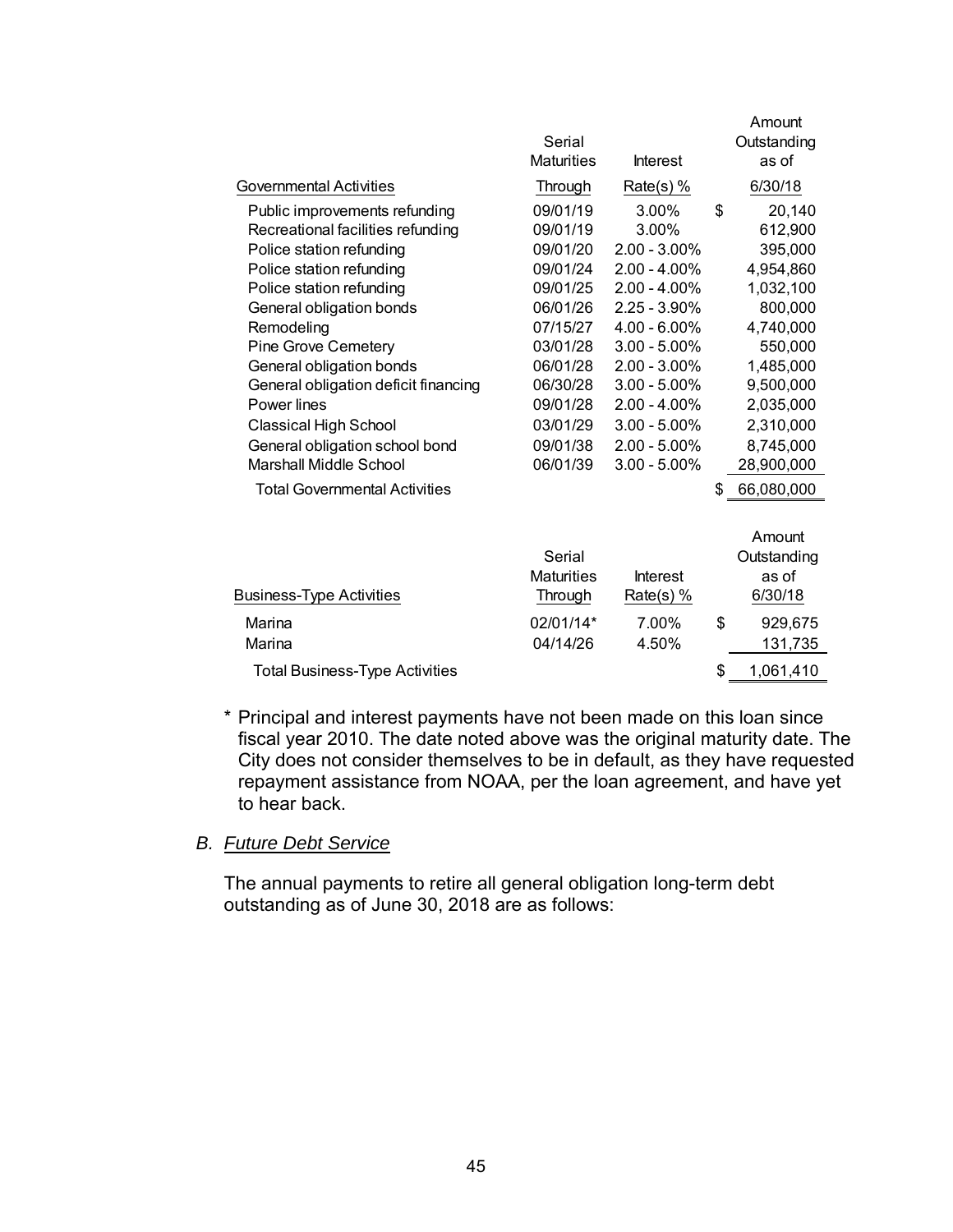| Governmental        | Principal        | <b>Interest</b>  | Total            |
|---------------------|------------------|------------------|------------------|
| 2019                | \$<br>4,635,000  | \$<br>2,313,862  | \$<br>6,948,862  |
| 2020                | 4,690,000        | 2,270,988        | 6,960,988        |
| 2021                | 4,430,000        | 2,092,773        | 6,522,773        |
| 2022                | 4,375,000        | 1,923,673        | 6,298,673        |
| 2023                | 4,475,000        | 1,751,571        | 6,226,571        |
| 2024                | 4,535,000        | 1,565,379        | 6,100,379        |
| 2025                | 4,125,000        | 1,384,374        | 5,509,374        |
| 2026                | 3,965,000        | 1,224,747        | 5,189,747        |
| 2027                | 3,575,000        | 1,075,400        | 4,650,400        |
| 2028                | 3,530,000        | 952,619          | 4,482,619        |
| 2029 - 2033         | 9,955,000        | 3,483,925        | 13,438,925       |
| 2034 - 2038         | 11,280,000       | 1,710,353        | 12,990,353       |
| 2039                | 2,510,000        | 86,263           | 2,596,263        |
| Total               | \$<br>66,080,000 | \$<br>21,835,927 | \$<br>87,915,927 |
| Business-Type       | Principal        | <b>Interest</b>  | Total            |
|                     |                  |                  |                  |
| 2019                | \$<br>14,366     | \$<br>5,634      | \$<br>20,000     |
| 2020                | 15,026           | 4,974            | 20,000           |
| 2021                | 15,716           | 4,284            | 20,000           |
| 2022                | 16,438           | 3,562            | 20,000           |
| 2023                | 17,193           | 2,807            | 20,000           |
| 2024                | 17,983           | 2,017            | 20,000           |
| 2025                | 18,809           | 1,191            | 20,000           |
| 2026                | 16,204           | 334              | 16,538           |
| Subtotal            |                  |                  |                  |
|                     | 131,735          | 24,803           | 156,538          |
| NOAA <sup>(1)</sup> | 929,675          |                  | 929,675          |

 $^{(1)}$  The City does not consider themselves to be in default as they have requested repayment assistance from NOAA, per the loan agreement and have yet to hear back.

The general fund has been designated as the source to repay the governmental-type general obligation long-term debt outstanding as of June 30, 2018.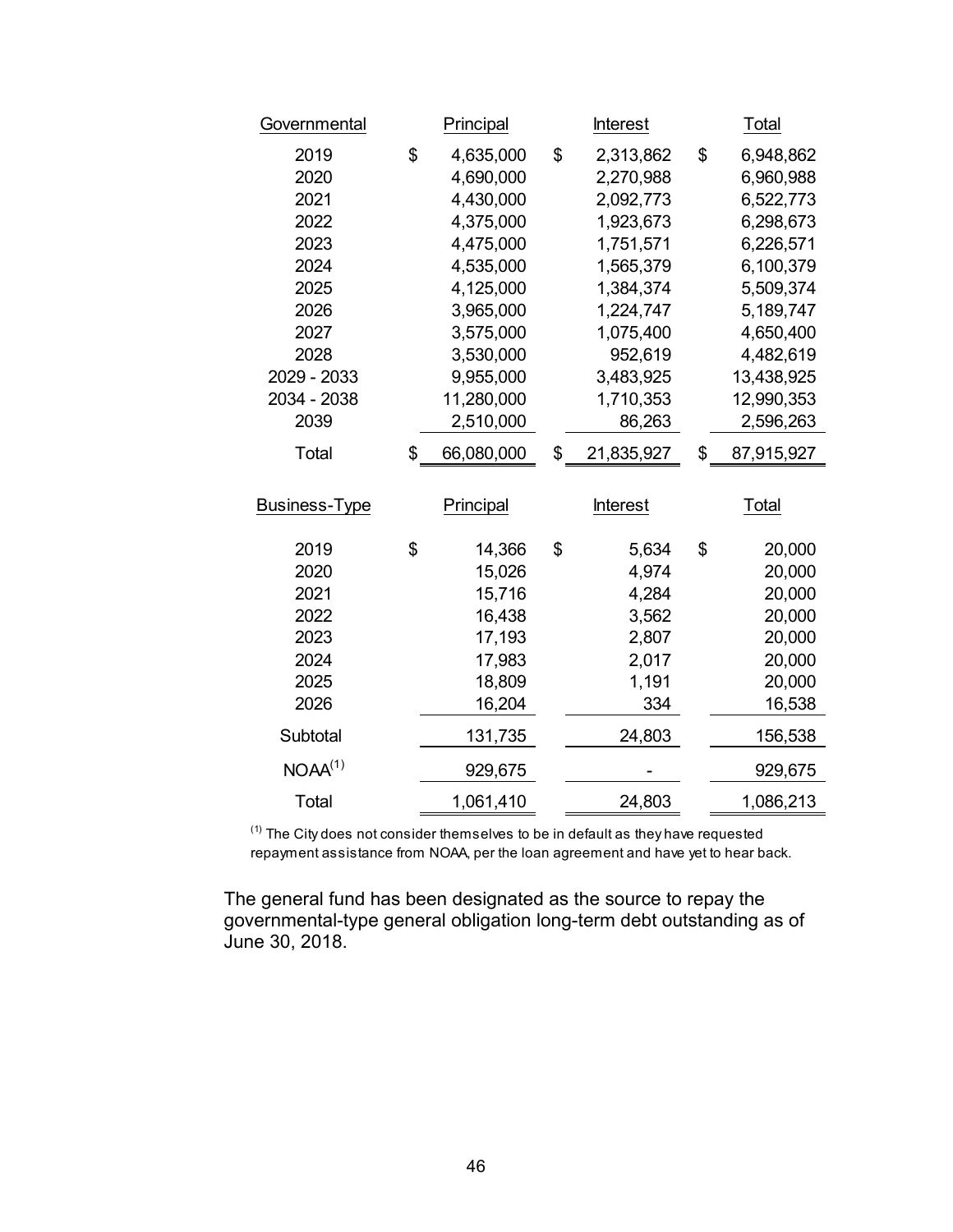#### *C. Changes in General Long-Term Liabilities*

During the year ended June 30, 2018, the following changes occurred in long-term liabilities:

|                                                                             |    | Total<br><b>Balance</b> |    |            |    |                             |    | Total<br>Balance        |     | Less<br>Current           |    | Equals<br>Long-Term<br>Portion |
|-----------------------------------------------------------------------------|----|-------------------------|----|------------|----|-----------------------------|----|-------------------------|-----|---------------------------|----|--------------------------------|
|                                                                             |    | 7/1/17                  |    | Additions  |    | <b>Reductions</b>           |    | 6/30/18                 |     | Portion                   |    | 6/30/18                        |
| <b>Governmental Activities</b><br>Bonds payable<br>Unamortized bond premium | \$ | 62,730,000<br>2,130,654 | \$ | 9,500,000  | \$ | (6, 150, 000)<br>(356, 085) | \$ | 66,080,000<br>1,774,569 | S   | (4,635,000)<br>(134, 419) | S  | 61,445,000<br>1,640,150        |
| Subtotal                                                                    |    | 64,860,654              |    | 9,500,000  |    | (6, 506, 085)               |    | 67,854,569              |     | (4,769,419)               |    | 63,085,150                     |
| Net pension liability                                                       |    | 285,532,000             |    |            |    | (24, 672, 000)              |    | 260,860,000             |     |                           |    | 260,860,000                    |
| <b>Total OPEB liability</b>                                                 |    | 519,693,906             |    | 20,299,758 |    |                             |    | 539,993,664             |     |                           |    | 539,993,664                    |
| Other:                                                                      |    |                         |    |            |    |                             |    |                         |     |                           |    |                                |
| Capital leases                                                              |    | 10,907,893              |    | 818,624    |    | (1,033,434)                 |    | 10,693,083              |     | (1,323,885)               |    | 9,369,198                      |
| Accrued employee benefits                                                   |    | 3,788,058               |    | 438,319    |    | (378, 806)                  |    | 3,847,571               |     | (384, 757)                |    | 3,462,814                      |
| Workers compensation                                                        |    | 1,726,177               |    |            |    | (510, 740)                  |    | 1,215,437               |     | (121,544)                 |    | 1,093,893                      |
| Subtotal - other                                                            |    | 16,422,128              |    | 1,256,943  |    | (1,922,980)                 |    | 15,756,091              |     | (1,830,186)               |    | 13,925,905                     |
| Totals                                                                      | S  | 886,508,688             | S  | 31,056,701 | S  | (33, 101, 065)              | S  | 884,464,324             | S   | (6, 599, 605)             | S  | 877,864,719                    |
| <b>Business-Type Activities</b>                                             |    |                         |    |            |    |                             |    |                         |     |                           |    |                                |
| Bonds payable                                                               | \$ | 1,075,145               | \$ |            | \$ | (13, 735)                   | \$ | 1,061,410               | \$  | (14,366)                  | \$ | 1,047,044                      |
| Totals                                                                      | S  | 1,075,145               | \$ |            | \$ | (13, 735)                   | \$ | 1,061,410               | \$. | (14, 366)                 | \$ | 1,047,044                      |

#### *D. Bond Authorizations*

Long-term debt authorizations which have not been issued or rescinded as of June 30, 2018 are as follows:

| Date Authorized                                                               | Purpose                                                                                                                                                |   | Amount                                                         |
|-------------------------------------------------------------------------------|--------------------------------------------------------------------------------------------------------------------------------------------------------|---|----------------------------------------------------------------|
| May 1998<br>September 2013<br>December 2015<br>March 2018<br><b>June 2018</b> | School construction<br>Marshall Middle School construction<br>Various capital projects<br><b>Deficit Financing</b><br>Hood Elementary roof and windows | S | 94,500,000<br>8,275,555<br>4,000,000<br>4,500,000<br>5,882,193 |
|                                                                               | Total                                                                                                                                                  |   | 117, 157, 748                                                  |

# **15. Deferred Inflows of Resources**

Deferred inflows of resources refer to the acquisition of net position by the City that are applicable to future reporting periods. Deferred inflows of resources have a negative effect on net position, similar to liabilities. The City reports two items of as deferred inflows of resources: one which is attributable to changes in the net pension liability, and the other which arises from the current financial resources measurement focus and the modified accrual basis of accounting in governmental funds. Deferred inflows of resources related to pensions will be recognized in pension expense in future years and is more fully described in Note 19.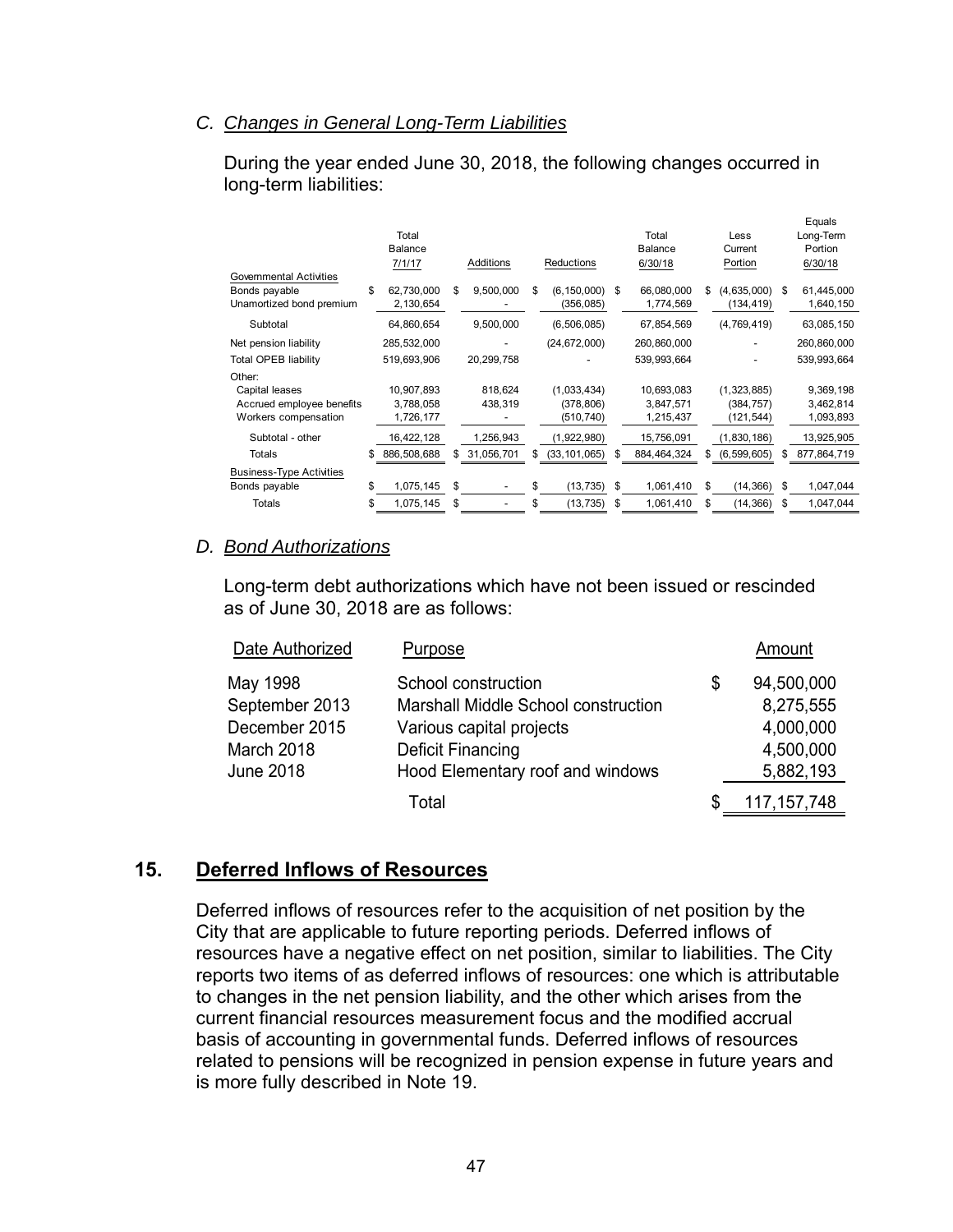*Unavailable revenues* are reported in the governmental funds balance sheet in connection with receivables for which revenues are not considered available to liquidate liabilities of the current year.

The following is a summary of unavailable revenue balances as of June 30, 2018:

|                        | <b>Governmental Funds</b> |    |           |    |          |    |            |  |  |
|------------------------|---------------------------|----|-----------|----|----------|----|------------|--|--|
|                        |                           |    | Home      |    |          |    |            |  |  |
|                        | <b>General Fund</b>       |    | Program   |    | Nonmajor |    | Total      |  |  |
| Unavailable revenues   |                           |    |           |    |          |    |            |  |  |
| Property taxes         | \$<br>4,037,185           | \$ |           | \$ | -        | \$ | 4,037,185  |  |  |
| Excises                | 2,725,739                 |    |           |    |          |    | 2,725,739  |  |  |
| Veterans benefits      | 580,876                   |    |           |    |          |    | 580,876    |  |  |
| Loans                  |                           |    | 2,537,054 |    | 138,668  |    | 2,675,722  |  |  |
| Departmental and other | 830,876                   |    |           |    |          |    | 830,876    |  |  |
| Total                  | 8,174,676                 |    | 2,537,054 | S  | 138,668  | \$ | 10,850,398 |  |  |

# **16. Governmental Funds - Balances**

Fund balances are segregated to account for resources that are either not available for expenditure in the future or are legally set aside for a specific future use.

The City implemented *GASB Statement No. 54, Fund Balance Reporting and Governmental Fund Type Definitions* (GASB 54)*,* which enhances the usefulness of fund balance information by providing clearer fund balance classifications that can be more consistently applied and by clarifying existing governmental fund type definitions.

The following types of fund balances are reported at June 30, 2018:

Nonspendable - Represents amounts that cannot be spent because they are either (a) not in spendable form or (b) legally or contractually required to be maintained intact. This fund balance classification includes general fund reserves for a NOAA Marina loan and permanent fund reserves for the principal portion of permanent trust funds.

Restricted - Represents amounts that are restricted to specific purposes by constraints imposed by creditors, grantors, contributors, or laws or regulations of other governments, or constraints imposed by law through constitutional provisions or enabling legislation. This fund balance classification includes capital projects funded by bond issuances, various special revenue funds, and the income portion of permanent trust funds.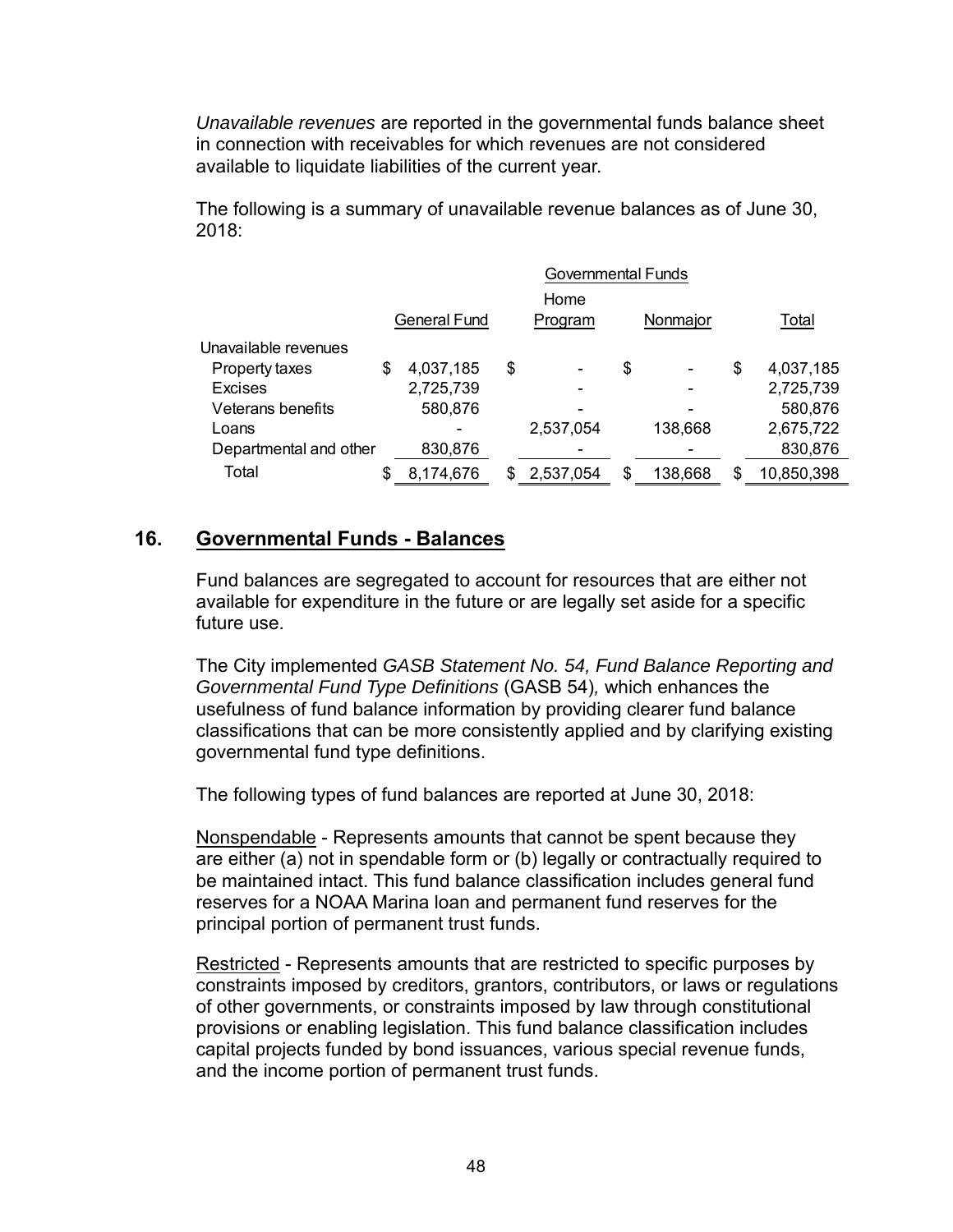Committed - Represents amounts that can only be used for specific purposes pursuant to constraints imposed by formal action of the City's highest level of decision-making authority. This fund balance classification includes funds set aside by City Council vote for specific capital projects.

Assigned - Represents amounts that are constrained by the City's intent to use these resources for a specific purpose. This fund balance classification includes general fund encumbrances that have been established by various City departments for the expenditure of current year budgetary financial resources upon vendor performance in the subsequent budgetary period. The City follows an informal policy that permits management to assign fund balance amounts to a specific purpose, although fund balance to be applied against a subsequent year's budget is voted by the City Council.

Unassigned - Represents amounts that are available to be spent in future periods and deficit balances in nonmajor governmental funds.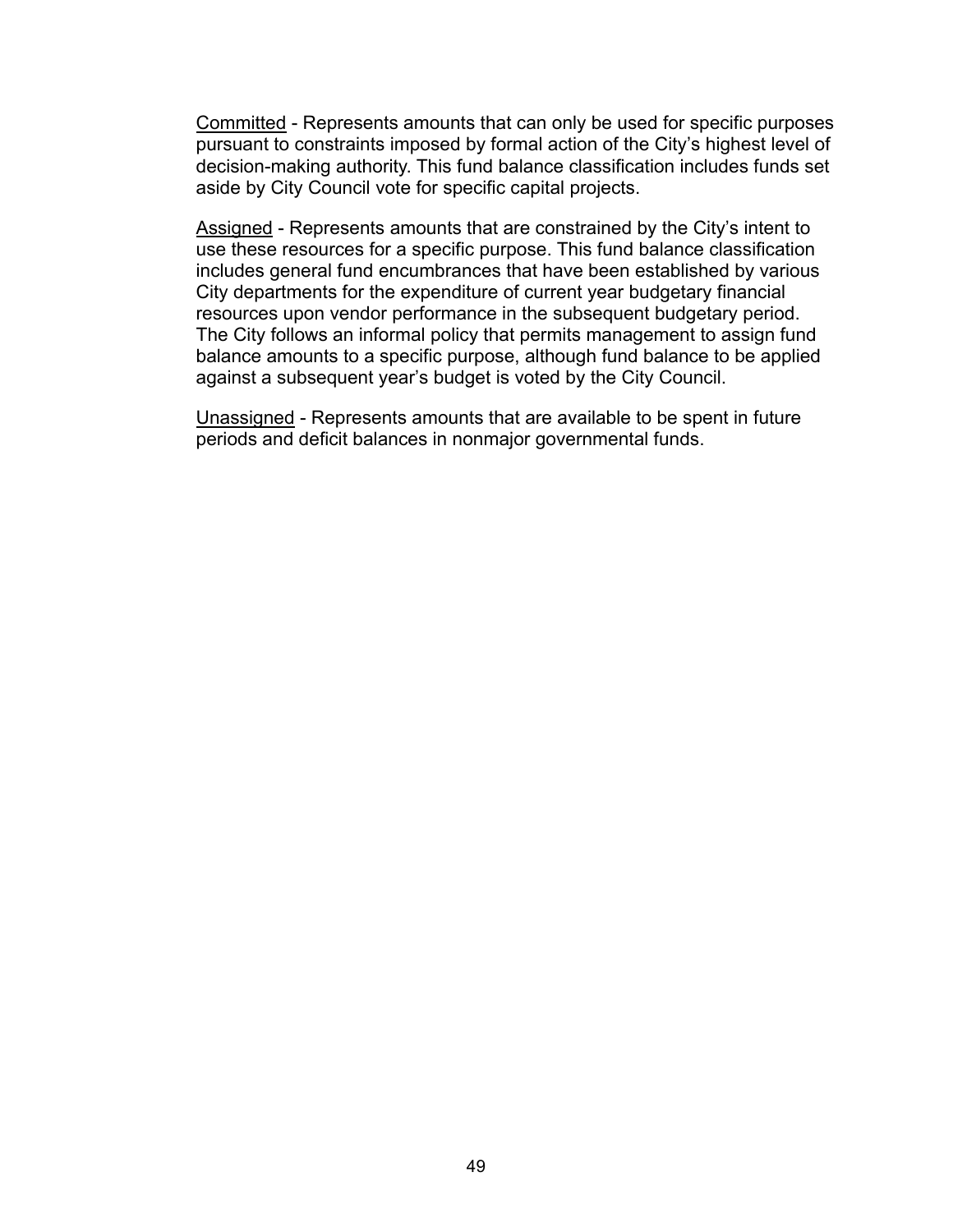# Following is a breakdown of the City's fund balances at June 30, 2018:

|                                                                  | General<br>Fund | <b>HOME</b><br>Program | Permanent<br>Funds | Nonmajor<br>Governmental<br>Funds | Total<br>Governmental<br>Funds |
|------------------------------------------------------------------|-----------------|------------------------|--------------------|-----------------------------------|--------------------------------|
| Nonspendable<br>NOAA Marina loan<br>Nonspendable permanent funds | \$<br>929,675   | \$                     | \$<br>7,558,736    | \$                                | \$<br>929,675<br>7,558,736     |
| <b>Total Nonspendable</b>                                        | 929,675         |                        | 7,558,736          |                                   | 8,488,411                      |
| Restricted                                                       |                 |                        |                    |                                   |                                |
| Circuit breaker (special education)                              |                 |                        |                    | 2,435,325                         | 2,435,325                      |
| School lunch                                                     |                 |                        |                    | 3,658,470                         | 3,658,470                      |
| Other school revolving                                           |                 |                        |                    | 911,828                           | 911,828                        |
| <b>Athletics</b>                                                 |                 |                        |                    | 257,587                           | 257,587                        |
| City federal grants                                              |                 |                        |                    | 964,453                           | 964,453                        |
| School federal grants                                            |                 |                        |                    | 47,626                            | 47,626                         |
| City state grants and contributions                              |                 |                        |                    | 1,353,467                         | 1,353,467                      |
| School state grants and contributions                            |                 |                        |                    | 280,873                           | 280,873                        |
| Cemetery                                                         |                 |                        |                    | 884,380                           | 884,380                        |
| Golf course                                                      |                 |                        |                    | 997,137                           | 997,137                        |
| Sale of public property                                          |                 |                        |                    | 377,118                           | 377,118                        |
| Insurance refunds                                                |                 |                        |                    | 575,044                           | 575,044                        |
| Parks and recreation                                             |                 |                        |                    | 374,734                           | 374,734                        |
| <b>Memorial Auditorium</b>                                       |                 |                        |                    | 399,822                           | 399,822                        |
| Cable access                                                     |                 |                        |                    | 906,647                           | 906,647                        |
| Parking meter receipts                                           |                 |                        |                    | 361,578                           | 361,578                        |
| Other miscellaneous grants and                                   |                 |                        |                    |                                   |                                |
| contributions                                                    |                 |                        |                    | 1,866,035                         | 1,866,035                      |
| Other school miscellaneous grants                                |                 |                        |                    |                                   |                                |
| and contributions                                                |                 |                        |                    | 1,021,949                         | 1,021,949                      |
| Lynn Housing Authority                                           |                 |                        |                    | 251,895                           | 251,895                        |
| <b>HOME Program</b>                                              |                 | 309,423                |                    |                                   | 309,423                        |
| Other special revenue funds                                      |                 |                        |                    | 22,535                            | 22,535                         |
| School capital projects                                          |                 |                        |                    | 4, 159, 107                       | 4, 159, 107                    |
| Various city capital projects                                    |                 |                        |                    | 13,833                            | 13,833                         |
| Expendable permanent funds                                       |                 |                        | 597,419            |                                   | 597,419                        |
| <b>Total Restricted</b>                                          |                 | 309,423                | 597,419            | 22, 121, 443                      | 23,028,285                     |
| Committed                                                        |                 |                        |                    |                                   |                                |
| Hood school capital project                                      |                 |                        |                    | 2,044,707                         | 2,044,707                      |
| Pickering Middle School capital project                          |                 |                        |                    | 109,248                           | 109,248                        |
| Other city capital projects                                      |                 |                        |                    | 58,727                            | 58,727                         |
| <b>Total Committed</b>                                           |                 |                        |                    | 2,212,682                         | 2,212,682                      |
| Assigned                                                         |                 |                        |                    |                                   |                                |
| For encumbrances:                                                |                 |                        |                    |                                   |                                |
| General government                                               | 324,242         |                        |                    |                                   | 324,242                        |
| Public safety                                                    | 206,594         |                        |                    |                                   | 206,594                        |
| Education                                                        | 6,429,021       |                        |                    |                                   | 6,429,021                      |
| Public works                                                     | 428,608         |                        |                    |                                   | 428,608                        |
| Health and human services                                        | 3,122           |                        |                    |                                   | 3,122                          |
| Culture and recreation                                           | 1,505           |                        |                    |                                   | 1,505                          |
| <b>Total Assigned</b>                                            | 7,393,092       |                        |                    |                                   | 7,393,092                      |
| Unassigned                                                       | 9,788,160       |                        |                    | (266, 249)                        | 9,521,911                      |
| <b>Total Fund Balance</b>                                        | 18,110,927      | \$<br>309,423          | \$<br>8,156,155    | \$<br>24,067,876                  | \$<br>50,644,381               |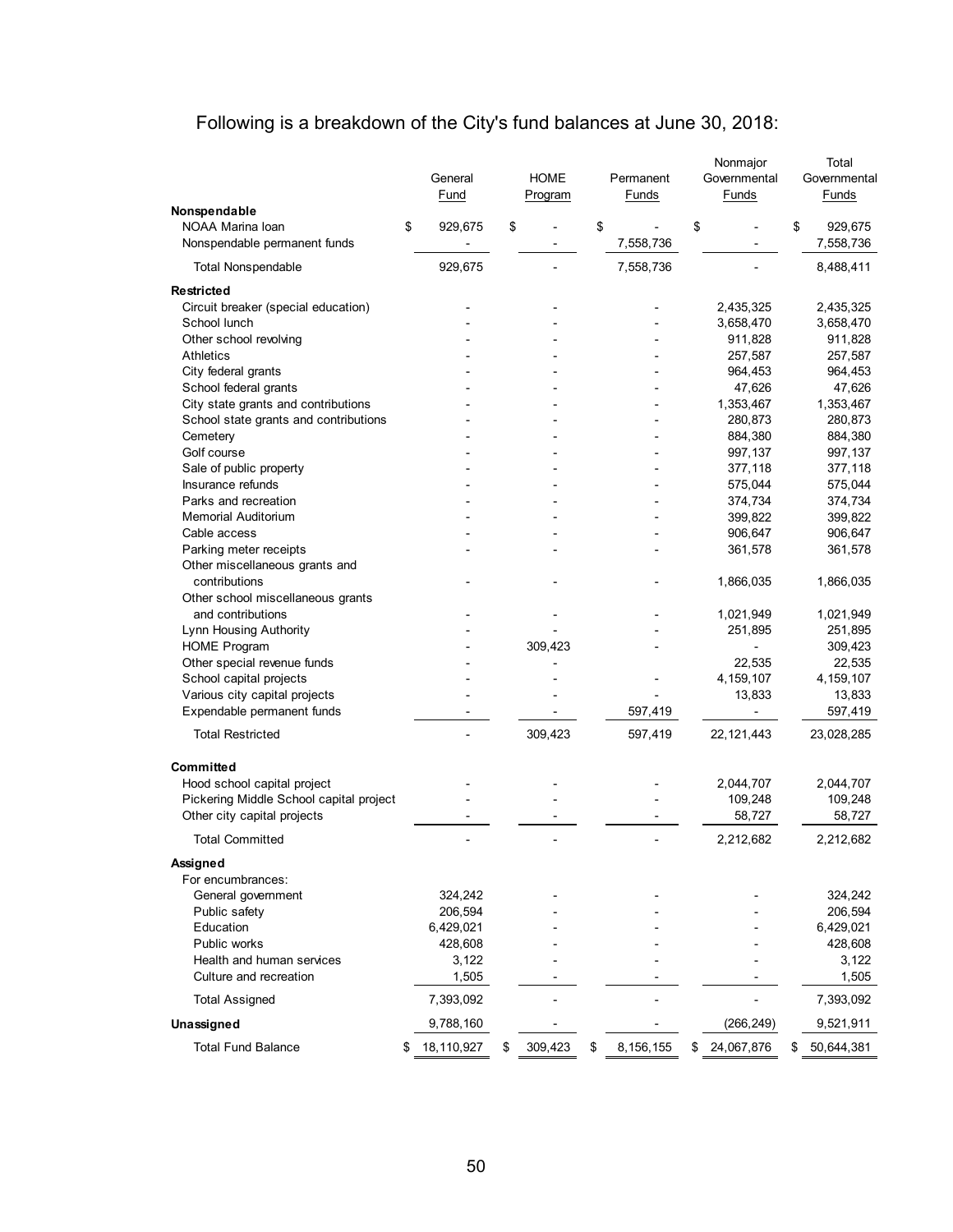# **17. Subsequent Events**

# Long-term Debt

The City is planning to issue the following long-term debt for the following purposes on or around December 14, 2018:

|                                                           | Amount          |
|-----------------------------------------------------------|-----------------|
| Capital related debt<br>State qualified deficit financing | \$<br>9,350,000 |
| bond anticipation notes                                   | 4,500,000       |
| Total                                                     | 13,850,000      |

# Labor Settlement and Future Agreements

The City reached a tentative settlement with the Lynn Firefighters Local 739 on September 28, 2018. It is anticipated that the retro amount to be paid shall not exceed \$125,000 of which payment is deferred until July 1, 2019.

Additionally, all of the City's collective bargaining agreements expired on June 30, 2018. Negotiations with the City's labor unions are currently, or will be, being conducted over the ensuing months.

# **18. Commitments and Contingencies**

Outstanding Legal Issues – On an ongoing basis, there are typically pending legal issues in which the City is involved. The City's management is of the opinion that the potential future settlement of these issues would not materially affect its financial statements taken as a whole.

Grants - Amounts received or receivable from grantor agencies are subject to audit and adjustment by grantor agencies, principally the federal government. Any disallowed claims, including amounts already collected, may constitute a liability of the applicable funds. The amount of expenditures which may be disallowed by the grantor cannot be determined at this time, although the City expects such amounts, if any, to be immaterial.

Abatements – There are several cases pending before the Appellate Tax Board in regard to alleged discrepancies in property assessments. According to the City's counsel, the probable outcome of these cases at the present time is indeterminable, although the City expects such amounts, if any, to be immaterial.

Net School Spending – In 2016 the City did not meet its required Net School Spending (NSS), resulting in a penalty of \$825,689 which was deducted from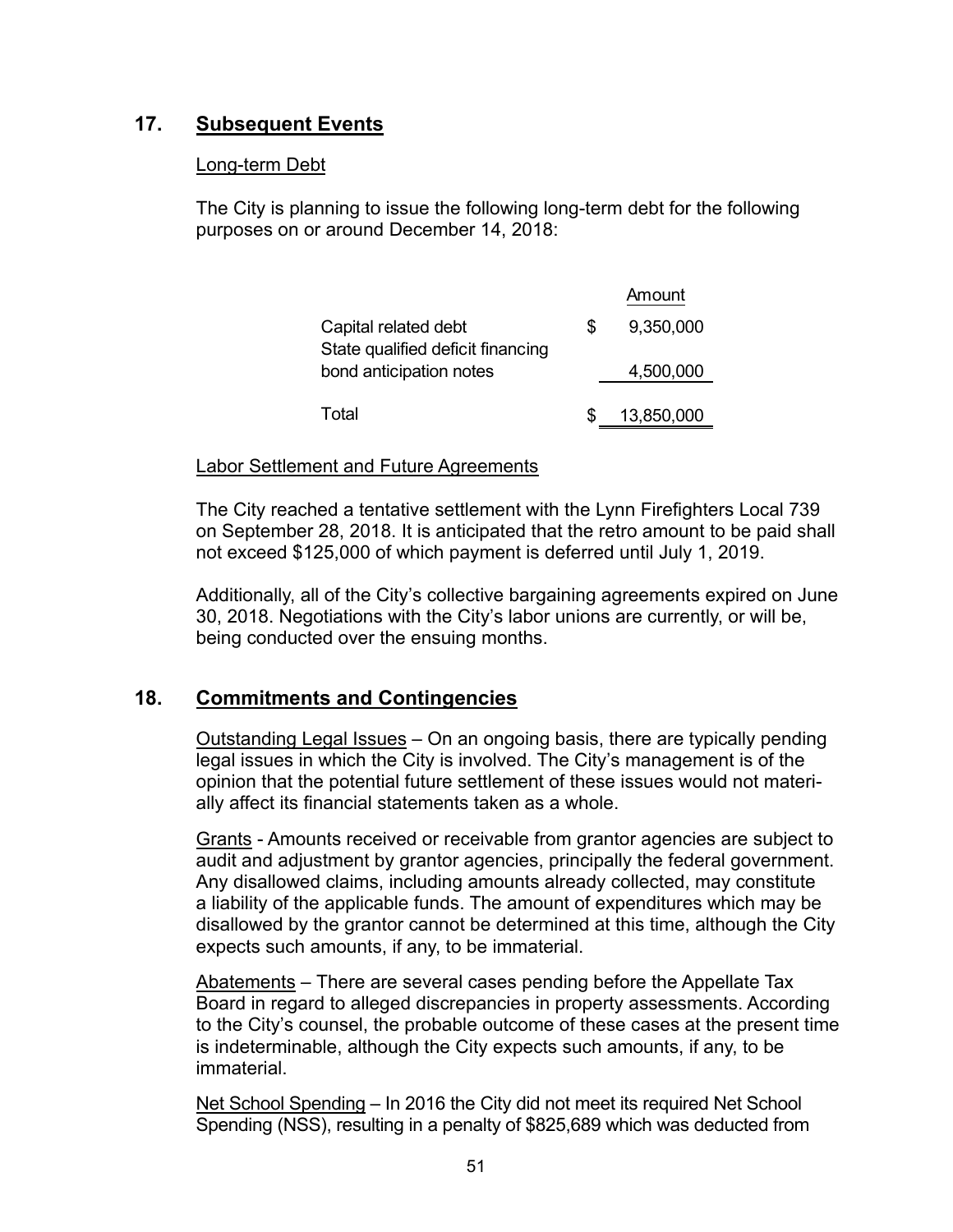Chapter 70 revenue received in fiscal year 2017. In 2017 the City did not meet its required NSS by \$2,421,022, which was deducted from Chapter 70 revenue in fiscal year 2018. The City has submitted information to the Department of Elementary and Secondary Education for fiscal year 2018 indicating that the required NSS has been met for this year and therefore no deductions of Chapter 70 revenue are anticipated for fiscal year 2019.

Financial Condition - On March 27, 2018, the Commonwealth approved Chapter 58 of the Acts of 2018, An Act Relative to the Financial Condition of the City of Lynn (the Law).

Among other items, the legislation authorizes the City, with the approval of the Director of Accounts in the Department of Revenue, to issue up to \$14 million in long-term debt to achieve a balance budget for fiscal years 2018 and 2019. Section 14 of the Law requires the Secretary of Administration and Finance to appoint a fiscal stability officer for the City to advise the City on managing its fiscal challenges. Section 12 of the Law requires that the City establish a Special Reserve Fund for extraordinary and unforeseen expenditures known as the Supplemental Reserve Fund to Ensure Fiscal Stability. The Special Reserve Fund will be funded starting in fiscal year 2019 with an amount not less than 0.25% of the gross amount to be raised on the prior fiscal year as appearing on the City's tax rate recapitulation for that year. The amount funded in fiscal years 2020 and 2021 will be 0.50% and 0.75% of the gross amount to be raised respectively. For fiscal year 2022 and for each subsequent fiscal year during which the bonds or notes remain outstanding, the funding will be 1% of the gross amount to be raised. The City expects to raise approximately \$847,000 in fiscal year 2019 for the Special Reserve Fund.

In April 2018, the City issued \$9,500,000 in general obligation State Qualified Deficit Financing Bond Anticipation Notes to achieve a balanced budget for fiscal year 2018. Repayment of the Notes will be over a 10-year period. In December 2018, the City issued \$4,500,000 in general obligation State Qualified Deficit Financing Bond Anticipation Notes to achieve a balanced budget for fiscal year 2019. Repayment of the Notes will be over a 10-year period.

# **19. Retirement System**

The City follows the provisions of *GASB Statement No. 67 Financial Reporting*  for Pension Plans – an amendment of GASB Statement No. 25 (GASB 67) and *GASB Statement No. 68*, *Accounting and Financial Reporting for Pensions – an amendment of GASB Statement No. 27* (GASB 68), with respect to the employees' retirement funds.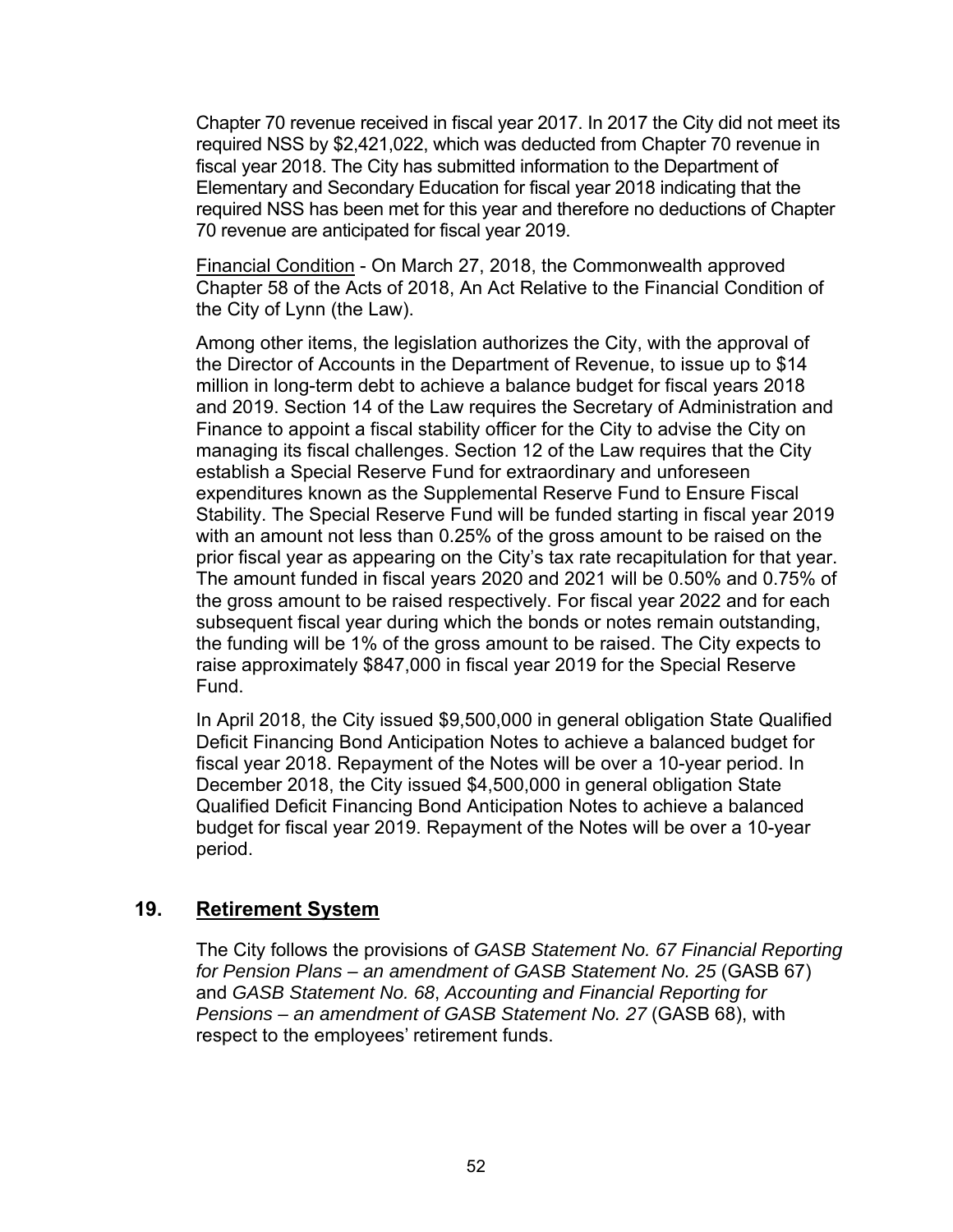## *A. Plan Description*

The City is a member of the Lynn Contributory Retirement System and is governed by Chapter 32 of the Massachusetts General Laws. Because of the significance of its operational and financial relationship with the City, the System is included as a pension trust fund in the City's basic financial statements.

Substantially all employees of the City (except teachers and administrators under contract employed by the School Department) Lynn Housing Authority, and Lynn Water and Sewer Commission are members of the Lynn Contributory Retirement System (the System), a cost sharing, multiple employer public employee retirement system (PERS). Eligible employees must participate in the System. The pension plan provides pension benefits, deferred allowances, and death and disability benefits. Chapter 32 of the Massachusetts General Laws establishes the authority of the System, contribution percentages and benefits paid.

The System is governed by a five-member board. The five members include two appointed by the City, two elected by the members and retirees, and a fifth member chosen by the other four members with the approval of the Public Employee Retirement Administration Commission (PERAC). The System Retirement Board does not have the authority to amend benefit provisions.

Membership of the plan consisted of the following at December 31, 2017:

| Retirees and beneficiaries receiving benefits                         | 1,183 |
|-----------------------------------------------------------------------|-------|
| Terminated plan members entitled to but not yet<br>receiving benefits | 224   |
| Active plan members                                                   | 1,342 |
| Total                                                                 | 2,749 |
| Number of participating employers                                     |       |

#### Participant Retirement Benefits

The System provides for retirement allowance benefits up to a maximum of 80% of a member's highest three-year average annual rate of regular compensation for those hired prior to April 2, 2012 and the highest fiveyear average annual rate of regular compensation for those first becoming members of the Massachusetts System on or after that date. However, per Chapter 176 of the Acts of 2011, for members who retire on or after April 2, 2012, if in the 5 years of creditable service immediately preceding retirement, the difference in the annual rate of regular compensation between any 2 consecutive years exceeds 100 percent, the normal yearly amount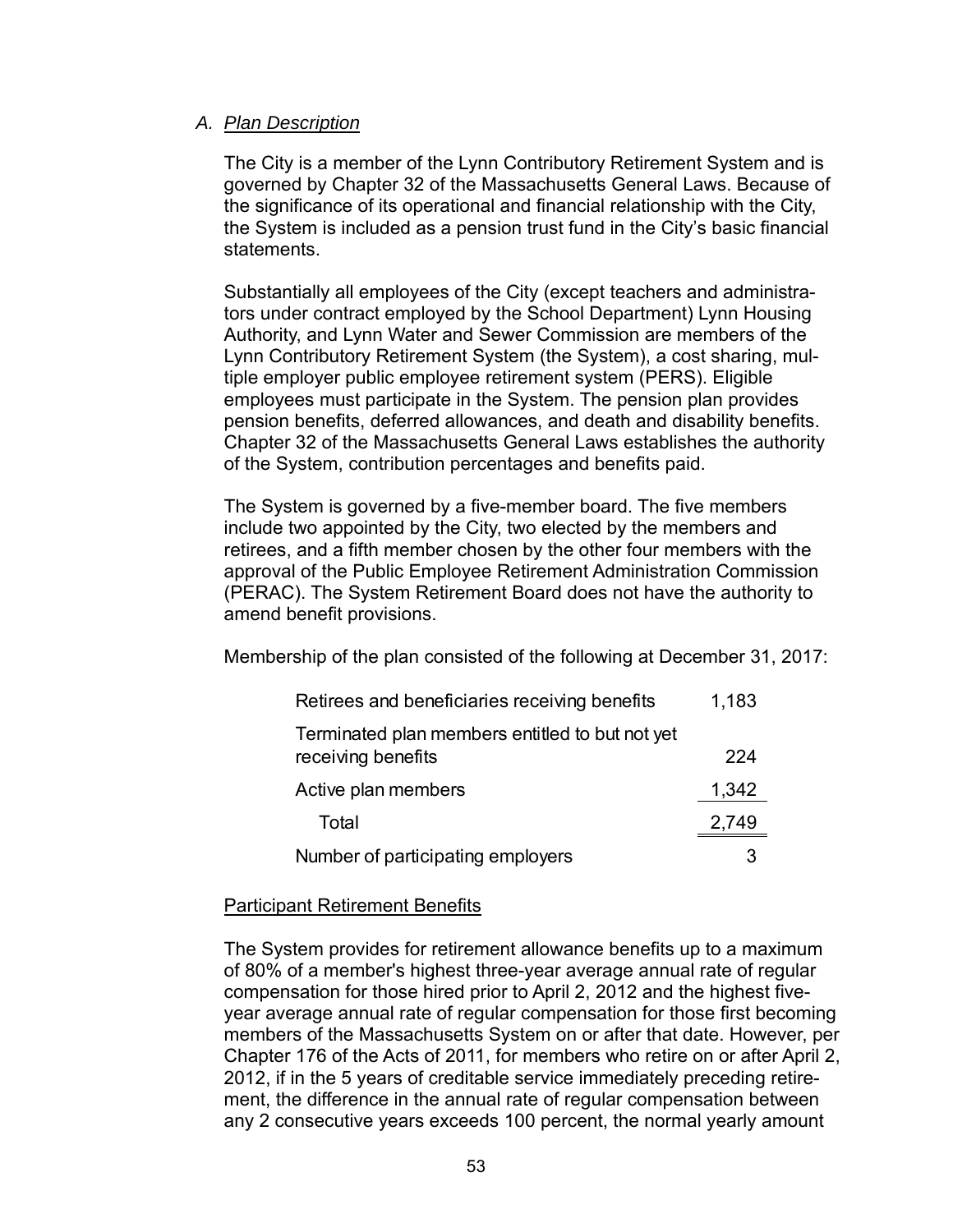of the retirement allowance shall be based on the average annual rate of regular compensation received by the member during the period of 5 consecutive years preceding retirement. Benefit payments are based upon a member's age, length of creditable service, level of compensation, and group classification.

If a participant was a member prior to February 1, 2012, a retirement allowance may be received at any age, upon attaining 20 years of service. The plan also provides for retirement at age 55 if the participant was a member prior to January 1, 1978, with no minimum vesting requirements. If the participant was a member on or after January 1, 1978 and a member of Groups 1 or 2, then a retirement allowance may be received if the participant (1) has at least 10 years of creditable service, (2) is age 55, (3) voluntarily left City employment on or after that date, and (4) left accumulated annuity deductions in the fund. Members of Group 4, have no minimum vesting requirements, however, must be at least age 55. Groups 2 and 4 require that participants perform the duties of the Group position for at least 12 months immediately prior to retirement.

The following table categorizes the three classes of membership in the System:

| Group 1 | General employees, including clerical,<br>administrative, technical and all other<br>employees not otherwise classified. |
|---------|--------------------------------------------------------------------------------------------------------------------------|
| Group 2 | Certain specified hazardous duty<br>positions.                                                                           |
| Group 4 | Police officers, firefighters, and other<br>specified hazardous positions.                                               |

A participant who became a member on or after April 2, 2012 is eligible for a retirement allowance upon 10 years creditable service and reaching ages 60 or 55 for Groups 1 and 2, respectively. Participants in Group 4 must be at least age 55. Groups 2 and 4 require that participants perform the duties of the Group position for at least 12 months immediately prior to retirement.

A retirement allowance consists of two parts: an annuity and a pension. A member's accumulated total deductions and a portion of the interest they generate constitute the annuity. The difference between the total retirement allowance and the annuity is the pension. The average retirement benefit is approximately 80-85% pension and 15-20% annuity.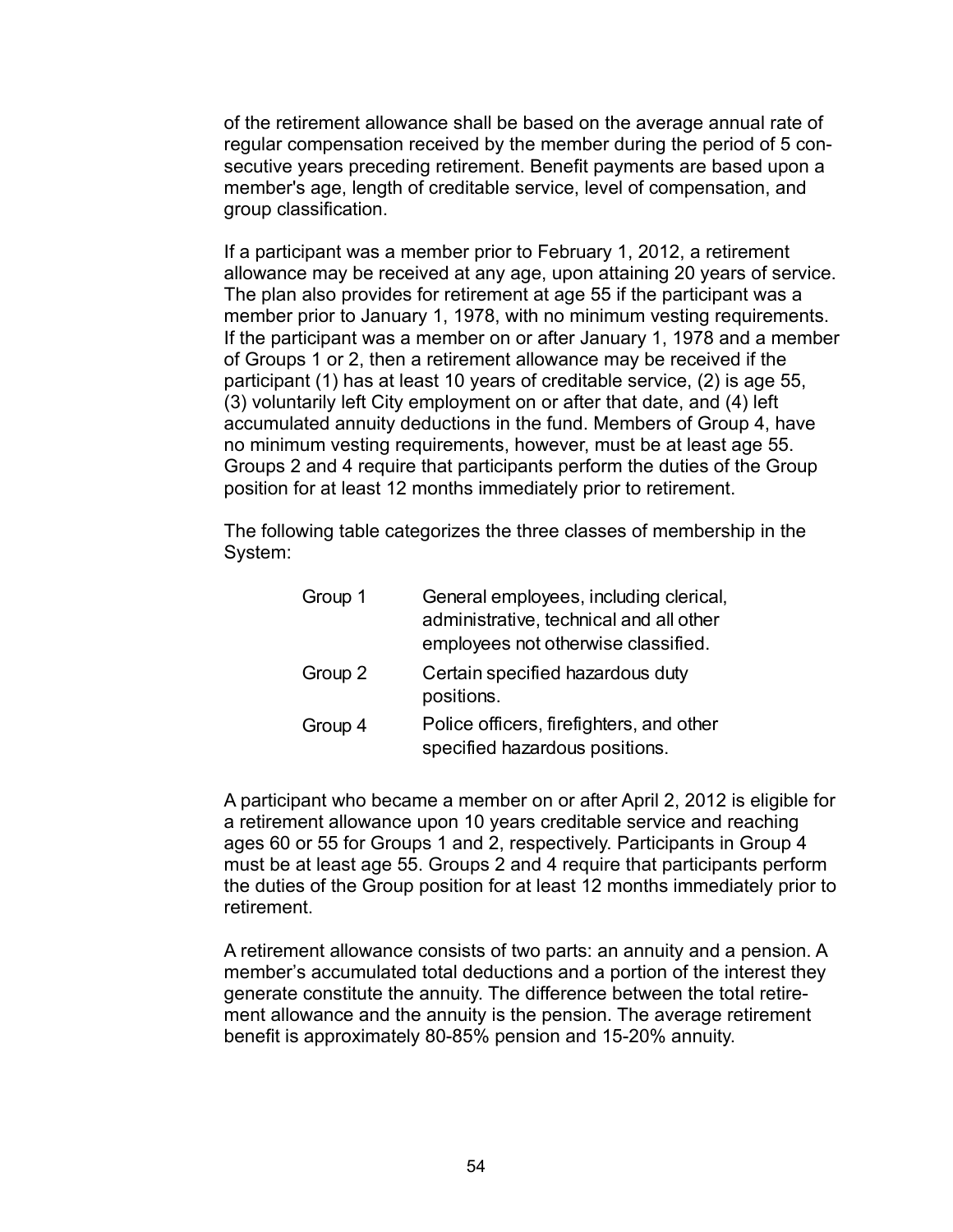# Participant Refunds

Employees who resign from service and who are not eligible to receive a retirement allowance are entitled to request a refund of their accumulated total deductions. Members voluntarily withdrawing with at least 10 years of service or involuntarily withdrawing receive 100% of the regular interest that has accrued on those accumulated total deductions. Members voluntarily withdrawing with less than 10 years of service get credited interest each year at a rate of 3.00%.

#### Participants Contributions

Participants contribute a set percentage of their gross regular compensation annually. Employee contribution percentages are specified in Chapter 32 of the Massachusetts General Laws. The employee's individual contribution percentage is determined by their date of entry into the system. In addition, all employees hired on or after January 1, 1979 contribute an additional 2% on all gross regular compensation over the rate of \$30,000 per year. The percentages are as follows:

| Before January 1, 1975              | 5% |
|-------------------------------------|----|
| January 1, 1975 - December 31, 1983 | 7% |
| January 1, 1984 - June 30, 1996     | 8% |
| Beginning July 1, 1996              | 9% |

For those members entering a Massachusetts System on or after April 2, 2012 in Group 1, the contribution rate will be reduced to 6% when at least 30 years of creditable service has been attained.

## Employer Contributions

Employers are required to contribute at actuarially determined rates as accepted by the Public Employee Retirement Administration Commission (PERAC).

The City's contribution to the System for the year ended June 30, 2018 was \$28,138,864, which was equal to its annual required contribution.

## *B. Summary of Significant Accounting Policies*

The accounting policies of the System as reflected in the accompanying financial statements for the year ended June 30, 2018 conform to generally accepted accounting principles for public employee retirement systems (PERS). The more significant accounting policies of the System are summarized below: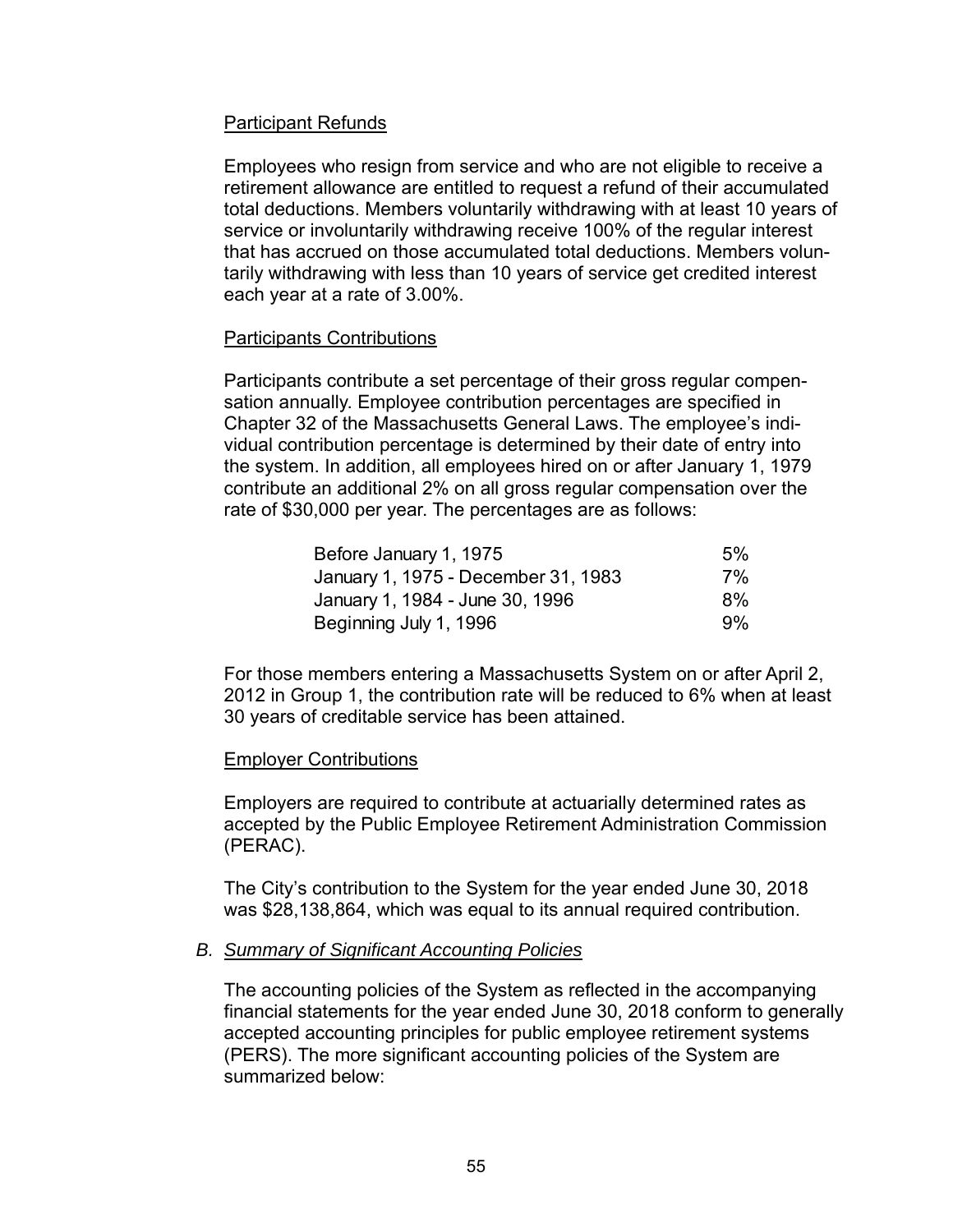Basis of Accounting - Contributory retirement system financial statements are prepared using the accrual basis of accounting. Plan member contributions are recognized as revenue in the period in which the members provide services to the employer. Employer contributions are recognized when due and the employer has made a formal commitment to provide the contributions. Benefits and refunds are recognized when due and payable in accordance with the terms of the plan.

#### Investments

#### *Investment Policy*

Investments are reported at fair value in accordance with PERAC requirements. System assets are managed on a total return basis with a long-term objective of achieving and maintaining a fully funded status for the benefits provided through the pension plan.

#### *Rate of Return*

For the year ended December 31, 2017, the annual money-weighted rate of return on pension plan investments, net of pension plan investment expenses, was 16.71%. The money-weighted rate of return expresses investment performance, net of investment expense, adjusted for the changing amounts actually invested throughout the year.

#### Net Pension Liability

For purposes of measuring the net pension liability, deferred outflows of resources and deferred inflows of resources related to pensions, and pension expense, information about the fiduciary net position of the System and additions to/deductions from the System's fiduciary net position have been determined on the same basis as they are reported by System. For this purpose, benefit payments (including refunds of employee contributions) are recognized when due and payable in accordance with benefit terms.

#### *C. Net Pension Liability of Participating Employers*

The net pension liability was based on an actuarial valuation dated January 1, 2017 and rolled forward to December 31, 2017.

#### Net Pension Liability of Employers

The components of the net pension liability of the participating employers at June 30, 2018 were as follows: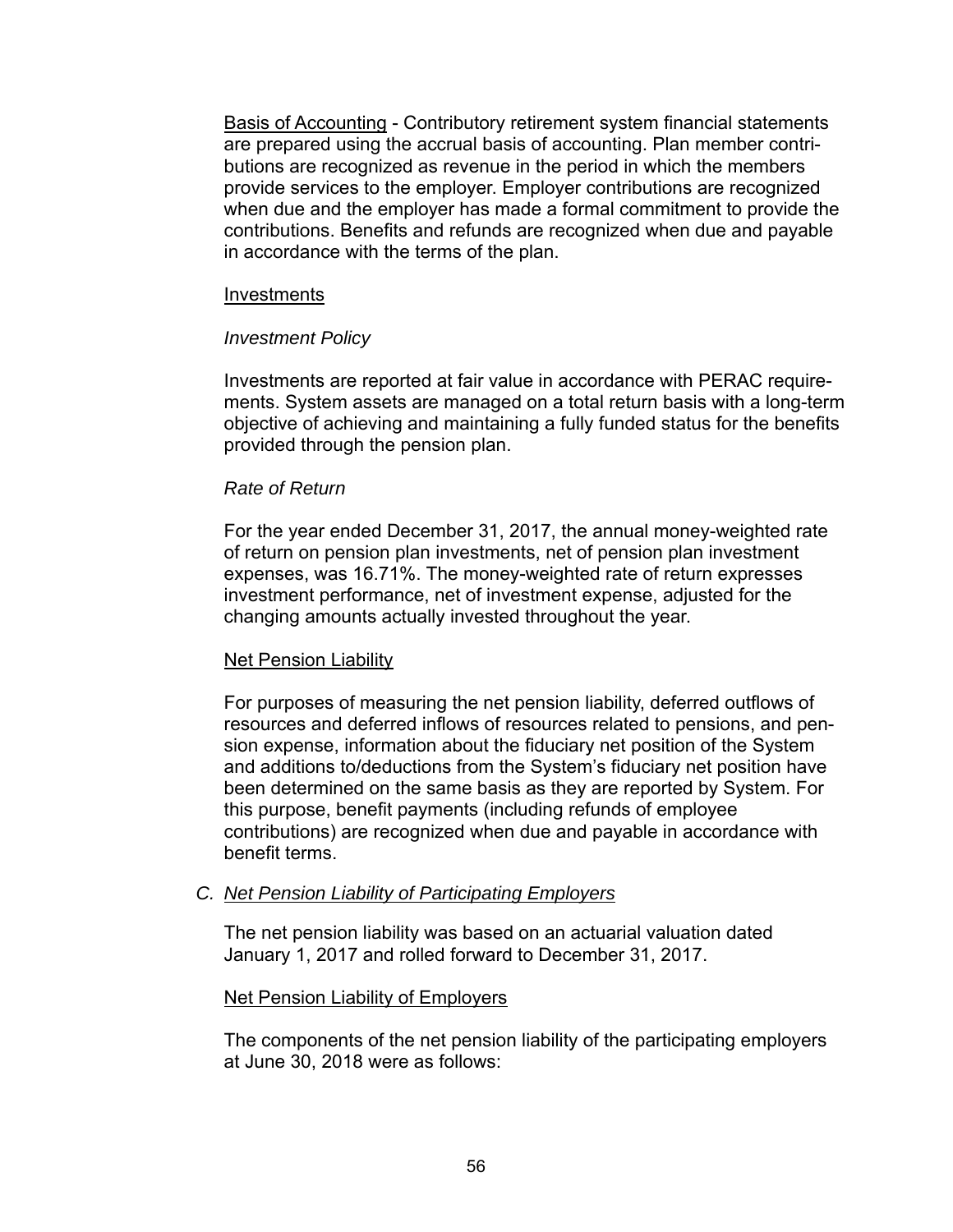| <b>Total pension liability</b>                                            | 653,829,000     |
|---------------------------------------------------------------------------|-----------------|
| Plan fiduciary net position                                               | (356, 991, 815) |
| Employers' net pension liability                                          | 296,837,185     |
| Plan fiduciary net position as a<br>percentage of total pension liability | 54.60%          |

#### Actuarial Assumptions

A summary of the actuarial assumptions as of the latest actuarial valuation is shown below:

|                                           | January 1, 2017 rolled forward |
|-------------------------------------------|--------------------------------|
| Valuation Date                            | to December 31, 2017           |
| Actuarial cost method                     | <b>Entry Age Normal</b>        |
| <b>Actuarial assumptions:</b>             |                                |
| Investment rate of return                 | 7.40%                          |
| Projected salary increases                | 4.25% for Group 1 and 4.75%    |
|                                           | for Group 4                    |
| Inflation rate                            | Not explicitly assumed         |
| Post-retirement cost-of-living adjustment | 3.00% of first \$14,000        |
|                                           |                                |

Actuarial valuations of the ongoing System involve estimates of the reported amounts and assumptions about probability of occurrence of events far into the future. Examples include assumptions about future employment mortality and future salary increases. Amounts determined regarding the net pension liability are subject to continual revision, as actual results are compared with past expectations and new estimates are made about the future.

Mortality rates were based on pre-retirement rates that reflect the RP-2000 Employees table projected generationally with Scale BB and a base year of 2009 (gender distinct). Post retirement rates reflect the RP-2000 Healthy Annuitant table projected generationally with Scale BB and a base year of 2009 (gender distinct). For disabled retirees, the rates reflect the RP-2000 Healthy Annuitant table projected generationally with Scale BB and a base year of 2012 (gender distinct).

#### Target Allocations

The long-term expected rate of return on pension plan investments was determined using the building block method in which best-estimates ranges of expected future real rates of return (expected returns, net of pension plan investment expense and inflation) are developed for each major asset class. These ranges are combined to produce the long-term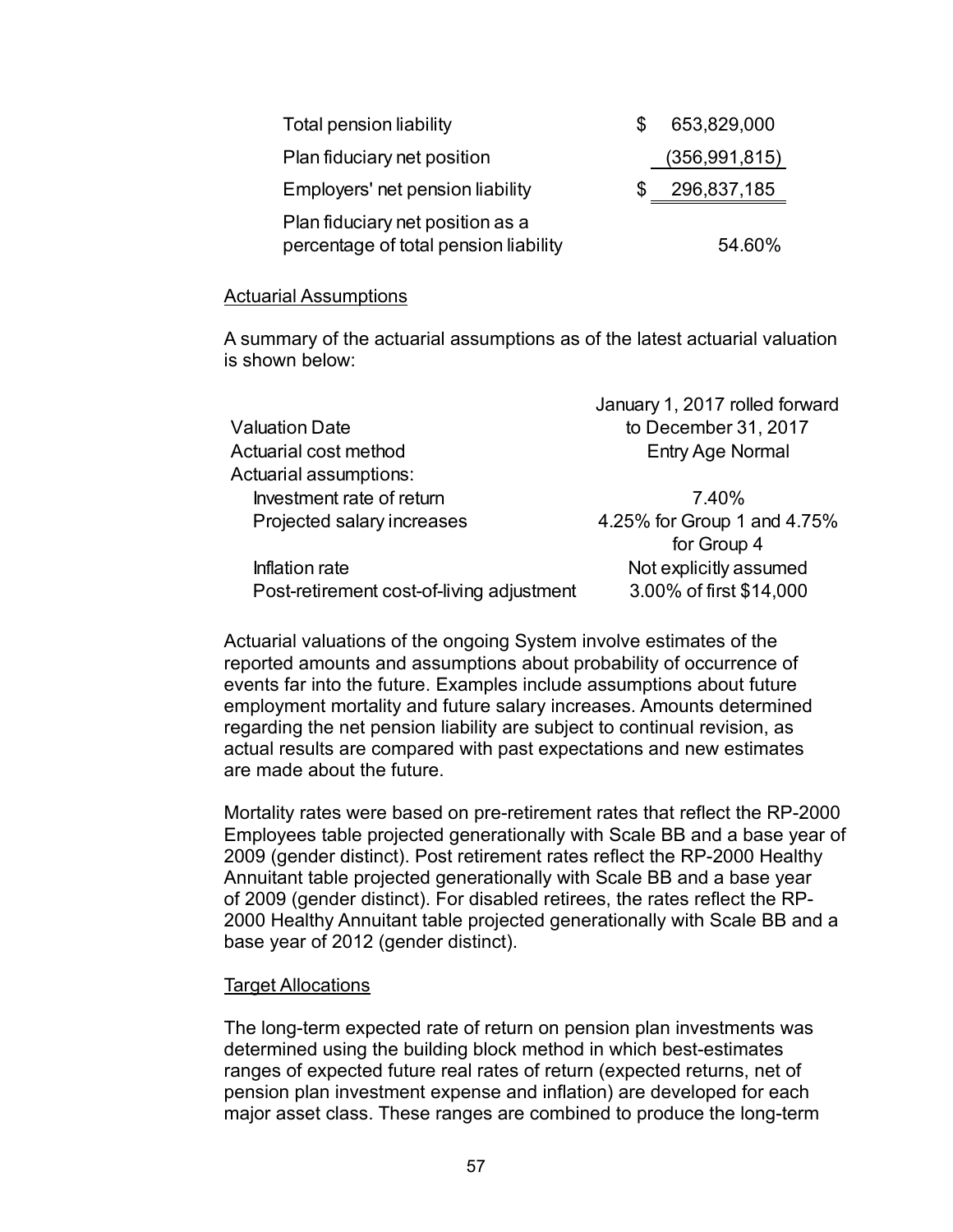expected rate of return by weighting the expected future real rates of return net of investment expenses by the target asset allocation percentage and by adding expected inflation. The target allocation and best estimates of arithmetic real rates of return for each major class are summarized in the following table:

| <b>Asset Class</b>       | Target<br>Asset<br>Allocation | Long-term<br>Expected<br><b>Real Rate</b><br>of Return |
|--------------------------|-------------------------------|--------------------------------------------------------|
| Global equity            | 40.00%                        | 4.91%                                                  |
| Hedge funds & portfolio  |                               |                                                        |
| completion               | 13.00%                        | 3.40%                                                  |
| Fixed income             | 12.00%                        | 0.71%                                                  |
| Private equity           | 11.00%                        | 6.50%                                                  |
| Value-Added fixed income | 10.00%                        | 3.64%                                                  |
| Real estate              | 10.00%                        | 3.70%                                                  |
| Timber/natural resources | 4.00%                         | 3.25%                                                  |
| Total                    | 100.00%                       |                                                        |

# Discount Rate

The discount rate used to measure the total pension liability was 7.40%. The projection of cash flows used to determine the discount rate assumed that the plan member contributions will be made at the current contribution rate and that employer contributions will be made at contractually required rates, actuarially determined. Based on those assumptions, the pension plan's fiduciary net position was projected to be available to make all projected future benefit payments to current active and inactive plan members. Therefore, the long-term expected rate of return on pension plan investments was applied to all periods of projected benefit payments to determine the total pension liability.

## Sensitivity of the Proportionate Share of the Net Pension Liability to Changes in the Discount Rate

The following presents the City's proportionate share of the net pension liability calculated using the discount rate of 7.40%, as well as what the City's proportionate share of the net pension liability would be if it were calculated using a discount rate that is one percentage-point lower (6.40%) or one percentage-point higher (8.40%) than the current rate: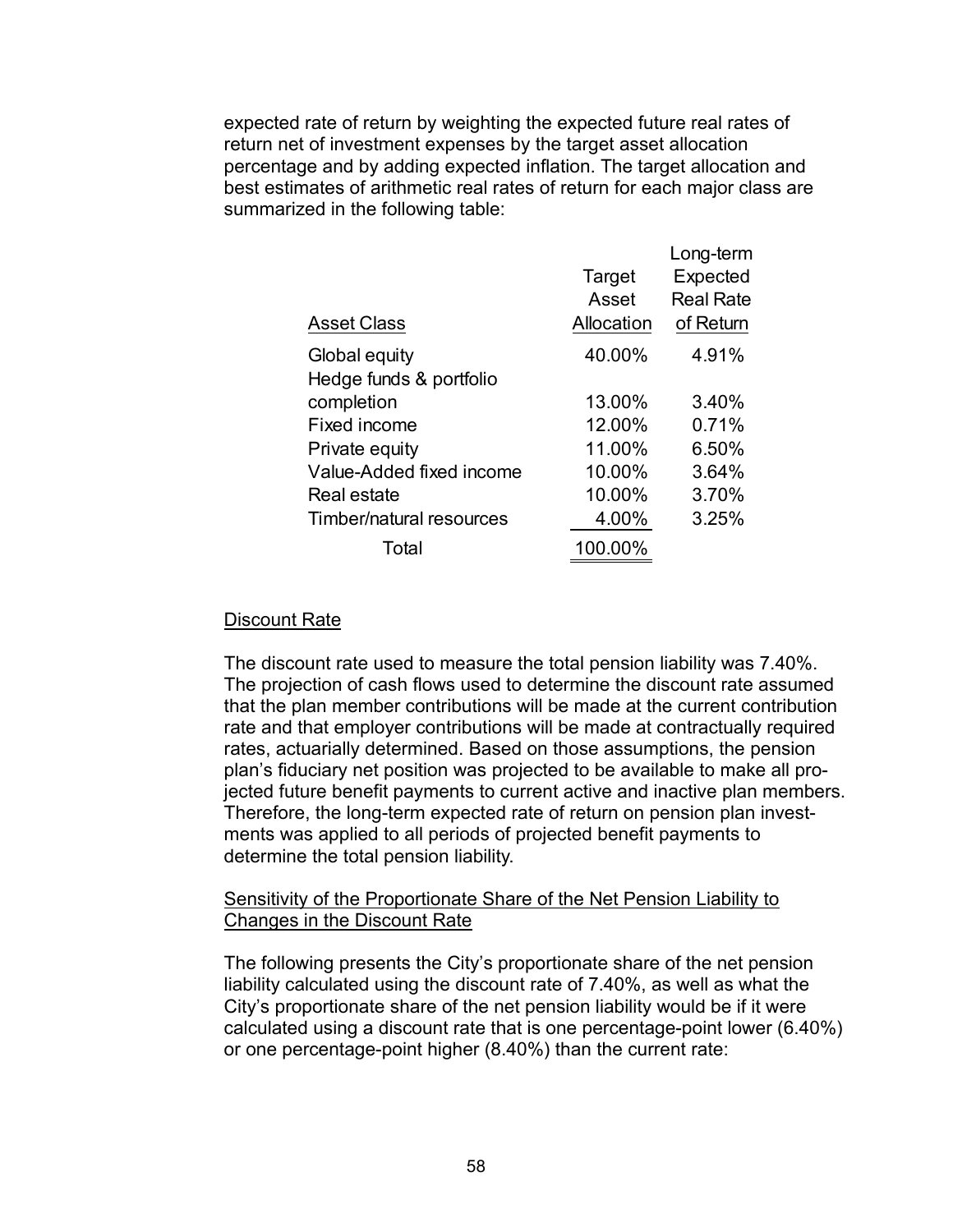|    |             | Current         |               |
|----|-------------|-----------------|---------------|
|    | 1% Decrease | <b>Discount</b> | 1% Increase   |
|    | $(6.40\%)$  | Rate (7.40%)    | $(8.40\%)$    |
| S. | 325,756,000 | \$ 260,860,000  | \$205,934,000 |

#### *D. Pension Liabilities, Pension Expense, and Deferred Outflows of Resources and Deferred Inflows of Resources Related to Pensions*

At June 30, 2018, the City reported a liability of \$260,860,000 for its proportionate share of the net pension liability. The net pension liability was measured as of December 31, 2017, and the total pension liability used to calculate the net pension liability was determined by an actuarial valuation as of January 1, 2017, rolled forward to December 31, 2017. The City's proportion of the net pension liability was based on a projection of the City's long-term share of contributions to the pension plan relative to the projected contributions of all participating employers, actuarially determined. At December 31, 2017, the City's proportion was 87.88%.

For the year ended June 30, 2018, the City recognized pension expense, net of amortization of deferred amounts from changes in proportion and differences between employer contributions and proportionate share of contributions, of \$27,764,000. In addition, the City reported deferred outflows of resources and deferred inflows of resources related to pensions from the following sources:

|                                                                                                                     | Deferred |                  | Deferred           |
|---------------------------------------------------------------------------------------------------------------------|----------|------------------|--------------------|
|                                                                                                                     |          | Outflows of      | (Inflows) of       |
|                                                                                                                     |          | <b>Resources</b> | <b>Resources</b>   |
| Differences between expected and actual<br>experience                                                               | \$       |                  | \$<br>(5,598,000)  |
| Net difference between projected and actual<br>investment earnings on pension plan<br>investments                   |          |                  | (11,623,000)       |
| Changes in proportion and differences<br>between employer contributions and<br>proportionate share of contributions |          | 269,000          | (1,685,000)        |
|                                                                                                                     |          |                  |                    |
| Changes of assumptions                                                                                              |          | 16,106,000       |                    |
| Total                                                                                                               |          | 16,375,000       | \$<br>(18,906,000) |

Amounts reported as deferred outflows and deferred inflows of resources related to pensions will be recognized in pension expense as follows: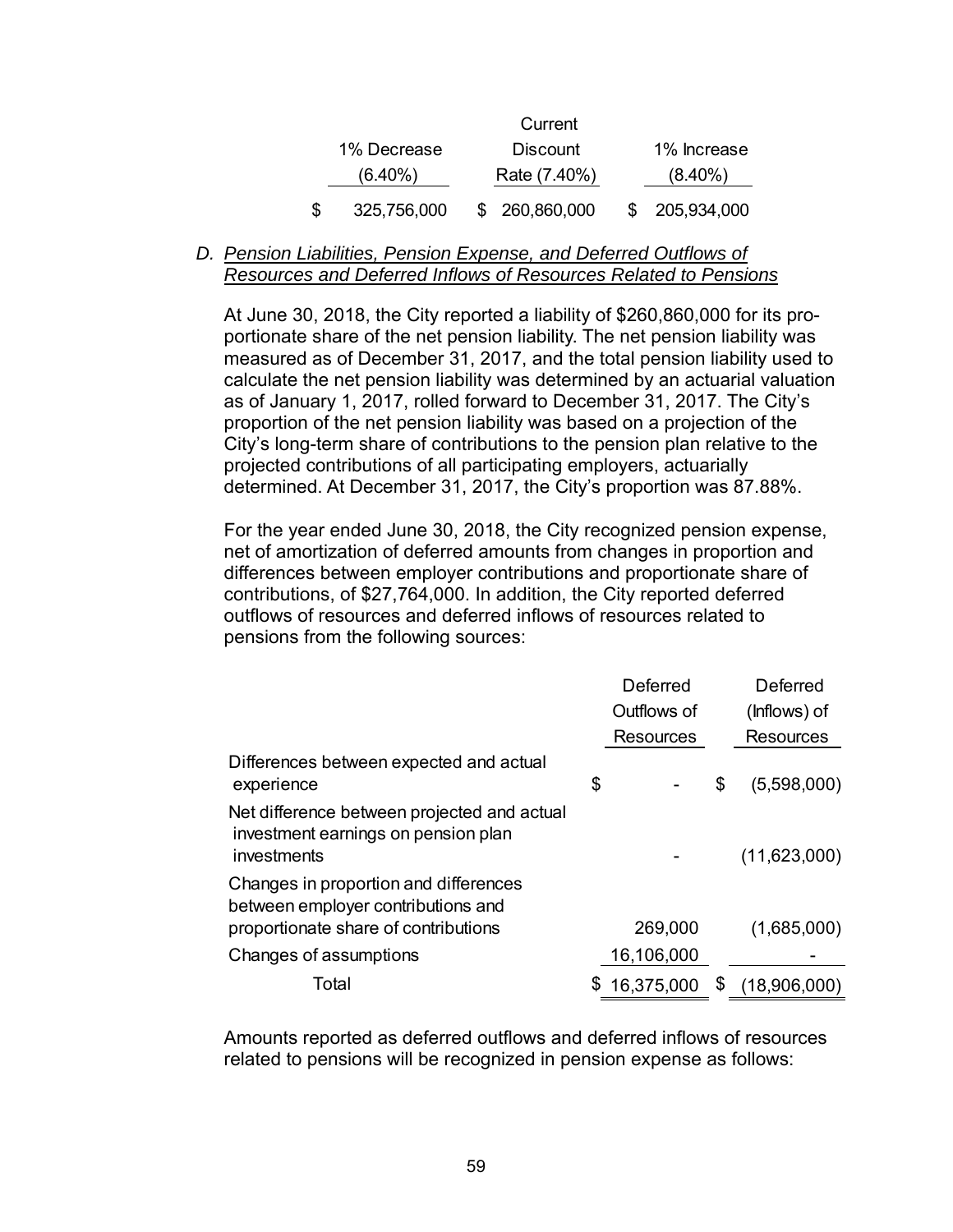| Year ended June 30: |   |             |
|---------------------|---|-------------|
| 2019                | S | 3,433,000   |
| 2020                |   | 2,151,000   |
| 2021                |   | (3,773,000) |
| 2022                |   | (4,342,000) |
| Total               |   | (2,531,000) |

# **20. Massachusetts Teachers' Retirement System (MTRS)**

#### *A. Plan Description*

The Massachusetts Teachers' Retirement System (MTRS) is a public employee retirement system (PERS) that administers a cost-sharing multiemployer defined benefit plan, as defined in *Governmental Accounting Standards Board Statement No. 67, Financial Reporting for Pension Plans*  (GASB 67). MTRS is managed by the Commonwealth on behalf of municipal teachers and municipal teacher retirees. The Commonwealth is a nonemployer contributor and is responsible for all contributions and future benefit requirements of the MTRS. The MTRS covers certified teachers in cities (except Boston), towns, regional school districts, charter schools, educational collaboratives, and Quincy College. The MTRS is part of the Commonwealth's reporting entity and does not issue a standalone audited financial report.

Management of MTRS is vested in the Massachusetts Teachers' Retirement Board (MTRB), which consists of seven members—two elected by the MTRS members, one who is chosen by the six other MTRB members, the State Treasurer (or their designee), the State Auditor (or their designee), a member appointed by the Governor, and the Commissioner of Education (or their designee), who serves ex-officio as the Chairman of the MTRB.

## *B. Benefits Provided*

MTRS provides retirement, disability, survivor, and death benefits to members and their beneficiaries. Massachusetts General Laws (MGL) establishes uniform benefit and contribution requirements for all contributory PERS. These requirements provide for superannuation retirement allowance benefits up to a maximum of 80% of a member's highest threeyear average annual rate of regular compensation. For employees hired after April 1, 2012, retirement allowances are calculated on the basis of the last five years or any five consecutive years, whichever is greater in terms of compensation. Benefit payments are based upon a member's age, length of creditable service, and group creditable service, and group classification. The authority for amending these provisions rests with the Legislature.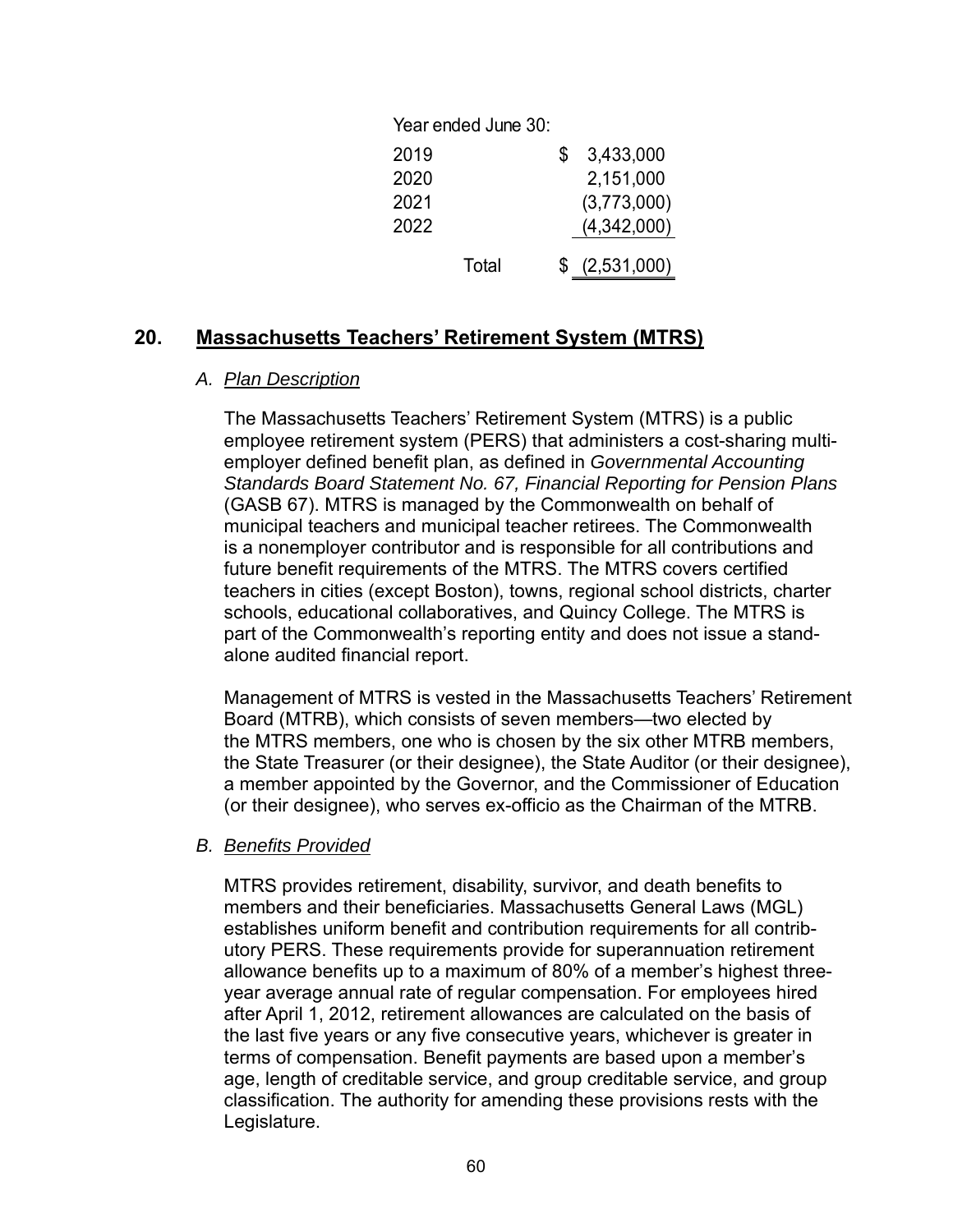Members become vested after ten years of creditable service. A superannuation retirement allowance may be received upon the completion of twenty years of creditable service or upon reaching the age of 55 with ten years of service. Normal retirement for most employees occurs at age 65. Most employees who joined the system after April 1, 2012 cannot retire prior to age 60.

The MTRS' funding policies have been established by Chapter 32 of the Massachusetts General Laws. The Legislature has the authority to amend these policies. The annuity portion of the MTRS retirement allowance is funded by employees, who contribute a percentage of their regular compensation. Costs of administering the plan are funded out of plan assets.

*C. Contributions* 

Member contributions for MTRS vary depending on the most recent date of membership:

| <b>Membership Date</b>                   | % of Compensation                                                                                                                       |
|------------------------------------------|-----------------------------------------------------------------------------------------------------------------------------------------|
| Prior to 1975<br>1975 - 1983             | 5% of regular compensation<br>7% of regular compensation                                                                                |
| 1984 to 6/30/1996<br>7/1/1996 to present | 8% of regular compensation<br>9% of regular compensation                                                                                |
| 7/1/2001 to present                      | 11% of regular compensation (for teachers<br>hired after 7/1/01 and those accepting provi-<br>sions of Chapter 114 of the Acts of 2000) |
| 1979 to present                          | An additional 2% of regular compensation in<br>excess of \$30,000                                                                       |

#### *D. Actuarial Assumptions*

The total pension liability for the June 30, 2017 measurement date was determined by an actuarial valuation as of January 1, 2017 rolled forward to June 30, 2017. This valuation used the following assumptions:

- (a) 7.50% investment rate of return, (b) 3.50% interest rate credited to the annuity savings fund and (c) 3.00% cost of living increase per year on the first \$13,000 per year.
- Salary increases are based on analyses of past experience, but range from 4.00% to 7.50%, depending on length of service.
- Experience study is dated July 21, 2014 and encompasses the period January 1, 2006 to December 31, 2011.
- Mortality rates were as follows: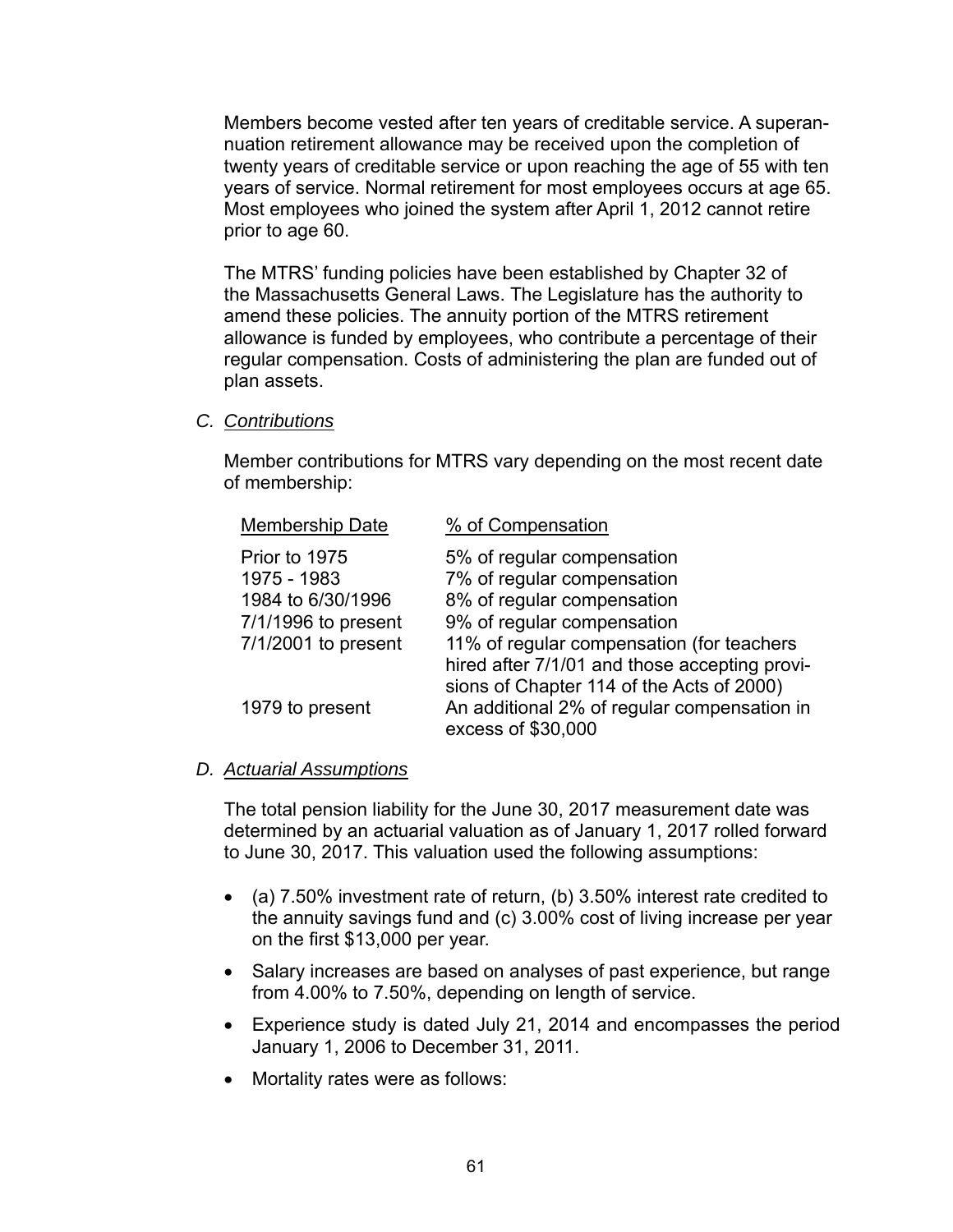- Pre-retirement reflects RP-2014 White Collar Employees table projected generationally with Scale MP-2016 (gender distinct)
- Post-retirement reflects RP-2014 White Collar Healthy Annuitant table projected generationally with Scale MP-2016 (gender distinct)
- Disability assumed to be in accordance with the RP-2014 Healthy Annuitant table projected generationally with Scale BB and a base year of 2014 set forward 4 years.

Investment assets of the MTRS are with the Pension Reserves Investment Trust (PRIT) Fund. The long-term expected rate of return on pension plan investments was determined using a building-block method in which bestestimate ranges of expected future rates of return are developed for each major asset class. These ranges are combined to produce the long-term expected rate of return by weighting the expected future rates of return by the target asset allocation percentage. Best estimates of geometric rates of return for each major asset class included in the PRIT Fund's target asset allocation as of June 30, 2017 are summarized in the following table:

|                                 | Target | Long-Term Expected             |
|---------------------------------|--------|--------------------------------|
| <b>Asset Class</b>              |        | Allocation Real Rate of Return |
| Global equity                   | 40.0%  | 5.0%                           |
| Portfolio completion strategies | 13.0%  | 3.6%                           |
| Core fixed income               | 12.0%  | 1.1%                           |
| Private equity                  | 11.0%  | 6.6%                           |
| Real estate                     | 10.0%  | 3.6%                           |
| Value added fixed income        | 10.0%  | 3.8%                           |
| Timber/natural resources        | 4.0%   | 3.2%                           |
| Hedge funds                     | 0.0%   | 3.6%                           |
| Total                           | 100.0% |                                |

#### *E. Discount Rate*

The discount rate used to measure the total pension liability was 7.50%. The projection of cash flows used to determine the discount rate assumed that plan member contributions will be made at the current contribution rates and the Commonwealth's contributions will be made at rates equal to the difference between actuarially determined contribution rates and the member rates. Based on those assumptions, the net position was projected to be available to make all projected future benefit payments of current plan members. Therefore, the long-term expected rate of return on pension plan investments was applied to all periods of projected benefit payments to determine the total pension liability.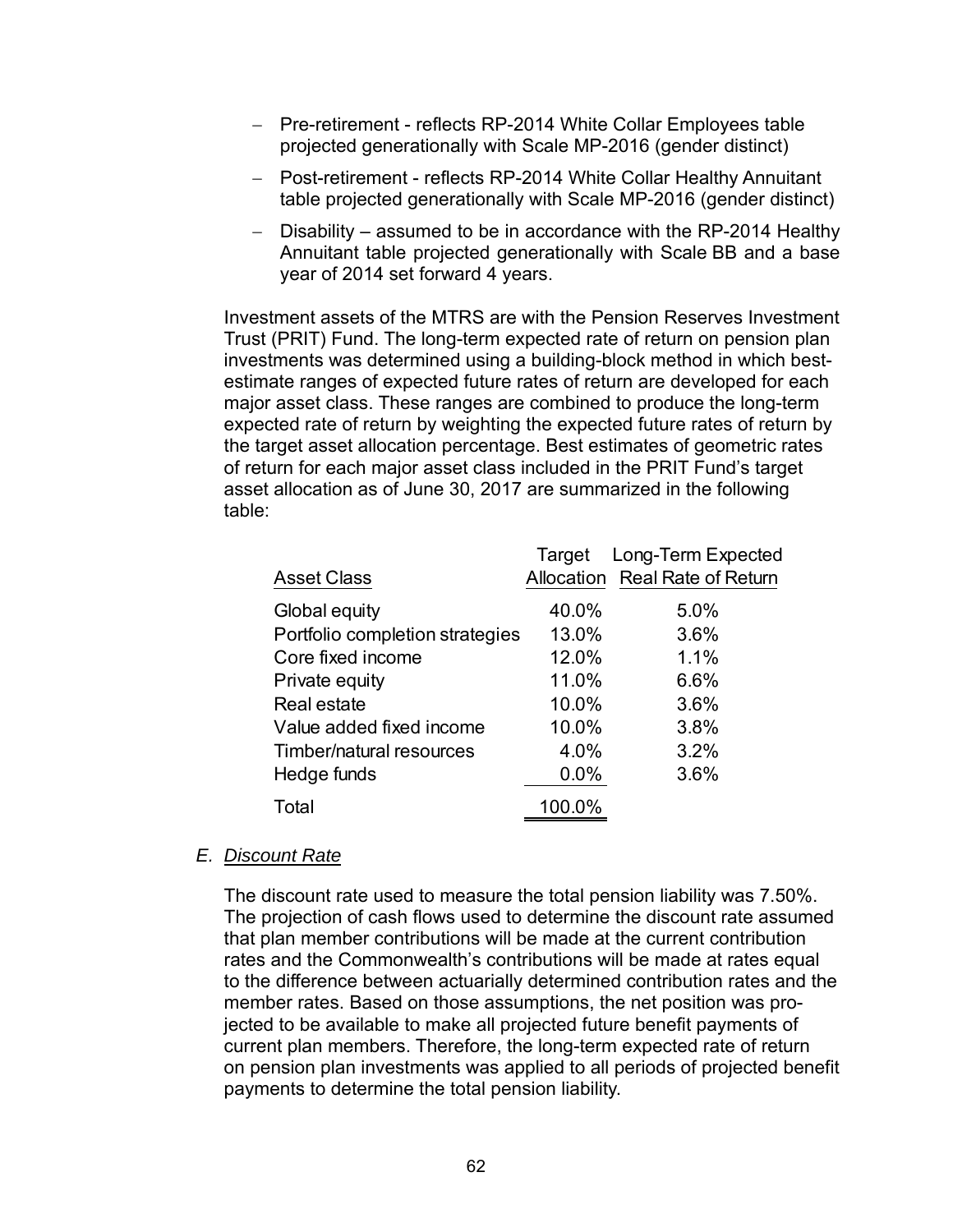# *F. Sensitivity Analysis*

The following illustrates the sensitivity of the collective net pension liability to changes in the discount rate. In particular, the table presents the MTRS collective net pension liability assuming it was calculated using a single discount rate that is one-percentage-point lower or one-percentage-point higher than the current discount rate (amounts in thousands):

| 1% Decrease   | <b>Current Discount</b> | 1% Increase  |
|---------------|-------------------------|--------------|
| to $(6.50\%)$ | Rate (7.50%)            | to (8.50%)   |
| \$28,424,300  | \$22,885,391            | \$18,193,400 |

## *G. Special Funding Situation*

The Commonwealth is a nonemployer contributor and is required by statute to make all actuarial determined employer contributions on behalf of the member employers. Therefore, these employers are considered to be in a special funding situation as defined by *GASB Statement No. 68, Accounting and Financial Reporting for Pensions (GASB 68)* and the Commonwealth is a nonemployer contributing entity in MTRS. Since the employers do not contribute directly to MTRS, there is no net pension liability to recognize for each employer.

## *H. City Proportions*

In fiscal year 2017 (the most recent measurement period), the Commonwealth's proportionate share of the MTRS' collective net pension liability and pension expense that is associated with the City was \$326,221,839 and \$34,048,723 respectively, based on a proportionate share of 1.425459%. As required by GASB 68, the City has recognized its portion of the Commonwealth's contribution as both a revenue and expenditure in the general fund, and its portion of the collective pension expense as both a revenue and expense in the governmental activities.

# **21. Other Post-Employment Benefits (GASB 75)**

*GASB Statement No. 75, Accounting and Financial Reporting for Postemployment Benefits Other Than Pensions* (GASB 75), replaces the requirements of *Statement No. 45, Accounting and Financial Reporting by Employers for Postemployment Benefits Other Than Pensions* (GASB 45). The Statement establishes standards for recognizing and measuring liabilities, deferred outflows of resources, deferred inflows of resources, and expense/expenditures. This Statement identifies the methods and assumptions that are required to be used to project benefit payments, discounted projected benefit payments to their actuarial present value, and attribute that present value to periods of employee service.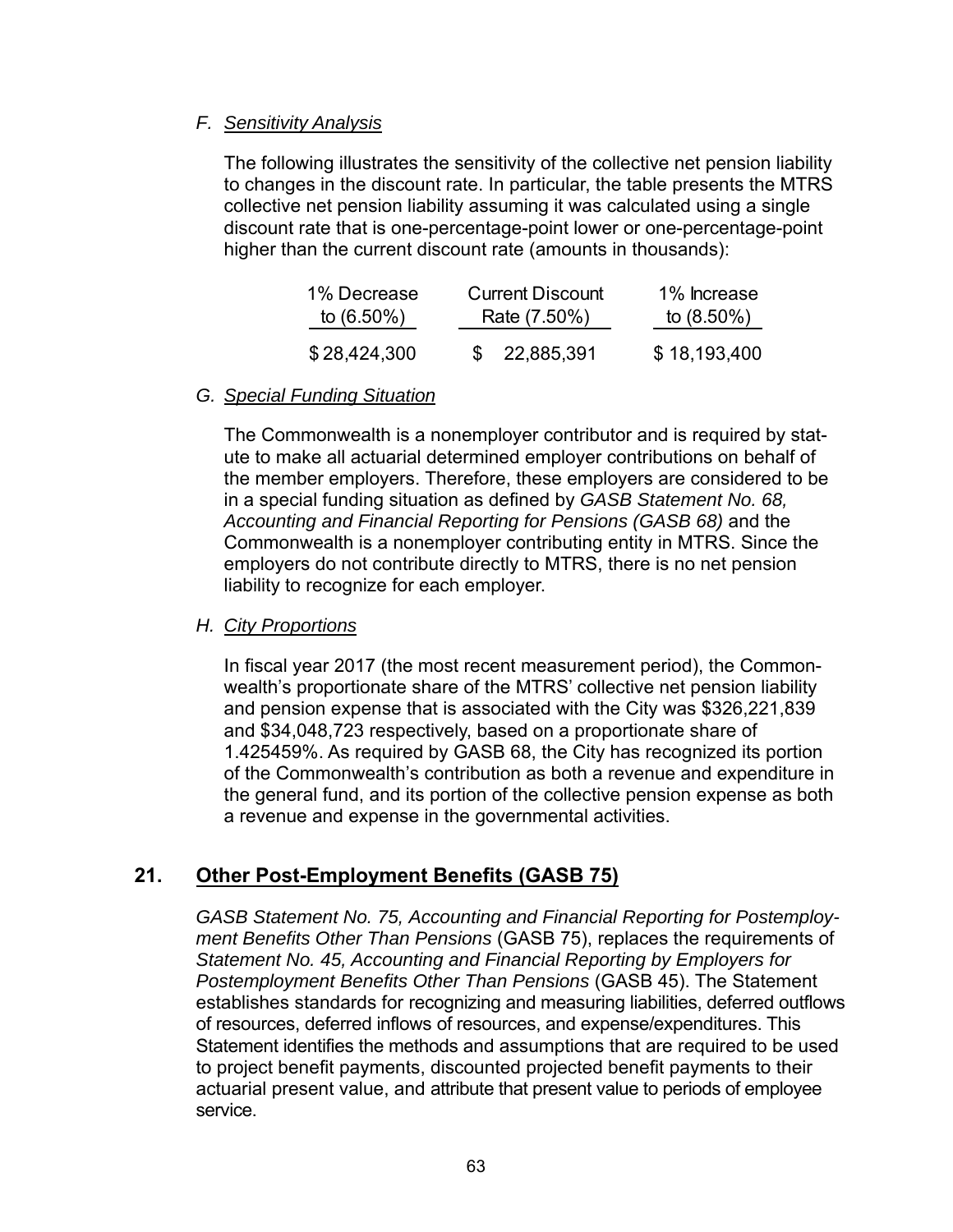All of the following OPEB disclosures are based on a measurement date of June 30, 2018.

### *A. General Information about the OPEB Plan*

## Plan Description

The City provides post-employment healthcare benefits for retired employees through the City's plan. The City provides health insurance coverage through Harvard Pilgrim Health Care. The benefits, benefit levels, employee contributions, and employer contributions are governed by Chapter 32 of the Massachusetts General Laws. The OPEB plan is not administered through a trust that meets the criteria in paragraph 4 of GASB 75.

#### Benefits Provided

The City provides medical and prescription drug insurance to retirees and their covered dependents. All active employees who retire from the City and meet the eligibility criteria will receive these benefits.

#### Plan Membership

At June 30, 2018, the following employees were covered by the benefit terms:

| Inactive employees or beneficiaries  |       |
|--------------------------------------|-------|
| currently receiving benefit payments | 2,258 |
| Active employees                     | 1,903 |
| Total                                | 4,161 |

#### *B. Actuarial Assumptions and Other Inputs*

The total OPEB liability was determined by an actuarial valuation as of June 30, 2018, using the following actuarial assumptions, applied to all periods included in the measurement, unless otherwise specified:

| <b>Interest</b>                          | No prefunding: 3.75%, net of investment                                                          |
|------------------------------------------|--------------------------------------------------------------------------------------------------|
|                                          | expenses                                                                                         |
| Actuarial cost method                    | Entry Age Normal                                                                                 |
| Discount rate                            | 3.75%                                                                                            |
| Healthcare cost trend rates              | 5.50% for 2018, 5.00% for 2019, and<br>4.50% for 2020 and after                                  |
| Retirees' share of benefit-related costs | 15.00%, 18.50%, 25.00%, 30.00%,<br>depending on plan election for members.<br>50.00% for widows. |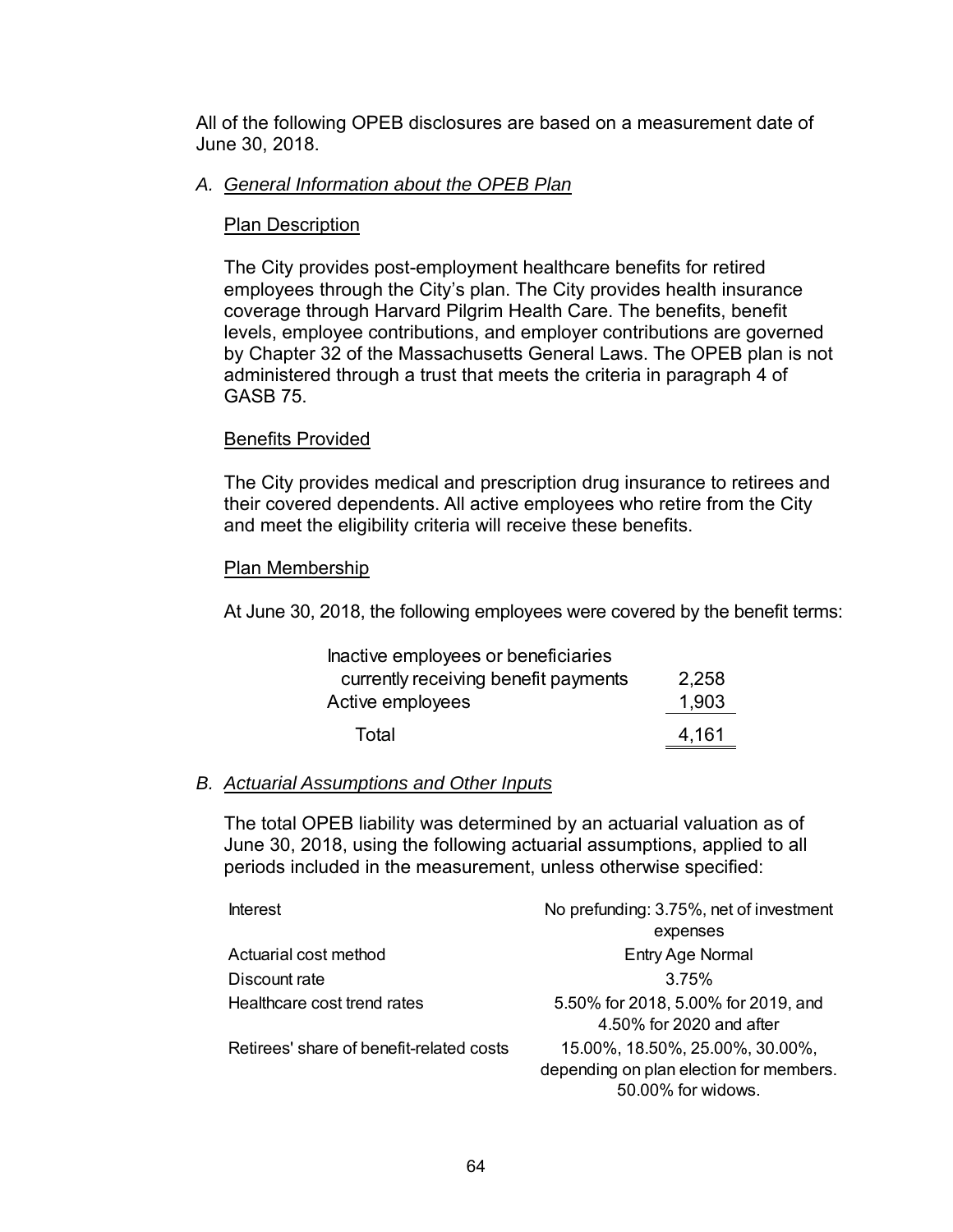The discount rate was based on the high-quality municipal bond rate for 20 year maturities as of June 30, 2018.

Mortality rates for non-teachers were assumed that both pre-retirement mortality and beneficiary mortality is represented by the RP-2014 Blue Collar Mortality Table with Scale MP-2015, fully generational. Mortality for retired members for Group 1 and 2 is represented by the RP-2014 Blue Collar Mortality Table set forward five years for males, and three years for females, fully generational. Mortality for retired members for Group 4 is represented by the RP-2014 Blue Collar Mortality Table set forward three years for males, and six years for females, fully generational. Mortality for disabled members for Group 1 and 2 is represented by the RP-2000 Mortality Table set forward six years. Mortality for disabled members for Group 4 is represented by the RP-2000 Mortality Table set forward two years. Generational adjusting is based on Scale MP-2015.

Mortality rates for teachers were assumed that pre-retirement mortality, retiree mortality, and beneficiary mortality is represented by the RP-2014 Blue Collar Mortality Table with Scale MP-2017, fully generational. For the period after disability retirement, the RP-2000 Combined Health Table set forward two years is used.

#### *C. Discount Rate*

The discount rate used to measure the total OPEB liability was 3.75%. The projection of cash flows used to determine the discount rate assumed that contributions from plan members will be made at the current contribution rate.

## *D. Total OPEB Liability*

The City's total OPEB liability of \$539,993,664 was measured as of June 30, 2018, and was determined by an actuarial valuation as of June 30, 2018.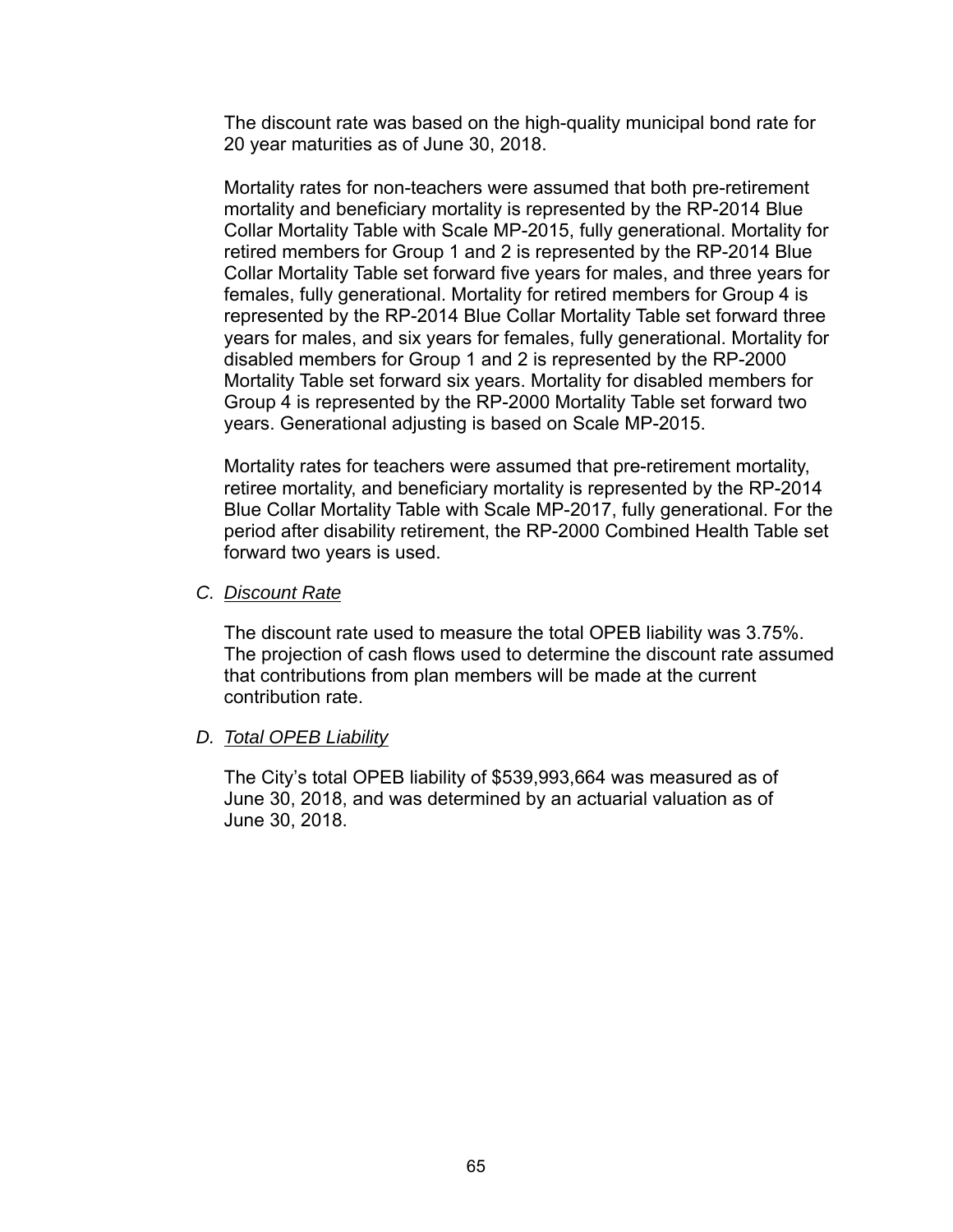### *E. Changes in the Total OPEB Liability*

|                                                                       | <b>Total OPEB</b><br>Liability           |
|-----------------------------------------------------------------------|------------------------------------------|
| Balances at June 30, 2017                                             | \$<br>519,693,906                        |
| Changes for the year:<br>Service cost<br>Interest<br>Benefit payments | 16,132,800<br>19,803,023<br>(15,636,065) |
| <b>Net Changes</b>                                                    | 20,299,758                               |
| Balances at June 30, 2018                                             | 539,993,664                              |

#### *F. Sensitivity of the Total OPEB Liability to Changes in the Discount Rate*

The following presents the total OPEB liability, as well as what the total OPEB liability would be if it were calculated using a discount rate that is one percentage-point lower or one percentage-point higher than the current discount rate:

|             | Current         |                 |
|-------------|-----------------|-----------------|
| $1\%$       | <b>Discount</b> | $1\%$           |
| Decrease    | Rate            | <b>Increase</b> |
| (2.75%)     | (3.75%)         | (4.75%)         |
| 639,866,979 | \$539,993,664   | \$461,677,077   |

# *G. Sensitivity of the Total OPEB Liability to Changes in the Healthcare Cost Trend Rates*

The following presents the total OPEB liability, as well as what the total OPEB liability would be if it were calculated using healthcare cost trend rates that are one percentage-point lower or one percentage-point higher than the current healthcare cost trend rates:

|               | Current           |                 |
|---------------|-------------------|-----------------|
|               | Healthcare        |                 |
| $1\%$         | <b>Cost Trend</b> | $1\%$           |
| Decrease      | Rates             | <b>Increase</b> |
| \$453,594,917 | \$539,993,664     | \$ 653,350,726  |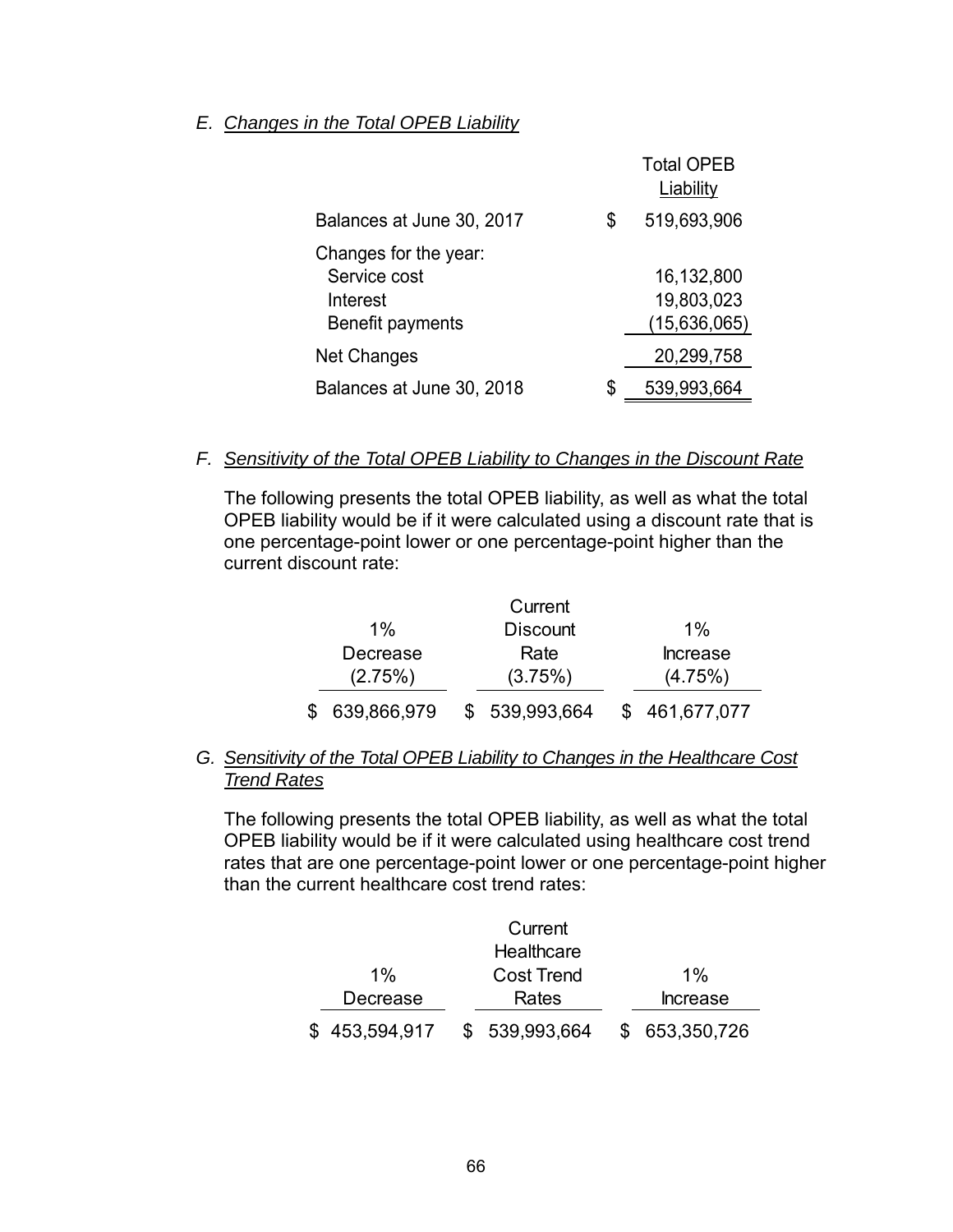# *H. OPEB Expense and Deferred Outflows of Resources and Deferred Inflows of Resources Related to OPEB*

For the year ended June 30, 2018, the City recognized an OPEB expense of \$20,299,758. At June 30, 2018, the City did not report any deferred inflows and outflows of resources related to OPEB.

# **22. Internal Service Fund (Self-Insurance)**

The City self-insures against claims for workers compensation, unemployment and most employee health coverage. Annual estimated requirements for claims are provided in the City's annual operating budget.

#### Health Insurance

The City contracts with an insurance carrier for excess liability coverage and an insurance consultant for claims processing. Under the terms of its insurance coverage, the City is liable for all claims. The claims liability represents an estimate of claims incurred but unpaid at year-end, based on past historical costs and claims paid subsequent to year-end.

Changes in the health claims payable liability for the year ended June 30, 2018 are as follows:

|                                                          |    | Health<br>Coverage |
|----------------------------------------------------------|----|--------------------|
| Health claims liability, beginning of year               | \$ | 6,913,872          |
| Health claims incurred/recognized<br>in fiscal year 2018 |    | 56,683,718         |
| Health claims paid in fiscal year 2018                   |    | (55,958,674)       |
| Health claims liability, end of year                     | S  | 7,638,916          |

Included in the health claims payable liability noted above, is the fiscal year 2018 estimate for claims incurred but not reported (IBNR) of \$2,878,672. This liability includes only an estimate for known loss events expected to later be presented as claims in future periods. The City is unable to estimate the amount of unknown loss events expected to become claims and expected future developments on claims already reported.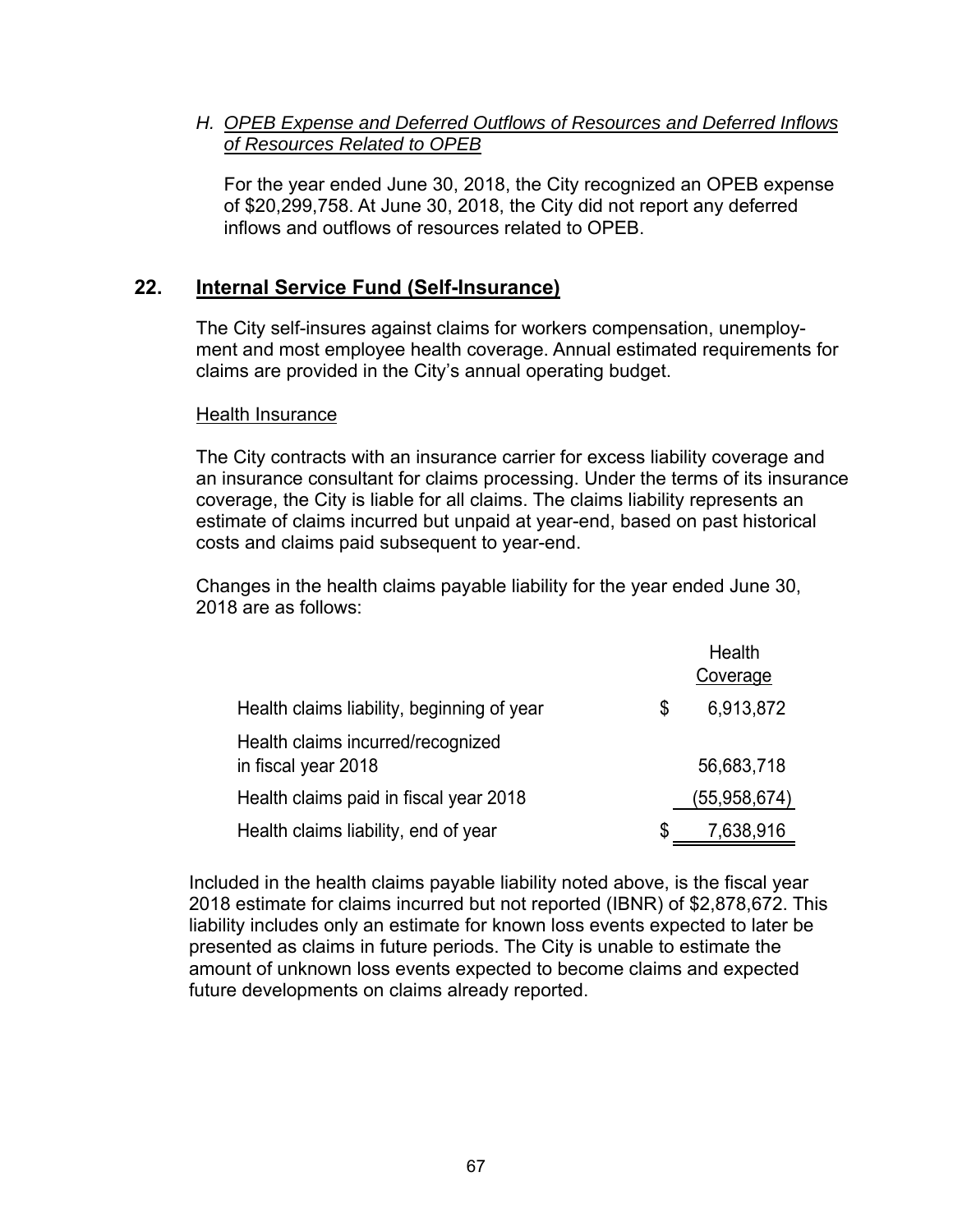# **23. Special Item (Accrued Interest Adjustment)**

The City has been accruing interest since fiscal year 2010 related to the loan outstanding with the National Oceanic and Atmospheric Administration (NOAA), previously discussed. Since the City has requested repayment assistance the balance to date has been adjust accordingly, as the City will recognize the related expense if the terms of the NOAA loan are adjusted.

# **24. Tax Abatements**

The City provides property tax abatements authorized under Massachusetts General Law (MGL) Chapter 12A, Section 3E, *Economic Opportunity Areas,*  and MGL Chapter 59, Section 5, Clause 51, *Property; exemptions.* The purpose of the program is to provide property tax assessment relief to stimulate iob creation in distressed areas, attract new businesses, encourage business expansion, and increase overall economic development in Massachusetts. Tax Increment Financing (TIF) agreements are utilized as tools by which the difference between the beginning assessed value of the property and the value added by new construction or rehabilitation is exempted from taxation. Applicants may be granted property tax exemptions of up to 100% of the tax increment for a maximum term of 20 years and must initiate a TIF agreement by a vote of its governing body approving the TIF plan. A TIF Zone must be in an area approved by the Economic Assistance Coordinating Council (EACC) as an *Economic Opportunity Area* (EOA) or found to be an area "presenting exceptional opportunities for economic development" by the Director of Economic Development. Certification of the TIF Plan is issued by the EACC after the plan is accepted by municipal vote.

Property tax revenues were reduced by \$476,432 under agreements entered in to the City during fiscal year 2018.

# **25. Beginning Fund Balance Reclassification/Restatement**

The beginning (July 1, 2017) fund balance/net position of the City's has been restated as follows:

Government-Wide Financial Statements:

|                                                                                                          | Governmental<br>Activities                   |  |  |  |
|----------------------------------------------------------------------------------------------------------|----------------------------------------------|--|--|--|
| As previously reported<br>Implementation of GASB 75 (OPEB)<br>Reclassification of private purpose trusts | (243,793,028)<br>(296, 529, 906)<br>(52,860) |  |  |  |
| As restated                                                                                              | (540, 375, 794)                              |  |  |  |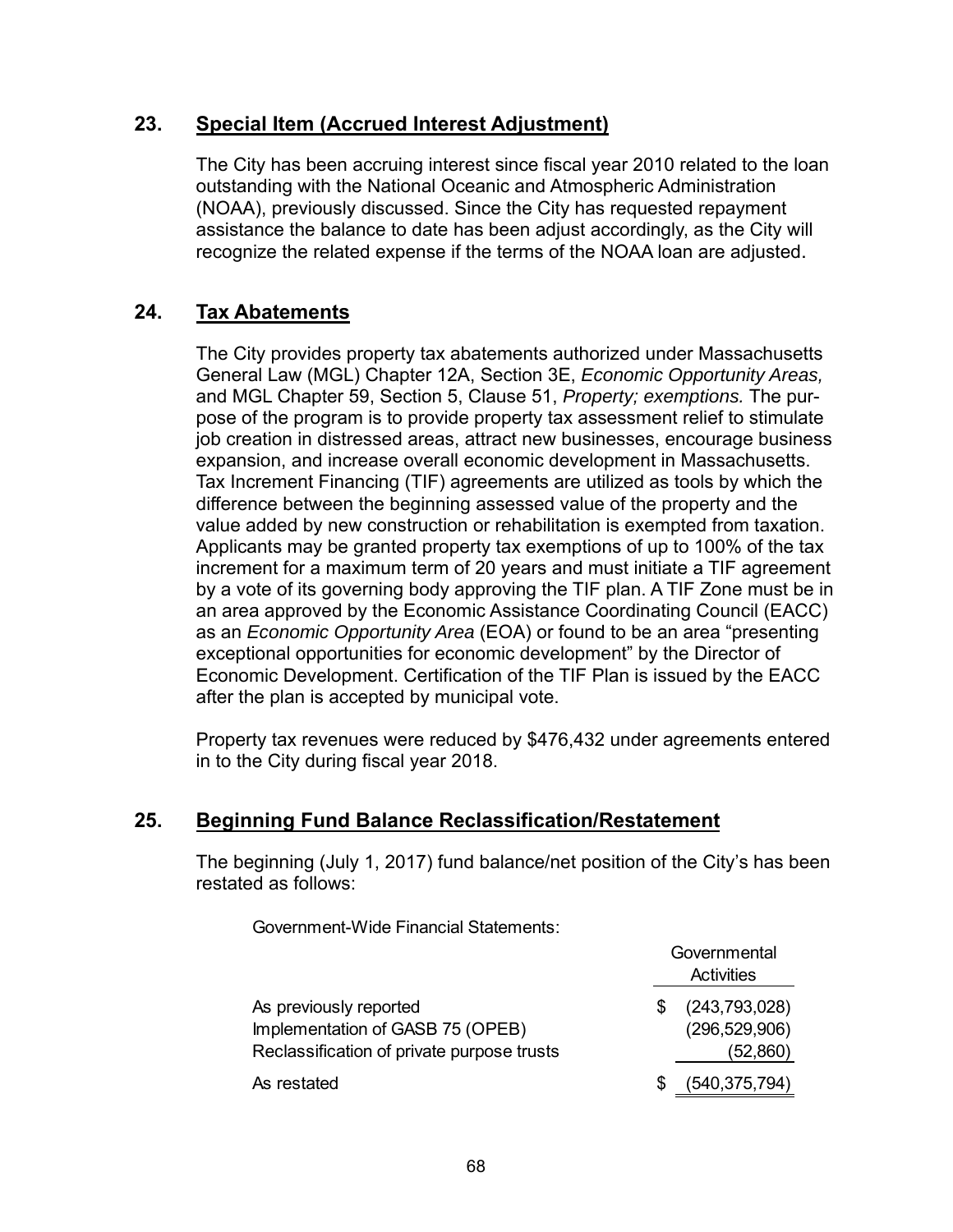Fund Basis Financial Statements:

|                                                           | Permanent<br>Funds |     | Nonmajor<br>Governmental<br>Funds |      | Private<br><b>Purpose Trust</b><br>Funds |
|-----------------------------------------------------------|--------------------|-----|-----------------------------------|------|------------------------------------------|
| As previously reported<br>Reclassification of:            | \$<br>7,504,355    | \$. | 19,991,705                        | - \$ |                                          |
| Expendable permanent funds<br>Private purpose trust funds | 558,265            |     | (558,265)<br>(52, 860)            |      | 52,860                                   |
| As restated                                               | \$<br>8,062,620    | S   | 19,380,580                        | S    | 52,860                                   |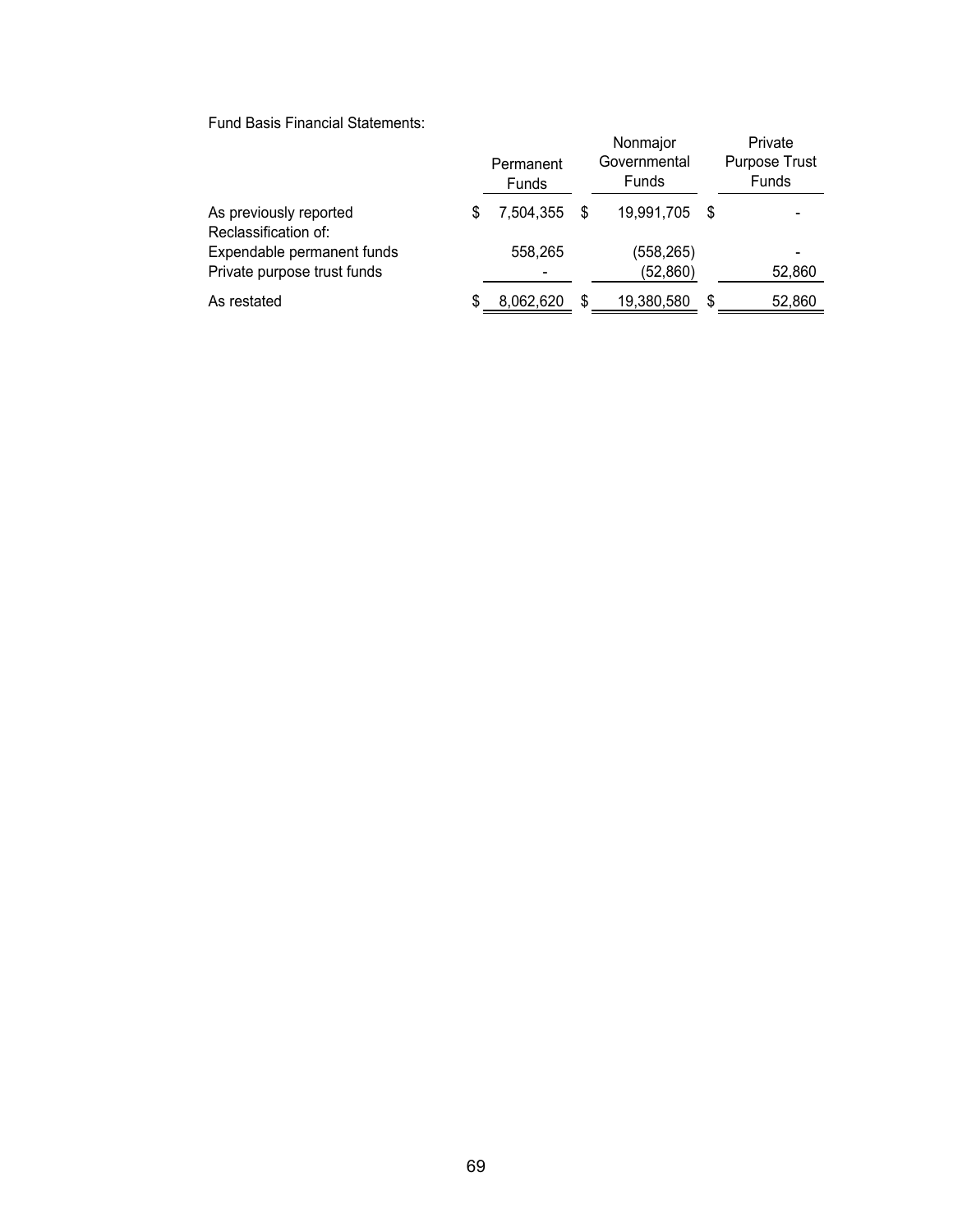#### **CITY OF LYNN, MASSACHUSETTS**

#### **SCHEDULE OF PROPORTIONATE SHARE OF THE NET PENSION LIABILITY (GASB 68) REQUIRED SUPPLEMENTARY INFORMATION JUNE 30, 2018 (Unaudited)**

| Lvnn Contributorv Retirement Svstem |                     |                                                  |                                                           |  |                        |                                                                                           |                                                                             |  |
|-------------------------------------|---------------------|--------------------------------------------------|-----------------------------------------------------------|--|------------------------|-------------------------------------------------------------------------------------------|-----------------------------------------------------------------------------|--|
| Fiscal<br>Year                      | Measurement<br>Date | Proportion<br>of the<br>Net Pension<br>Liability | Proportionate<br>Share of the<br>Net Pension<br>Liability |  | <b>Covered Pavroll</b> | Proportionate Share of the<br>Net Pension Liability as a<br>Percentage of Covered Payroll | Plan Fiduciary Net Position<br>Percentage of the Total<br>Pension Liability |  |
| June 30, 2018                       | December 31, 2017   | 87.88%                                           | \$260,860,000                                             |  | 66.577.888             | 391.81%                                                                                   | 54.60%                                                                      |  |
| June 30, 2017                       | December 31, 2016   | 88.45%                                           | \$285,532,000                                             |  | 64.975.370             | 439.45%                                                                                   | 48.69%                                                                      |  |
| June 30, 2016                       | December 31, 2015   | 88.29%                                           | \$285,870,000                                             |  | 64,857,834             | 440.76%                                                                                   | 46.65%                                                                      |  |
| June 30, 2015                       | December 31, 2014   | 88.63%                                           | \$255,044,000                                             |  | 61,856,000             | 412.32%                                                                                   | 49.31%                                                                      |  |

#### Massachusetts Teachers' Retirement System

| Fiscal<br><u>Year</u> | Measurement<br>Date | Proportion<br>of the<br>Net Pension<br>Liability | Proportionate<br>Share of the<br>Net Pension<br>Liability | Commonwealth of<br>Massachusetts' Total<br><b>Proportionate Share</b><br>of the Net Pension<br><b>Liability Associated</b><br>with the City | Total Net<br>Pension<br>Liability<br>Associated<br>with the<br>City | Covered<br>Payroll | Proportionate<br>Share of the<br>Net Pension<br>Liability as a<br>Percentage of<br>Covered Pavroll | Plan Fiduciary<br>Net Position<br>Percentage of<br>the Total<br>Pension Liability |
|-----------------------|---------------------|--------------------------------------------------|-----------------------------------------------------------|---------------------------------------------------------------------------------------------------------------------------------------------|---------------------------------------------------------------------|--------------------|----------------------------------------------------------------------------------------------------|-----------------------------------------------------------------------------------|
| June 30, 2018         | June 30, 2017       | 1.425459%                                        | S<br>$\overline{\phantom{a}}$                             | \$ 326,221,839                                                                                                                              | 326.221.839<br>\$.                                                  | 96.795.337         | $0.00\%$                                                                                           | 54.25%                                                                            |
| June 30, 2017         | June 30, 2016       | 1.447012%                                        | \$<br>$\overline{\phantom{a}}$                            | \$ 323,521,810                                                                                                                              | 323.521.810<br>\$.                                                  | \$95.179.457       | $0.00\%$                                                                                           | 52.73%                                                                            |
| June 30, 2016         | June 30, 2015       | 1.457250%                                        | S<br>$\overline{\phantom{a}}$                             | \$298.585.402                                                                                                                               | 298.585.402                                                         | 92.373.445         | $0.00\%$                                                                                           | 55.38%                                                                            |
| June 30, 2015         | June 30, 2014       | .384225%                                         | -                                                         | \$ 220,041,360                                                                                                                              | 220.041.360                                                         | 84.873.673         | $0.00\%$                                                                                           | 61.64%                                                                            |

*Schedules are intended to show information for 10 years. Additional years will be displayed as they become available.*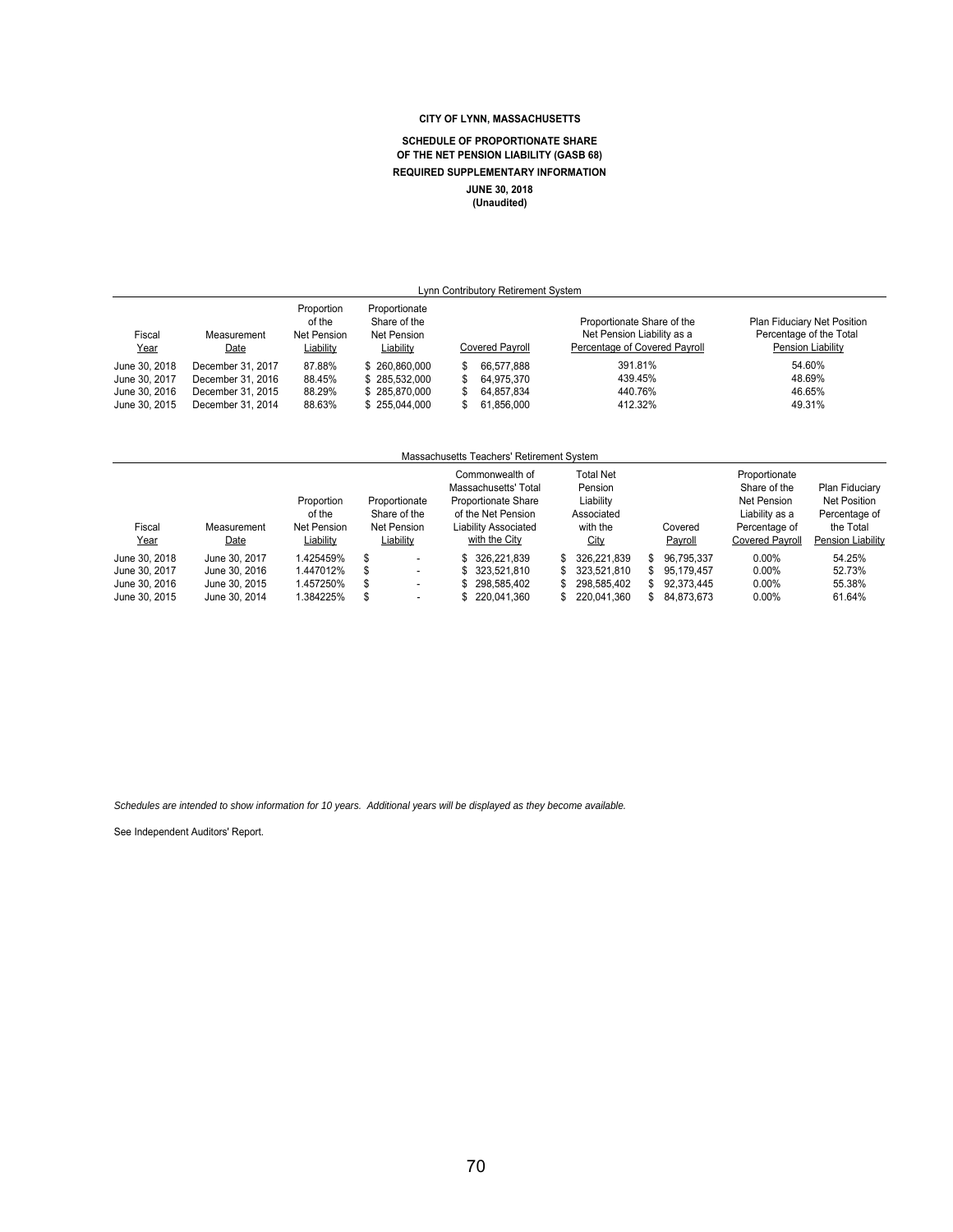# **CITY OF LYNN, MASSACHUSETTS**

# **SCHEDULE OF PENSION CONTRIBUTIONS (GASB 68) REQUIRED SUPPLEMENTARY INFORMATION JUNE 30, 2018**

**(Unaudited)**

| Lynn Contributory Retirement System |                   |                    |                                     |    |                          |    |               |                  |         |                        |
|-------------------------------------|-------------------|--------------------|-------------------------------------|----|--------------------------|----|---------------|------------------|---------|------------------------|
|                                     |                   |                    | Contributions in<br>Relation to the |    |                          |    |               |                  |         |                        |
|                                     |                   | Contractually      | Contractually                       |    | Contribution             |    |               | Contributions as |         |                        |
| Fiscal                              | Measurement       | Required           | Required                            |    | Deficiency               |    | Covered       | a Percentage of  |         |                        |
| Year                                | Date              | Contribution       | Contribution                        |    | (Excess)                 |    |               |                  | Payroll | <b>Covered Payroll</b> |
| June 30, 2018                       | December 31, 2017 | 28.138.864<br>S    | \$ 28.138.864                       | \$ | $\overline{\phantom{0}}$ | S. | 66.577.888    | 42.26%           |         |                        |
| June 30, 2017                       | December 31, 2016 | 27, 227, 177<br>\$ | \$27,227,177                        | \$ | $\overline{\phantom{0}}$ | S  | 64.975.370    | 41.90%           |         |                        |
| June 30, 2016                       | December 31, 2015 | 26,093,571<br>S    | \$ 26,093,571                       | \$ | $\overline{\phantom{0}}$ |    | \$ 64,857,834 | 40.23%           |         |                        |
| June 30, 2015                       | December 31, 2014 | 25,192,615<br>S    | \$25,192,615                        | \$ | $\overline{\phantom{0}}$ | S. | 61,856,000    | 40.73%           |         |                        |

# Massachusetts Teachers' Retirement System

|               |               | Contractually<br>Required | Contributions in<br>Relation to the |                                |     |            |                        |
|---------------|---------------|---------------------------|-------------------------------------|--------------------------------|-----|------------|------------------------|
|               |               | Contribution              | Contractually                       | Contribution                   |     |            | Contributions as       |
| Fiscal        | Measurement   | Provided by               | Required                            | Deficiency                     |     | Covered    | a Percentage of        |
| <u>Year</u>   | Date          | Commonwealth              | Contribution                        | (Excess)                       |     | Payroll    | <b>Covered Payroll</b> |
| June 30, 2018 | June 30, 2017 | 17.611.758<br>S.          | \$17.611.758                        | \$<br>$\overline{\phantom{0}}$ | S.  | 96,795,337 | 18.19%                 |
| June 30, 2017 | June 30, 2016 | 16.272.846<br>S.          | 16.272.846<br>\$                    | \$<br>$\overline{\phantom{0}}$ | \$. | 95.179.457 | 17.10%                 |
| June 30, 2016 | June 30, 2015 | 14.892.079<br>S           | 14.892.079<br>S.                    | \$<br>$\overline{\phantom{0}}$ | \$  | 92.373.445 | 16.12%                 |
| June 30, 2015 | June 30, 2014 | 12.975.441<br>S           | 12.975.441                          | \$<br>$\overline{\phantom{0}}$ | S.  | 84.873.673 | 15.29%                 |

*Schedules are intended to show information for 10 years. Additional years will be displayed as they become available.*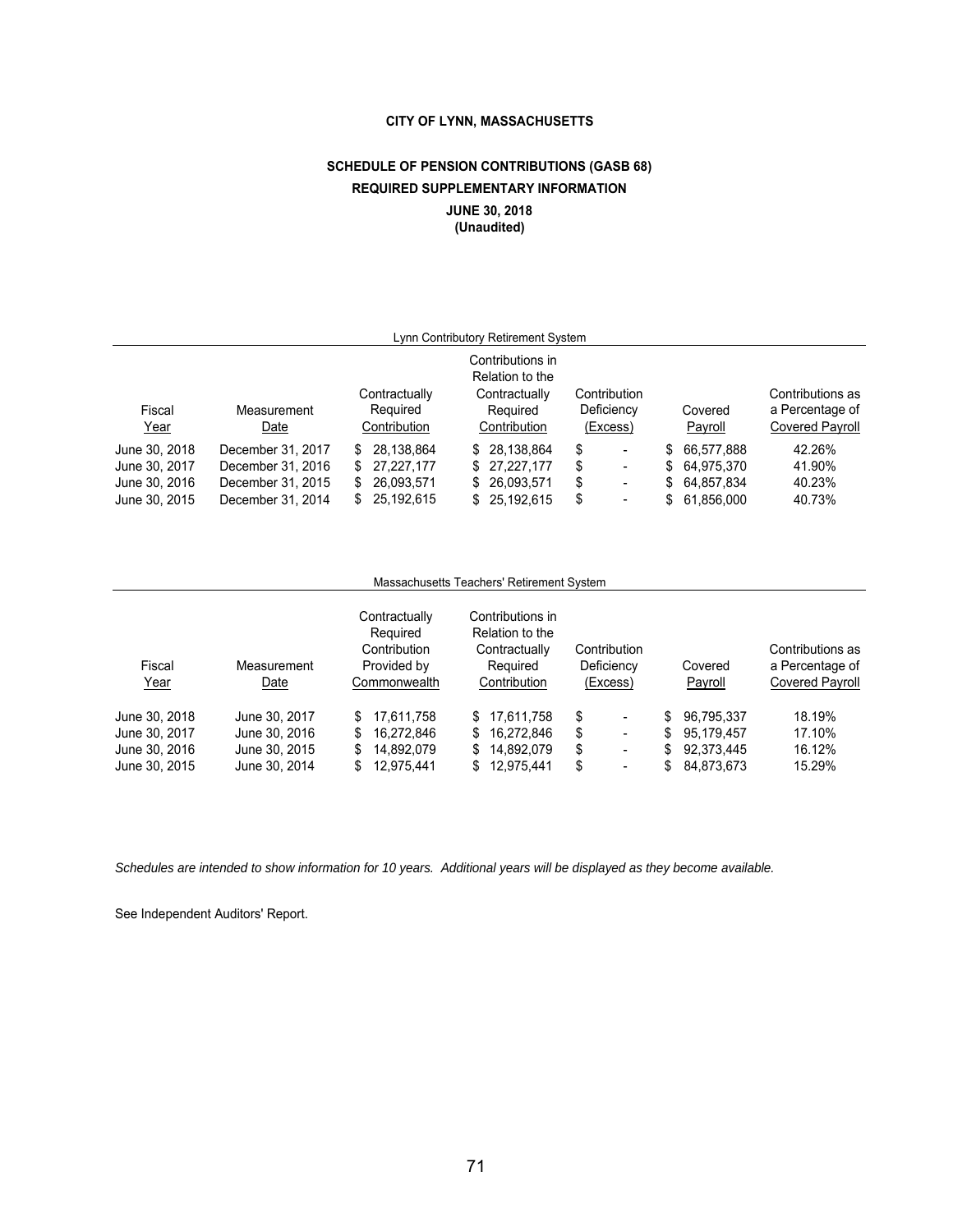## **CITY OF LYNN, MASSACHUSETTS CONTRIBUTORY RETIREMENT SYSTEM**

# **Schedule of Changes in the Net Pension Liability (GASB 67)**

(Unaudited) (Amounts expressed in thousands)

|                                                                                                                                                                                                                                                                                                                                       | 2017                                                                           | 2016                                                       | 2015                                                                          | 2014                                                       |
|---------------------------------------------------------------------------------------------------------------------------------------------------------------------------------------------------------------------------------------------------------------------------------------------------------------------------------------|--------------------------------------------------------------------------------|------------------------------------------------------------|-------------------------------------------------------------------------------|------------------------------------------------------------|
| <b>Total pension liability</b><br>Service cost<br>Interest on unfunded liability - time value of money<br>Differences between expected and actual experience<br>Changes of assumptions<br>Benefit payments, including refunds of member contributions<br>Net change in total pension liability<br>Total pension liability - beginning | \$<br>11,802<br>46,017<br>(7, 239)<br>12,280<br>(38, 161)<br>24,699<br>629,130 | \$<br>11,581<br>45,675<br>(35,068)<br>22,188<br>606,942    | \$<br>11,082<br>42,598<br>(1,950)<br>24,100<br>(36, 621)<br>39,209<br>567,733 | 10,537<br>\$<br>42,060<br>(34,069)<br>18,528<br>549,205    |
| Total pension liability - ending (a)                                                                                                                                                                                                                                                                                                  | 653,829                                                                        | 629,130<br>S                                               | 606,942<br>\$                                                                 | 567,733                                                    |
|                                                                                                                                                                                                                                                                                                                                       |                                                                                |                                                            |                                                                               |                                                            |
| Plan fiduciary net position*<br>Contributions - employer<br>Contributions - member<br>Net investment income<br>Benefit payments, including refunds of member contributions<br>Administrative expense<br>Other                                                                                                                         | \$<br>32,056<br>7,561<br>49,436<br>(38, 161)<br>(219)<br>6                     | \$<br>30,824<br>7,465<br>20,151<br>(35,068)<br>(260)<br>44 | \$<br>29,642<br>7,048<br>3,403<br>(36, 621)<br>(302)<br>17                    | 28,433<br>\$<br>6,829<br>19,567<br>(34,069)<br>(386)<br>14 |
| Net change in plan fiduciary net position                                                                                                                                                                                                                                                                                             | 50,679                                                                         | 23,156                                                     | 3,187                                                                         | 20,388                                                     |
| Plan fiduciary net position - beginning                                                                                                                                                                                                                                                                                               | 306,313                                                                        | 283,157                                                    | 279,970                                                                       | 259,582                                                    |
| Plan fiduciary net position - ending (b)                                                                                                                                                                                                                                                                                              | 356,992                                                                        | 306,313<br>S.                                              | 283,157<br>\$                                                                 | 279,970                                                    |
| Net pension liability (asset) - ending (a-b)                                                                                                                                                                                                                                                                                          | 296,837                                                                        | 322,817<br>S                                               | 323,785<br>\$                                                                 | 287,763                                                    |

\*May reflect certain rounding and immaterial classification differences from page 24.

*Schedule is intended to show information for 10 years. Additional years will be displayed as they become available.*

See notes to the City's financial statements for summary of significant actuarial methods and assumptions.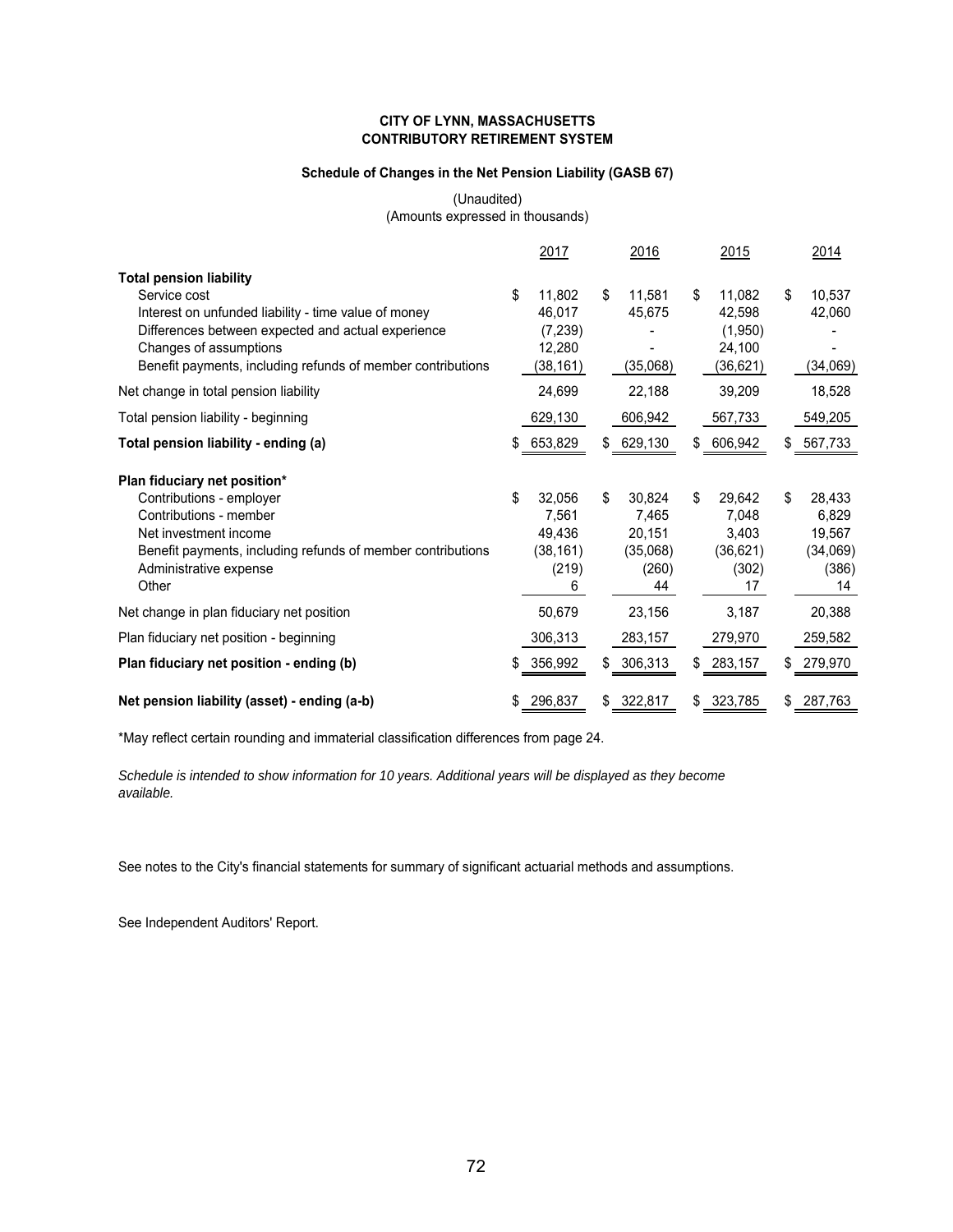## **CITY OF LYNN, MASSACHUSETTS CONTRIBUTORY RETIREMENT SYSTEM**

### **Schedules of Net Pension Liability, Contributions, and Investment Returns (GASB 67)**

(Unaudited) (Amounts expressed in thousands)

| <b>Schedule of Net Pension Liability</b>                                                                    |      |                      |                             |                             |                             |
|-------------------------------------------------------------------------------------------------------------|------|----------------------|-----------------------------|-----------------------------|-----------------------------|
|                                                                                                             | 2017 |                      | 2016                        | 2015                        | 2014                        |
| <b>Total pension liability</b><br>Plan fiduciary net position                                               | \$   | 653,829<br>(356,992) | \$<br>629,130<br>(306, 313) | \$<br>606.942<br>(283, 157) | \$<br>567,733<br>(279, 970) |
| Net pension liability (asset)                                                                               |      | 296,837              | \$<br>322,817               | 323,785                     | 287,763                     |
| Plan fiduciary net position as a percentage of the total pension liability                                  |      | 54.60%               | 48.69%                      | 46.65%                      | 49.31%                      |
| Covered payroll                                                                                             | \$   | 75,760               | \$<br>73,460                | \$<br>73,460                | \$<br>69,791                |
| Participating employer net pension liability (asset)<br>as a percentage of covered employee payroll         |      | 391.81%              | 439.45%                     | 440.76%                     | 412.32%                     |
| <b>Schedule of Contributions</b>                                                                            |      | 2017                 | 2016                        | 2015                        | 2014                        |
| Actuarially determined contribution<br>Contributions in relation to the actuarially determined contribution | \$   | 30.839<br>30,839     | \$<br>29,609<br>29,609      | \$<br>29,555<br>29,555      | \$<br>29,555<br>29,555      |
| Contribution deficiency (excess)                                                                            |      |                      | \$                          |                             |                             |
| Covered payroll                                                                                             | \$   | 75,760               | \$<br>73,460                | \$<br>73,460                | \$<br>69,791                |
| Contributions as a percentage of covered payroll                                                            |      | 40.71%               | 40.31%                      | 40.23%                      | 42.35%                      |
| <b>Schedule of Investment Returns</b><br><b>Year Ended December 31</b>                                      |      |                      |                             |                             |                             |
|                                                                                                             |      | 2017                 | 2016                        | 2015                        | 2014                        |
| Annual money weighted rate of return, net of investment expense                                             |      | 16.71%               | 7.51%                       | 0.75%                       | 7.45%                       |

*Schedules are intended to show information for 10 years. Additional years will be displayed as they become available.*